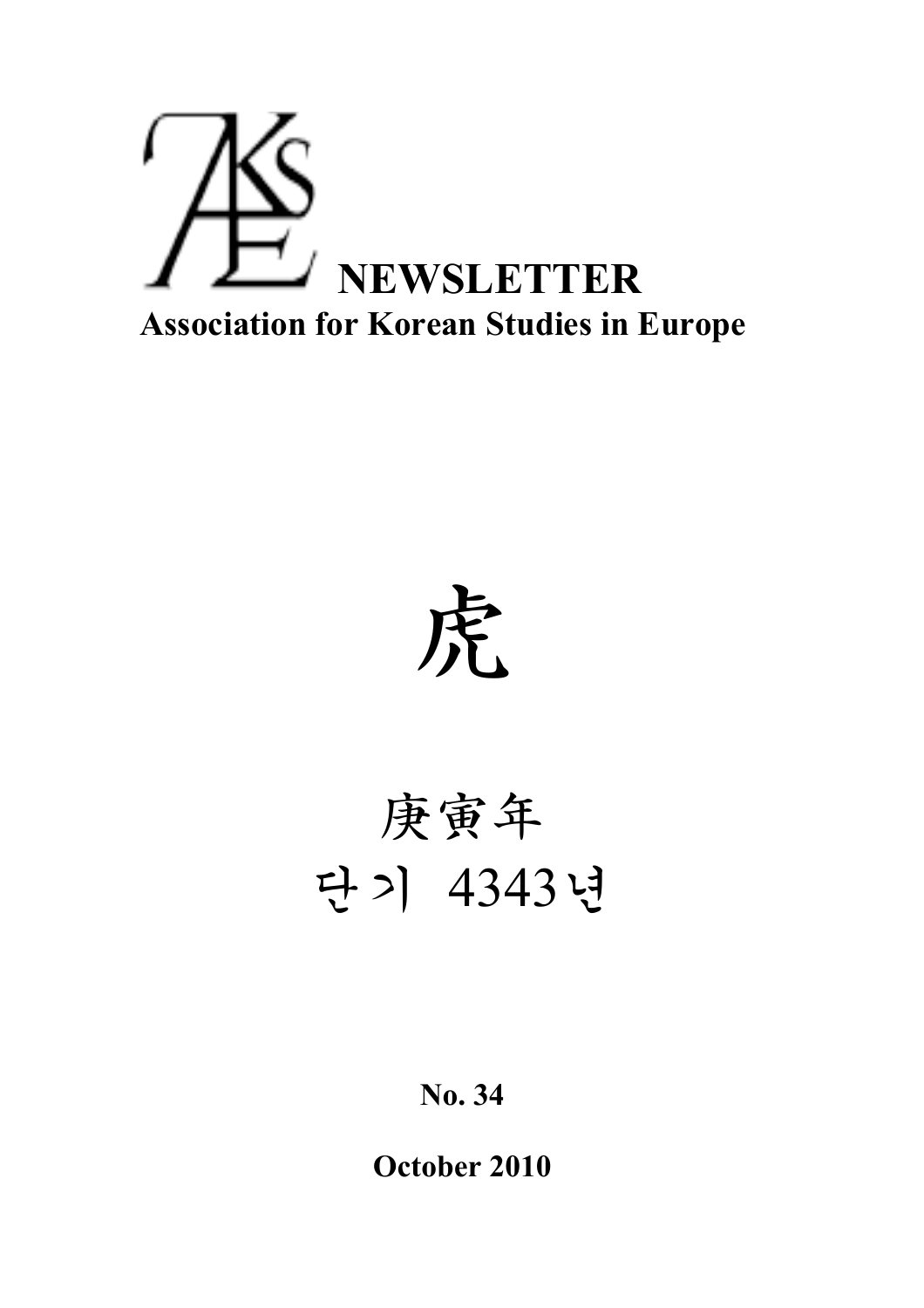# **THE ASSOCIATION FOR KOREAN STUDIES IN EUROPE**

Centre for Korean Studies School of Oriental and African Studies Thornhaugh Street, Russell Square London WC1H 0XG The United Kingdom

#### **THE COUNCIL OF THE ASSOCIATION**

#### **President:**

Prof. Dr. Boudewijn Walraven Universitet Leiden THE NETHERLANDS B.C.A.Walraven@let.leidenuniv.nl

#### **Vice-President:**

Dr. Koen De Ceuster Universitet Leiden THE NETHERLANDS K.De.Ceuster@let.leidenuniv.nl

#### **Secretary:**

Dr. Pavel Leshakov Moscow State University RUSSIA pspr@pochta.ru

#### **Treasurer:**

Prof. Dr. Eckart Dege Universität Kiel GERMANY dege@geographie.uni-kiel.de **Councillor for Public Relations:** Prof. Dr. Rüdiger Frank Universität Wien **AUSTRIA** Ruediger.frank@univie.ac.at

#### **Councillor for Membership Affairs:** Prof. Dr. Marion Eggert Ruhr-Universität Bochum GERMANY

marion.eggert@rub.de

#### **Ordinary Members of Council:**

Prof. Dr. Valérie Gélézeau École des Hautes Études en Sciences Sociales FRANCE valerie.gelezeau@ehess.fr

Prof. Dr. Antonetta Bruno Sapienza Università di Roma ITALY antonetta.bruno@uniroma1.it

*AKSE Newsletter 34* is edited and published by Dr. Michael D. Shin Faculty of Asian and Middle Eastern Studies Sidgwick Avenue Cambridge, CB3 9DA The United Kingdom

Cover logo design by Mrs. Sandra Mattielli Printed by Cambridge Print Solutions Copyright by The Association for Korean Studies in Europe AKSE Homepage: http://www.akse.uni-kiel.de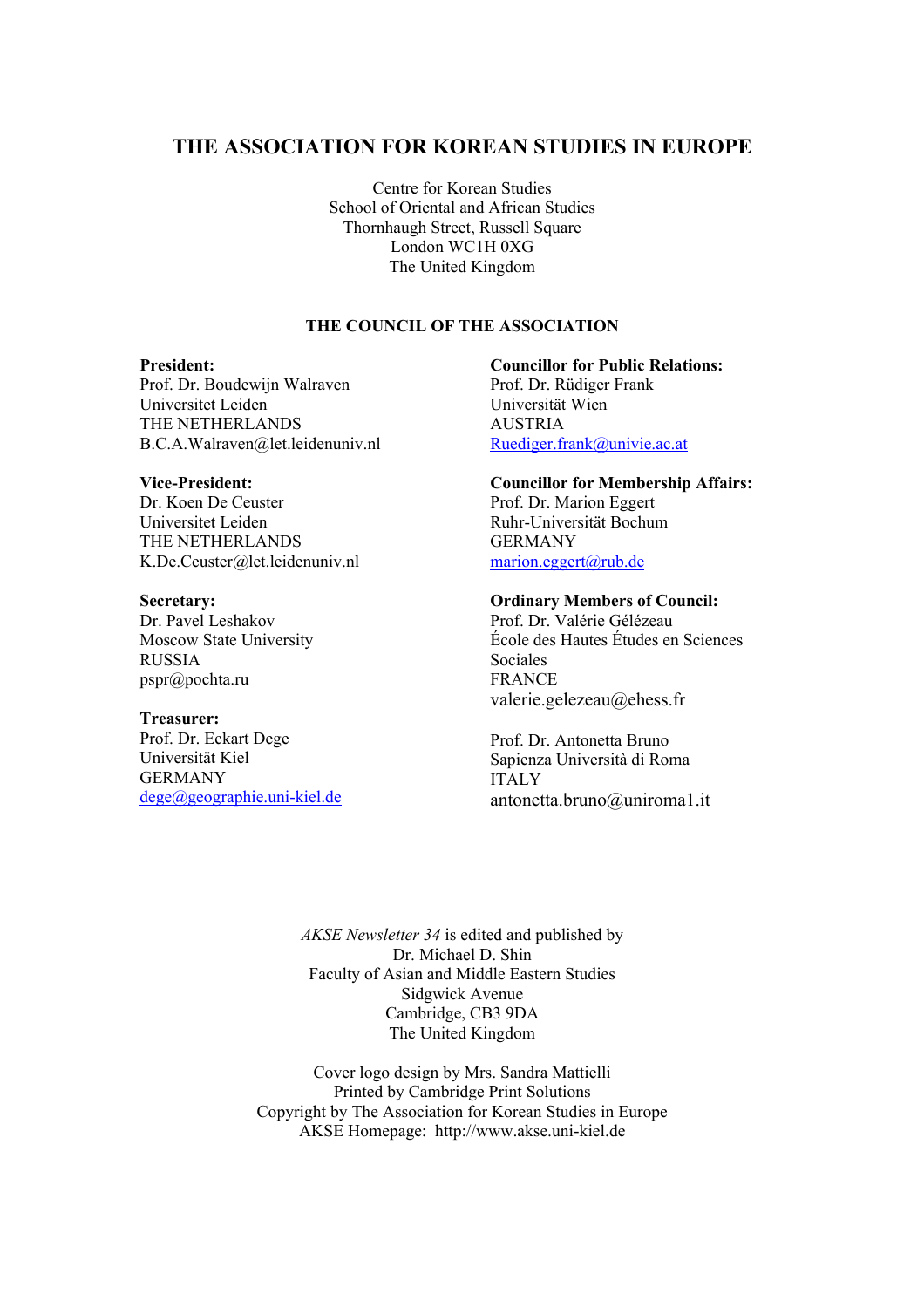# **ASSOCIATION FOR KOREAN STUDIES IN EUROPE**

# *NEWSLETTER* **No. 34**

## **October 2010**

# **Table of Contents**

| <b>Constitution of the Association for Korean Studies</b> |  |
|-----------------------------------------------------------|--|
|                                                           |  |
| <b>AKSE Representatives to Annual Meetings of the</b>     |  |
| <b>Country Reports</b>                                    |  |
|                                                           |  |
|                                                           |  |
|                                                           |  |
|                                                           |  |
|                                                           |  |
|                                                           |  |
|                                                           |  |
|                                                           |  |
|                                                           |  |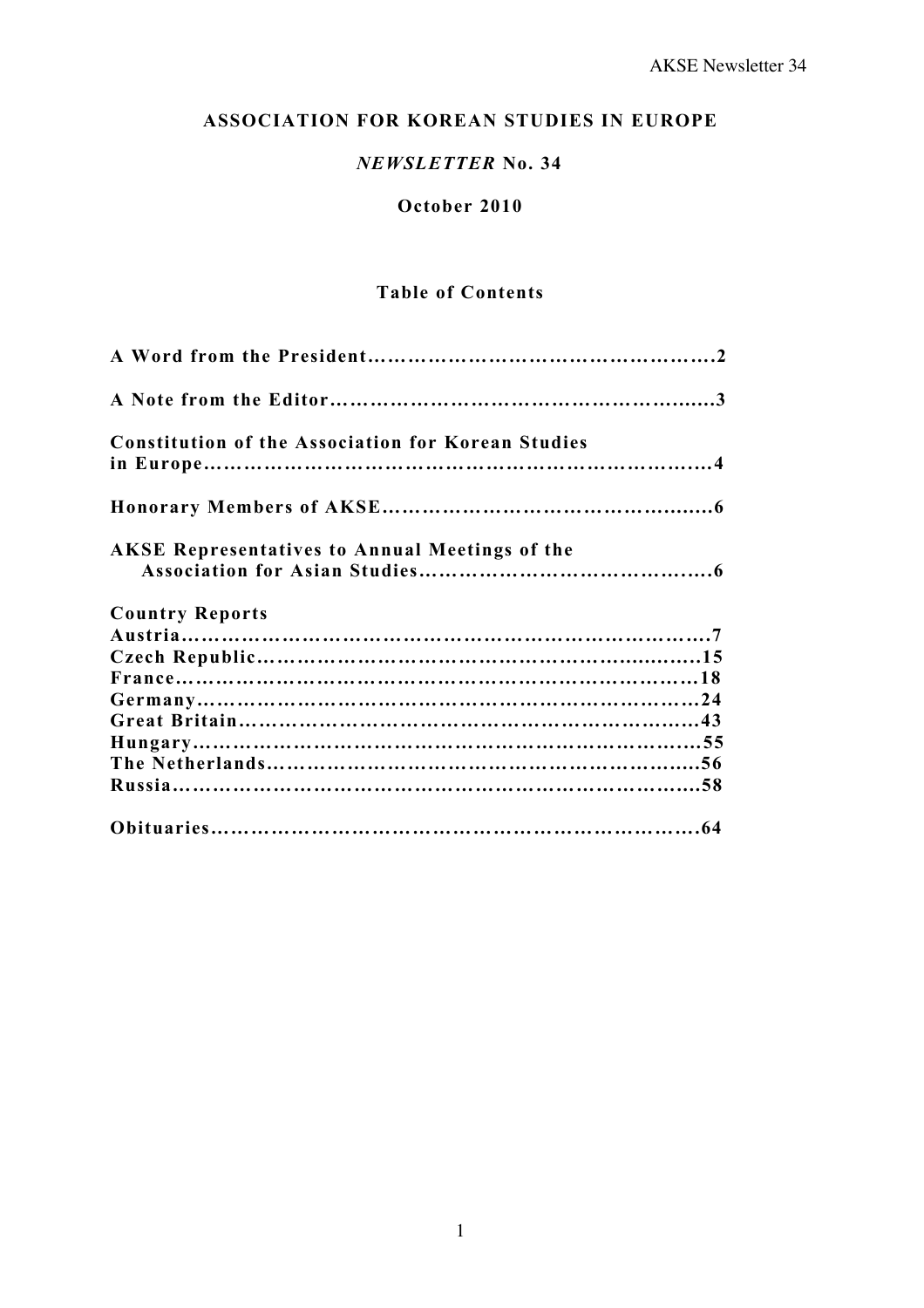# **A W O R D F R O M T H E PRESIDENT**

A full year has passed since I saw many of you in Leiden, but another opportunity for us to meet is approaching. I trust that you all are aware that the 2011 Biennial AKSE Conference will be held in Moscow in June and that many of you, while I write this, are putting the finishing touch to your paper proposals. Our colleagues in Moscow are working hard to prepare for the conference and make it into a success, as I could personally observe when I paid a visit to Moscow in May of this year. Please have a look at the AKSE website for the details.

In the meantime there has been another graduate students convention, this year in Cluj in Bulgaria. As you probably know, the conventions are organized autonomously by the students themselves, but AKSE facilitates the conventions by applying for funding with the Korea Foundation.

Other AKSE activities that are financially supported by the Korea Foundation are the running of the European Programme for Exchange Lecturers (EPEL), the provision of travel grants to AKSE members who want to take part in the AAS Annual Meeting (next year in Hawai'i), and last but not least, the publication of this Newsletter. We are most grateful for these various forms of support, which make a real difference to Korean Studies in Europe in addition to the grants the Korea Foundation extends to individual universities and scholars.

Last but not least, the Council values your comments, suggestions and, yes, criticisms.

We hope to hear from you.

Best wishes,

Boudewijn Walraven B.C.A.Walraven@hum.leidenuniv.nl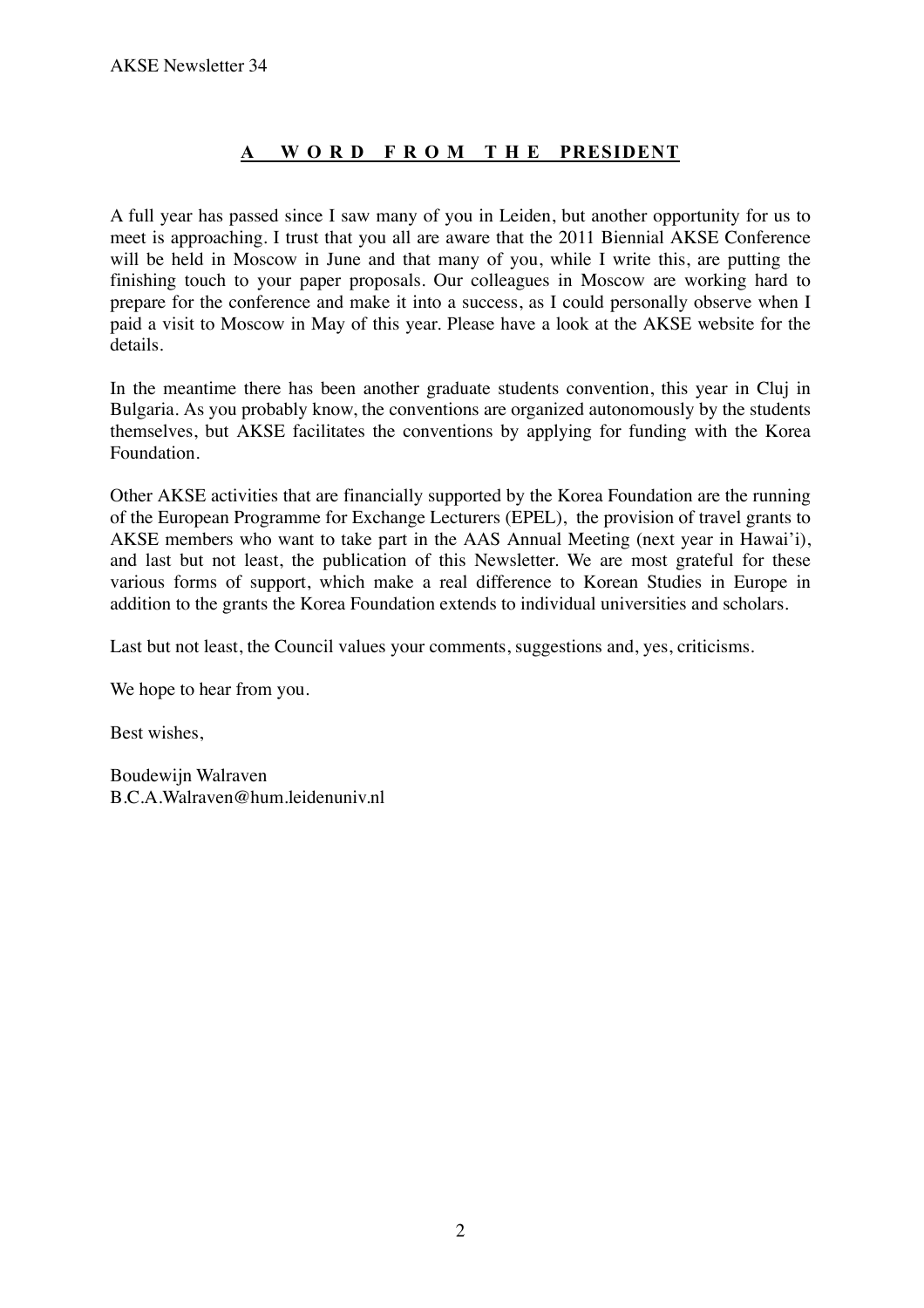# **A N O T E F R O M T H E E D I T O R**

This is the first issue of the newsletter that I have edited, and as you can see, I have generally followed the format of my able and dedicated predecessor, James Grayson. His work shaping the newsletter over many years and his advice have helped my job considerably. I cannot match his meticulousness, but I hope that members continue to find information readable and easy to access. There are slightly fewer reports than last year, and I hope we hear from more of you for next year's issue. I am open to tweaking the format over the coming years as our field develops and as our views evolve on issues such as romanization.

## The **SUBMISSION DATE** for Newsletter 35 will be **31 JULY 2010**.

The contact details for the Editor are as follows:

Postal address: Dr. Michael Shin Faculty of Asian and Middle Eastern Studies University of Cambridge Sidgwick Avenue Cambridge, UK, CB3 9DA

Email address: mds71@cam.ac.uk

#### **Please observe the following:**

1) Submit your next report according to instructions given on the inside back cover. The format of your submission should follow the style in the entry for your country and university.

2) As AKSE is becoming more globalized and interacts more with scholars in both America and Korea, there is more pressure to adopt American spellings of English. This has already been done by many university presses in the UK. For future issues, American spelling conventions will be preferred.

3) For now, the use of the **McCune-Reischauer System** is acceptable. In the next issue, we will begin a transition to the **Revised Romanization system** that was adopted in South Korea in 2000. As in the past, the Yale System can be used for linguistic purposes, a non-standard Romanisation is acceptable if used in a title or if it is the preferred spelling of a person's name, such as Syngman Rhee.

Michael D. Shin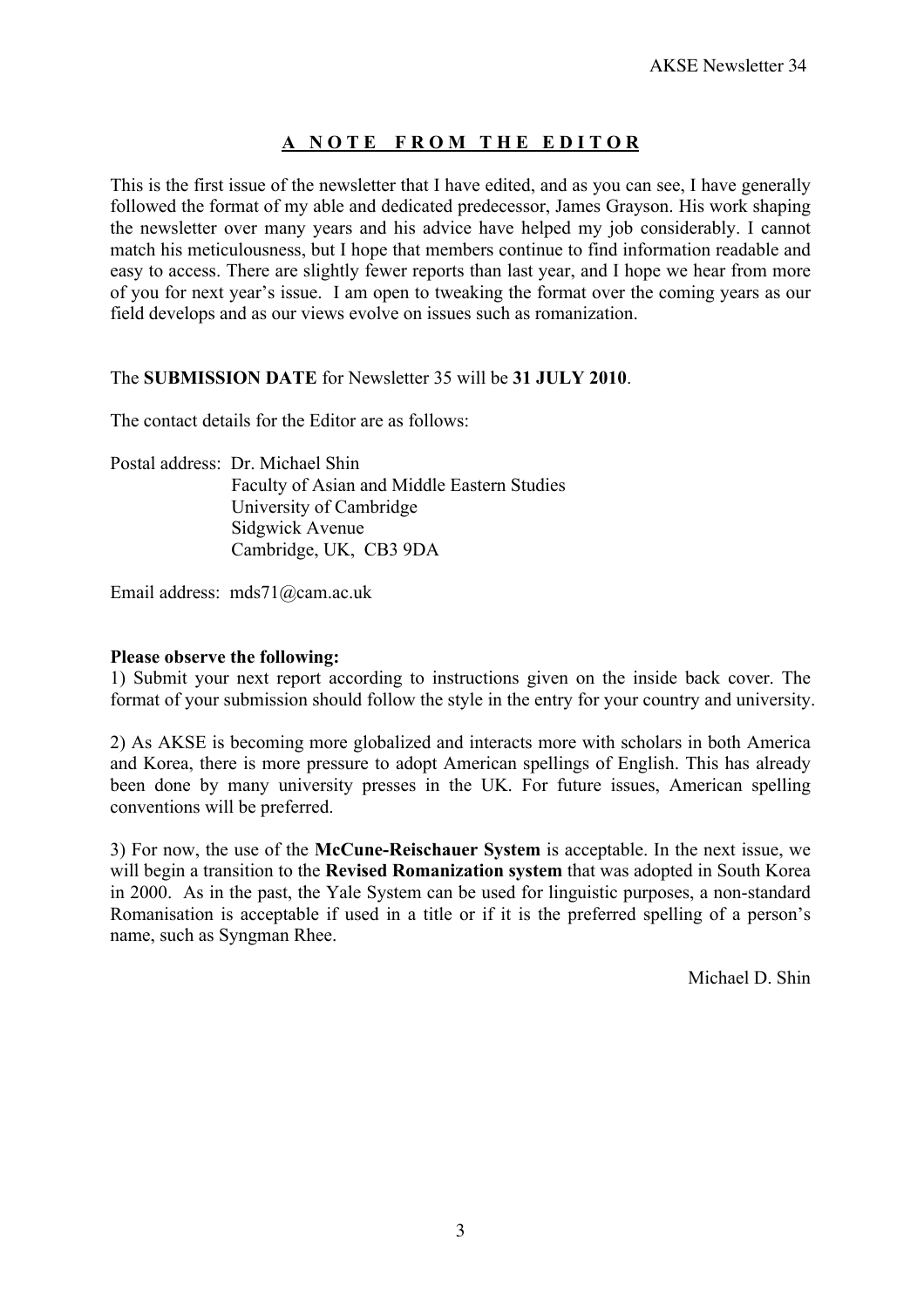## **CONSTITUTION OF THE ASSOCIATION FOR KOREAN STUDIES IN EUROPE (as amended 2009)**

## **NAME**

**1.** The name of the Association shall be 'The Association for Korean Studies in Europe' (AKSE).

## **OBJECTS**

**2.** The Association shall be non-political and its objects shall be:

- to stimulate and to co-ordinate academic Korean Studies in all countries of Europe;
- to contribute to the spread of knowledge of Korea among a wider public.

The objects of the Association shall be attained:

- by organizing academic conferences on Korea;
- by issuing a newsletter;
- by encouraging and facilitating co-operation with other organizations having aims consistent with its own objects.

## **MEMBERSHIP**

**3.** The Association shall consist of Full Members in the categories of Ordinary Members and Honorary Members, and of Associate Members in the categories of Individual Associate Members and Corporate Associate Members.

Ordinary Membership is open to persons permanently resident in Europe with a serious academic interest in Korea. Individual Associate Membership is open to persons not permanently resident in Europe. Applications and proposals for Membership are to be addressed to any member of the Council and decided upon by the Council of the Association.

**4.** Members shall pay an annual fee to be determined by the Council.

Members may be exempted partially or totally from payment of the fee upon decision of the Council. Payment of the fee shall be du on January First of each year.

**5.** Membership shall expire:

- when a Member resigns from the Association by notifying the Secretary in writing;
- when the Membership fee has not been paid within six months of the due date;
- when a Member is expelled from the Association by the Council for having acted in a manner detrimental to the interests or the good name of the Association.

Expulsion shall require the consent of not less than four members of the Council. Before a decision on expulsion is taken, the Secretary of the Association will write to the Member in question, stating the nature of the alleged offence, together with the name(s) of the informant(s) or source(s) of information, and allowing a reasonable time for an explanation. **6.** Regular Membership Meetings will be held during academic conferences or when called by the Council.

The Council shall call an Extraordinary Membership Meeting upon the request of one-third of the Full Members of the Association. Notice of any business to be transacted at a Membership Meeting shall be given in writing to the Secretary, who shall prepare the agenda of the meeting.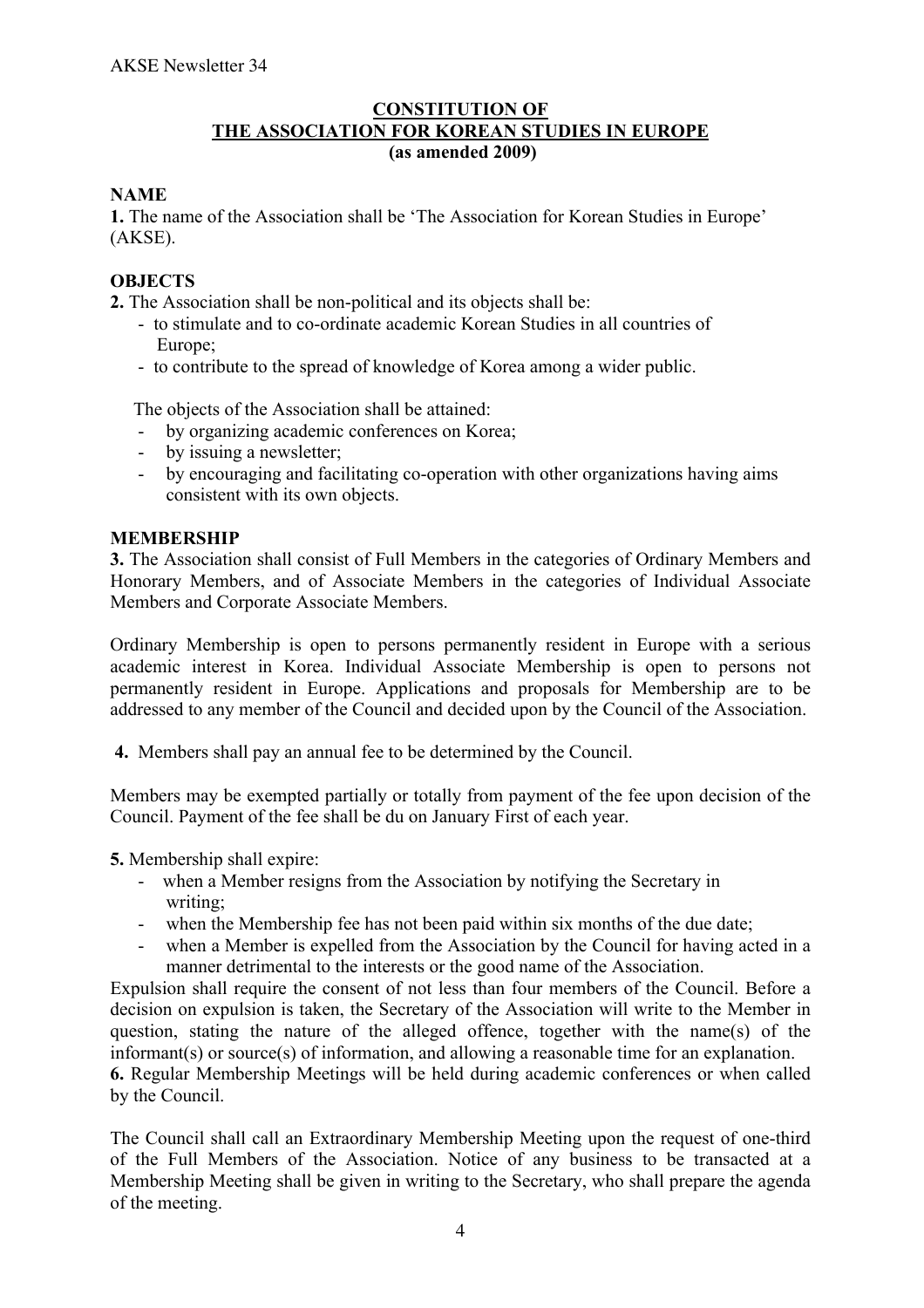One-third of the Full Members of the Association shall form a quorum for any Membership Meeting, and only Full Members shall have voting rights at any Membership Meeting.

## **COUNCIL**

**7.** The affairs of the Association will be managed by the Council. Should the Council need to deal with any matter not explicitly provided for in this Constitution, it shall do its best to consult all Members before making any decision, and in any event submit its decision to all Members at the earliest possible opportunity.

**8.** The Council of the Association shall consist of:

 a President; a Vice-President; a Secretary; a Treasurer; a Councillor for Public Relations; a Councillor for Membership Affairs; and two (2) other persons.

The members of the Council must be Full Members of the Association, and shall be elected at Membership Meetings. Members of the Council shall be expected to serve normally for a period of four years.

If a motion of no confidence in any Member of the Council is supported by four (4) Members of the Council, that Member shall be dismissed from the Council and from any office which he or she holds in the Association.

Notice of any business to be transacted at a Membership Meeting shall be given in writing to the Secretary, who shall prepare the agenda of the meeting.

Vacancies on the Council arising between Membership Meetings shall be filled by co-option or by transfer of duties within the Council. Members shall be notified of any such changes.

Four (4) members of the Council shall form a quorum for Council meetings. The Treasurer is to render audited annual accounts of the finances of the Association.

## **AMENDMENTS**

**9.** This Constitution can be amended at Membership Meetings.

Amendments shall be notified to all Members at least six months before the Membership Meeting. An amendment shall require not less than two-thirds of the votes of Full Members present at a properly constituted Membership Meeting.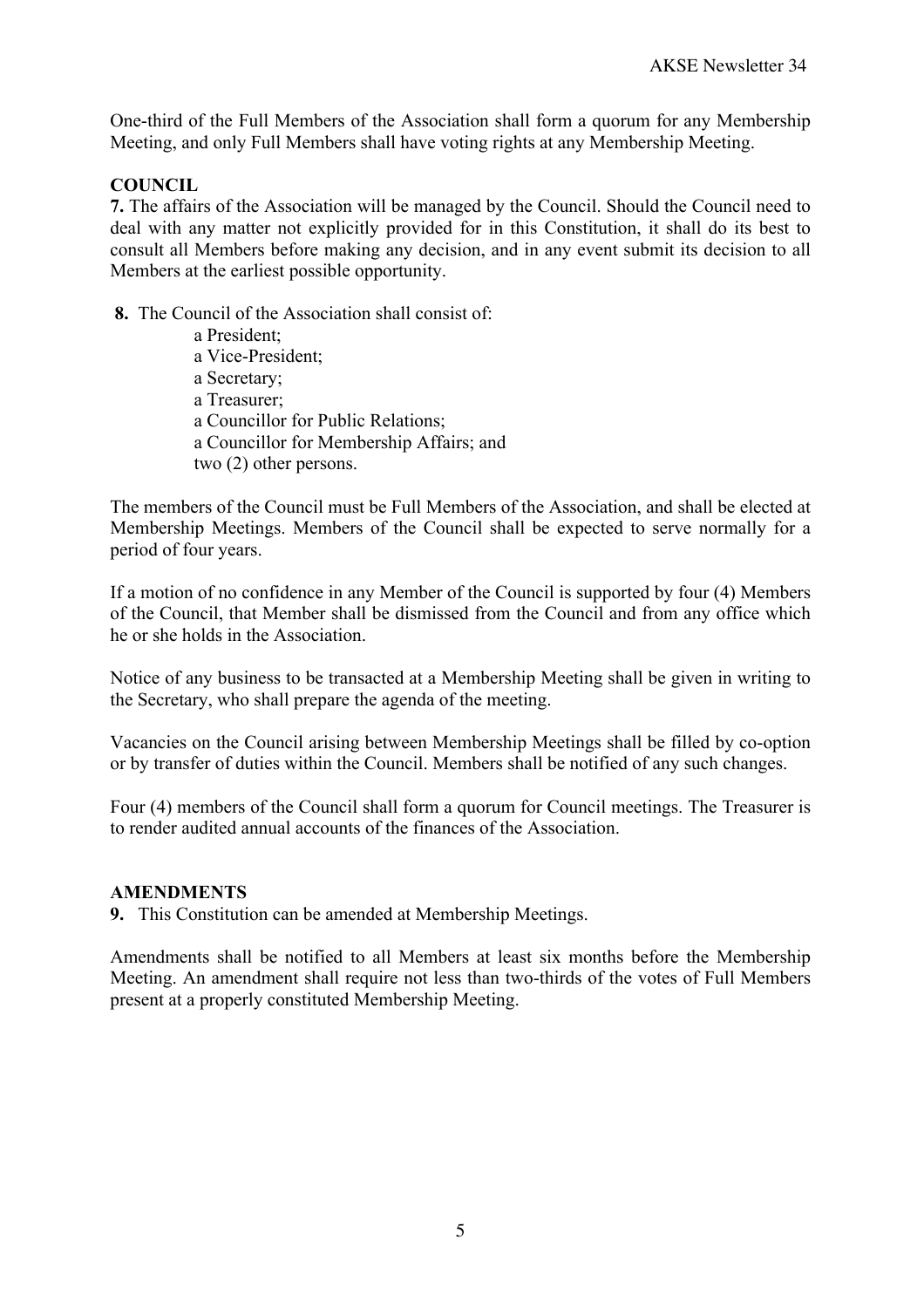# **HONORARY MEMBERS OF THE ASSOCIATION**

Daniel Bouchez Martina Deuchler Dieter Eikemeier Fabre, André (1932-2009) Hong, Sah-myung Lev R. Kontsevich Li Ogg (1928-2001) Marianna Ivanova Nikitina (1930-1999) Marc Orange Halina Ogarek-Czoj (1931-2004) Robert C. Provine Vladimir Pucek Werner Sasse William E. Skillend Frits Vos (1918-2000)

## **AKSE REPRESENTATIVES TO ANNUAL MEETINGS OF THE ASSOCIATION FOR ASIAN STUDIES**

 $\mathcal{L}_\text{max}$  , and the contribution of the contribution of the contribution of the contribution of the contribution of the contribution of the contribution of the contribution of the contribution of the contribution of t

Year Delegate(s)

1995: Youngsook **Pak** (SOAS).

1996: Alain **Delissen** (Paris), Hendrik H. **Sørensen** (Københavns).

1997: Roland **Wein** (Dortmund), Koen **De Ceuster** (Leiden).

1998: Anders **Karlsson** (Stockholm), **Yeon** Jaehoon (SOAS).

1999: Marion **Eggert** (Bochum), Boudewijn **Walraven** (Leiden).

2000: no application.

2001: Werner **Sasse** (Hamburg), Antonetta **Bruno** (Roma).

2002: no application.

2003: no application.

2004: Valérie **Gelézeau** (Paris), Marie-Orange **Rive-Lasan** (Paris).

2005: Carl **Saxer** (Københavns).

2006: Rüdiger **Frank** (Wein), Shino **Toyoshima** (London).

2007: no application.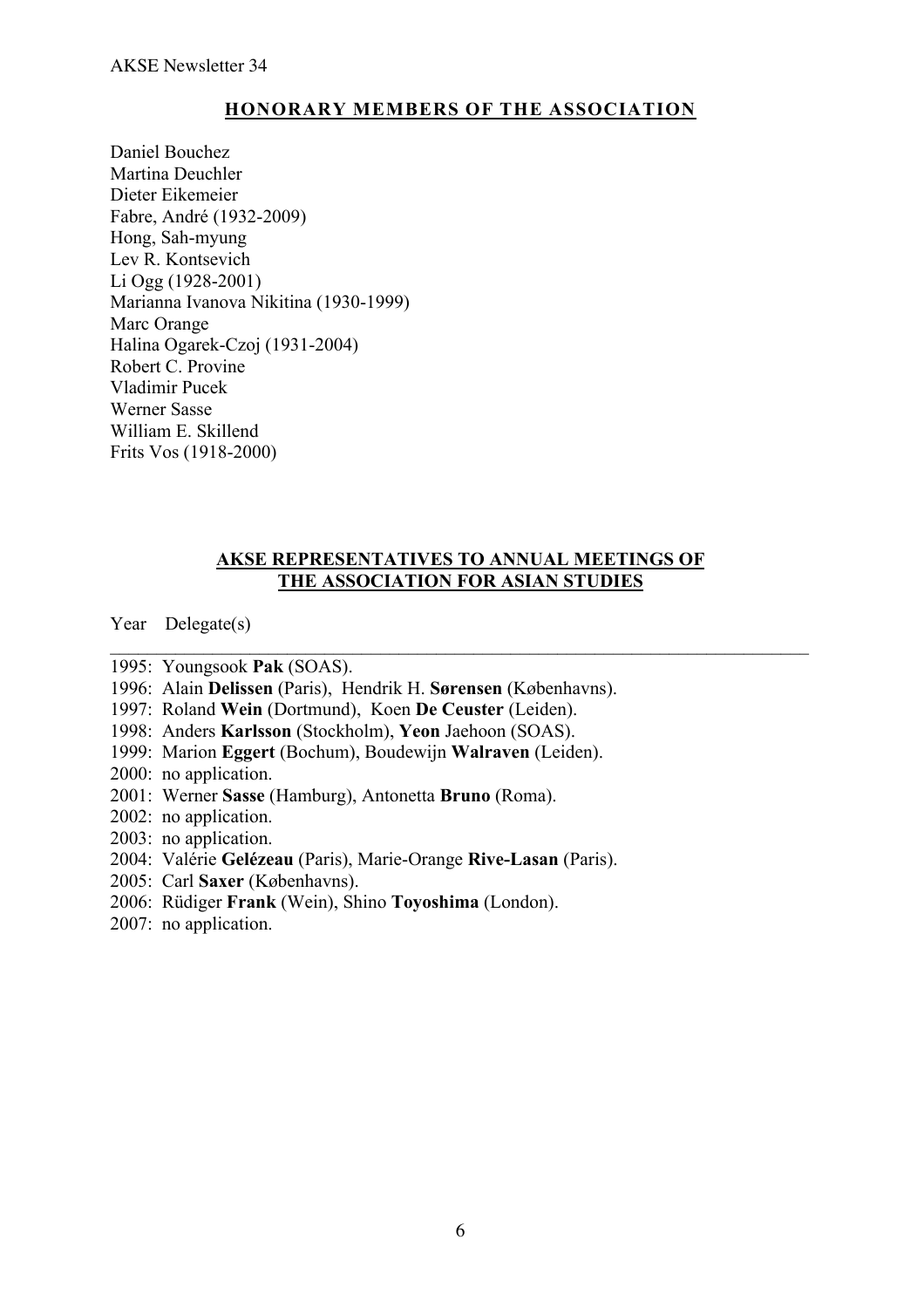#### **C OU N T RY R E P O R T S**

## **AUSTRIA**

**Wien**

## **Universität Wien Institut für Ostasienwissenschaften, East Asian Economy and Society**

#### General Information:

The team of East Asian Economy and Society at the Department of East Asian Studies of the University of Vienna is headed by Prof. Rüdiger Frank, who is also Deputy Head of the Department. He is supported by two full-time academic assistants (Sabine Burghart, M.A., and Dr. Lukas Pokorny) and four part-time assistants (Jihye Kim, Falko Loher, Karin Frühwirth and Stephan Park). With the support of grants from the Korea Foundation and the Academy of Korean Studies (AKS), Dr. Sang-Yeon Sung joined the team in 2009. The basic orientation of the Chair is to conduct research and teaching on regional phenomena in East Asia with a strong focus on Korea (North and South) and including China, Japan and Southeast Asia. For the fall semester 2010, Prof. Frank will be on sabbatical leave. During that time, Prof. Park Sung Hoon of Korea University will support us as a Visiting Professor, thereby further strengthening the strategic cooperation between our institutions.

The following external lectures were given in 2009-10: Mark Thompson on "When 'Mean Streets' are the 'Field': Urban Fieldwork in South-East Asian Political Science" (6 Nov 2009); Stephen Epstein on "'Asia! Asia!' - South Korean Popular Culture and 'Asia' in the New Millenium" (9 Nov 2009); June-Hyuck Cho on "The Korean Wave (Hallyu) and Soft Power" (17 Nov 2009); Francesco Gardani on "Einführung in die Soziolinguistik für Ostasienwissenschaftler" (23 Nov 2009); Hazel Smith on "Political Realism as a Tool for Understanding the International Relations of East Asia" (4 Dec 2009); Xuan Vuong on "Einführung in das Kantonesische und Vietnamesische" (7 Dec 2009); Albrecht Huwe on "Soziolinguistische Aspekte des Modernkoreanischen" (14 Dec 2009); Holger Wöhlbier on "Japan auf dem Pfad der Verfassungswirklichkeit" (19 Jan 2010); Helmut Lukas on "Einführung in die Sprachen Südostasiens" (25 Jan 2010); Wonsuk Chang on "Socially Engaged Spirituality: (Ch'ŏndogyo)" (16 Mar 2010) and "Reorganizing the Spiritual Realm: Chŭngsangyo" (17 Mar 2010); Sergey Kurbanov on "Socialism in East Asia" (25 Mar 2010); Teodora Codruta Cuc on "'Sweep Away All Evils and Save Us': the Reformation of Self in Tenrikyō" (14 Apr 2010); Bernd Martin on "Der Zweite Weltkrieg in Ostasien und seine Folgen" (29 Apr 2010); Hirohiko Okumura on "Bubble and Burst in Japan" (3 May 2010); Wolfgang Seifert on "Die 'Asiatisierung' Ostasiens" (27 May 2010); Gavan McCormack on "Unhappy 50th Anniversary: the US-Japan Relationship from an Okinawan Perspective" (31 May 2010); Anne Schneppen on "Journalismus in Ostasien und Europa. Erfahrungen und Vergleichsversuche" (14 June 2010); Anne Schneppen on "Als Korrespondentin in Seoul. Ostasienberichterstattung mit anderen Akzenten" (15 June 2010); Johannes Wieninger on "Ostasiens Beitrag zur Globalkultur" (17 June 2010).

#### Conferences:

"Korea and East Asia: International Relations and Options for a Regional Collective Security Mechanism," 4-5 June 2010

Korea is facing important foreign policy challenges. To deal effectively with the challenges posed by North Korea including the nuclear issue, human rights, and the long-term goal of unification, international cooperation is needed. A group of 17 international experts from Europe, Asia and America met in Vienna. In an intense workshop-style atmosphere, they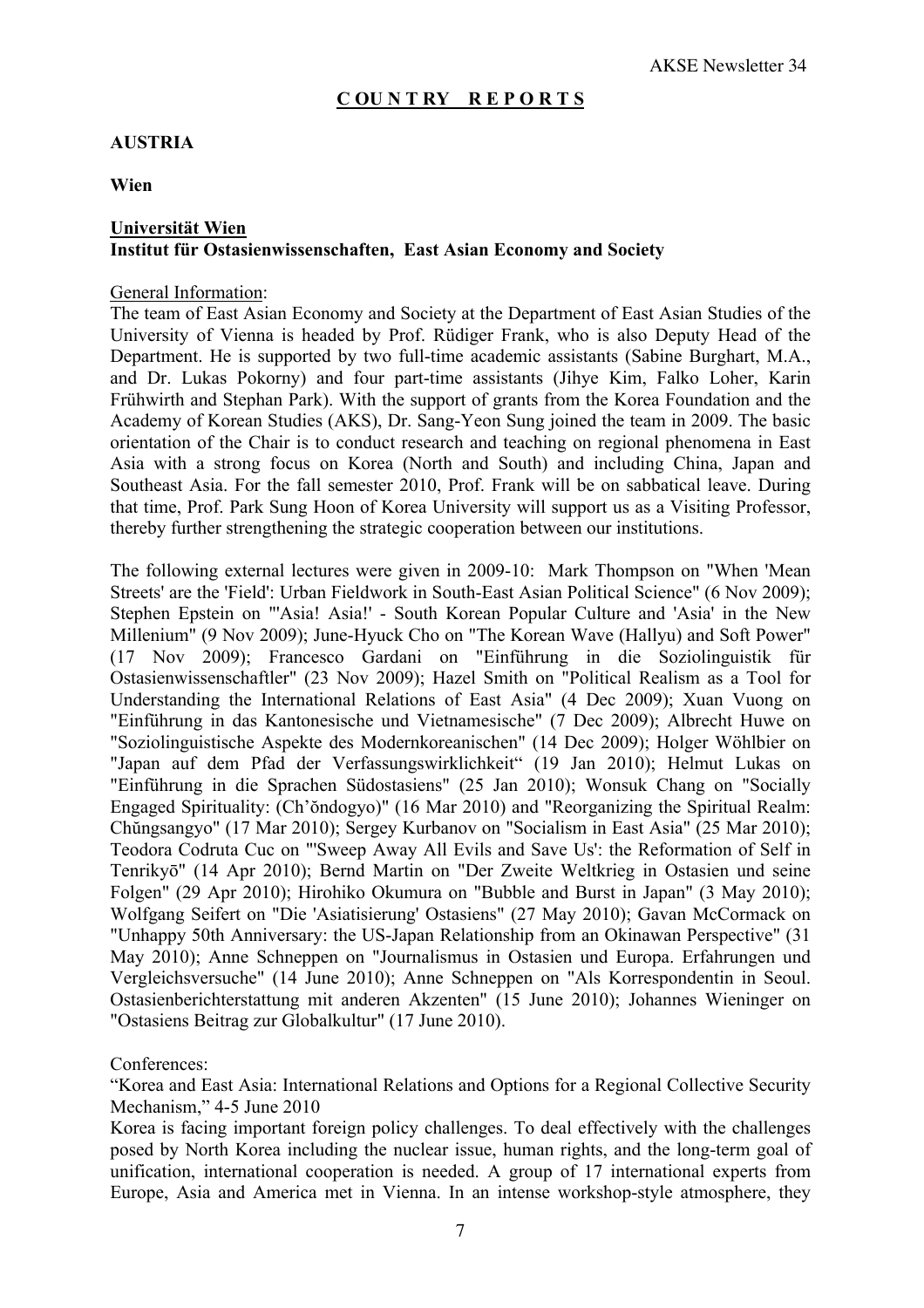discussed the above-mentioned issues from a multidisciplinary and multipolar perspective. They assessed the status of collective security mechanisms and, based on the East Asian and the European experiences, explored the options for the future of international relations in the region and in particular Korea's role in this context. The results are presented in this booklet. Updated and revised versions will be published in 2011 in a leading academic press. The conference was the second in a series titled "Korea and East Asia". The series emphasizes the need to place Korea into a regional context and search both for solutions, but also for crucial areas where Korea can and should make an active impact.

For more information, see http://wirtschaft.ostasien.univie.ac.at/conferences/

#### International Symposium "Exploring North Korean Arts," 3-4 Sept 2010

The Museum of Applied Arts (MAK) in Vienna has organized a rare exhibition of North Korean art "Flowers for Kim Il Sung" from May 19 to Sept 5, 2010. The pictures on display were selected by North Korean state authorities and hence reflect their ideas of how their country should be presented to the world. The international symposium took place at the MAK in Vienna from 3-4 Sept 2010 and is organized by the Chair of East Asian Economy and Society at the University of Vienna. Twelve academic experts from eight Western countries will get together and discuss various aspects of arts in North Korea. They provided contextual knowledge as well as deep insights into specialized topics. The symposium was organized around three core themes: the introduction of North Korean art, including its function, its reception, and its connection to other spheres of society. Our goal during the symposium is not to provide the one and only correct and coherent picture of North Korea. Diversity of opinion is a core characteristic of our society, one that we are proud of and that we defend. Yet, opinion needs information to develop and to become qualified. Building on what the MAK exhibition has started, we have invited experts with years of experience and deep knowledge. They will add hard facts to the otherwise very blurred and soft image of North Korea. For more information, see http://wirtschaft.ostasien.univie.ac.at/conferences/ and http://www.mak.at/jetzt/ausstellungen/blumen\_kimIlSung\_pgr.html

#### Post-Graduate Programme:

Starting from Oct 2008, students can enroll for the new two-year Master's programme on East Asian Economy and Society as well as for a PhD in that subject. This programme has a strong focus on social science methodology and on Korea (North and South) as a reference point for the analysis of current developments in East Asia. As of 18 July 2010, eighty-six MA students and eight PhD students were enrolled in the program.

#### Scholars' Reports:

**Ms. Sabine Burghart**, M.A., a political scientist, who joined the team in Jan 2008 as a fulltime Research Assistant, continued her research on capacity building in North Korea and inter-Korean relations. Since the fall semester 2008/09, she has been teaching seminars on political systems in East Asia with a focus on South and North Korea, China and Japan. She co-organised the international conference "Korea and East Asia: International Relations and Options for a Regional Collective Security Mechanism", held on 4-5 June 2010 in Vienna. The conference that was generously sponsored by The Korea Foundation and the University of Vienna dealt with theoretical approaches of collective security as well as country-specific perspectives and experiences of collective security regimes. The conference volume will be published in spring 2011. In Dec 2009, Ms. Burghart conducted research at the Seoul National University. In July-Aug 2010, she was able to continue her research at the Institute for Far Eastern Studies (IFES) / Kyungnam University thanks to generous support by the host institution. Furthermore, Ms. Burghart acts as editor of the Department of East Asian Studies' annual report which is available online at http://wirtschaft.ostasien.univie.ac.at. Her main research and teaching areas are: capacity building in North Korea, inter-Korean relations and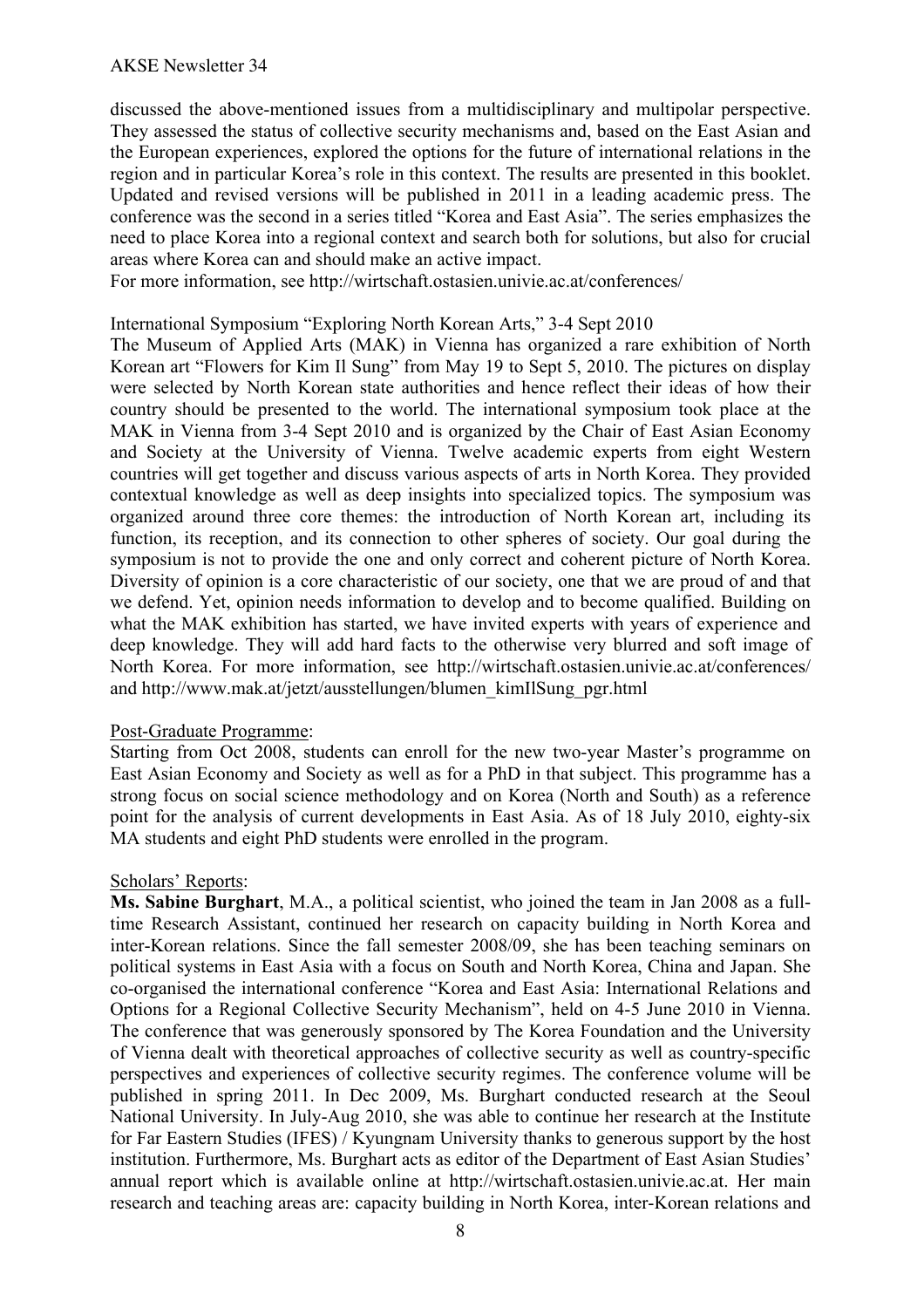political systems in East Asia.

Ms. Burghart gave the following presentations: 5 Aug 2009: 'A Threat to Self-Imposed Isolation? The Impact of Inter-Korean Exchanges on Systemic Stability in the DPR Korea', 6th Korean Studies Graduate Students' Convention (KSGSC), Moscow State University, Moscow; 21 Aug 2009: 'Inter-Korean Relations at the Crossroads: Track Two Diplomacy as a Solution for Improving Ties', The World Congress for Korean Politics and Society 'Korea at the Crossroads', Korean Political Science Association, Seoul; 8 Dec 2009: 'Beyond Capacity? Limits of Knowledge Sharing Activities in the DPR Korea', Institute for Peace and Unification Studies, Seoul National University; 24 Feb 2010: 'Heading Towards Sunset? Inter-Korean Relations between Progress and Stalemate', ERASMUS lecturer, Graduate Institute of International and Development Studies, Geneva; 25 Feb. 2010: 'Reforming North Korea from the Outside? Impact and Limitations of Capacity Building', ERASMUS lecturer, Graduate Institute of International and Development Studies, Geneva; 23 Mar 2010: 'Bridging the Knowledge Gap? The Role of International Organisations in the DPR Korea', invited speaker, Graduate School of International Relations, Ritsumeikan University, Kyoto; 25 Mar 2010: 'Global Economic Crisis and Socio-Cultural Changes', discussant, Chungang University, Seoul; 14 Apr 2010: 'Charismatic Leadership, Succession, and Legitimacy: Political Pragmatism in North Korea and China?' London School of Economics and Political Science, London.

**Prof. Dr. Rüdiger Frank** has continued his efforts in research and teaching focussing on social science-related studies of Korea as part of the East Asian region at the University of Vienna. Prof. Frank serves as Deputy Head of the Department of East Asian Studies and continues to be an Adjunct Professor at Korea University and at the University of North Korean Studies. After having served as its founding director 2007-2008, he now supports the Vienna School of Governance as its Vice Speaker. He is a Research Associate at the Modern East Asia Research Centre in Leiden and an Associate at The Asia Pacific Journal. He continues to serve as a Member of the Steering Committee for the reform of PhD programs at the University of Vienna. In 2009, he took over the vice editorship of the European Journal of East Asian Studies (Brill). He continues to serve as co-editor of the Korea Yearbook: Politics, Economy and Society (Brill), together with Jim Hoare, Patrick Koellner and Susan Pares. He is an Academic Advisory Board Member of the German-Korean Society, and an Academic Advisory Board Member for Korea and Japan at the German Association of Asian Studies. In addition to his own regular teaching on International Relations in East Asia, Economic Systems in East Asia, Economic Developments in East Asia and Governance in East Asia, he also organized a lecture series on "Applied Methods in East Asian Studies" with 159 registered students, and another series on "The History of East Asia in the 20th Century", which attracted 435 registered students. He acted as a referee for a number of academic journals. In autumn 2009, on behalf of the Scientific Advisory Council (Wissenschaftsrat) of Hessen/Germany, he evaluated the Interdisciplinary Center for East Asian Studies at Goethe University Frankfurt/M., and was an evaluator and referee on behalf of Akkreditierungsagentur AQAS for the East Asian Studies Program at Ruhr-University Bochum. He continued his work as a consultant for the Japanese Ministry of Foreign Affairs. In the first seven months of 2010, he gave interviews to BBC World Radio, Bloomberg News, Deutsche Welle Radio, Die Presse, Financial Times, Kurier, Mainichi Shimbun, Neue Luzerner Zeitung, OE1 Radio, ORF TV, Profil, Puls4, SAT1 and PRO7 TV, Radio Free Asia, SWR Radio, TBS eFM Radio (Korea), and Wirtschaftsblatt. Rudiger Frank's current research extends to three main areas: Development and transformation of socialist systems in East Asia, with a focus on North Korea; Korea as a case of development in the East Asian context; and international relations and regionalization in East Asia.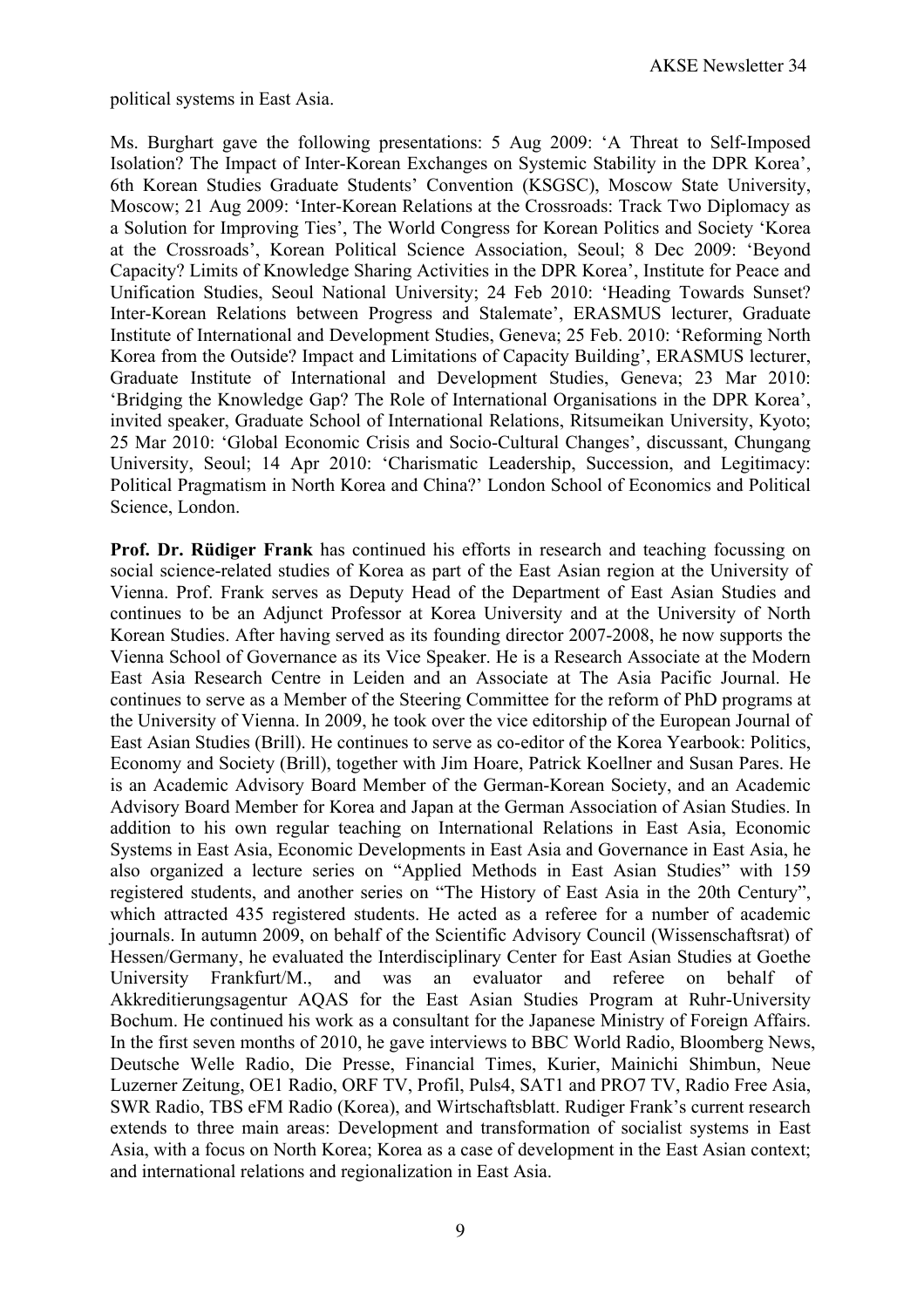Prof. Frank gave the following presentations: 09 Sept 2009: Korea and Socialism in East Asia since World War II, Keynote Speaker, Joint East Asian Studies Conference: Joint Meeting of the British Associations for Korean, Japanese and Chinese Studies, University of Sheffield; 17 Sept 2009: Reforms in North Korea 1: The Transformation of Socialism, Special ERASMUS Lecture, University of Turku, Finlandl 17 Sept 2009: Reforms in North Korea 2: The Return to Socialist Neoconservatism, Special ERASMUS Lecture, University of Turkul 18 Sept 2009: Economic Development in South Korea: Following the Japanese Model? Special ERASMUS Lecture, University of Turku; 22 Sept 2009: U-turn, New Beginning, or Beginning of the End? Socialist Neoconservatism in North Korea, Special Lecture, Toronto University, Canada; 19 Nov 2009: The Situation in North Korea and Options for EU Policy, DPRK Experts Meeting, European Commission, Brusselsl 05 Dec 2009: Ideologische Spaltung: Die Neokonservative Wende in Nordkorea 2005-2009, Koreawissenschaftliche Tage, Universität Bonn, Marienthal; 10 Dec 2009: Mit oder gegen China? Japan, Südkorea und die Zukunft der regionalen Sicherheit in Nordostasien, Lecture Series "Krieg an den Rändern", University of Vienna; 03 May 2010: The New Program on East Asian Economy and Society, BeSt Training and Education Fair, Vienna; 07 May 2010: Economics and the Future of East Asian Studies: How to Integrate Analytical and Empirical Approaches?, Invited Speaker, International Conference on "The Era of Asia and the Future of Higher Education", Yonsei University; 10 May 2010: The European Experience with Socialism: Implications for North Korea, Invited Speaker, 11th World Korean Forum, European Institute of Asian Studies and Korean Global Foundation, European Parliament, Brussels; 18 May 2010: Die neokonservative Wende in Wirtschaft, Politik und Ideologie Nordkoreas 2005- 2010, Special Lecture, Department of East Asian Studies, Heidelberg University; 28 May 2010: Opening Address, 5th Viennese Conference on Southeast Asian Studies: "Human Security in Southeast Asia", Vienna; 01 June 2010: Herausforderung Nordkorea: Politik, Wirtschaft, Gesellschaft, Special Lecture at the Department for European Integration, Donau-University Krems; 03 June 2010: Opening Address, International Conference on Korea and East Asia: International Relations and Options for a Regional Collective Security Mechanism, Vienna; 17 June 2010: Opening Address, Workshop on "New Dynamics of Governance in the 21st Century", Vienna School of Governance, Vienna; 29 June 2010: Authoritarian Transformation in North Korea? Socialist Neoconservatism and its Future, Invited Speaker, International Conference on "Authoritarianism in East Asia: Viet Nam, China, & North Korea",City University of Hong Kong; 12 July 2010: North Korea as a potential catalyst for intra-Asian and Asia-Europe cooperation, Invited Panelist, ASEM Public Conference on Europe-Asia Inter-Regional Relations, European Commission, Brussels; 15 July 2010: Moderator, International Workshop on "North Korea: Looking at Research Priorities for the Future", U.S.-Korea Institute at the School of Advanced International Studies, Johns Hopkins University, and East Asia Institute, Seoul.

**Dr. Lukas Pokorny** has pursued his research focusing on religious traditions in East Asia with an emphasis on new religious movements and Neo-Confucianism. What is more, he held several courses on East Asian Religion, and Methodology in the study of religions for students of a dozen different study programs (including International Development Studies, Comparative Religious Studies, Japanese Studies, Chinese Studies, Korean Studies or East Asian Economy and Society) at the University of Vienna, at Masaryk University Brno, at Comenius University Bratislava, and at Babeş-Bolyai University Cluj-Napoca. He is Vice Director of the Studies Program of the Department of East Asian Studies, and local coordinator of the CEEPUS II-network "The Study of Religions". He was re-elected as the spokesperson of the scientific faculty (up to Associate Professors) of the Department of East Asian Studies, and has continued to organize the monthly series of lectures "Ostasienforum" at the University of Vienna. In Sept 2009, he was representing the University of Vienna at the jubilee celebration on the fiftieth year of Momoyama Gakuin University in Osaka, Japan. In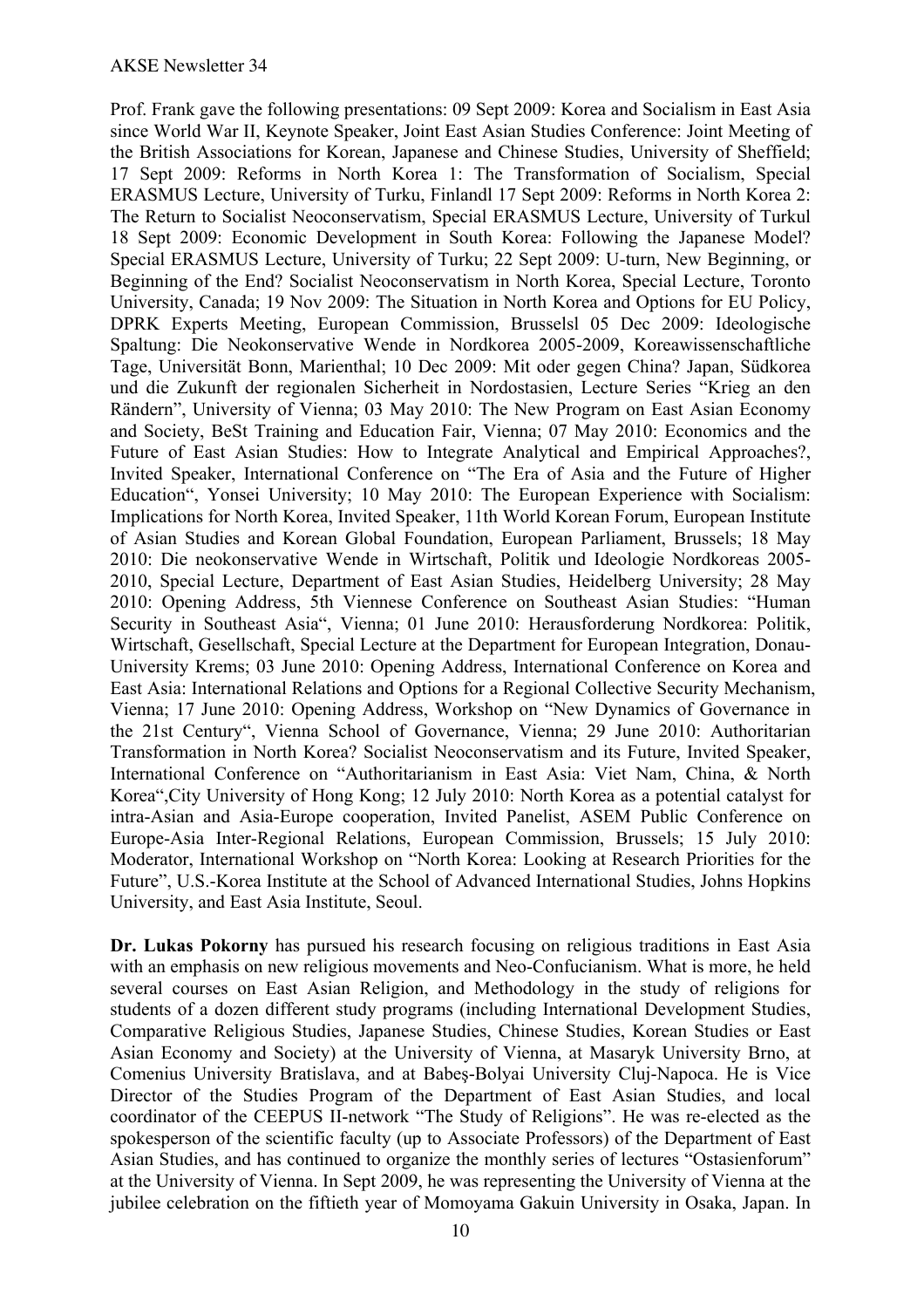July 2009, he was lecturer at the KinderuniWien [Kids University] 2009 where he lectured on "Wer sind Buddha, Laozi und Konfuzius? Eine Reise durch die Welt von Buddhismus, Daoismus und Konfuzianismus" [Who are Buddha, Laozi and Confucius? A tour d'horizon through Buddhism, Daoism and Confucianism] and "Sprichst Du Koreanisch? Eine kleine Einführung in die koreanische Sprache" [Do you speak Korean? A Short Introduction to the Korean Language]. Lukas Pokorny received several grants including the Schumpeter Advanced Graduate Student Fellowship and the Confucius Institute Scholarship 2010. He has taught Korean Language at the Language Center of the University of Vienna. For his current major research project entitled "The Millennial Dimension of New Religious Movements in East Asia (Japan, Korea, China, Taiwan and Vietnam)" he conducted extensive field research in East Asia (Japan, China, Vietnam).

Dr. Pokorny gave the following presentations: 30 Sept 2009: Japanese-Austrian Policy Dialogue on Higher Education, Science and Research, Invited Discussant, National Institute of Informatics, Tokyo, Japan; 06 Oct 2009: Korean Studies in Germany and Austria: Present and Future or Strategies for Promotion/Survival, Invited Speaker, AKS International Conference 2009 – Korean Studies in the World: Present and Future, The Academy of Korean Studies, Seoul, South Korea; 13 Nov 2009: Sōka Gakkai and Japanese Politics, Invited Speaker, Tokai University, Shonan Campus, Japan; 25 Nov 2009: Woher rührt das Sein? Ontologische Diskurse in den Religionen Ostasiens [What is the Origin of Being? Ontological Discourses in East Asian Religions], Invited Speaker, Jewish Institute of Adult Education, Vienna; 02 Dec 2009: Reflexionen zum "Sein" in Daoismus, Konfuzianismus und Buddhismus [Considerations of Being in Daoism, Confucianism and Buddhism], Invited Speaker, Donaustadt Adult Education Center, Vienna; 05 Dec 2009: Neokonfuzianische Selbstkultivierung als Apotropäum [Neo-Confucian Self-Cultivation as an Atropaism], Invited Speaker, Conference "Koreawissenschaftliche Tage 2009," University of Bonn, Germany; 08 Jan 2010: Das Leitfadeninterview in der qualitativen Religionsforschung [Guided Interviews in the Study of Religions], Invited Speaker, Series of Lectures "Methoden in den Ostasienwissenschaften", University of Vienna; 25 Jan 2010: "Innovative Religiosität? Neue religiöse Traditionen made in China, Korea & Japan [Innovative Religiousness? New Religious Traditions made in China, Korea & Japan]," Invited Speaker, Urania Adult Education Center, Vienna; 10 Feb 2010: "The World has Come to an End": Chiliastic Beliefs in East Asian New Religious Movements, Invited Speaker, International Lectures of Narratives, Culture and Education, Kyoto University, Japan; 04 Mar 2010: Die politische Natur religiöser Traditionen in Ostasien [The Political Nature of Religious Traditions in East Asia], Invited Speaker, Seminar "Politics and Religion" within the Post-Graduate Study Program "Political Education" at the Danube University Krems, Bildungshaus Grillhof Innsbruck, Austria; 04 Mar 2010: "Die politische Dimension neuer religiöser Bewegungen in Ostasien" [The Political Dimension of New Religious Movements in East Asia], Invited Speaker, Seminar "Politics and Religion" within the Post-Graduate Study Program "Political Education" at the Danube University Krems, Bildungshaus Grillhof Innsbruck, Austria; 22 Apr 2010: "Reconciliation Between the Living and the Dead": the Main Features of Musok (Korean Shamanism), Special Lecture, Babeş-Bolyai University, Romania; 23 Apr 2010: "Resisting Extinction," East Asian New Religious Movements and the Maxim of Change, Special Lecture, Babeş-Bolyai University, Romania; 26 Apr 2010: "Neue religiöse Bewegungen in Asien: ein Querschnitt" [New Religious Movements in Asia: an Outline], Invited Speaker, "Spezialseminar Alles , Sekte"? Alternative religiöse Bewegungen und Neureligionen," "Theologische Kurse" of the Austrian Bishops' Conference and the Archdiocese Vienna, Vienna; 28 Apr 2010: "Eva und Luzifer: eine satanische Liebe? Das vereinigungstheologische Verständnis des Sündenfalls" [Eva and Lucifer: a Satanic Liaison? The Notion of the Fall in Unification Theology], Invited Speaker, Jewish Institute of Adult Education, Vienna; 11 May 2010: "Millenarianism and East Asian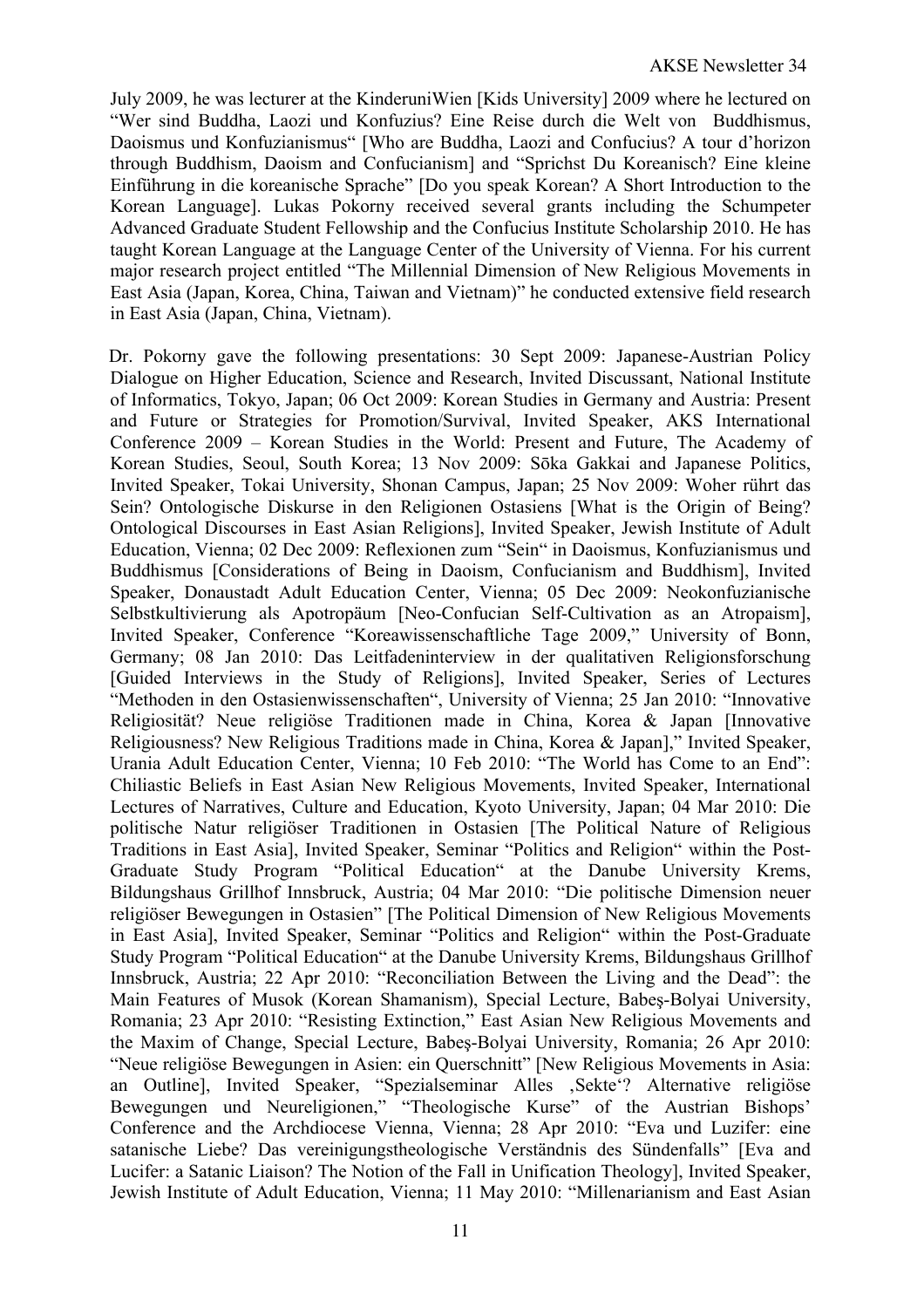New Religions Today: From Sekai Kyūseikyō to Fǎlún Gōng," Special Erasmus Lecture, Université de Genève, Switzerland; 12 May 2010: Some Remarks on Korean Religious History, Invited Speaker, Seminar "Introduction to Asian Civilizations and Societies", Ecole Polytechnique Fédérale de Lausanne, Switzerland; 15 May 2010: Reflexionen zu "neuer Religiosität" in Asien: Sōka Gakkai und Segye P'yŏnghwa T'ongil Kajŏng Yŏnhap [Reflections on "New Religiousness": Sōka Gakkai and Segye P'yŏnghwa T'ongil Kajŏng Yŏnhap], Invited Speaker, Spezialseminar "Alles , Sekte"? Alternative religiöse Bewegungen und Neureligionen," "Theologische Kurse" of the Austrian Bishops' Conference and the Archdiocese Vienna, Vienna; 18 June 2010: Sinsŏn: das (Trug-)Bild des Unsterblichen im Neokonfuzianismus [Sinsŏn: the Image of the Immortal in Neo-Confucianism], Invited Speaker, Symposium "Alter und Altwerden aus der Sicht der Religionen – Religionswissenschaftliche Perspektiven," University of Vienna.

**Dr. Sang-Yeon Sung** is currently doing research and teaches at the University of Vienna, focusing on social-science-related studies of Korea as part of the East Asian region. Since her academic training was both on musicology and cultural studies, her teaching varies from Korean popular music to East Asian culture in general. She has been teaching at the program of East Asian Economy and Society since Spring 2009, with the support of a teaching grant from the Korea Foundation. After teaching her first course on *Hallyu* titled "New Trends in East Asian Pop Culture I: *Hallyu* as a National, Regional and Global Phenomenon," she introduced another course titled "New Trends in East Asian Popular Culture II: Cultural Policy in East Asia" in the following semester Fall 2010. This course dealt more specifically on cultural policies of South Korea in order to provide deeper understandings of *Hallyu* and the role Korean government is playing in the arising phenomenon of Hallyu. In spring 2010, she provided a course titles "East Asian Regional Identity: Consumer Activities of East Asians in Austria." Through this course she introduced students how to conduct an ethnographic research on popular culture. By focusing on the consumption of *Hallyu* East Asians living in Austria, the class attempts to understand the role popular culture is playing in the construction of East Asian regional identity. This course was related to the research she was conducting which was granted from the Academy of Korean Studies (AKS) Strategic Initiative for Korean Studies (SIKS). Dr. Sang-Yeon Sung spend last one year as a projectbased researcher on "The Role of *Hallyu* in the Construction of East Asian Regional Identity" under the Chair of East Asian Economy and Society from June 2009 to May 2010. Dr. Sung will continue to teach Korean popular culture at East Asian Economy and Society. Her research will be focusing on the role of visual identity in the fashioning of projected cultural ideals in the tourist market. She is also interested on how the images of pop stars and drama settings serving as tools to branch out to and attract regional interest and its contribution on regional identity. Dr. Sung gave the following presentation: 10 April 2010: The Functions of Hallyu in the Negotiation and Construction of Contemporary Taiwanese Identity, Speaker, 7th Annual Conference of the European Association of Taiwanese Studies (EATS) Tuebingen, Germany.

## Publications:

**Burghart, Sabine** (2009), 'A Threat to Self-Imposed Isolation? The Impact of Inter-Korean Exchanges on the Systemic Stability in the DPR Korea', in: *Conference Proceedings*, 6th Korean Studies Graduate Students' Convention in Europe, Moscow, 107–111.

(with Rüdiger Frank, eds., 2009): *Driving Forces of Socialist Transformation. North Korea and the Experience of Europe and East Asia*. Vienna: Praesens, 336 pp.

-----, (with James E. Hoare, 2009): 'Relations between the Two Koreas in 2008', in: Rüdiger Frank, Jim Hoare, Patrick Köllner and Susan Pares (eds., 2009): *Korea Yearbook*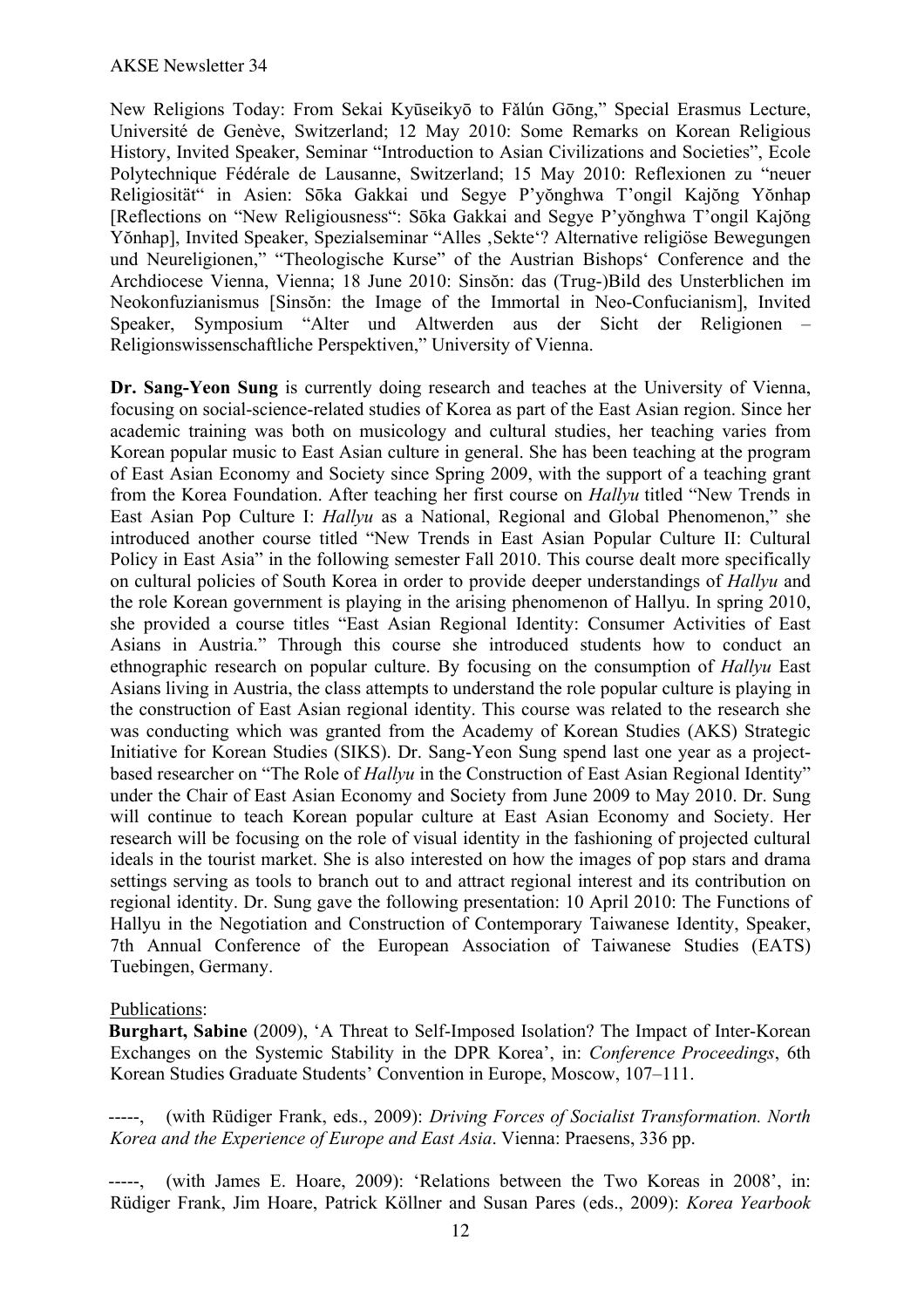*2009: Politics, Economy, and Society*. Leiden, Boston: Brill, pp. 57–68.

-----, (2010): /Review/ Gaens, Bart [ed.] [2008]: 'Europe-Asia Interregional Relations: A Decade of ASEM'. The International Political Economy of New Regionalisms Series, Aldershot u.a.: Ashgate, in: *East Asia Integration Studies*.

-----, (2010): /Review/ Chun, Jennifer Jihye [2009]: 'Organizing at the Margins: The Symbolic Politics of Labor in South Korea and the United States'. Ithaca and London: Cornell University Press, in: *Acta Koreana*, Vol. 13, No.1, pp. 169-173.

**Frank, Rudiger** (editor, with James Hoare, Patrick Köllner and Susan Pares), *Korea 2009: Politics, Economy, and Society,* Leiden and Boston: Brill 2009, 355 pp.

-----, *Demokratie, Marktwirtschaft, Annäherung: Die Tätigkeit der Konrad-Adenauer-Stiftung in Korea 2006-2008*, Berlin: Konrad-Adenauer-Stiftung 2009, 168 pp.

-----, (editor, with Sabine Burghart): *Driving Forces of Socialist Transformation: North Korea and the Experience of Europe and East Asia*, Vienna: Praesens 2010, 336 pp.

-----, Researching Socialist Transformation in North Korea: Obstacles, Opportunities, and Concepts, in: Ruediger Frank and Sabine Burghart eds. (2010): *Driving Forces of Socialist Transformation: North Korea and the Experience of Europe and East Asia*, Vienna: Praesens, pp. 9-60.

-----, North Korea: Domestic Politics and Economy, in: Frank, Rüdiger, Jim Hoare, Patrick Köllner and Susan Pares (eds., 2009): *Korea 2009: Politics, Economy, and Society,* Leiden and Boston: Brill 2009, pp. 35-56.

-----, The European Experience with Socialism: Implications for North Korea, in: 국제 한민족재단 (Korean Global Foundation) (ed., 2010): EU 통합의 대변혁과 한반도 통합 패려다임 (The New Era of Korea and the European Union), Seoul: Korean Global Foundation Press, pp. 150-167.

-----, Ideological Risk versus Economic Necessity: The Future of Reform in North Korea (revised and expanded version), in: *Japan Focus: The Asia-Pacific Journal*, Vol. 30-4-09, July 27, 2009, http://japanfocus.org/-Ruediger-Frank/3197.

-----, The North Korean Economy: The Future of Opening and Reform. In: *Insight Asia Pacific*, Vol. 03/2009, Hamburg: German Asia-Pacific Business Association, pp. 24-27.

-----, Korea's Role Crucial for East Asian Integration, Interview with *The Korea Times*, Seoul, 30 Oct 2009.

-----, Currency Reform and Orthodox Socialism in North Korea, in: *Korea Herald*, Seoul, 04 Dec 2009, pp. 1,4; reprint: Nautilus Institute: *Policy Forum Online* 09-092A, 03 Dec 2009, http://www.nautilus.org/fora/security/09092Frank.html.

-----, New N.K. currency holds symbolism of note, in: *The Korea Herald*, Seoul, 07 Dec 2009, p. 4.

-----, "Symbolism of the New North Korean Currency: Heralding a Change of Power?," *Policy Forum Online* 09-094A, 10 Dec 2009, http://www.nautilus.org/fora/security/09094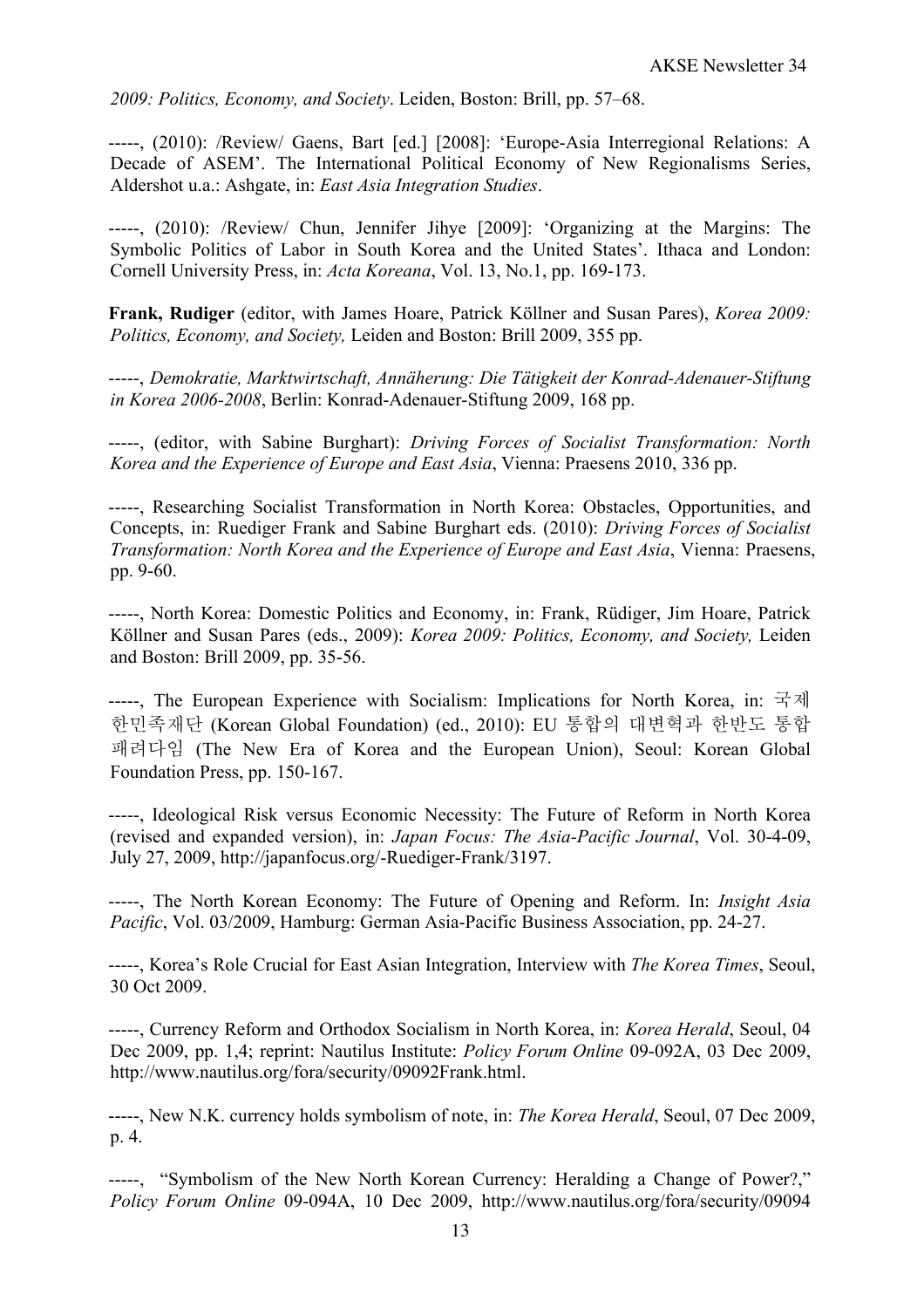AKSE Newsletter 34

Frank.html.

-----, "Hard Currency and Socialism: The Ban on Foreign Exchange in North Korea," *Policy Forum Online* 10-02, 06 Jan 2010, http://www.nautilus.org/fora/security/ 10002Frank.html. Also at: *The Korea Herald*, Seoul, 06 Jan 2010, p. 4.

-----, "Money in Socialist Economies: The Case of North Korea," *Japan Focus: The Asia-Pacific Journal*, 8-2-10, February 22, 2010, http://japanfocus.org/-Ruediger-Frank/3307.

-----, "The Stability of North Korea and a Long-term Strategy for Transformation," *IFES Forum* No. 10-2-26-1, Seoul: Institute of Far Eastern Studies, Kyungnam University, pp. 24- 27 http://ifes.kyungnam.ac.kr/admin/upload\_file/ifes\_forum/RF-100303.pdf, reprint as *Policy Forum Online* 10-019a, 18 Mar 2010, http://www.nautilus.org/fora/security/10019Frank.html.

-----, "North Korea's Currency Reforms: Risky Return to a Moneyless Society," *East Asia Forum* No. 14-03-2010, East Asian Bureau of Economic Research, Australian National University, http://www.eastasiaforum.org/2010/03/14/north-koreas-currency-reforms-riskyreturn-to-a-money-less-society.

-----, "Naive or clever? Good or evil? Yes or No? The Easy and the Hard Way of Understanding North Korea," *38 North*, 04/2010, U.S.-Korea Institute at the School of Advanced International Studies, Johns Hopkins University, online at http://38north.org/2010/03/naive-or-clever-good-or-evil-yes-or-no-the-easy-and-the-hardway-of-understanding-north-korea/.

-----, "An Act of Open Insubordination? Implications of the Cheonan Incident for Domestic Politics in North Korea," in *38 North*, Washington, D.C.: U.S.-Korea Institute at SAIS, Johns Hopkins University, May 9, 2010. Online at: www.38north.org/?p=732.

-----, "Economics and the Future of East Asian Studies: How to Integrate Analytical and Empirical Approaches?" in *The Era of East Asia and the Future of Asian Studies*, Proceedings of the Yonsei University 125th Anniversary Asian Studies Conference, Seoul: Yonsei University 2010.

-----, (editor, with James Hoare, Patrick Köllner and Susan Pares) *Korea 2010: Politics, Economy, and Society*, Leiden and Boston: Brill 2010, forthcoming.

-----, "Socialist Neoconservatism and North Korean Foreign Policy in the Nuclear Era," in Park, Kyung-ae (ed., 2010): *New Challenges to North Korean Foreign Policy*, New York: Palgrave Macmillan, forthcoming.

-----, "The Economy of North Korea: Foundations and Reform Trajectories," in Park, Han S. (ed., 2010): *Understanding A Closed Society: North Korea Demystified*, Amherst: Cambria Press, forthcoming.

-----, "Ostasien ab Mitte des 20. Jahrhunderts" (East Asia Since the Middle of the 20th Century), in: Konrad, Helmut (ed.): *Globalgeschichte: Die Welt im 20. Jahrhundert* (Global History: The World in the 20th Century), forthcoming.

-----, "North Korea: Domestic Politics and Economy," in Frank, Rüdiger, Jim Hoare, Patrick Köllner and Susan Pares (eds., 2010): *Korea 2010: Politics, Economy, and Society,* Leiden and Boston: Brill 2010, forthcoming.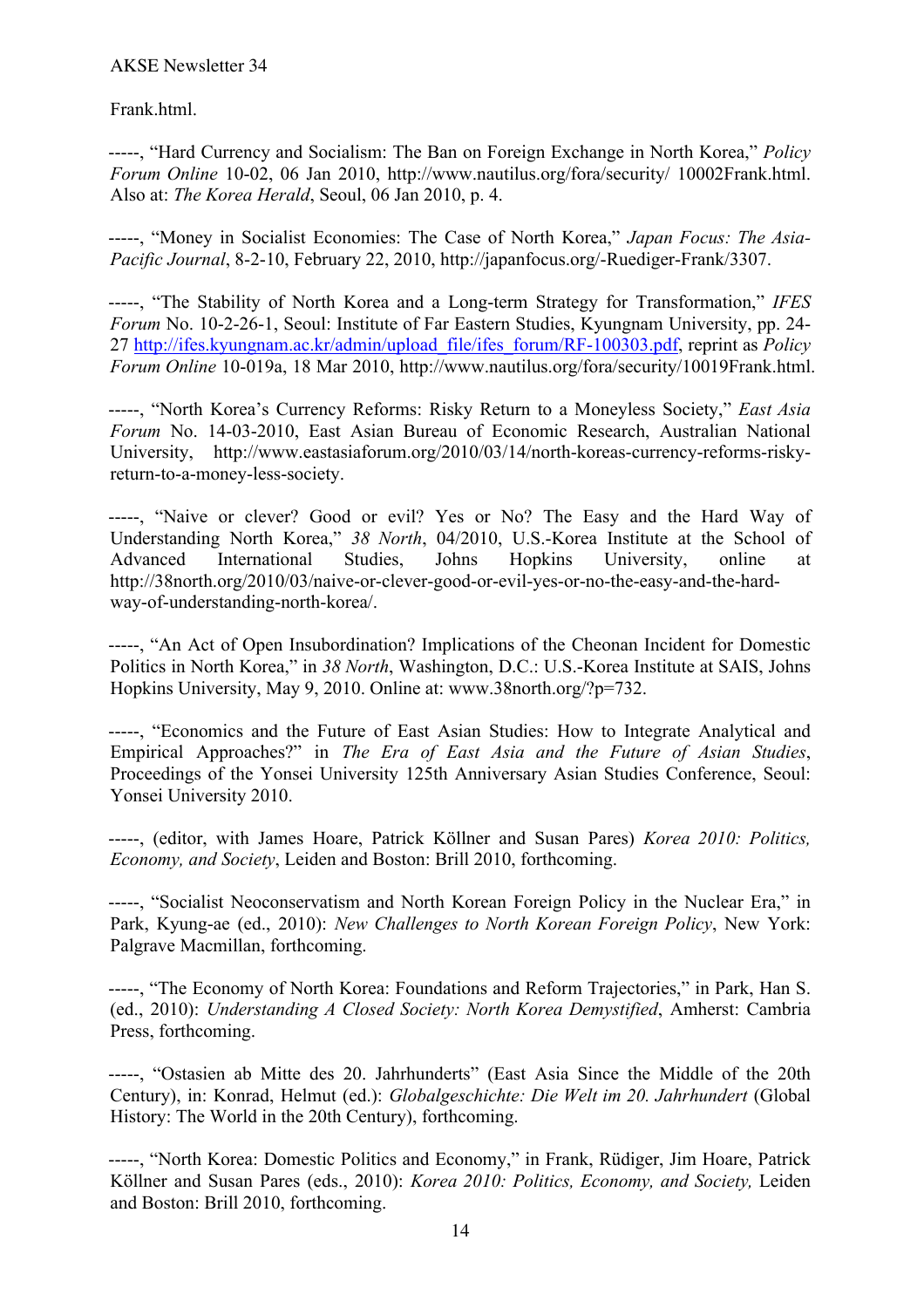**Pokorny, Lukas** (2010), "Glückselig ist der Weise, weise ist der Glückselige": zu einer vergleichenden Soteriologie von Neokonfuzianismus und Neuplatonismus [Blissful is the Wise, Wise is the Blissful": on a Comparative Soteriology of Neo-Confucianism and Neo-Platonism]. In: *Studia philologica* (in print).

-----, (2010), "Das sasaeng kwisin ch'aek: Neokonfuzianische Selbstkultivierung als Apotropäum" [The sasaeng kwisin ch'aek: Neo-Confucian Self-Cultivation as an Apotropaism]. In: *Mélanges offerts à Marc Orange et Alexandre Guillemoz* (in print).

-----, Review of Chung Kiyul (2007), *The Donghak Concept of God/Heaven* (Frankfurt am Main et al.: Peter Lang), in *Wiener Beiträge zur Koreaforschung II/2010*, Wien: Praesens Verlag (in print).

-----, Review of Clart Philip (2009), *Die Religionen Chinas* (Göttingen: Vandenhoeck & Ruprecht). In *Religio: Revue pro religionistiku 2/2010* (in print).

-----, Review of Kim Hae-Soon (2006) *Gleichheit, Macht und Gender im Spannungsfeld zwischen schamanischer Kultur und konfuzianischer Gesellschaftslehre in der traditionellen Gesellschaft Koreas* (Frankfurt am Main et al.: Peter Lang). In *Wiener Beiträge zur Koreaforschung II/2010*, Wien: Praesens Verlag (in print).

-----, Review of Schulze, Christiane (2008), "Frieden durch Religion" – ein japanisches Modell. Das interreligiöse Friedensprogramm der Risshō Kōsei-kai (1957-1991). Studien zur Entwicklungsgeschichte, Zielsetzung und Funktion: Weichenstellungen in drei Jahrzehnten (1949-1979) (Frankfurt am Main et al.: Peter Lang). In: *Studia Orientalia Slovaca* (in print).

-----, Review of Schlottmann Dirk (2007), *Koreanischer Schamanismus im neuen Millennium* (Frankfurt am Main et al.: Peter Lang). In: *Religio: Revue pro religionistiku 2/2009*, pp.278-280.

-----, with Rüdiger Frank (2010), "Korean Studies in the German-speaking Area: Present Realities and a Realistic Future." In *Korean Studies in the World* (in print).

**Sung, Sang-Yeon** (2010), "Constructing a New Image: *Hallyu* in Taiwan," *European Journal of East Asian Studies* (EJEAS), Vol. 9. No.1 (2010).

## **CZECH REPUBLIC**

**Praha**

## **Univerzita Karlova v Praze (Charles University) Institute of East Asian Studies, Seminar of Korean Studies**

#### General Information:

The permanent staff consists of six teachers including the exchange lecturer generously supported by the Academy of Korean Studies. In 2009, Institute of East Asian Studies was awarded by the OPPA (Prague Adaptability, granted by European Union) grant. Within the frame of this the Institute as well as Korean Studies focuses on creating the new online textbooks, dictionaries and other necessary manuals of modern East Asia. In cooperation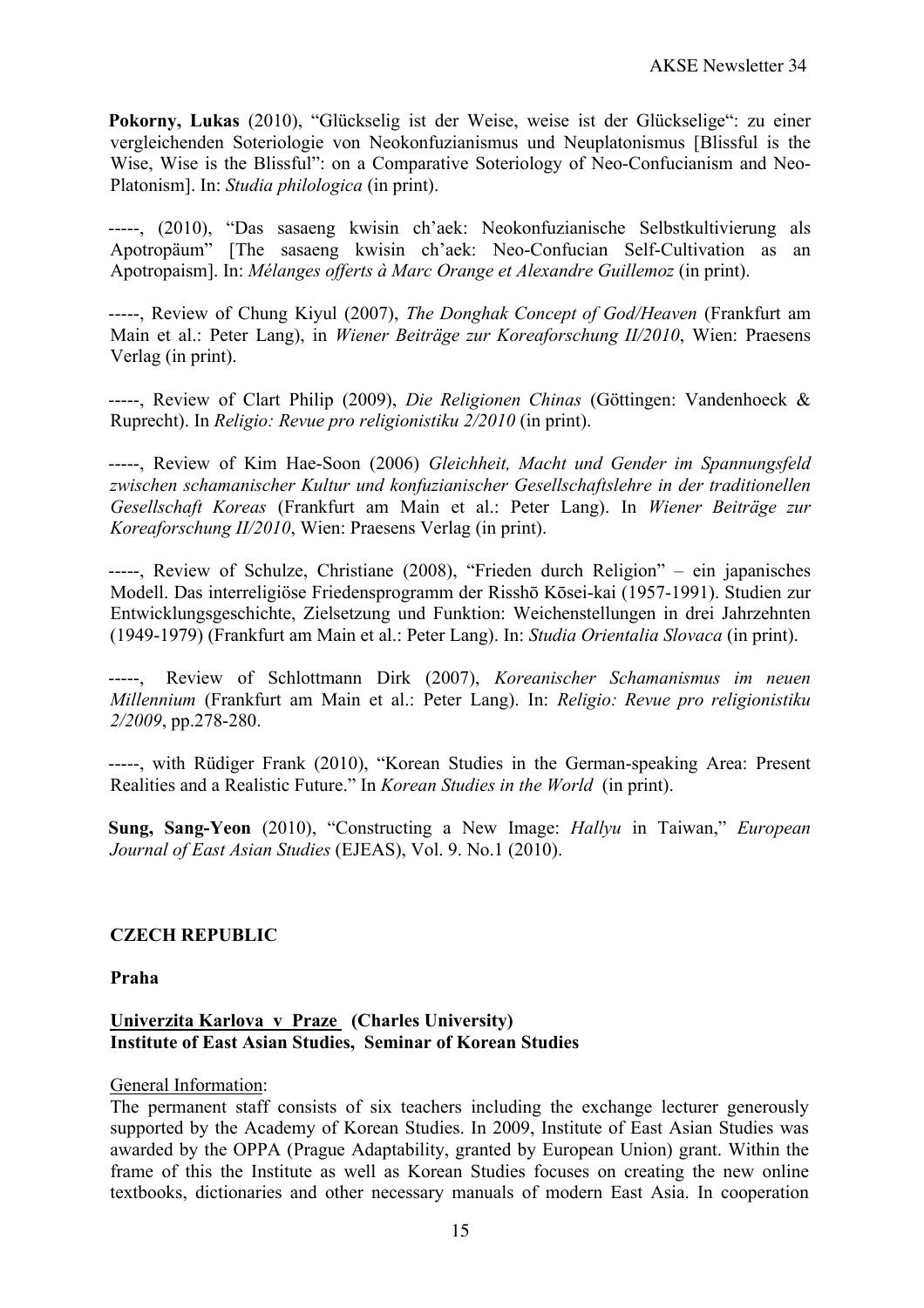with Japanese and Chinese Studies we organize new lectures on comprehensive history of the East Asian region; during the academic year 2009/2010 two of them were given, the other are planned for the academic year 2010/2011. The great news of 2010 was that Seminar of Korean Studies was awarded a generous grant by the Academy of Korean Studies for a fiveyear project. This project reflects the 60-years-long history of Korean Studies in the Czech Republic and its position in the region of the Central Europe. It consists of three basic parts that concern teaching, field research, and international exchange. In the *teaching objectives*  and *international exchange* we will try to coordinate Korean studies in the Czech Republic, Slovakia and other East and Central European countries, cooperate in the exchange of teachers in the Eastern and Central Europe in the B.A. and M.A. programmes, offer specialized courses for the students of the whole Charles University, other Czech, Slovak and universities in Europe and create new textbooks for their usage. For *field research*, we will concentrate on following themes: Korean Language in Cross-Cultural Exchange, Perception of Korean Spirituality in the Age of Globalization and Korean Studies in the Context of Local Societies. During the project we plan to publish two books on Korean Buddhist Literature, two specialized textbooks, at least two research monographs, two dictionaries and a data-basis etc. The project results will be present in various forms and occasions. Two specialized workshops will be organized in Prague as well. The whole project as well as following activities and results will be published as soon as possible on-line at the department website http://udlv.ff.cuni.cz/.

## Scholars' Reports:

**Prof. Miriam Löwensteinová**, Ph.D. taught lectures on both the Korean literature and history in the B.A. and M.A. levels. She also gave special lectures on Korean culture for the students of the Institute of East Asian Studies. In the academic year 2009/2010, she started teaching at Metropolitan University, Prague as well. She took part in Budapest, Conference for 20th Anniversary of the Diplomatic Relations between Hungary and Korea (1989-2009) with her paper 'Kim Yu-shin as a Hero of Korean Historical Prose'. She continues her translation of the *Samguk yusa* and participated on the translation of the East Asian Buddhist Text Anthology.

**Blanka Ferklová** teaches several courses on Korean language and is preparing the submission of her doctoral dissertation *Korean Onomatopoeia and Mimesis*.

**Dr. Vladimir Glomb** has successfully defended his dissertation "Způsoby argumentace v Debatě o Čtyřech počátcích a Sedmi emocích" [Methods of Argumentation in the Four-Seven Debate] and completed his Ph.D. He also presented his paper 'Curriculum of *sŏnbi*: Yulgok Yi I and his reading of Four books' at the X. Orientalist Symposion "Orientalia Antiqua Nova"in Plzen and participates in the research project of prof. Pucek "Introduction into Reading and Interpretation of Korean Original Classical Texts (15th-early 20th Century)" where he focuses on educational and "Confucian" texts. Chiang Ching-kuo Foundation for International Scholarly Exchange (Taiwan) generously supported his own research project 'Luo Qinshun and his role in Korean Four-Seven Debate: Sino-Korean Intellectual Exchange in Ming Times.'

**Dr. Tomáš Horák** has continued teaching at Charles University, Institute of East Asian Studies, mainly subjects related to Korean language and grammar. His research focused on teaching Korean as a foreign language. In April 2010, he gave presentation concerning contrastive teaching method at the 3rd EAKLE workshop held in London (SOAS). In June 2010, he gave a lecture "Explaining some aspects of the Korean language structure from a functional sentence perspective" at Oxford University as a part of EPEL programme. Apart from the language he resumed research on Korean Buddhism starting translation project of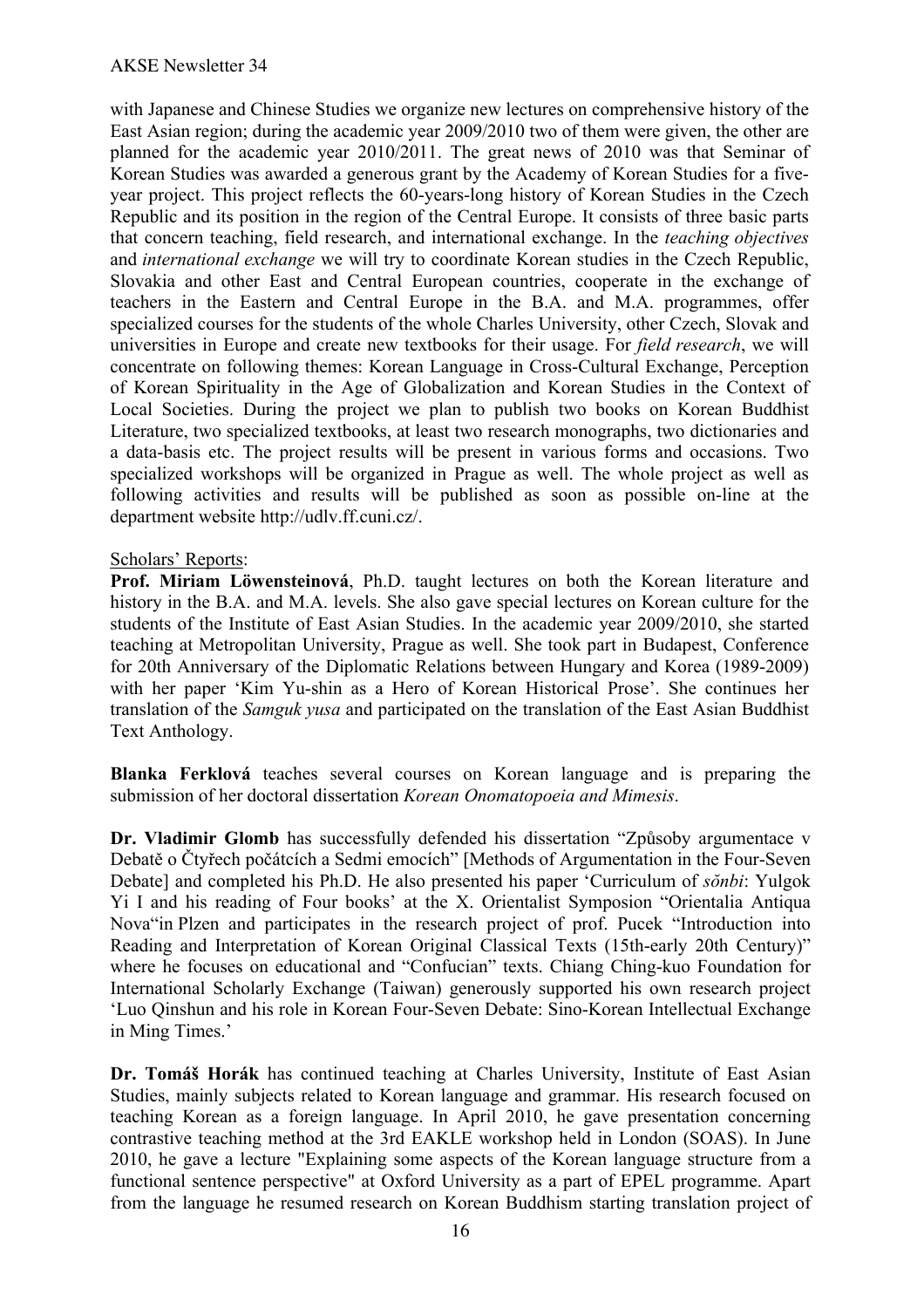selected works of Koryo monk Chinul.

**Dr. Park Mi-Young** presented her paper 'The origin and development of the Korean minority in the Czech Republic' at the Cultural and social anthropology conference in Olomouc. Besides her courses at the Charles University she has taught Course of Korean language at the Palacky University in Olomouc.

**Prof. Vladimír Pucek** (retired) continues teaching as a part-time professor (lexicology, interpretation of the texts of classical Korean literature, special course on the history and contemporary situation in the DPRK). According to an Agreement on mutual cooperation signed between ministries of education of the Czech Republic and the DPRK in December 2008, he visited for the first time in twenty-one years Pyongyang and other places to be acquainted with the situation in the DPRK  $(9$  Sept – 13 Oct 2009). Later, during his stay in the Republic of Korea, he participated in the "50th Anniversary of Seoul Citizenship Ceremony" (held in Seoul, 27-30 Oct 2009), participated also in the opening a Czech Cultural Center in Seoul, read lectures on situation in the North Korea at the Hankuk University of Foreign Studies and Kyunghee University and visited also the Academy of Korean Studies, the KLTI, etc. He took part in the "Conference for the 20th Anniversary of the Establishment of Diplomatic Relations between Hungary and Korea (1989-2009)" organized by the Dept. of Korean studies. ELTE University, Budapest (12-14 Nov 2009)) and gave there a lecture "Daily Life in North Korea Twenty Years after the East European Changes." He also took part in the "Czech-Korean Conference"organized by the Institute of Foreign Relations, Prague and Institute of Foreign Affaires and National Security (INFANS), Seoul. V. Pucek together with V. Glomb, PhD. has started wrigting a book "Introduction into Reading and Interpretation of Korean Original Classical Texts (15th-early 20th Century) and a few relating articles concerning mostly Korean Confucianism, development of the hangul and historical changes in Korean grammar, etc. (with a support of the AKS, Korean Studies Grant, 1.5 year project).

## Publications:

**Glomb, Vladimír**, "*Chŏnsŭmnok nonbyŏn* - T'oegye Yi Hwang's Critique of Wang Yangming in 1566." in *Acta Universitatis Carolinae*-Philologica 3, Orientalia Pragensia XVI (2009), pp.131-154.

-----, "Když není Cesta vykonávána: koncept přerušení *daotongu* v díle Yulgoka Yi I (1536- 1584)" (When the Way is not put into practice: *daotong*'s interruption in the work of Yulgok Yi I (1536-1584)) in *Akta Fakulty filozofické Západočeské univerzity v Plzni* (2009) pp. 83- 92.

**Gruberová, Ivana**, *Slyším padat sníh* (I hear the falling snow), translation of Kim Sisŭp poems, (Praha, DharmaGaia, 2010), 103 pp.

**Löwensteinová Miriam**, "The role of animals in the old Korean literature" (The Role of Animals in the Old Korean Literature) in Olivová, Lucie, ed., *Zvířecí mýty a mýtická zvířata*, (Praha, Academia, 2010), pp.48-59.

**Pucek, Vladimír**, "Vzpomínky na počátky vzájemné spolupráce koreanistiky na Filozofické fakultě UK a bohemistiky na Hankuk University of Foreign Studies v Soulu" (Memoirs on the Beginning of Mutual Cooperation between Dept. of Korean Studies at the Faculty of Philosophy and Arts, Charles University and Dept. of Bohemian Studies at the Hankuk University of Foregn Studies in Seoul). *Bulletin of the Czech-Korean Society* 2007/2008), pp. 38-43 (incl. translation into Korean).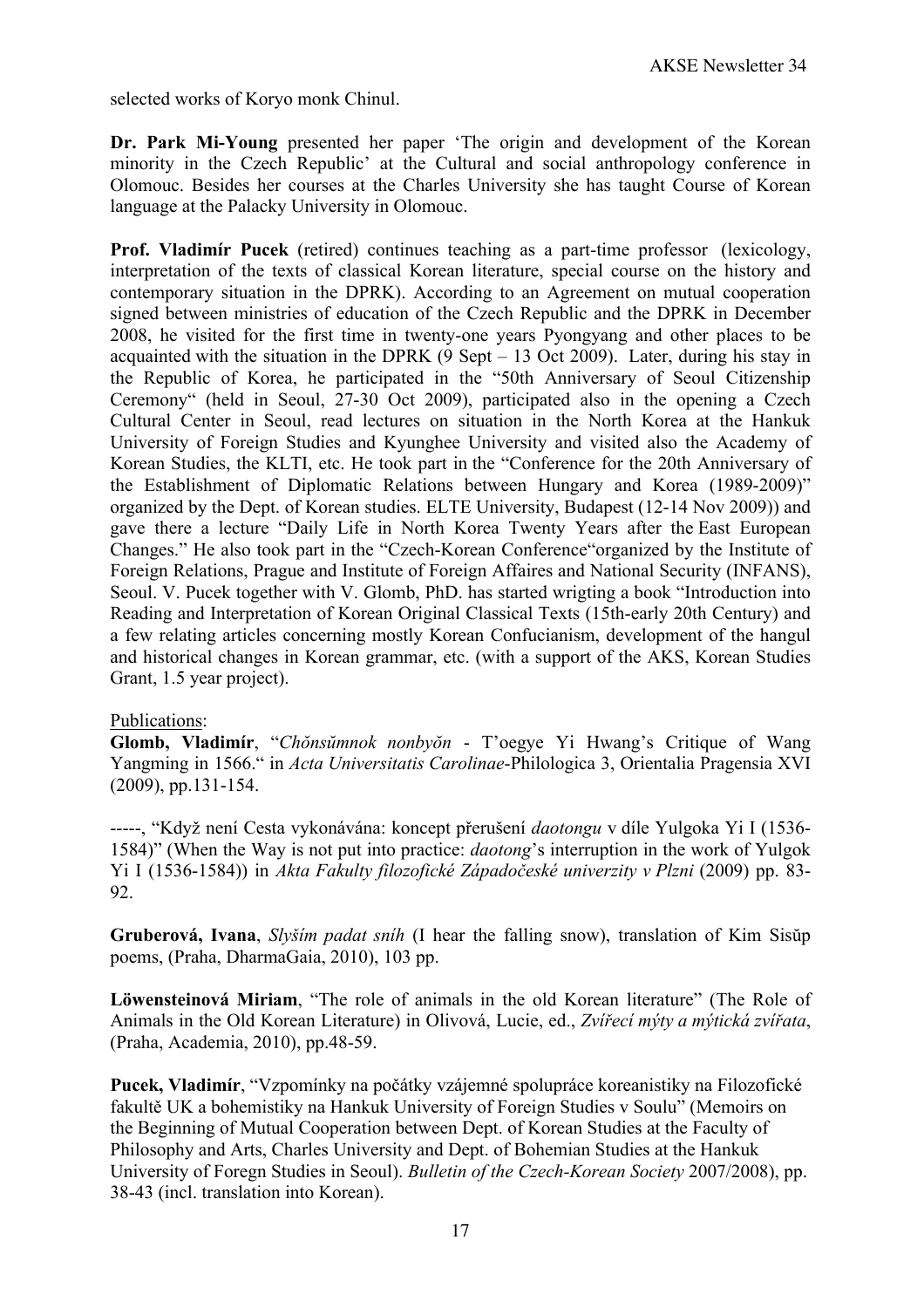-----, "Česko-korejské vztahy trvají již 20 let" (The Czech-Korean Relations have already been lasting 20 years), in *HMMC (Hyundai Motor Manufacturing in Czech) News*, HMMC Internal Newsletter 24 (2010/3), pp. 6-7 (incl. English translation).

-----, "Z historie české koreanistiky (K 60. výročí oboru koreanistika na Univerzitě Karlově v Praze)," (From the History of Czech Korean Studies – On the occasion of the Sixtieth Anniversary of establishing Korean Studies Branch at the Charles University in Prague.), in *Mezinárodní politika* 6/2010, pp. 30-34.

# **Czech-Korean Society**

Last year, ČKS underwent significant changes when **Jana Hajzlerová** was elected the chairman of ČKS, and some new scholars and professionals involved with Korea in various ways joined the organization since then. First and foremost, the ´ČKS Film Club´ was started with regular movie screenings on monthly basis, each time complemented by an academic lecture. Movies and lectures selection was made in accordance with the ČKS´s main theme for the year 2010, *´Korean War – 60 years without peace´*. As a part of this project, and to answer the growing public demand for information on current issues on the Korean peninsula, a joint conference on the Ch'ŏnan sinking will be organized with the Association for International Affairs in the end of 2010.

Apart from these above mentioned activities, ČKS supported a number of events organized by the Embassy of the Republic of Korea in order to celebrate the  $20<sup>th</sup>$  anniversary of the diplomatic ties between the two countries. A concert of Seoul Philharmonic Orchestra in Prague took place in June, while a Korean Film Festival and an exhibition of Korean modern art are to be held in Prague in September and October, respectively. ČKS is also helping to organize a Korean Tea Festival and actively promoted an exhibition of Korean artist Kim Sŏng-Mi. Last but not least, ČKS also co organized the first Czech-Korean Conference in June, where scholars and policymakers from the two countries discussed the past, the present and the future of Czech-Korean relations.

The new contact information for ČKS is: www.cks-korea.cz, cks korea@yahoo.com, +420 739 594 979. Also, ČKS would very much appreciate any feedback and comments on its activities, especially from similar organizations in Europe and would also be happy for any networking actvities.

**FRANCE**

**Paris**

# **École des Hautes Études en Sciences Sociales Centre de Recherches sur la Corée (CRC)**

## General Information:

In 2009-2010, the EHESS Centre for Korean Studies (CKS) entered a new phase of its development, thanks to the recruitment of a new scholar. After working as a researcher at the Chair of Chinese Intellectual History of the Collège de France, Dr. Isabelle Sancho became in the fall 2009 a tenured researcher at the CNRS, where no scholar has been working on Korea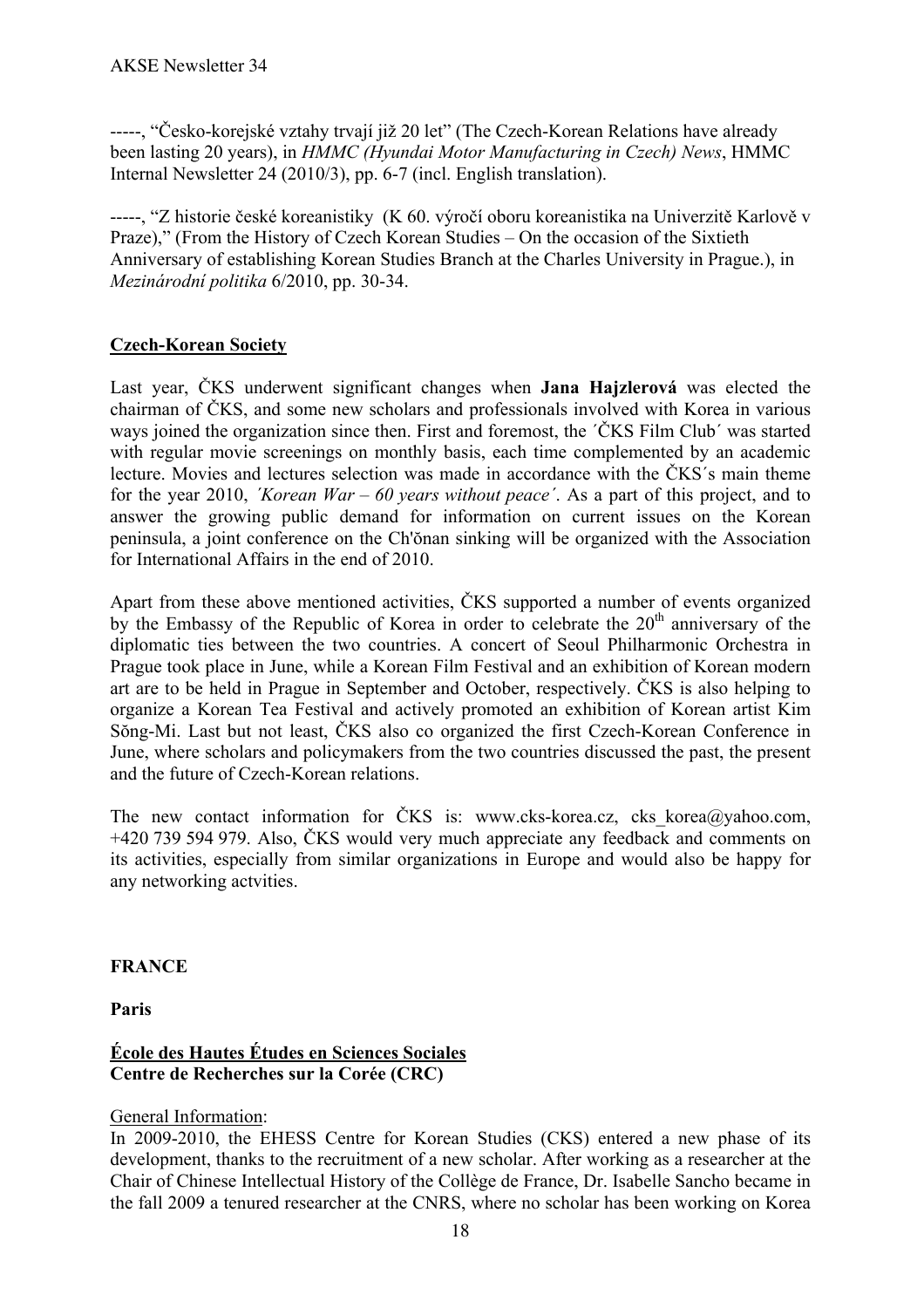for more than a decade. She joined the Centre of Korean Studies of the EHESS with a longterm research project entitled: "Confucian elites of the 16th century Korea: identity, ideology, social practices and political trajectories." The CKS organization and scientific activities now include the following permanent faculty and staff: Prof. Valérie Gelézeau ("Maître de conférences" in geography and director of the CKS), Prof. Alain Delissen ("Directeur d'études" in history and adjunct director of the CKS), Ms. Eunjoo Carré-Na ("ingénieur d'études" in charge of the research library and of the scientific information of the CKS) and Dr. I. Sancho. In 2009-2010, Ms. Sunghyun Park, Ph.D. candidate in history at EHESS, was the CKS research assistant and Ms. Sandra Fahy (Korea Foundation post-doctoral fellow) was the CKS post-doctorate research fellow. The Center also hosted the senior year internship of one student from La Rochelle University, Morgane Louis, majoring in "Langues étrangères appliqués" (Applied Foreign Languages) in English and Korean.

The EHESS CKS was actively involved as an important partner into several events in French Korean Studies: one was the international conference "Society and Culture in Tasan's time in Korea and in East Asia (1762-1836)", held on 1-2 October 2009, which was primarily organized by the Tasan Foundation, the EHESS, the Collège de France and the INALCO under the direction of Daeyeol Kim (INALCO). The other one was the creation of a new consortium project in Korean Studies entitled Paris Consortium (Paris 7-EHESS-INALCO) which was awarded an important funding by the Academy of Korean Studies for the development of a "French Network for Digital Resources in Korean Studies" under the direction of Prof. Yannick Bruneton (Paris 7). The EHESS CKS also accomplished its usual academic and research activities. These were particularly highlighted by the 2009-2010 EHESS distinguished visiting professors: Prof. Stephen Epstein (Victoria University of Wellington) in November and Prof. Kang Hong-Bin (The University of Seoul, current Director of the Seoul Museum of History) in January, who both taught special lectures series.

## Lectures by EHESS invited professors:

Prof. Stephen Epstein (Victoria University of Wellington) – 20 November 2009: "Korea and its Neighbours" Lecture 1. "Daughters of the wind: travel writing in contemporary South Korea;" 27 Nov 2009: "Korea and its Neighbours" Lecture 2. "Drinking beer in Sapporo: images of Japan in contemporary South Korea;" 4 Dec 2009: "Korea and its Neighbours" Lecture 3. "Yellow Dust blows east: images of China in contemporary South Korea; 11 Dec 2009: "Korea and its Neighbours" Lecture 4. "The bride(s) from Hanoi: South Korean popular culture, Vietnam."

Prof. Kang Hong-Bin (The University of Seoul) - Lecture series title: "Four scenes of Seoul: regulation, market and culture in making and unmaking of places" - 22 Jan 2010: "Jamsil and Sangnam: the places legacies of two mega events" and "The gentrification of Haebangchon or the Liberation Village;" 29 Jan 2010: "Reinventing tradition: culture and consumption in Gahoe/Samcheong-dong" and "« Unfit » for downtown: modernizing the Dongdaemun market-city."

#### Other Lectures:

13 Nov 2009, Prof. OH Seongho, Université Nationale de Suncheon (Corée du Sud), visiting scholar" à l'INaLCO: Un regard sur la littérature nord-coréenne - en rapport avec le nationalisme; 18 Dec 2009, Prof. Vladimir Tikhonov (programme EPEL) (Oslo University) "Social Darwinism in early 20th Century Korea;" 12 Feb 2010, Prof. Markus Pohlmann, (University of Heidelberg) "Economic and social development in East Asia: the middle classes and the elites;" 19 Feb 2010, Dr. Isabelle Sancho (chargée de recherches de CNRS) Entre espace public et privé: les multiples registres de la correspondance lettrée; 19 Mar 2010, Prof. Elisabeth Chabanol (EFEO), "Les relations franco-coréennes de la fin du 19e siècle;" 2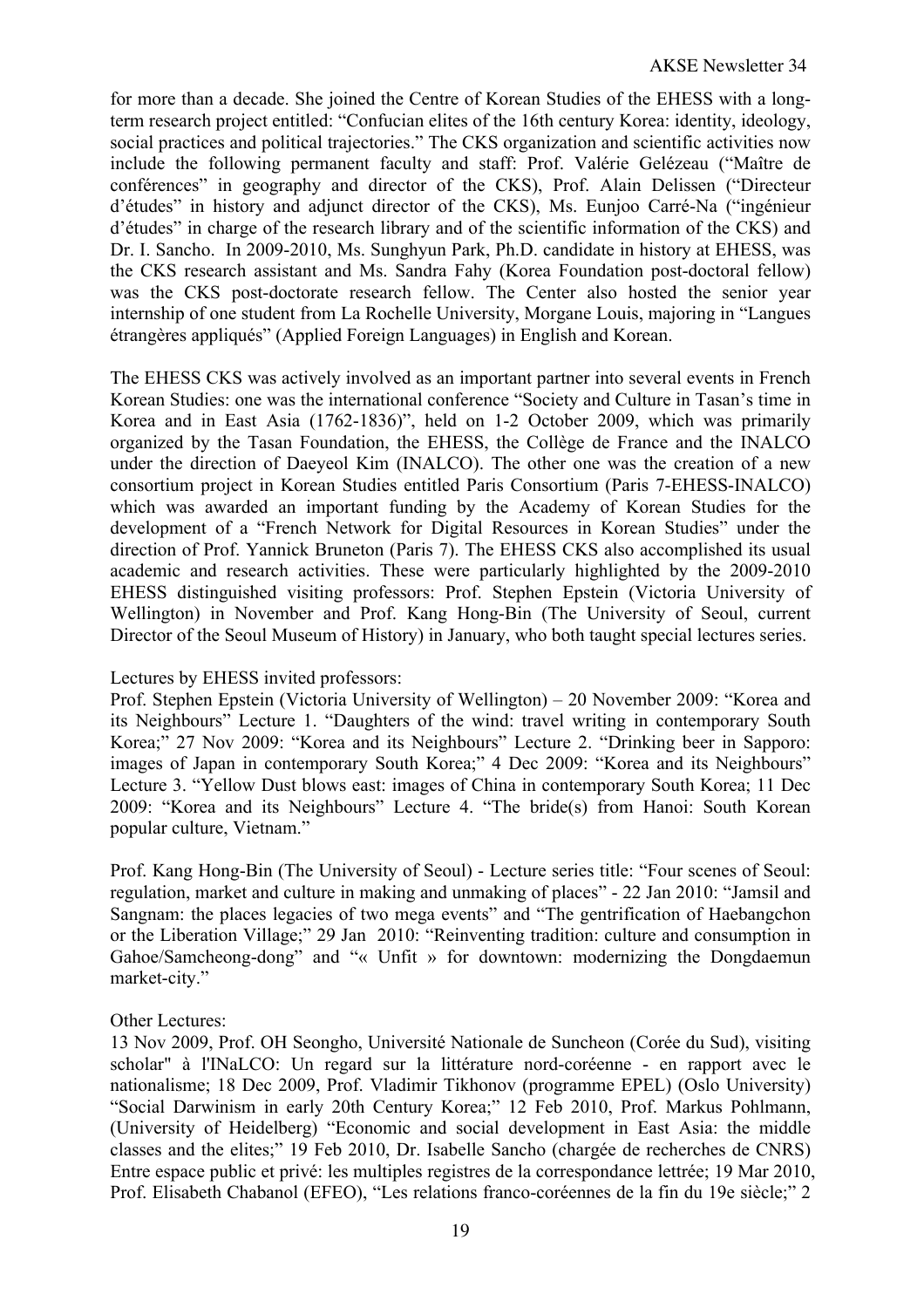#### AKSE Newsletter 34

Apr 2010, Prof. Young-Soo Yook, (Chung-Ang University, Seoul), "Historiography and remaking of North Korea's ideology in the age of globalization - Interpreting the revised edition of Dictionary of History (1999-2004);" 9 Apr 2010, Dr. Sandra Fahy (EHESS, postdoctorante Korea Foundation): Tales from the bottom of the well. Survivors testimonies from the North Korean 1990s famine; 7 May 2010, Dr. Isabelle Sancho (chargée de recherche au CNRS) Quand le fonctionnaire est mandaté pour être lettré : le congé sabbatique pour étude, *saga toksŏ*; 21 May 2010: Prof. Alexander V. Vorontsov (Institute of Oriental Studies Russian Academy of Sciences) "Korean Peninsula security: North Korea nuclear problem, inter-Korean relation crisis and the North-East Asia."

#### 1-2 Oct: 5th Biennial Tasan International Conference:

The 5th Biennial Tasan International Conference was held in Paris, at the Maison de l'Asie (22 avenue du Président Wilson, 75016 Paris), on 1-2 Oct 2009. It was co-organized by the Tasan Cultural Foundation and the INaLCO (Institut National des Langues et Civilisations Orientales), and sponsored by Korea Foundation, the Collège de France, the EFEO (Ecole Française d'Extrême-Orient), the CNRS (Centre National des Recherches Scientifiques) and the EHESS (Ecole des Hautes Etudes en Sciences Sociales). Having for title "Society and Culture in Tasan's Time in Korea and in East Asia (1762-1836)", this fifth edition of the Conference provided an occasion to allow encounter and discussion between Korean and Western scholars. See the full program at: http://www.inalco.fr/ ina gabarit article. php3?id\_rubrique=2640&id\_article=3781&id\_secteur=1

#### Research Projects:

(1.) *Han'gukhak*/Korean Studies: Translations & Circulations - See previous reports for a general presentation of the project.

(2.) North/South Interfaces in the Korean Peninsula (V. Gelézeau dir.) - This project was awarded a French National Research Agency (ANR) label and funding between 2006 and 2008, and the research was first presented in 2008 at an International Symposium at EHESS on 17-19 Dec 2008; it now entered a phase of publication and diffusion of results (see previous reports 2007-2008 and 2008-2009 for details about the project).

Project participants: Prof. Eric Bidet (Maine University, France), Prof. Elisabeth Chabanol (EFEO, Seoul), Prof. Sébastien Colin (Inalco, France), Prof. Koen De Ceuster (Leiden University, The Netherlands), Alain Delissen (EHESS), Perrine Fruchard-Ramond (EHESS Ph.D. Candidate), Valérie Gelézeau (Prof. EHESS), Benjamin Joinau (independent scholar), Marie-Orange Rivé-Lasan (independent scholar and consultant). The final report is available on demand: *Les interfaces Nord-Sud dans la péninsule coréenne*. Report for the French National Research Agency, Junior research Grant #ANR-05-JCJC-006, Apr 2009, 21pp. + 700 pages of annex. Also available in CD format.

In 2009-2010, the research project led to several conferences and one publication: Panel on "Interfaces, interstices and enclaves: a decade of Korean debordering (1998-2008)," AAS Annual Meeting, Philadelphia, 26 Mar 2010; International seminar at the Asiatic Research Institute, Korea University, 21 June 2010, with presentations by Koen De Ceuster (Looking without Seeing: The Appreciation of North Korean Art in South Korea), Elisabeth Chabanol (Material Heritage as a Multifaceted Interface: Kaesong as an Example), and Valérie Gelézeau (The Korean "Meta-Border": Logics of Rebordering the Frontier); article "Interfaces et reconfigurations de la question Nord/Sud en Corée" (The use of the concept of "interface" to reconsider the North/South issue in the Korean peninsula), online journal EspacesTemps.net (online journal), forthcoming. A special issue of the rank A academic journal *Critique Internationale* (Sciences Po) is in preparation for fall 2010, and the project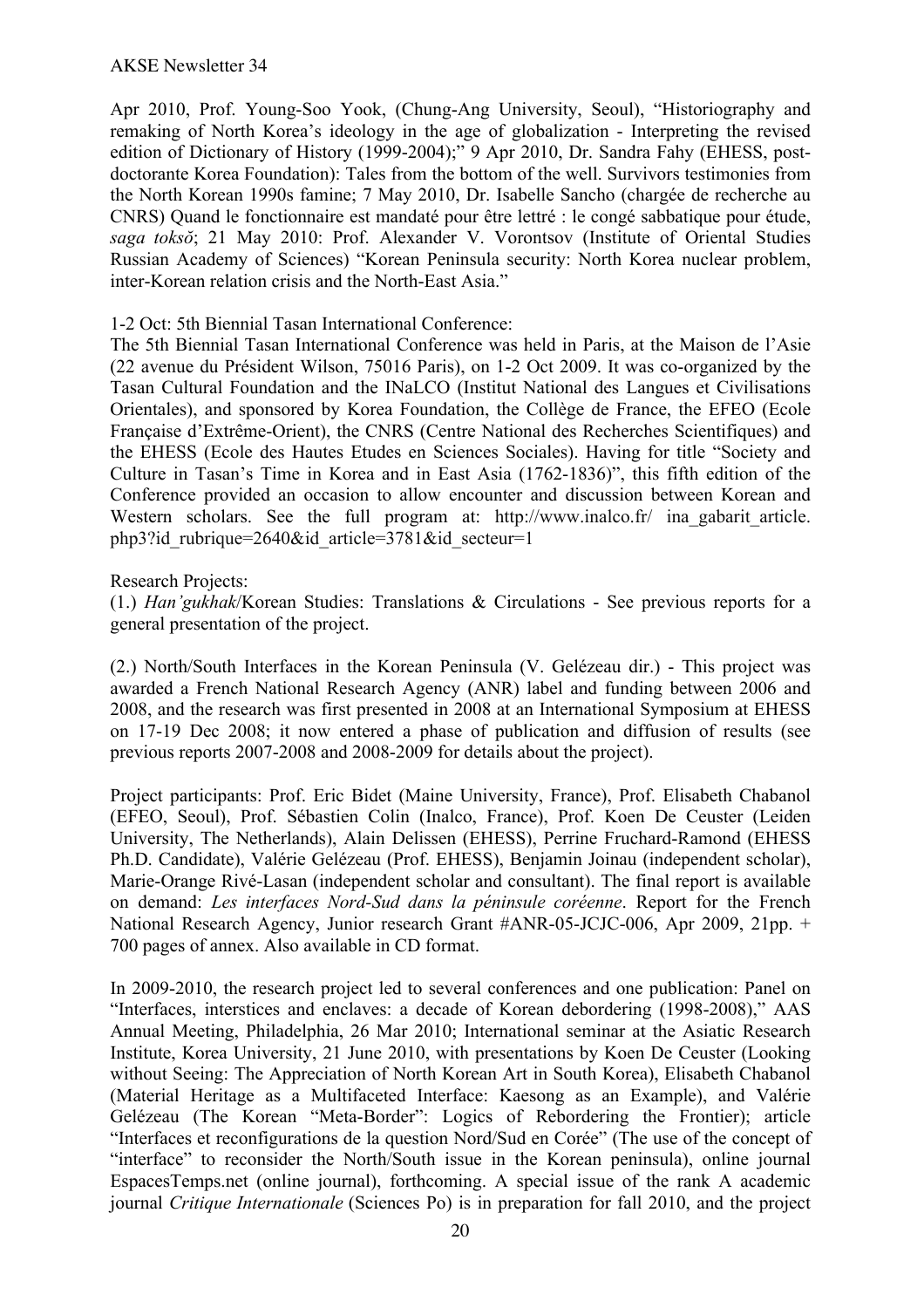obtained a publication grant (2010-2012) for a book in English from the Asiatic Research Institute (Korea University).

## Graduate student research projects:

Autonomous research team conducted and directed by EHESS Center for Korean Studies graduate or post-graduate students are among the unique specificities of the Center. Currently, three collective projects are managed by EHESS students - a) Project 1: Gender relations in Korea – the abolition of the hojuje, trajectories of a feminist cause (dir. Yim Eunsil, Ph.D. candidate in anthropology): the project gave way to a publication in the French journal Nouvelles questions féministes, vol. 29, n°1, 2010, pp. 61-75: "The mobilization of legal experts in the making of a feminist cause" (Eun-sil Yim, Florence Galmiche, Kyung-mi Kim, Stéphane Thévenet); b) Project 2: Shamanism – epistemologic approach of the anthropological discourse (dir. Hervé Péjaudier, Ph.D. candidate in anthropology). The project gave way to a major publication by Prof. Alexandre Guillemoz: *La chamane à l'éventail. Récit de vie d'une mudang coréenne* (The Shaman with a fan. Life story of a Korean mudang). Paris, Editions Imago, 2010; c) Project 3: Socio-cultural and political violence in Korea (dir. Laurent Quisefit, post-doctorate research associate in history).

## Post-Graduate Programme:

There are currently seventeen graduate students following a Ph.D. program (mostly at EHESS, but also at partner universities such as Paris 7 or Lyon 3 Universities). The Centre for Korean Studies is the host for their research. The Centre for Korean Studies is involved in two EHESS master's programmes: *Asie Méridionale et Orientale* (*AMO*, or "Southern and Eastern Asia") and *Territoire, Espace, Société* ("Territory, Space and Society", in particular the specialty *Etudes comparatives du développement* or "Comparative Studies on Development").

## Ph.D. graduates at EHESS Centre for Korean Studies:

December 2009: Hong, Seo-yeon, *Entre préparation alimentaire et pratique de l'écriture: étude des recueils de recettes écrits en han'gŭl en Corée (fin XVIIe – fin XIXe siècle)* (Between food preparation and writing practices : study of receipe books written in *han'gŭl* (XVIIth-XIXth century), Advisor : Prof. Alexandre Guillemoz.

#### Scholars' Reports:

**Ms. Eunjoo Carré-Na**, a senior research assistant, assists researchers and works with documentation and management services at the CKS. Her work includes providing scholars and researchers with academic assistance, reference documentation, and information management services. She is also in charge of acquiring related resources from outside for the center. In 2009-2010, she received a grant from the Korea Foundation for the subscription of digital resources. She also has contributed to the CKS-EHESS being selected as a hub library for Korean films by KOFIC. She developed the service of watching documentaries and website and presented this work in July 2010 at the 4th annual meeting of Asia librarians in France (DocAsie CNRS)

For **Prof. Alain Delissen**, the academic year 2009-2010 has been one of many activities, teaching, and research. Although it still consumed most of his energy, the managing of a EHESS-CNRS joint laboratory left him a little bit of time, which was devoted mainly to lecturing, tutoring, and spreading information about Korea for new audiences. Firstly, he kept on teaching two weekly graduate seminars at EHESS. After a couple of years immersed in oceans of quantitative data, the first one –A Social History of Colonial Seoul– shifted back to more qualitative approaches while encountering alternative sources (How to use old maps), testing new notions (central-place analysis in a colonial setting), and examining social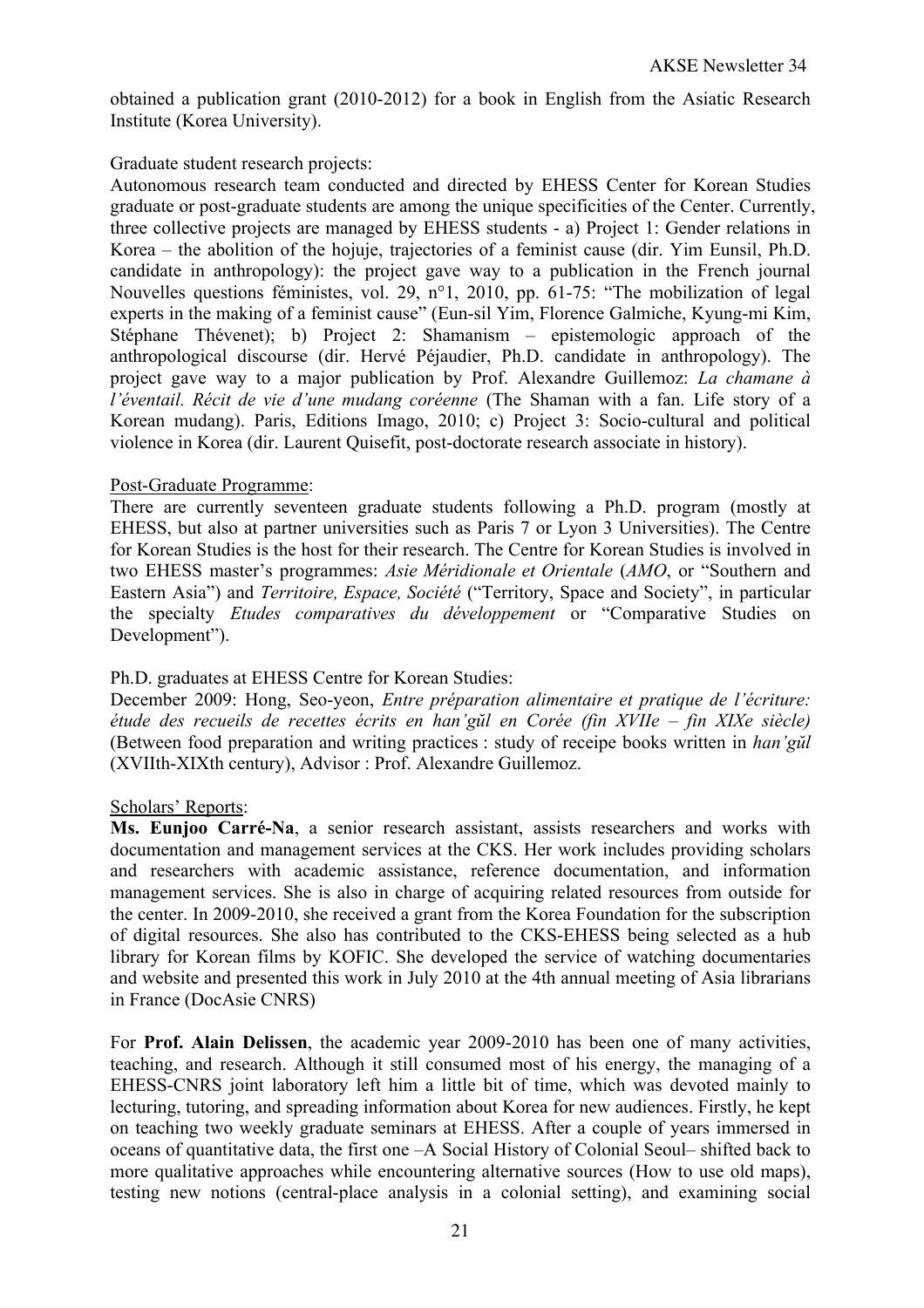agencies as they are worded in the sources (e.g. *yuji* or *magilkkun*). His second seminar – Intelligence of Colonial Times– taught in conjunction with Prof. Arnaud Nanta led him to embark on yet another ocean-like topic: Ch'oe Namsŏn. A new set of Yuktang's complete works was recently published along with a handful of solid and challenging new monographs (Ryu Sihyŏn, Chŏn Sŏnggon, Yi Yŏnghwa), which call for new questions. Inspired by the two weeks of fieldwork Prof. Delissen spent at Korea University (Yuktang mun'go) in Sept 2009, the seminar aimed at introducing to Ch'oe Namsŏn's *Purham munhwaron* (1927).

Bimonthly, Prof. Delissen continued teaching a full-time Master Class on modern Korean history at Geneva University and regularly took part in three other collaborative Master programs at EHESS–Asian studies, Colonial studies, Science studies–that all cater for students with no background about Korea. In January, he was invited to teach a class in Corsica at Pasquale Paoli University ("Korean Ambitions: a Modern trajectory towards powerness"). As of June 2010, eight doctoral students were working under Prof. Delissen's guidance: Ahn Ogcheong (La mondialisation des produits audiovisuels coréens); Choe Hyun young (Le cantique du seigneur (*chŏnjugasa*) dans la Corée moderne: essai d'étude historique, musicale et anthropologique); Park Sunghyun (Ko Eun, la poésie et l'histoire en Corée du Sud); Baik Hyunok (Photographies et patrimoines en Corée); Yim Taejoung (Leçons d'histoire en Corée du Sud: autour de Lee Yihwa (1937- ) et de l'institut d'etude des problemes historiques); Cha Yejin (Naissances et figures de l'acteur moderne en Corée); Aurélien Laroulandie (Circulations et dynamiques des savoirs et des techniques en Asie du nord-est (17e-19e siècles); Eric Ferreira (Les travailleurs européens en Corée du Sud: expatriation, insertion et intégration).

During this year, Prof. Delissen was invited to participate in various academic conferences, workshops and graduate programs: 2-3 October 2009, discussant, "Tasan and His Time" Conference (INaLCO, Tasan Foundation, Collège de France, CRC, Korea Foundation, EFEO) in Paris; 30 October 2009, paper presentation, Lyons (ENS-LSH, IAO), workshop on War violence ("Nogŭlli 1950, histories and stories of a massacre"); 25-28 March 2010: a panel paper at the AAS Conference in Philadelphia ("Cages ajar: Making Room for Each Other in North and South Korean Textbooks"); 27 May 2010, seminar, "Towards annexing Japan, the Orient, the World: Three Geograms by Ch'oe Namsŏn (1890-1957)," University of Oxford; 3-4 June 2010, keynote speech, "Here and There in 2010: sites and places for a New history of the Korean War," conference at IRSEM on the historiography of the Korean War; 10-11 June 2010, panel discussant, conference on Hallyu organized by Sciences Po-Paris under the aegis of the Korea Foundation.

He made three appearances in the media: December 2009: in Geneva ("Histoire vivante" at Radio Suisse Romande); February 2010: on France Culture (Round-table "Korea, one or plural? – World/Images Festival); 25 June 2010 on France Inter ("2000 ans d'histoire").

**Prof. Valérie Gelézeau** was extremely busy managing the Center for Korean Studies, as well as one of its major collective research projects about North/South interfaces in the Korean peninsula (see section 2). She however devoted a good part of her time teaching and lecturing at EHESS and elsewhere. In addition to her bimonthly 2009-2010 graduate EHESS seminar entitled "Seoul and Pyongyang: globalization, national territories and local spaces", she participated in several other EHESS graduate or research seminars (IRIS seminar / EHESS Asian studies seminar / China-Korea-Japan Joint Laboratory annual graduate students' conference). She was the academic coordinator for a European Commission program (Executive Training program for Korea) associating Sciences Po (Paris) with SOAS, Bocconi and Yonsei University. She had one student working under her direction in Master II (Kumsong Cha, on the North Korean economy). She was asked to provide her expertise for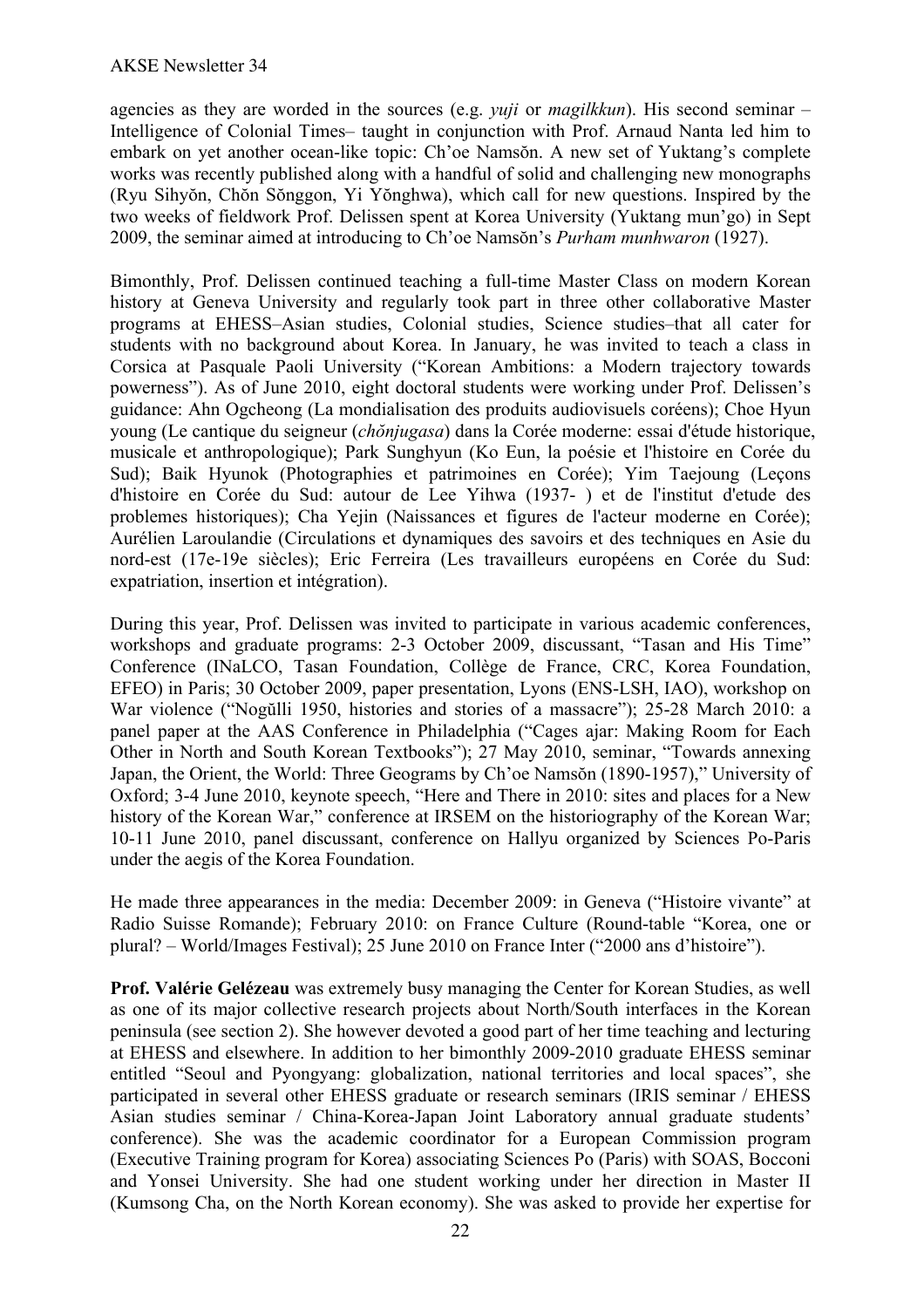peer reviewed journals (*Seoul Journal of Korean Studies*) and various institutions (Paris City for the "Emergence" funding award, French Center for National Scientific Research, Victoria University of Wellington).

In 2009-2010, she gave the following papers and lectures (in chronological order): 7 Oct 2009: "Housing culture and housing policy – case presentation: Paris", Seoul, Seoul Planning Advisory Committee  $2<sup>nd</sup>$  seminar; 9 Oct 2009: "Housing culture and housing policy here and there – a critical view on apartment from the social sciences", keynote speech at *Tosi-ŭi nal* in Seoul; 21 Jan 2010: paper presentation "La frontière inter-coréenne" (The inter-Korean border), conference held in conjunction with the exhibit "Les visages de la Corée" (Korean images), the AAFC (Association for Franco-Korean Friendship), Paris; 23 Mar 2010: paper presentation "Landscapes of power – apartments and the modern city in South Korea", Columbia University, Department of Architecture, Planning and Preservation; 24 Mar 2010: "The inter-Korean border region: meta-border of the Cold War and metamorphic frontier of the peninsula", Korea Society, New York; 26 Mar 2010: paper presentation "The Korean meta-border: logics of rebordering the frontier", AAS (Association for Asian Studies) conference, Philadelphia; 18 Apr 2010: "Beyond the Korean borders: post-colonial geographies, divisive Korean studies and the Korean 'meta-culture'" AAG (Association for American Geographers) Conference, Washington D.C.

She also appeared on a radio program (France Culture) and gave several newspaper interviews (*Le Courrier de la Planète* in France and the *Kyunghyang sinmun* in Korea). Finally, she spent June and July in Seoul thanks to the Korea Foundation Advanced Research Grant, which allowed her to do field research devoted to two major projects: 1. an updated chapter of her book on apartment in South Korea (*Ap'at'ŭ konghwaguk*, Seoul, Humanitas, 2007), and 2. an atlas of Seoul that she is currently writing and that will be published in 2011 by the French editor "Autrement."

**Dr. Isabelle Sancho** has focused her research on the Confucian scholars' correspondence as well as the "sabbatical leave" for Chosŏn scholars-officials (*saga toksŏ*), and she gave the following lectures on these two topics: 5 Feb 2010: seminar series, "A glimpse of Confucian scholar's intimacy: the correspondence of Yulgok Yi I (1536-1584)," SOAS; 19 Feb 2010, "Entre espace public et privé : les mutliples registres de la correspondance lettrée" (Between public and private spaces: the multiple registers of scholarly correspondence), multidisciplinary seminar of the CRC; 7 May 2010: "Quand le fonctionnaire est mandaté pour être lettré : le congé sabbatique pour étude, *saga toksŏ*" (When the official is appointed as a scholar: the sabbatical leave for study, *saga toksŏ*), multidisciplinary seminar of the CRC.

She also wrote a small article about Confucian conceptions of friendship, entitled "Fragments du discours amical" (fragments of friendship discourses), to be published in the *Mélanges offerts à Marc Orange et Alexandre Guillemoz* at the Collège de France. She is currently completing a French translation of Yulgok's *Kyŏngmong yo'gyŏl* and is preparing at the same time a book manuscript in English on Yulgok, Yi I. In 2009-2010, she participated in the organization in Paris of two international conferences gathering scholars from Europe, the USA and South Korea. The first one, "Society and Culture in Tasan's time in Korea and in East Asia (1762-1836)", was held on 1-2 Oct 2009 and was jointly organised by the Tasan Foundation, the EHESS, the Collège de France and the INALCO. Lastly, she is coordinating the 2010-2011 multidisciplinary seminar of the CRC of the EHESS.

## Publications:

**Carre-Na, Eunjoo**, "프랑스 인문사회과학 전문도서관 상호 협력 사례" in 도서관문화, 2009년 7월호, vol 50, n.7 (V. 409), 한국도서관협회, pp. 67-76.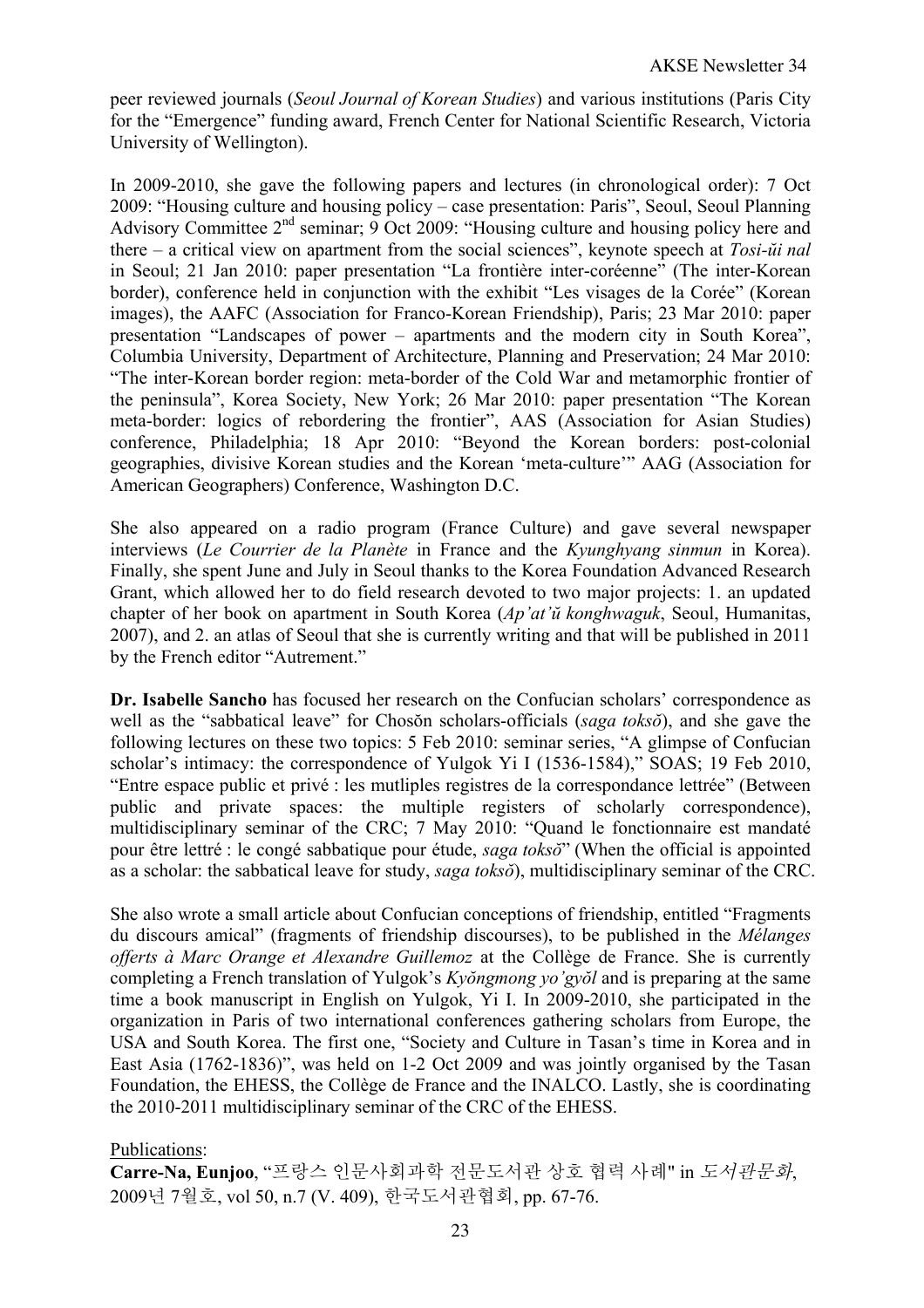-----, "프랑스 초등학교 읽기교육과 시립도서관" in 도서관문화, 2009년 8월호 vol 50, n.8 (V. 410), 한국도서관협회, pp. 39-44.

**Delissen, Alain Delissen,** "Je suis un tigre. Figurations et horizons géohistoriques du monde coréen" (I am a tiger. Images and geohistorical horizons of the Korean world) in *Ecrire l'Histoire* (Writing History)*,* n°4 (Autumn 2009), pp. 157-166.

-----, "Peripheral War memories (Korea, Vietnam, Algeria) in the kingdom of commemorations" in Lee Wonjae (ed.), *Kiŏk-kwa chŏnjaeng* (Memory and War)*,* Seoul, Humanist (2009), pp. 51-73.

**Gelézeau, Valérie**, "Beyond the 'Long Partition': from Divisive Geographies of Korea to the Korean Metaculture," *European Journal of East Asian Studies*, Vol.9:1, (Summer 2010), pp. 1-24.

**Sancho, Isabelle**, "Going beyond the boundaries in Confucian studies," *Journal of Confucian Philosophy and Culture* 儒敎文化硏究, Institute of Confucian Philosophy and Culture, Sungkyunkwan University (February 2008).

## **Sciences Po / Fondation nationale des Sciences Politiques Institut d'études politiques de Paris**

## General Information:

In 2005 Sciences Po established a Korean Studies Chair with the support of the Korea Foundation in order to heighten the interest of its scholars and students on contemporary Korea. In Feb 2010, the Korean Studies Chair welcomed its fifth holder, Professor Hyuk-Rae Kim of Yonsei University's Graduate School of International Studies. He will assume his position until Dec 2010 and was assisted by Justine Guichard, a Columbia University-Sciences Po Ph.D. student, during the spring semester. He taught a course on "Economy, Business and Politics in East Asia" attended by undergraduate French and exchange students at Sciences Po. He was a guest lecturer at the Center for Korean Studies and History as Social Process Research Project (Leiden University) where he made a presentation on "Migration and Multicultural Contention in East Asia". He was also invited to give a lecture on "Labor Migration and Multicultural Contention in East Asia" at Bologna University. Hyuk-Rae Kim organized two academic events related to Korea and East Asia at Sciences Po. The Distinguished Lecture Series was inaugurated by Prof. Hyug-Baeg Im (Korea University), who gave a lecture on "East Asian Regionalism in Korean Perspective: Obstacles, Opportunities and Future Prospects". A research workshop was also created in order to gather research-oriented students sharing an interest in Korea and East Asia.

## **GERMANY**

## **Berlin**

Report of an Individual Scholar:

**Prof. Dr. Reta Rentner,** as an independent scholar, currently is engaged in the translation of the *Pae Pijang chǒn* in German.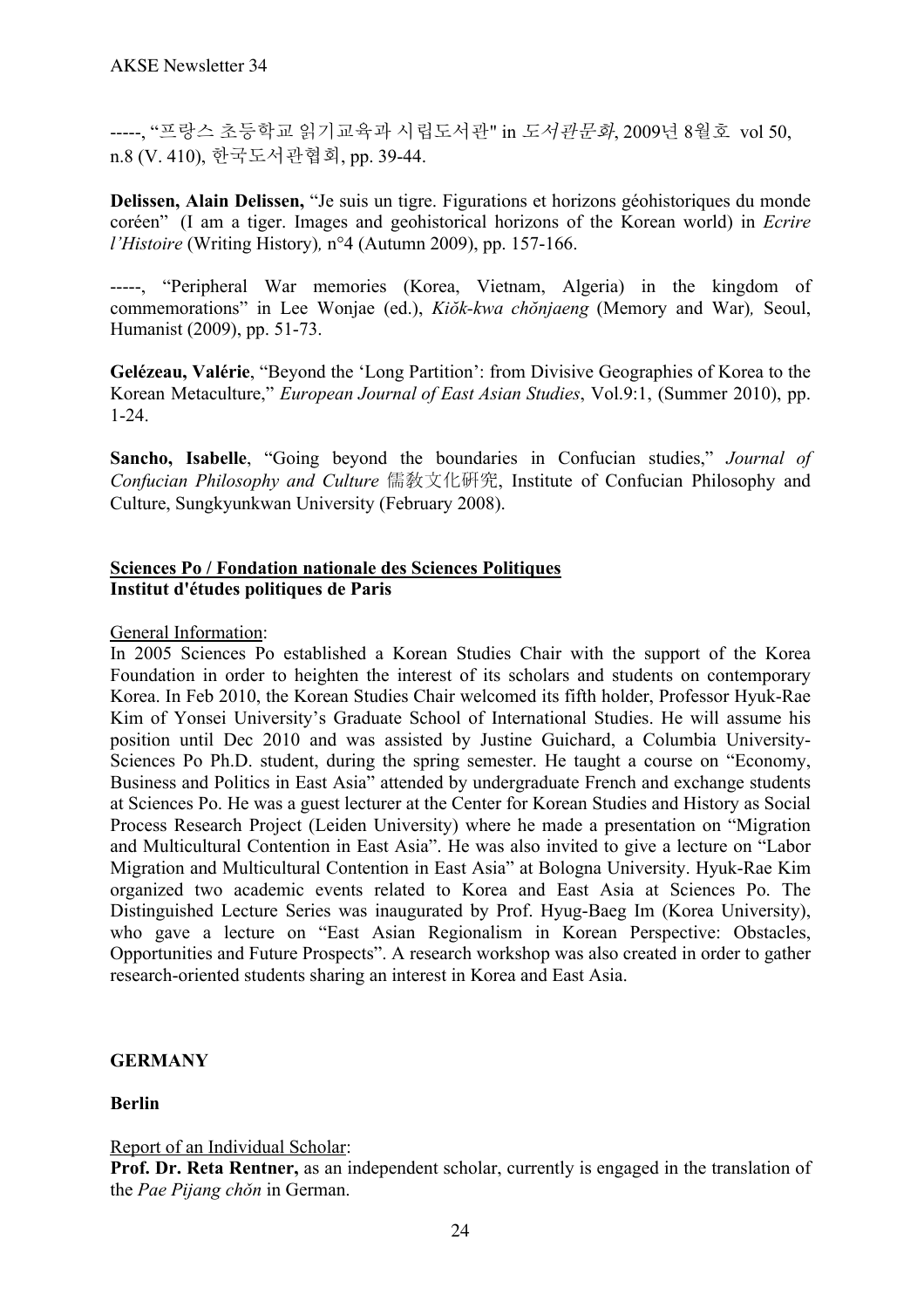## Publications:

**Rentner, Reta.** "*Die Geschichte der Unyŏng* (*Unyǒng chǒn*) oder *Aufzeichnung des Traumes vom Susǒng-Palast* (*Susǒnggung mongyurok*)," herausgegeben und aus dem Koreanischen übersetzt von Reta Rentner (Thunum/Ostfriesland, Edition Peperkorn, 2010).

-----, "*Zur Funktion von Gedichten in der klassischen koreanischen Prosa - demonstriert an markanten Werken der klassischen Literatur*," contribution to *"Mélanges offerts á Marc Orange et Alexandre Guillemoz*" in *Cahiers d'Etudes Coréennes,* forthcoming.

# **Freie Universität Berlin**

## General Information:

Since October 2008, a number of major changes have taken place at the Institute of Korean Studies of the Freie Universität Berlin. On 1 October 2008, Prof. Dr. Lee Eun-Jeung was appointed as the new head of the institute. A two-year Masters degree program in Korean Studies has also been established: Starting in the winter semester 2009/2010, students will be able to achieve a Masters degree at the Institute in addition to the existing three-year Bachelors course. About 130 students are enrolled at the department currently, 78 of them single majors. For the new academic year, 40 to 50 new students are expected to start their studies at the Institute of Korean Studies.

A noteworthy achievement of Professor Lee Eun-Jeung's first year in office was the approval of the Institutional Grant Project by the Academy of Korean Studies, in cooperation with the Department for Korean Studies at Ruhr University Bochum. The main topic of the five-year research project is 'The Circulation of Knowledge and the Dynamics of Transformation'. The underlying concept is that social, political and intellectual processes of transformation, as well as Korea's position in world history, should not be interpreted as a linear reaction to external influences, but rather under the paradigm of the circulation of knowledge, thus stressing that Korean actors have, during most phases of history, not passively submitted to brute force, but rather consciously chosen options, thereby affecting the external actors in turn. In order to support the project team, Dr. Park Hee-seok has joined the Institute for a five-year term.

During the academic year 2008/2009, the Institute welcomed a number of renowned academics who gave special lectures: Chŏn Myŏngok, President of the Korea Calligraphy Association, 'Our Wonderful Korean Writing System – Han'gŭl;' Kil Wonok, 'Witness Report on Japanese Military Sexual Slaver;' Lee Young-jo, Commissioner of the Truth and Reconciliation Commission, 'Coming to Terms with the Past in South Korea,' Han Myeong-suk, former Prime Minister of the ROK, 'The Role of Women in Korean Society – Past, Present and Future,' Kim Yong-deok, President of the Northeast Asian History Foundation, 'Peace in East Asia;' Dr. Lee Bae-Yong, President of Ehwa Women's University, 'Past, Present and Future of Korean Women in Leadership and Education.'

On 8-9 May 2009, the Institute held its first international conference in cooperation with the Korea Democracy Foundation and the Friedrich Ebert Foundation on the theme of 'Challenges for the Korean Civil Society after the Democratic Transformation – Experiences of the Post-Socialist Countries in Eastern Europe and Reunified Germany.' Experts not only from Germany, but also from Russia, Poland, Hungary, and the Czech Republic participated in this academic gathering, which was the first of five conferences planned on transformation processes.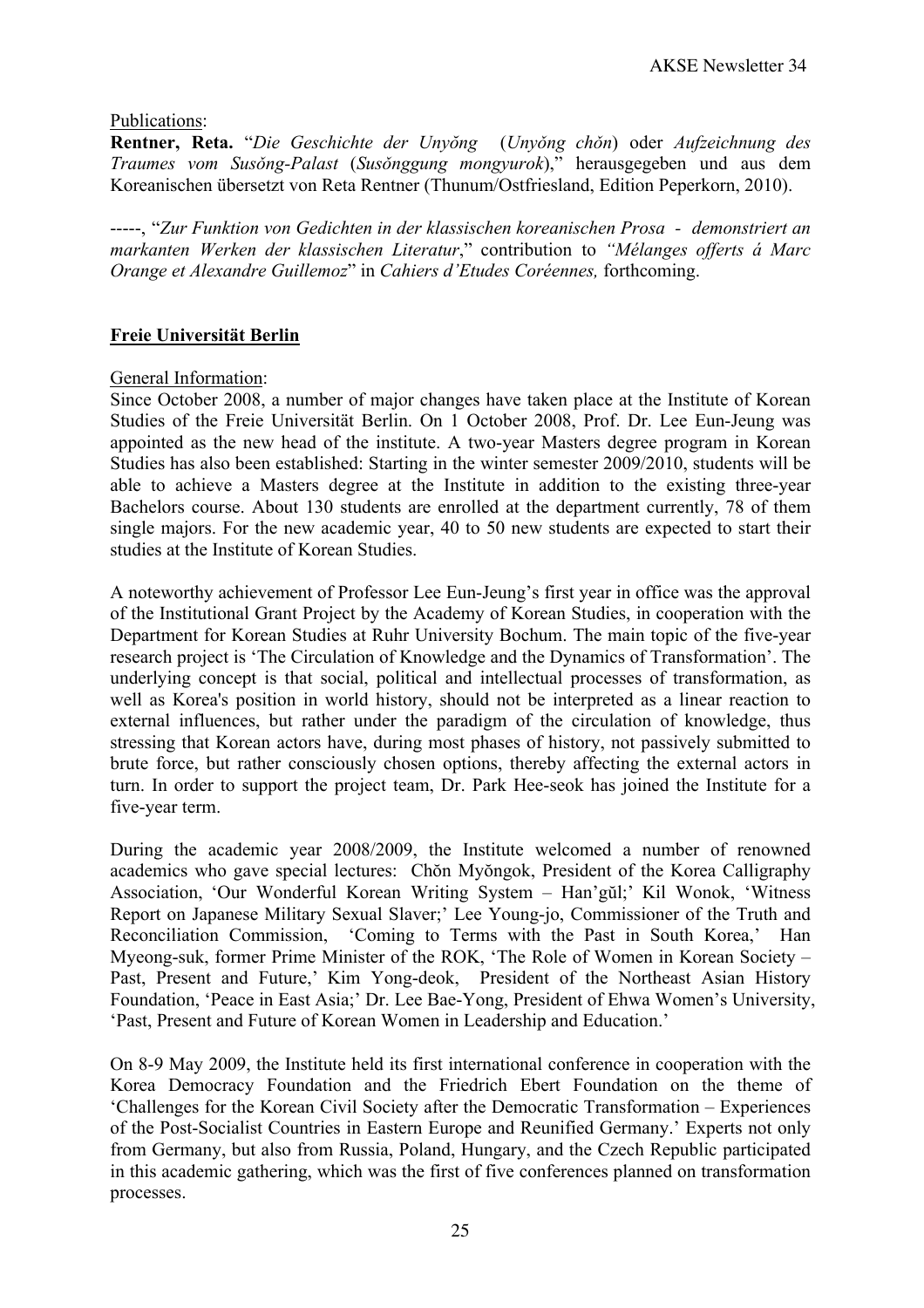On 13 June 2009, the Institute participated in the 'Lange Nacht der Wissenschaften' [Long Night of Sciences], a large-scale night-long academic event including more than 100 universities, colleges, and non-university research institutes which open their lab doors, lecture halls, and scientific collections to the public. This year, an eclectic programme was offered on the topic of 'Popular Culture in Korea,' with three special lectures on 'Korean Popular Music in the Change of Times' by Song Hwasuk, 'Contemporary Korean Cinema' by Sulgi Lie, and 'The Korean Wave' by Prof. Dr. Lee Eun-Jeung.

## Scholars' Reports:

**Eric J. Ballbach, M.A.,** is one of three newly appointed research assistants. During the summer term 2009, he taught a seminar on 'North Korea's Foreign Policy in the Northeast Asian Sub-region' with Professor Lee Eun-Jeung. Among his activities in 2009 was a commentary on North Korea's missile test as well as a lecture on economic and societal upheavals in North Korea, which he gave at a conference hosted by the Gedenkstätten Sachse-Anhalt foundation in Magdeburg, May 2009 commemorating the twentieth anniversary of the Tiananmen massacre. Mr. Ballbach participated in the Korean Studies Graduate Students Convention in Moscow in August 2009 and gave several interviews on North Korea in the German media.

**Dr. Holmer Brochlos** has been acting as the tutor for the BA degree for the institute. He taught language courses at all levels including Korean I to V, 'Introduction to Korean History', and 'Introduction to Korean Studies.' Dr. Brochlos took part in the 2009 AKSE conference, acting as a panel chair.

**Han Jung-hwa, M.A.,** taught a mid-level seminar on the topic of 'The Literary Motif of the Elder Brother in Contemporary South Korean Literature.'

**Dr. Sonja Häußler** moved to the Free University Berlin in January 2010 to take up the position of Korea Foundation Visiting Professor. There she taught courses on Cultural Politics of Korea (seminar), Introduction into Korean Culture (lecture), Continuity and Change in the Regional Culture in Korea (seminar) and Tradition and Modernity in Korean Literature (seminar). She participated in a collaborative research project on 'Memory and Representation of Mt. Baekdu at the Time of Modern Nationalism' with colleagues of the Academy of Korean Studies and several Korean universities working in different disciplinary and comparative literary fields. Her research for the project focused on the representation of Mt. Baekdu in German and Russian travelogues. She gave the following papers: 3 Sep 2009: 'The Representation of Mt. Baekdu in Western Travelogues,' the Academy of Korean Studies; 28-29 Aug 2009: 'The Tradition of Korean Recluses as seen in the Works of T'oegye Yi Hwang' at the International Conference of the Toegyehak Society held in the Youngnam University, Taegu; 12−14 Nov 2009: 'Kim Sisǔp's "Four Records of the Pilgrimages"'at the International Conference dedicated to the 20th Anniversary of Diplomatic Relations between Hungary and the Republic of Korea, Eötvös Loránd University Budapest; 4−5 Dec 2009: 'Gemeinsames Erbe–Geteiltes Erbe: Überlegungen zum Wandel in der Kulturpolitik der DVRK', Koreawissenschaftliche Tage, University Bonn; 23 Jan 2010: 'Aspekte des ostwestlichen Kulturtransfers am Beispiel handschriftlicher Quellen des 19. Jh., University of Hamburg. She organized a workshop on 'Kultur-Übersetzen' (Translation of Culture) in which representatives of several major German publishing houses, journalists, translators and scholars discussed the actual situation and problems of translating and publishing Korean literature in Germany. It was held at the Korean Cultural Center in Berlin on Apr 23, 2010.

**Hur Joon-young, M.A.** has continued teaching seminars on 'A Comparison of Migration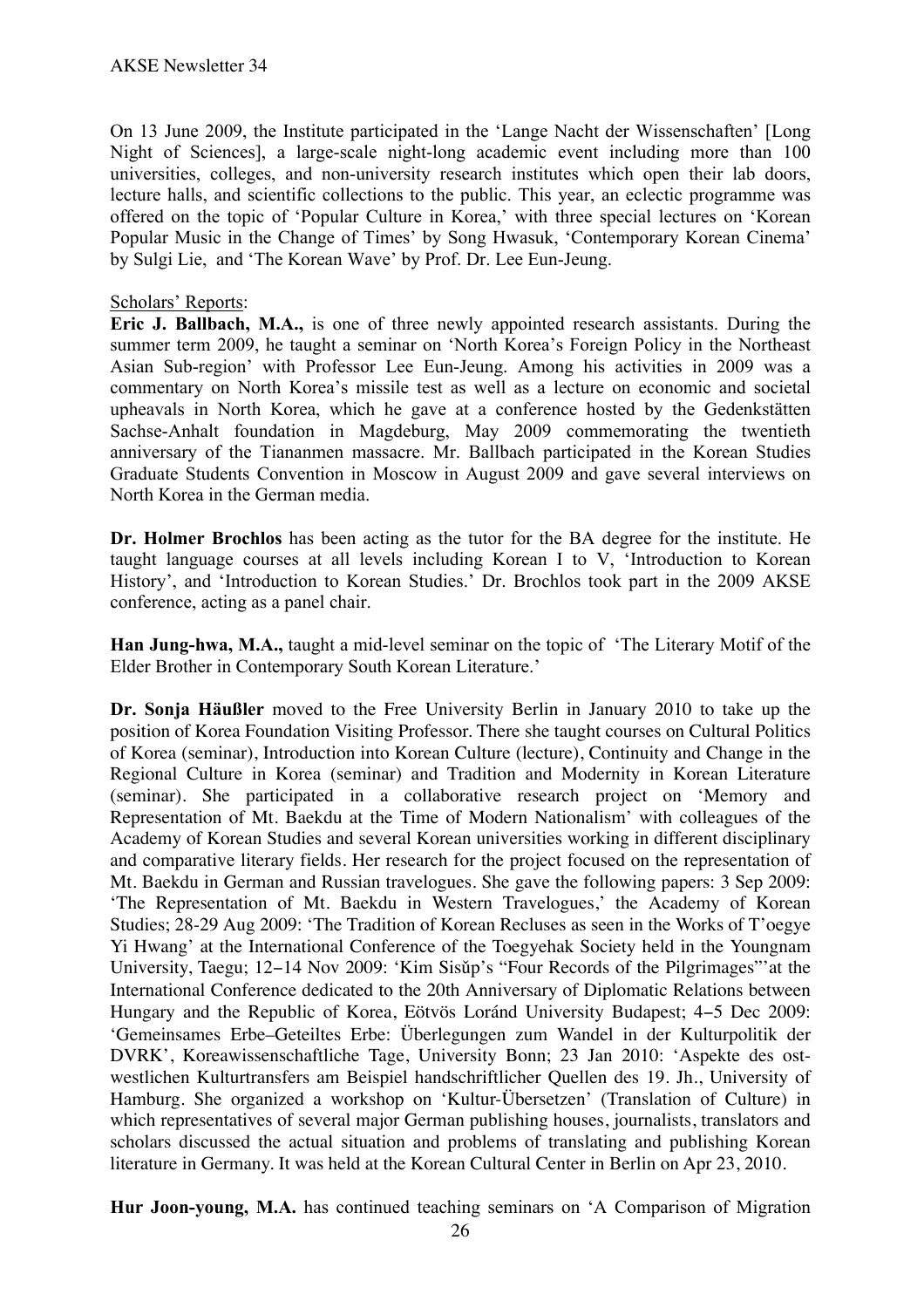Policy in Germany and in Korea' and on 'Multiculturalism in East Asia.'

**Dr. Kim Eun-Hee** has been a part-time lecturer for the language courses Korean I to IV.

**Dr. Kim Seong-Kook***,* professor at the College of Business Administration at Ewha Woman's University in Sŏul, is currently visiting the institute as a guest professor for one year. During summer term 2009, he taught a seminar on 'Development and Challenges of the Korean Economy.'

**Dr. Kim Seong-soo,** professor at the Department of Public Administration at Hankuk University of Foreign Studies in Seoul, is currently visiting the institute as a guest professor for one year. During summer term 2009, he taught a seminar on 'Industrialization and Government in Korea and East Asia.'

**Dr. Kai Köhler** taught a seminar on 'Korean Literature in German Translation.'

**Prof. Dr. Lee Eun-Jeung** taught introductory courses on Korean politics and economics' as well as Korean culture*,* the last-mentioned in the form of team teaching together with Han Jung-hwa, Shin Hyo-jin and Song Hwa-suk. In addition, Prof. Lee taught seminars on 'Edemocracy in Korea and Introduction to the History of Ideas in Korea'*,* as well as seminars on 'Northeast Asia and the Korean Question, North Korea's Foreign Policy in the Northeast Asian Sub-region' with Eric Ballbach, and 'Development of Civil Society' with Mascha Peters. Prof. Lee participated in the 2009 AKSE conference in Leiden, presenting a paper titled 'When the Citizens not only Want to be Voters – E-Democracy in South Korea – A Test Case'*,* and in the 2009 International Political Science Association Conference in Santiago de Chile, presenting a paper titled 'Transformation of the Public Sphere Through the Internet and the Emergence of E-democracy in South Korea 2000-2008.' Prof. Lee participated in the annual meeting of the Deutsche Gesellschaft für Asienkunde in May 2009 and in the ICAS (International Convention of Asia Scholars) in August 2009 in Taejŏn, Korea.

**Dr. Lee Yun-kyoung** taught a seminar on 'Media Comparison between Germany and Korea,' as well as a seminar on 'Korean Literature and Culture in the Age of Awakening into Modern Times.'

**Hannes Mosler, M.A.** is one of three newly appointed research assistants. During the summer term 2009, he taught a seminar on 'The System of Political Parties in South Korea.' Among his extracurricular activities was a contribution to a joint book project with visiting scholar Dr. Chun Sun Il on civic education in Germany and South Korea. Work on this project includes the writing of one chapter as well as research and interpretation support.

**Mascha Peters, M.A.** is one of three newly appointed research assistants. During the summer term 2009, she taught a seminar on 'Development of Civil Society' with Prof. Lee Eun-Jeung. She took part in the 2009 AKSE conference in Leiden, presenting a paper on 'Media and Politics in South Korea: Assessing the Impact of Journalism in the Context of Political and Societal Transformation Processes.' In addition, she was the discussant for the panel 'Korean Politics: Probing Democratic Consolidation in South Korea.' She participated in the annual meeting of the Deutsche Gesellschaft für Asienkunde in May 2009.

**Dr. Chon Seon-Il** of the National Election Commission of the ROK and **Dr. Kim Kang-Sik**, professor at the School of Business Administration of Korea Aerospace University, are currently visiting scholars at the Institute of Korean Studies.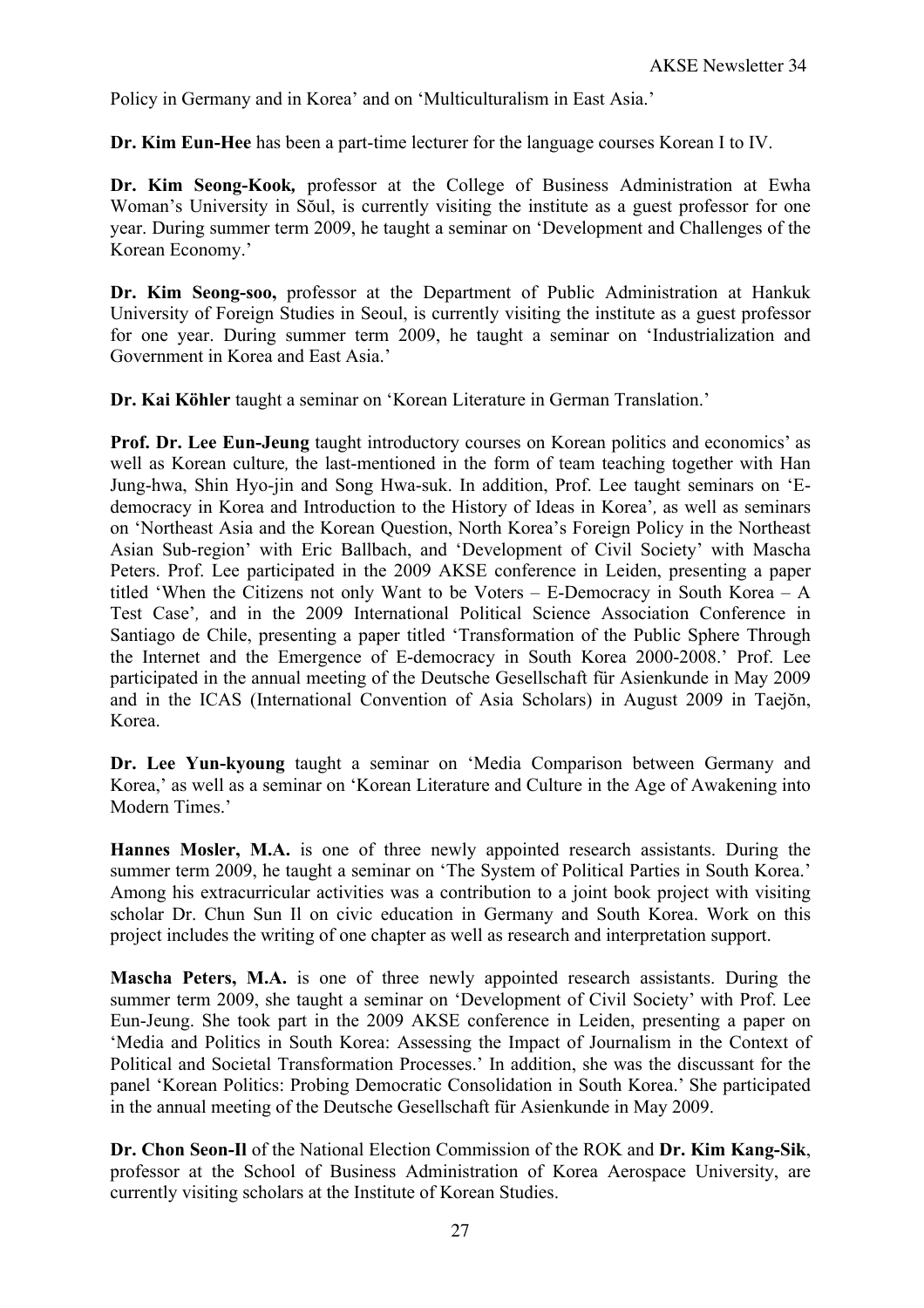## Publications:

**Ballbach, Eric**, 'Provokation mit Kalkuel: Kommentatur zum juengsten Raketentest Nordkoreas, April, 2009. Available online at: http://www.geschkult.fu-berlin.de/e/oas/koreastudien/institut/news/Kommentar\_Raketentest.html.

**Häußler, Sonja**. 'The Tradition of Korean Recluses as seen in the Works of T'oegye Yi Hwang'. *Literature and Thoughts of T'oegye*. Ed. by The International Toegyehak Society, Seoul, 2009.

-----, 'Kim Sisǔp's "Four Records of the Pilgrimages"'. *Proceedings of the International Conference Dedicated to the Twenteeth Anniversary of Diplomatic Relations between Hungary and the Republic of Korea*. Ed. by S. Häußler and Mózes Csoma, Budapest: Eötvös Loránd University, 2010.

-----, (Transl.) Chŏn Chae-ho. ,Die Staatstheorie von Cho So-ang: Das Prinzip der drei Gleichheiten'. *Staatstheorie in Ostasien*. Ed. by Lee Eun-Jeung and Thomas Fröhlich. Baden-Baden: Nomos, 2010.

**Lee, Eun-Jeung** *Konfuzius Interkulturell Gelesen* (Nordhausen, Verlag Traugott Bautz, 2008).

-----, *Paul Georg von Moellendorff. Ein deutscher Reformer in Korea* (München, Iudicium, 2008).

-----, "Das ewige Reich. Die Konstruktion eines rechts-konservativen Geschichtsbildes nach 1990 in Suedkorea," in Michael Lackner (ed.), *Zwischen Selbstbestimmung und Selbstbehauptung. Ostasiatische Diskurse des 20. und 21. Jahrhunderts* (Baden-Baden, Nomos, 2008), pp. 374-385.

-----, "Doppelte Lotte," in Steffi Richter (ed.), *Japan Lesebuch IV* [konkursbuch] (Tübingen, 2008), pp. 308-324.

-----, "Invention of East Asia – East Asian Discourses in Korea since 1990," in Steffi Richter (ed.), *Contested Views of a Common Past* (Frankfurt am Main, Campus, 2008), pp. 181- 203.

-----, "Ostasien als Großraum – Diskurse in Korea," in Rüdiger Voigt (ed.), *Großraum-Denken*. *Carl Schmitts Kategorie der Großraumordnung* (Baden-Baden, Nomos, 2008), pp. 221-242.

-----, "Soziale Demokratie in Japan," in Tobias Gombert et al., *Grundlagen der Sozialen Demokratie* (Bonn, Friedrich Ebert Stiftung, 2008), pp. 130-136.

-----, "Hoffnung auf Frieden in Ostasien – Reaktion der koreanischen Intellektuellen auf Russisch-Japanischen Krieg," in Verena Blechinger u.a. (Hg.) *Irmela Hijiya-Kirschnereit zu Ehren. Festschrift zum 60 Geburtstag*. (München, Iudicium, 2008), pp. 381-394.

-----, "Christian Wolff, China and Confucius," in *Discourse 201* (2008), pp. 105-127.

-----, "Asiatische Werte in Korea? Die Entdeckung konfuzianischer Werte und die Entwicklung des Kapitalismus," in *epd Dokumentation*, Nr. 12/13, 2009, pp. 40-49.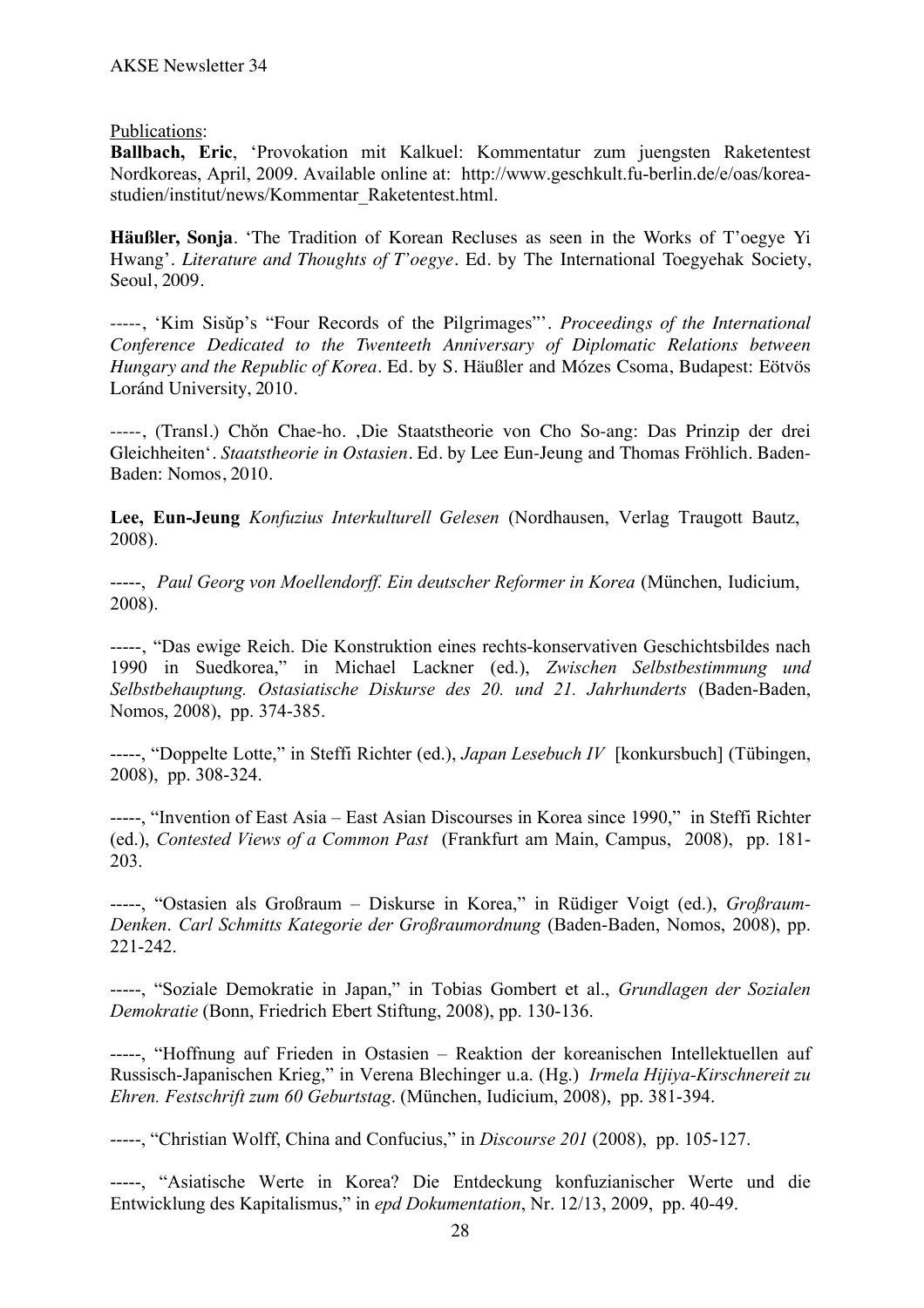-----, "Interkulturelle Begegnung in der politischen Ideengeschichte: Christian Wolff, Chŏng Yak-yong und Matteo Ricci," in *Concordia Internationale Zeitschrift für Philosophie 2009*, NR. 56., pp. 9-26.

-----, "Confucian Culture and Social Democracy in East Asia," in Georgy Szell (ed.), *European Social Integration – A Model for East Asia* (Frankfurt am Main, Peter Lang, 2008), pp. 253-270.

-----, 'Europe's Image of East Asia: From "Confucian Ideal State" to "Confucian Capitalism"', *Ewha Journal of Social Science 2008*, pp. 129-158.

-----, "Informative Einfuehrungen in die sechs politische Systems Ostasiens," in Thomas Heberer and Claudia Derichs (ed.), *Einfuehrung in die politischen Systeme Ostasiens*, *Wiesbaden 2008*, in *Zeitschrift für Parlamentsfragen 2009*, pp. 478-479.

**Peters, Mascha**, "Konservativer Wahlsieg: Hintergruende und moegliche Auswirkungen der Praesidentschaftswahlen in Südkorea," in *GIGA Focus* 1 (2008).

-----, "Von Orchideenfaechern und Neuanfaengen. Zur Lage der Korea- und Regionalstudien in Deutschland," in *Kyoposhinmun*, July, 2009.

-----, "Die südkoreanische Zeitung Hankyoreh," in *Die 50 besten Zeitungen der Welt*, Institut für Medien und Kommunikationspolitik (ed.), forthcoming, (autumn 2009).

## **Bochum**

#### **Ruhr-Universität Bochum Sprache und Kultur Koreas**

#### General Information:

The Korean Studies department at Ruhr-Universität Bochum, together with its affiliate in East Asian Religions (Professor Jörg Plassen), continued to work on the joint project with Freie Universität Berlin (FUB) titled "Circulation of Knowledge and the Dynamics of Transformation", financed through an AKS (Academy of Korean Studies) Korean Studies Institutional Grant (since July 2009, for further information visit http://www.bbkoreanstudies.de/). In this context, Dennis Würthner, M.A. has been employed as project manager and research fellow since July 2009. Three M.A. scholarships and one doctoral scholarship were distributed in the course of 2009. Two internal workshops on the project theme were held in conjunction with Korean Studies at FUB, the first in December 2009 in Berlin, the second in April 2010 in Bochum. The two institutes have also started to coordinate their teaching activities by offering joint M.A. seminars and by aligning their methodology of Korean language teaching. As part of the project's public outreach program, Dr. YU Myoungin and Dennis Würthner of the Bochum institute offered a block seminar on Korean history to regional high school teachers. Marion Eggert became part of a project for the composition of high school teaching materials on East Asian History with a focus on Korea.

Members of the Korean Studies department continued to take active part in the International Consortium "Dynamics in the History of Religions between Europe and Asia" located at RUB. Marion Eggert co-organized a conference titled "Re-configurations of the Religious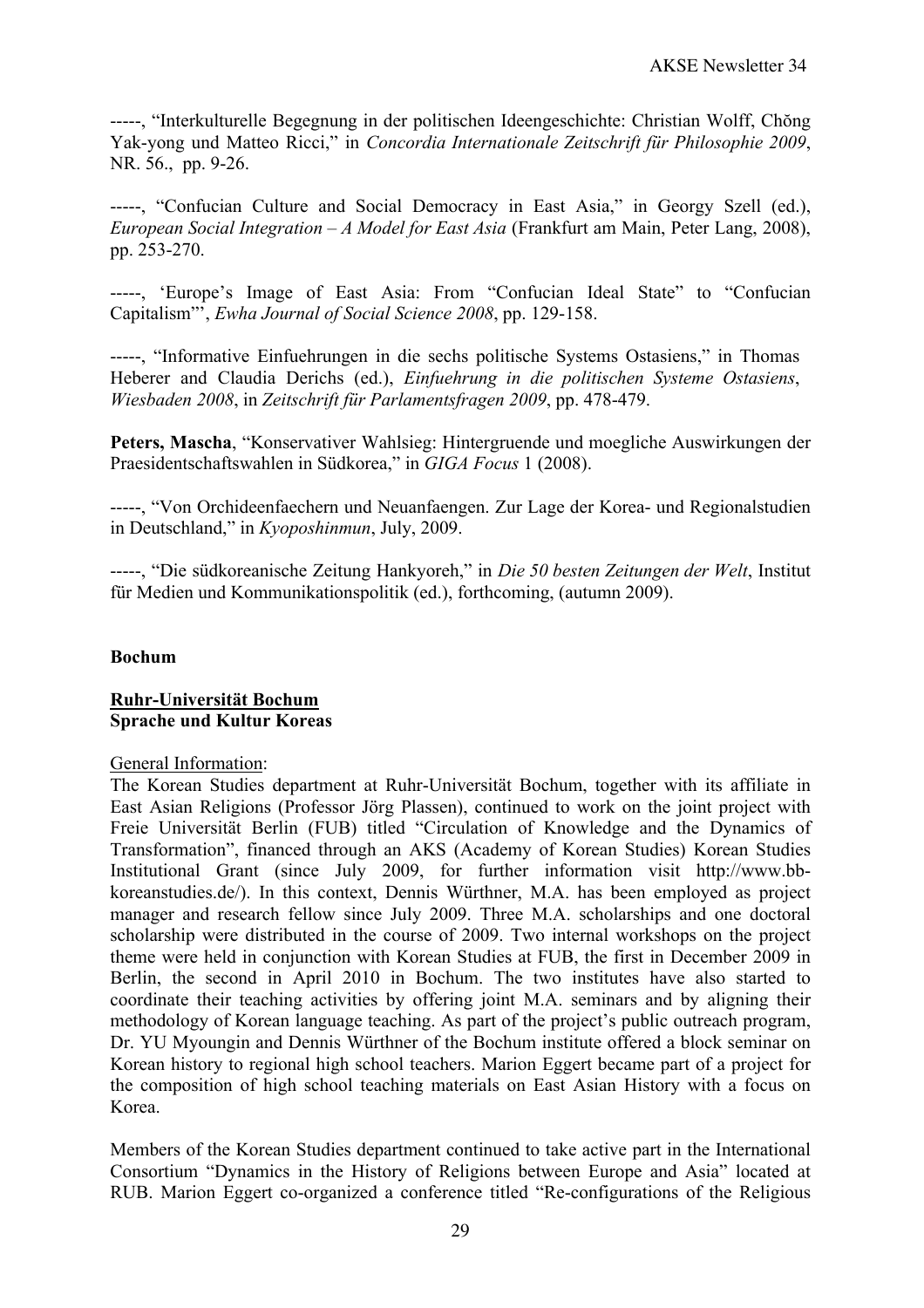Field: Secularization, Re-sacralization and Related Phenomena in Historical and Intercultural Perspective", held at Bochum in December 2009. Andreas Müller-Lee continued to chair the consortium's meeting of research associates and fellows and co-organized a workshop with the title "Zur religiösen Bedeutung von Tanz, Ekstase und Heilkunde in Antike und Mittelalter" (On the religious meaning and importance of dance, ecstasy and medicine in antiquity and the middle ages). Marion Eggert became a member of the board of the newly founded research department "Center for Religious Studies (CERES)" at RUB (December 2009). Since February 2010, she serves as the department's deputy director.

## Academic Programme:

With support by the Korea Foundation, the institute hosted an international conference on the theme of "Epistemic Change as Context for Western Learning", 20–23 Aug 2009. Following presentations were given: Kim Yung Sik (Seoul National University), "Some Reflections on Science and Religion in the Period of Transmission of Western Science to East Asia;" Lim Jongtae (Seoul National University), "'Why are the Westerners so Kind to Us?' Cultural Exchanges between a Korean Visitor and the Jesuits Seen from Yi Kiji's 1720 Beijing Travelogue;" Yu Myoungin (RUB), "Transport of Knowledge: The Case of a Book Catalogue in 'Togang nok' in *Yŏrha ilgi*;" Vladimir Tikhonov (Oslo University), "The Korean Images of Tibet and Sirhak Scholars: the Plurality of Truths?"; Marion Eggert (RUB), "Literature as Medium for Epistemic Change: Genre Use in *Yŏrha ilgi*;" Roh Dae Hwan (Dongyang University), "Influx and Spread of Western Learning in Late Chosŏn Dynasty;" Andreas Müller-Lee (RUB), "Organization of Knowledge: The 'Encyclopedic Age' in Korea;" Don Baker (University of British Columbia), "Personalizing the Absolute: the Challenge of Catholic Theism in Neo-Confucian Korea;" George Kallander (Syracuse University), "Knowledge Horizons of Tonghak-Followers." Profs. Achim Mittag (Tübingen University), Joachim Kurtz (Heidelberg University), Heiner Roetz (RUB) and PAIK Sung Jong acted as discussants.

As part of the 3rd year B.A. seminar "Korean Democracy and its Challenges", the following lectures were given, 24–25 June 2010: Antti Leppänen (Helsinki), "Trade Associations of South Korean Businesskeepers in Society, Politics, and Culture;" Kim Youngmi (Budapest), "Nationalism and the South-South Conflict in South Korea;" Marie-Orange Rivé-Lasan (Paris), "Political Actors under Democratizing South Korea: Diversification, Specialisation and Professionalism;" Lee Jung-shim (Leiden), "Crafty Fiction: Revisiting Colonial Literature and History in the Age of Democracy;" Yook Youngsoo (ChungAng University, Seoul), "Historiography and the Transformation of North."

Prof. Dr. Martina Deuchler conducted a block seminar on *Chosŏn wangjo sillok* within the scope of the department's regular M.A.-curriculum in Sept 2009. The following guest lectures were given during the report period: 17 June 2010: Sven Osterkamp (Kyoto University), "Wie das Koreanische nach Borneo gelangte: Zur Genealogie und weiteren Problemen westlicher Wörtersammlungen des Koreanischen bis zum ausgehenden 18. Jahrhundert;" 30 June 2010: Sung Suk-je (Seoul), "Die letzten viereinhalb Sekunden meines Lebens."

## Scholars' Reports:

**Dr. Marion Eggert** gave the following presentations: "Literature as a medium of epistemic change: Genre use in *Yŏrha ilgi*", Workshop "Epistemic Change in Late Chosŏn as Context for Western Learning", Sektion Sprache und Kultur Koreas, Ruhr-Universität Bochum, 21 Aug 2009; "Chosŏn travelogues as a historical source", Workshop "History as a Social Process", Leiden, 23 Oct 2009; "Continuity and discontinuity in 18th and 19th century travelogues on China", Kyujanggak Workshop "18-19 segi Chosŏn sahoe-ŭi yŏksasŏng-wa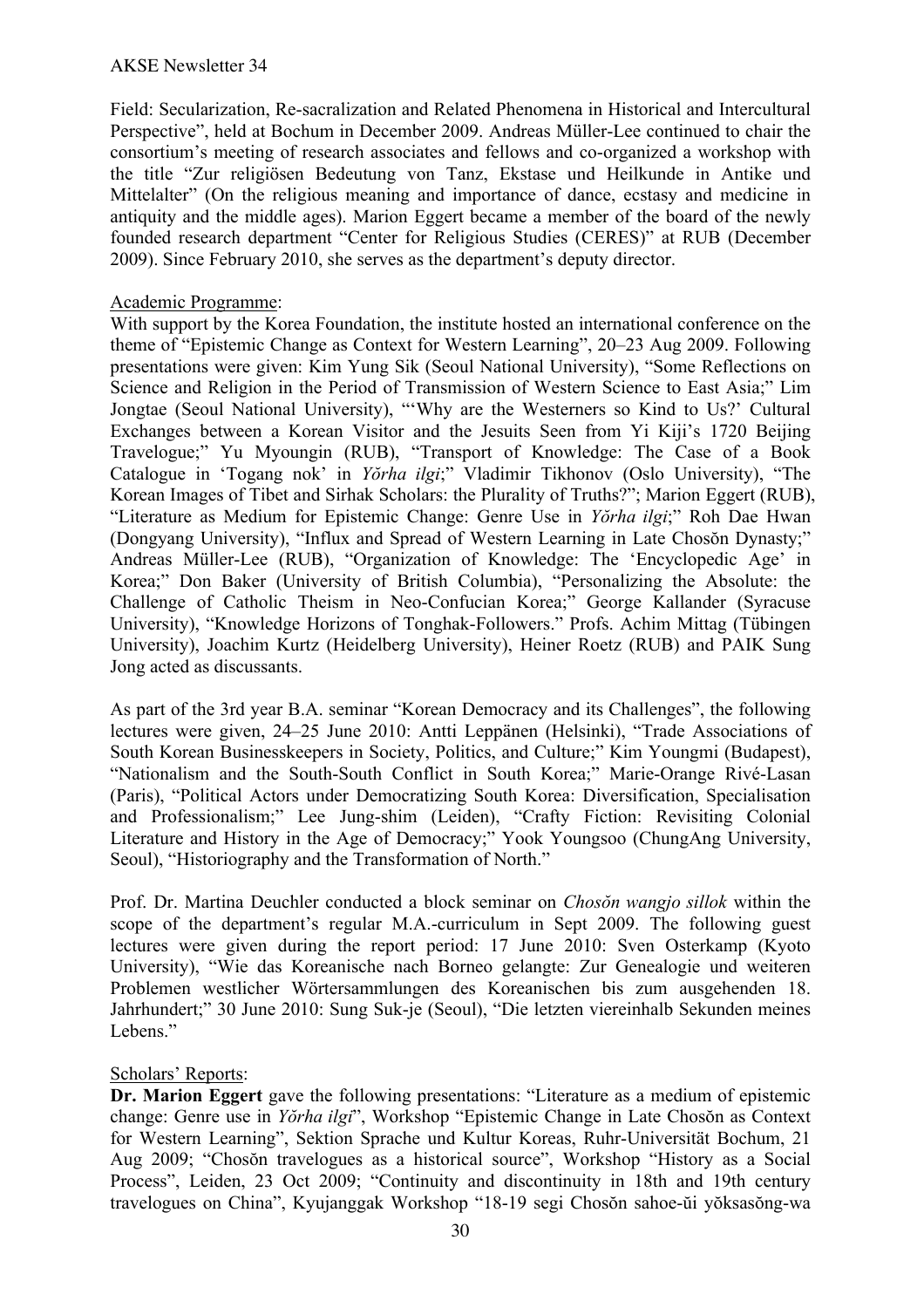chŏngch'esŏng: pyŏnhwa-ŭi yŏksa chip'yo-rŭl chungsim-ŭro", 12–13 Nov 2009; "Korea und die Westliche Lehre", evening lecture, Heidelberg University, 11 Dec 2009; "The place of knowledge: Ch'oe Han'gi's (1803–1875) world geography *Chigu chŏnyo* (1857) as an encyclopedic endeavour", Heidelberg University, Conference "Between East and West: Transcultural Flows of Encyclopedic Knowledge", 21–23 Apr 2010; "Methodological issues in using Chosŏn travelogues as a historical source", London, SOAS, Workshop "Historians, Clerks, and Accountants: Methodological issues in the use of sources on Chosŏn History", 21 May 2010.

**Dorothea Hoppmann** has continued teaching courses in Korean language at the Landesspracheninstitut (LSI, Federal State's Language Centre).

**Andreas Müller-Lee** gave the following presentations: "Organization of Knowledge: The 'Encyclopedic Age' in Korea", Workshop "Epistemic Change in Late Chosŏn as Context for Western Learning", Bochum, 22 Aug 2009; "Some Remarks on the Semantic Field of 'Fate' and 'Destiny' in Traditional East Asia", Workshop "The Concept of Fate and Destiny in Intercultural Perspectives", International Consortiums for Research in the Humanities *Dynamics in the History of Religions between Asia and Europe*, Bochum, 10 Sept 2009); "Heil und Heilung in einigen religiösen Traditionen Ostasiens" (Salvation and Healing in Some Religious Traditions of East Asia), Workshop "Zur religiösen Bedeutung von Tanz, Ekstase und Heilkunde in Antike und Mittelalter" (On the Religious Meaning and Importance of Dance, Ecstasy and Medicine in Antiquity and the Middle Ages), International Consortiums for Research in the Humanities *Dynamics in the History of Religions between Asia and Europe*, International Consortiums for Research in the Humanities *Dynamics in the History of Religions between Asia and Europe*, Bochum, 26 Nov 2009; "Identitätsformationen in der vormodernen Geschichtsschreibung" (Formations of Identity in Traditional Historiography), Conference "Teilung und Einheit: Koreawissenschaftliche Tage 2009", Institut für Orient- und Asienwissenschaften, Bonn, 5 Dec 2009; "Das Chibifu 赤壁賦 des chinesischen Dichters Su Shi (1036-1101) und die Chosŏn-zeitlichen Fahrten der Gelehrten zu den 'Roten Wänden' Koreas" (The Chibifu by the Chinese Poet Su Shi and the Journeys of Chosŏn Dynasty Scholars to the 'Red Cliffs' of Korea), Mittagsforum der Fakultät für Ostasienwissenschaften, Bochum, 20 Jan 2010; "Chinesische und japanische Enzyklopdädien in der Chosŏn-Zeit" (Chinese and Japanese Encyclopedias in Chosŏn Korea), Workshop "The Circulation of Knowledge and the Dynamics of Transformation", Bochum, 17 Apr 2010; "Between Natural Studies, Evidential Studies, Polyhistoricism, and the Curiosity of the Strange: Encyclopedic Strategies and the Case of Western Learning (*sŏhak*) in 19th Century Chosŏn Korea", Conference "Between East and West: Transcultural Flows of Encyclopedic Knowledge", Heidelberg, 21–23 Apr 2010; "Some Remarks on the Importance of Encyclopedic Works for Historical Science and its Methodology: The Case of the so-called Heterodox Teachings", Workshop "Historians, Clerks, and Accountants: Methodological Issues in the Use of Sources on Chosŏn History", London, SOAS, 21 May 2010. He also taught a course on Korean history ("Korean culture and history: Modern Korean history and culture") with Yu Myoungin at the Ostasiatisches Seminar, Universität Zürich, during the spring term 2010.

**Thorsten Traulsen** gave the following presentation: "A spelling for the nation: the development of morphophonemic orthography in Korea", Conference "*The Idea of Writing VII : Lapses, Glitches, Blunders – going astray in Writing Systems*", Einsiedeln, 10 June 2010. He also taught courses at Ruhr-University Bochum on Middle Korean (B.A. twosemester introduction) as well as M.A. seminars on "Language, script, nation – language policy and linguistic identity in 20th Century Korea", "Semantic structures and thematic roles in Korean", and "The phonological and lexicological basis for internal reconstruction in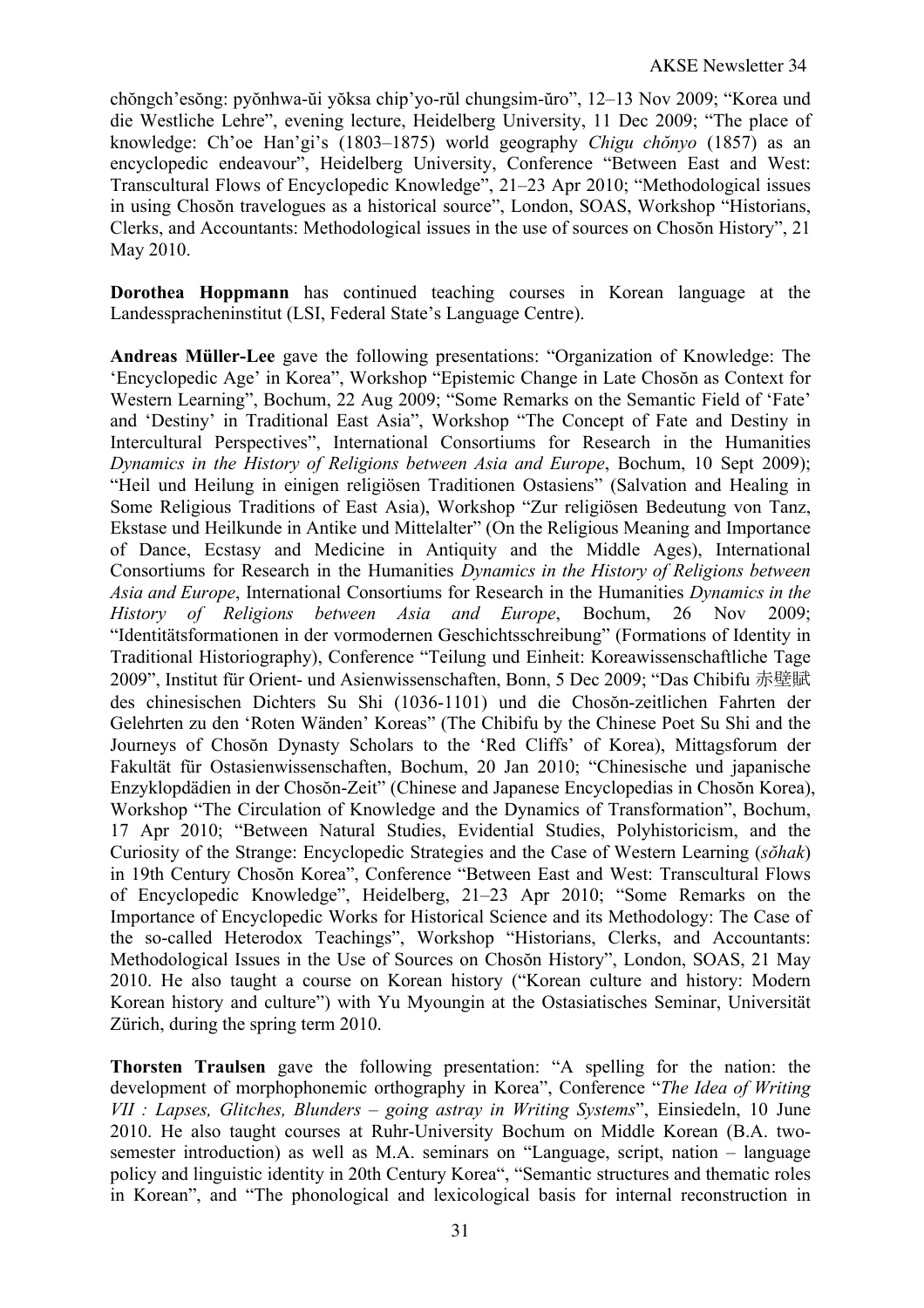Middle Korean". Additionally, he was invited as a guest lecturer to the Asia-Africa-Institute, Hamburg University, giving courses on Sino-Korean and history of thoughts in Korea. Besides, he is working as the editor of the Korean part of the "Hefte für ostasitische Literatur" (Papers on East-Asian Literature).

**Dennis Würthner** began working as a research associate under the auspices of the Academy of Korean Studies – Freie Universität Berlin/ Ruhr-University Bochum Institution Grant Project *Circulation of Knowledge and the Dynamics of Transformation* in July 2009. Under the supervision of Prof. Dr. Marion Eggert he is currently preparing his PhD thesis entitled *On the Circulation and Transformation of Literature during the Chosŏn-Dynasty: Translations and Adaptations*. Alongside Dorothea Hoppmann he has continued teaching Korean language courses at the Landesspracheninstitut in der Ruhr-Universität Bochum (LSI). He gave the following presentation: "Einige Überlegungen zu dem Motiv der Heimat im *Kŭmo sinhwa* von Kim Sisŭp" (Some preliminary thoughts on the motif of home in the the *Kŭmo sinhwa* by Kim Sisŭp), *Heimat/-los und Moderne. Zur narrative Rekonstruktion von Heimat und Heimatverlust in der koreanischen Literatur*, Symposium organized by the Department of Korean Studies at Freie Universität Berlin and the Korea Literature Translation Institute, Berlin, 21 Nov 2009.

**Yang, Hanju** has continued teaching courses on the Korean language and worked on literature translations. She was invited as translator on residency by the Korea Literature Translation Institute in Seoul, from 2 Aug to 2 Oct 2009, and participated in a training course for international Korean language educators at the Korean Language Education Center, Sogang University, from 5-23 July 2010. She gave the following presentations: "Munch'ebŏnyŏ: ŏdikkaji kanŭnghan'ga?" (Translating literary style: to what extent is it *p*ossible?), The 3rd International Translators' Conference, 23–24 Sept 2009, Seoul; "Heimat als imaginierter Raum oder Heimatlosigkeit am Beispiel Kim So-wŏl" (The home country as an imagined place or being homeless and the example of Kim So-wŏl), Literaturforum "Heimat/-los und Moderne – Zur narrativen Rekonstruktion von Heimat und Heimatverlust in der koreanischen Literatur" (Symposium of the FU Berlin, Section for Korean Studies), 20– 21 Nov 2009.

**Yu, Myoungin** has successfully defended his dissertation on "*Kuunmong* und die koreanische Literaturwissenschaft: Wissenschaftsgeschichte als Provokation" (*Kuunmong* and Korean literature studies: history of scholarship as a provocation, supervised by Professor Marion Eggert) in Jan 2010 at the Faculty of East Asian Studies, Ruhr-Universität Bochum. He gave the following presentation: "Hanmunhakchŏk chŏnt'ong-esŏ pon *Kuunmong*-ŭi tokcha-wa chemok" (*Kuunmong*'s readers and title viewed from Sino-Korean literary tradition), The 9th ISKS (International Society for Korean Studies) International Conference of Korean Studies, Fudan University, Shanghai, 28 Aug 2009; "Transport of Knowledge: The Case of a Book Catalogue from 'Togang nok' in *Yŏrha ilgi*", Workshop "Epistemic Change in Late Chosŏn as Context for Western Learning", Bochum, 21 Aug 2009; "Literatur und Literaturgeschichte als Ausdruck kollektiver Identität" (Literature and literary history as an expression of collective identity), Teilung und Einheit: Koreawissenschaftliche Tage 2009, Institut für Orient- und Asienwissenschaften, Bonn, 5 Dec 2009; "Buddhist Influence on Spatial Concepts in Thirteenth-Century Korea: Focusing on *Samguk yusa* (Memorabilia of the Three Kingdoms)", Conference "Trading Religions: Religious Formation, Transformation and Cross-Cultural Exchange between East and West", Bochum, 25 Jan 2010; "Lesererwartungen und internationale Vermarktung koreanischer Literatur" (Reader expectations and the international marketing of Korean literature), Workshop "Kultur-Übersetzen", Korea Literature Translation Institute (LTI Korea) and Institut für Koreastudien at Freie Universität Berlin, Berlin, 23 Apr 2010; "Die Kaiserliche Universität Keijō und die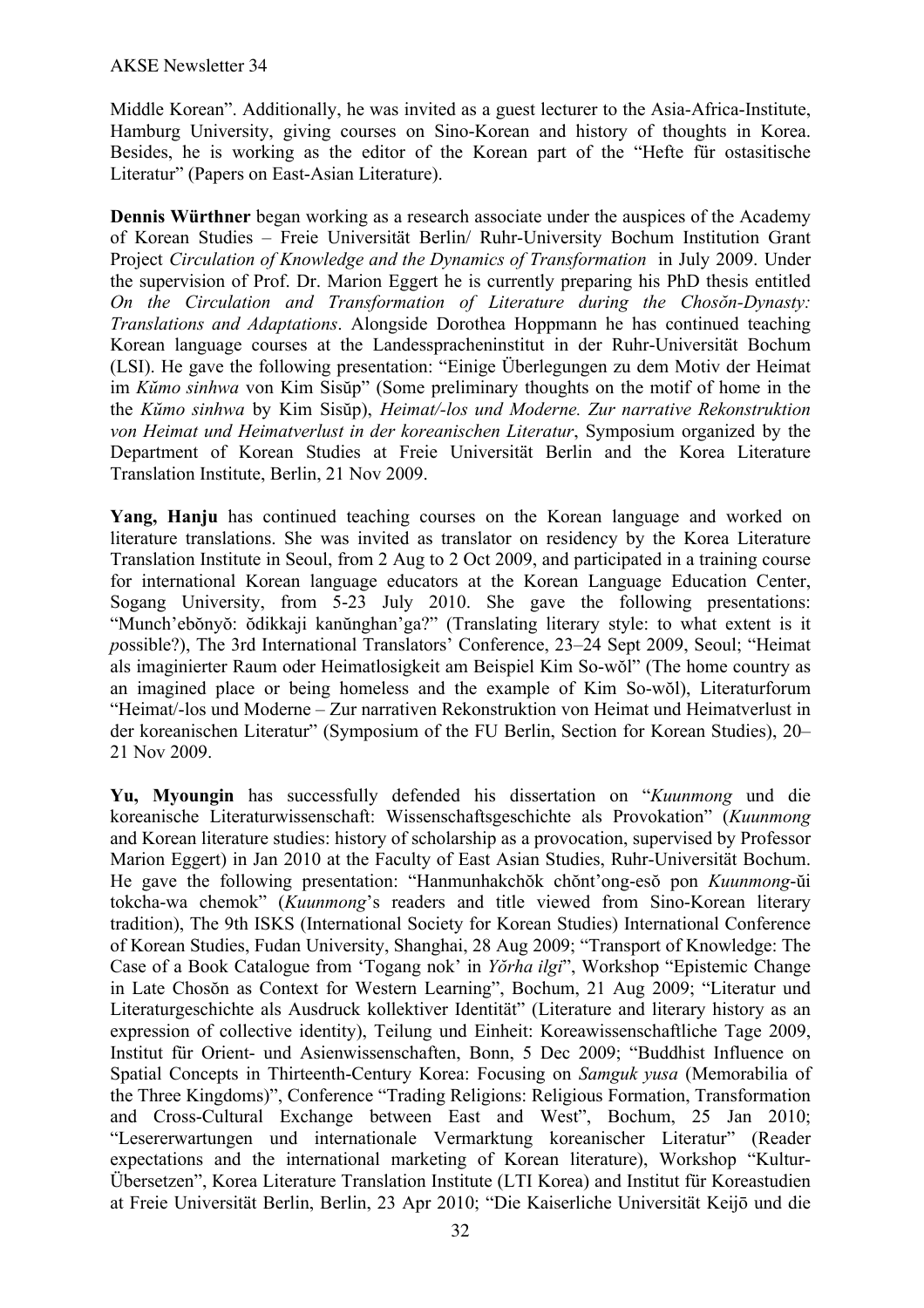koreanische Literaturwissenschaft: eine wissenschaftsgeschichtliche Betrachtung über die kolonialzeitliche Genese einer nationalistischen Disziplin" (Keijō Imperial University and Korean literature studies: A scholarly historical reflection on the colonial origins of a nationalistic discipline), Ringvorlesung "Japanischer Kolonialismus in Korea", Abteilung für Japanologie und Koreanistik at Rheinische Friedrich-Wilhelms-Universität Bonn, Bonn, 13 July 2010. He gave a course on Korean history ("Korean culture and history: Modern Korean history and culture") with Andreas Müller-Lee at the Ostasiatisches Seminar, Universität Zürich, during the spring term 2010.

## Publications:

**Eggert, Marion**, "Reisen als Sprachgeschehen in der chinesischen und koreanischen Literatur (17.–18. Jh.)", in: Achim Hölter, Monika Schmitz-Emans, eds., *Wortgeburten. Zu Ehren von Karl Maurer*, Heidelberg: Synchron, 2009.

**Yang, Hanju,** translation: The novel of Kim Young-ha "Kŏmŭn kkot" was translated into German (co-translator: Heiner Feldhoff): *Kim Young-ha, Schwarze Blume, Roman*, Tübingen: Konkursbuchverlag, 2010.

**Yu, Myoungin**, "Einige Aspekte der Rezeption Hitlers in Korea" (Some aspects of the Korean reception of Hitler), *DianMo* 10 (2010): pp. 23–27.

#### **Ruhr-Universitat Bochum Religionen Ostasiens (East Asian Religions)**

#### General Information:

In 2009, a newly established professorship in East Asian Religions at the Center of Religious Studies (CERES) was filled with a Korea specialist. Belonging also to the Faculty of East Asian studies, the professorship contributes directly to the local Korean Studies curriculum by regular course offerings on Korean religions. Working in the context of both large scale Religious Studies and Korean Studies research projects, the holder of the position in his personal research continues to focus on Korean Buddhism in its East Asian context.

#### Scholars' Reports:

**Jörg Plassen** has been heavily involved in the drafting processes of the research agenda of CERES and related departmental grant applications. At the same time, he has continued his work within the international consortium 'Dynamics in the History of Religions between Europe and Asia' and the Academy for Korean Studies project 'Circulation of Knowledge'. Besides, he has been working on a translation of Hye'gyun's *Taesŭng saron hyŏnŭi ki* in a joint monograph project with Prof. Choe Yeonshik within the AKS/UCLA Philosophy and Religion Series.

He gave talks on "Von Sprengbildern und Metaphernphilosophie: Einige flüchtige Gedanken zur Sprachbildlichkeit im Hua-yen-Buddhismus" [On explosive images and metaphoric philosophy: some cursory reflections on textual imagery in Hua-yen Buddhism], Symposium *Bild und Wort*, EKŌ-Haus der japanischen Kultur, Düsseldorf, 10-12 Sept. 2010; "Soteriology, cosmology and religious geography in the early Hwaŏm traditions – Some random reflections on the backdrop of backdrop of religious transfer", Workshop *Soteriological Geographies in the Formation of Religious Traditions*, Ruhr-Universität Bochum / IKGF, 19 - 20 Nov 2009; "A preliminary survey of materials concerning the circulation of knowledge between 'Silla' and 'Chinese' Buddhism. -The case of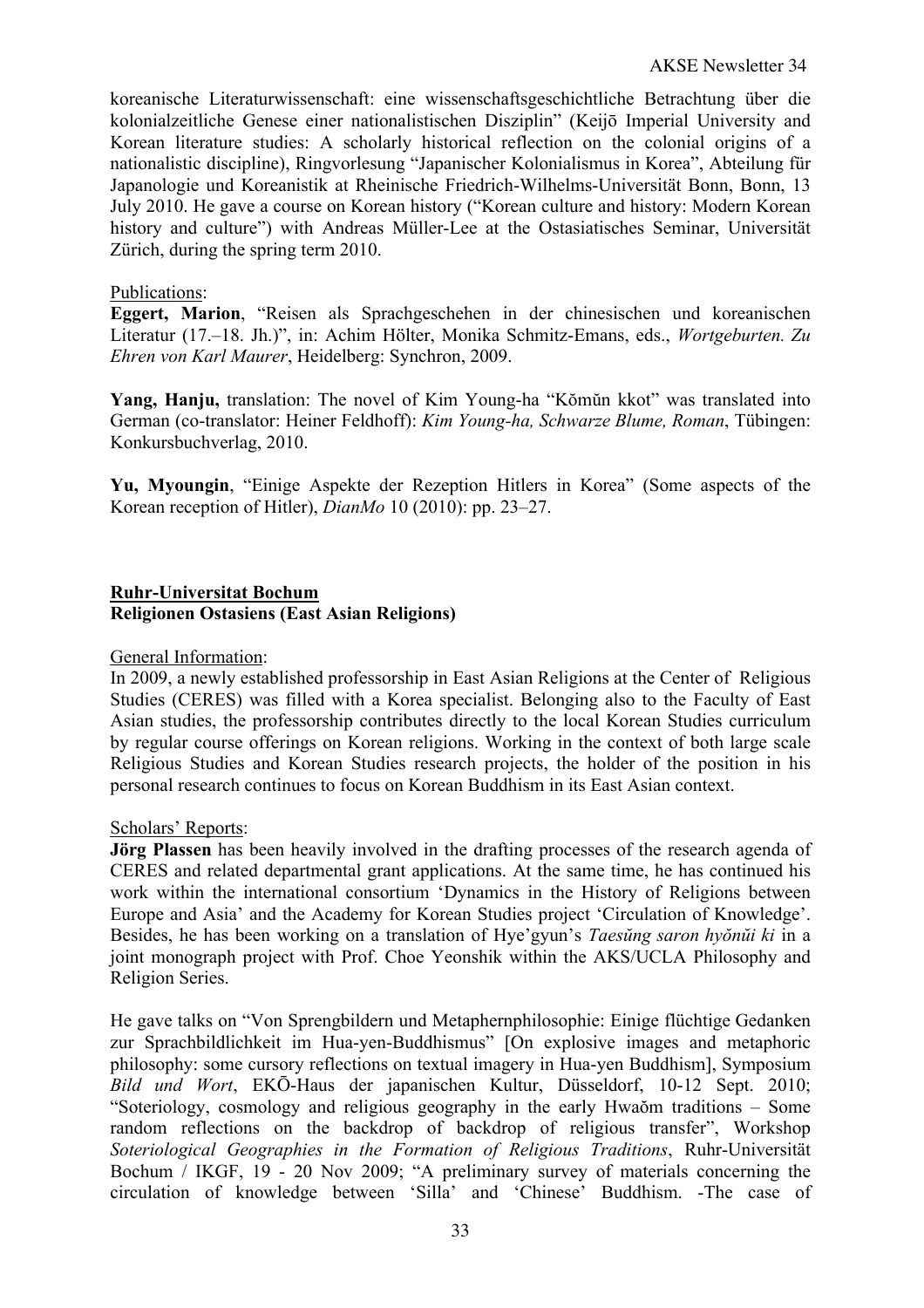Hwaŏm/Hua-yen". (EPEL exchange program) Université Paris Diderot - Paris 7, 11 Dec 2009.

**Christian Bernard Mularzyk** continued work on his dissertation project on Kim Sisŭp's *Chodong owi yohae*, completing a first revision of the translation and his annotations.

#### Publications:

**Plassen, Jörg**, "Exegesis as Spiritual Practice: The Cathartic Commentary and the Visualizing Mode", *International Journal of Buddhist Thought and Culture* 14 (2010): pp. 71–90.

-----, "Some remarks on the significance of the Taesŭng saron hyŏnŭi ki for the reconstruction of Fa-lang's (507-581) thought", *Critical review for Buddhist Studies* 5 (2009): pp. 117– 141.

## **Frankfurt**

#### **Goethe Universität Frankfurt am Main**

## **Korea Studien, Institut für Orientalische und Ostasiatiche Philologien and Interdisciplinary Centre for East Asian Studies**

#### General Information:

The first tentative efforts to establish a Korean Studies programme at Frankfurt University were made in 2004 when Dr. Hans-Jürgen Zaborowski began to teach a course in Korean History and Culture at the Institute for Oriental and East Asian Studies (Institut für Orientalische und Ostasiatiche Philologien). Subsequently, and in conjunction with establishing the Interdisciplinary Centre for East Asian Studies (Interdisziplinäres Zentrum für Ostasienstudien - IZO), the University took a decision to establish Korean Studies as a new area of studies within the centre in 2007. The same year, Dr. Hae-soon Kim was appointed to coordinate the development of Korean Studies, and in April 2010, Jun.-Prof. Dr. Joanna Elfving-Hwang was appointed to further develop and expand Korean Studies within the University.

Korea Foundation's support has also been invaluable in establishing and developing Korean Studies within the University. With the joint funding from the Foundation and the University, a 0,5 fte Korean language teacher's position was created in 2010, and in April 2010, Dr. Hanna Schunka was appointed to this position. In addition, Korea Foundation has also since 2007 dispatched three consecutive Visiting Professors to support the development of Korean Studies; Prof. Dr. Doo-Jin Kim, Prof. Dr. Seong-ho Jun, and the current Visiting Professor Dr. Yonson Ahn. We also continue to benefit from having Dr. Hans-Jürgen Zaborowski as a parttime lecturer with us; as a result, Korean Studies at Frankfurt now offers a wide variety of courses in Korean language, literature, history, religion, society, politics, and culture.

#### Academic Programme:

The student numbers have been steadily increasing, and currently just over thirty students pursue Korean Studies as a minor subject. Korean Studies is offered within the Faculty of Linguistics, Cultural and Civilization Studies, and Art Studies both as a minor within the BA in the Empirical Linguistics programme, and as a focus subject for students taking Empirical Linguistics as their minor. As part of the reaccreditation process of Bachelor degree programmes within the Faculty, it is envisaged that Korean Studies will be offered as a freestanding minor from Winter Semester 2011. Students now also have the option to continue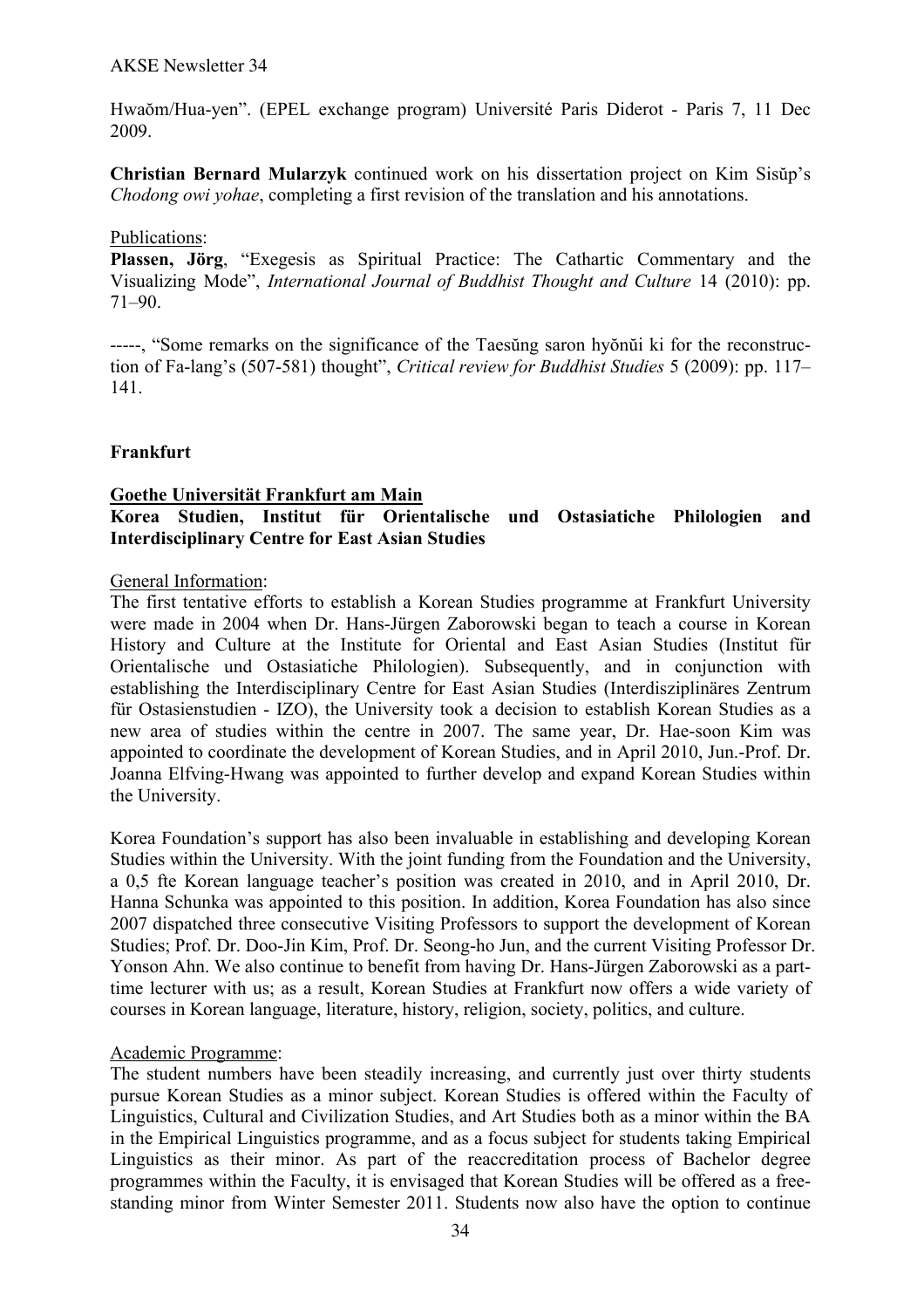taking Korean Studies related topics as part of the IZO-coordinated Masters in East Asian Studies (MEAS) degree course.

## Scholars' Reports:

**Prof. Dr. Yonson Ahn** joined the University in May 2010 as a Korean Foundation Visiting Professor and has taught two courses in Summer Semester 2010 on the Modern History of Korea and the Economic and Social Development of Contemporary Korea. During 2009, she gave a presentation entitled "The Contested Mount of Paekdu/Changbai and China-Korea Conflict" at the 24th AKSE Conference in Leiden, Netherlands in June 2009. She was also a panel organiser and chair of the panel entitled "Gender in North Korea" and gave a talk on "Remembering 'Comfort Women' in North Korea" at ICAS 6 conference in Daejeon, Korea in Aug 2009.

**Jun.-Prof. Dr. Joanna Elfving-Hwang** joined the University as a Director of Korean Studies and Junior Professor in Korean Studies in Apr 2010 from Sheffield Hallam University (UK). In the academic year 2009/10 she was also a visiting lecturer in Korean Literature at the University of Sheffield. In the summer semester 2010, she taught two courses at Goethe University; namely, Contemporary Korean Society and Contemporary Korean Literature. During the past year, she gave the following presentations: "For Love and Vanity? Rethinking Aesthetic Surgery in South Korea" (with Ruth Holliday), the Association of Korean Studies in Europe Conference at the University of Leiden (The Netherlands), June 2009; "Changing Faces: Rethinking Aesthetic Surgery in South Korea" (with Ruth Holliday), Cosmetic Cultures Conference, Leeds University (UK), June 2009; "Developing Communities of Practice: The Role of a Centre for Excellence in Fostering Staff and Student Communities" (with Ivan Moore), Higher Education Academy Conference, University of Manchester, July 2009; "Changing Faces: Rethinking Aesthetic Surgery in South Korea" (with Ruth Holliday), Gendering East and West, The University of York (UK), July 2009; "Stories from the Story Tellers: Perceptions of Learner Autonomy and Changing Conceptions of Academic Staff" (with Kenisha Garnett and Ivan Moore), For the 21<sup>st</sup> Century Learner: Improving Student Learning Conference 2009, Oxford Brookes University, Sept 2009; "Cosmetic Surgery Practices in South Korea" (with Ruth Holliday), White Rose East Asia Event: Gender Perceptions and Practices in East Asia, The University of Sheffield, June 2010; and "Cosmetic Surgery and Symbolic Power in South Korea" (with Ruth Holliday), Appearance Matters 4 Conference*,* University of Bristol, June 2010. In addition to these, Jun.-Prof. Dr. Elfving-Hwang was also invited to design and facilitate a literature workshop at the Korean Cultural Centre in London on the Korean author Ch'oe Yun work titled 'There Petal Silently Falls' in Nov 2009. This event was organised in cooperation with the Literature Translation Institute (Korea).

**Prof. Dr. Seong-Ho Jun** was a Korea Foundation Visiting Professor at Frankfurt University from Oct 2008 until Apr 2010. During his time at the University he taught a number of courses, including A Concise History of Korea, Living Standards in Korea, China and Japan; Entrepreneurship of Korea (1960-2010), The Korean Economy in the Twentieth Century, The Economic History of Korea; and Living Standards Debate between East Asia and Europe.

**Dr. Haesoon Kim** taught the following courses in the academic year 2009/2010: Beziehung Nord- und Südkoreas mit ihren Nachbarländern, Multikuturelle Gesellschaft Koreas, Geschlechterpolitik in Korea; and Die Zivilgesellschaft und Politische Partizipation in Korea. In addition, she taught level 1 and 2 Korean language courses as well as an Advanced Korean language course. Dr. Kim presented a paper titled "Understanding of Ethic of Co-Existence and Subject Materialized in Korean Native Religions – from Gender-Perspective"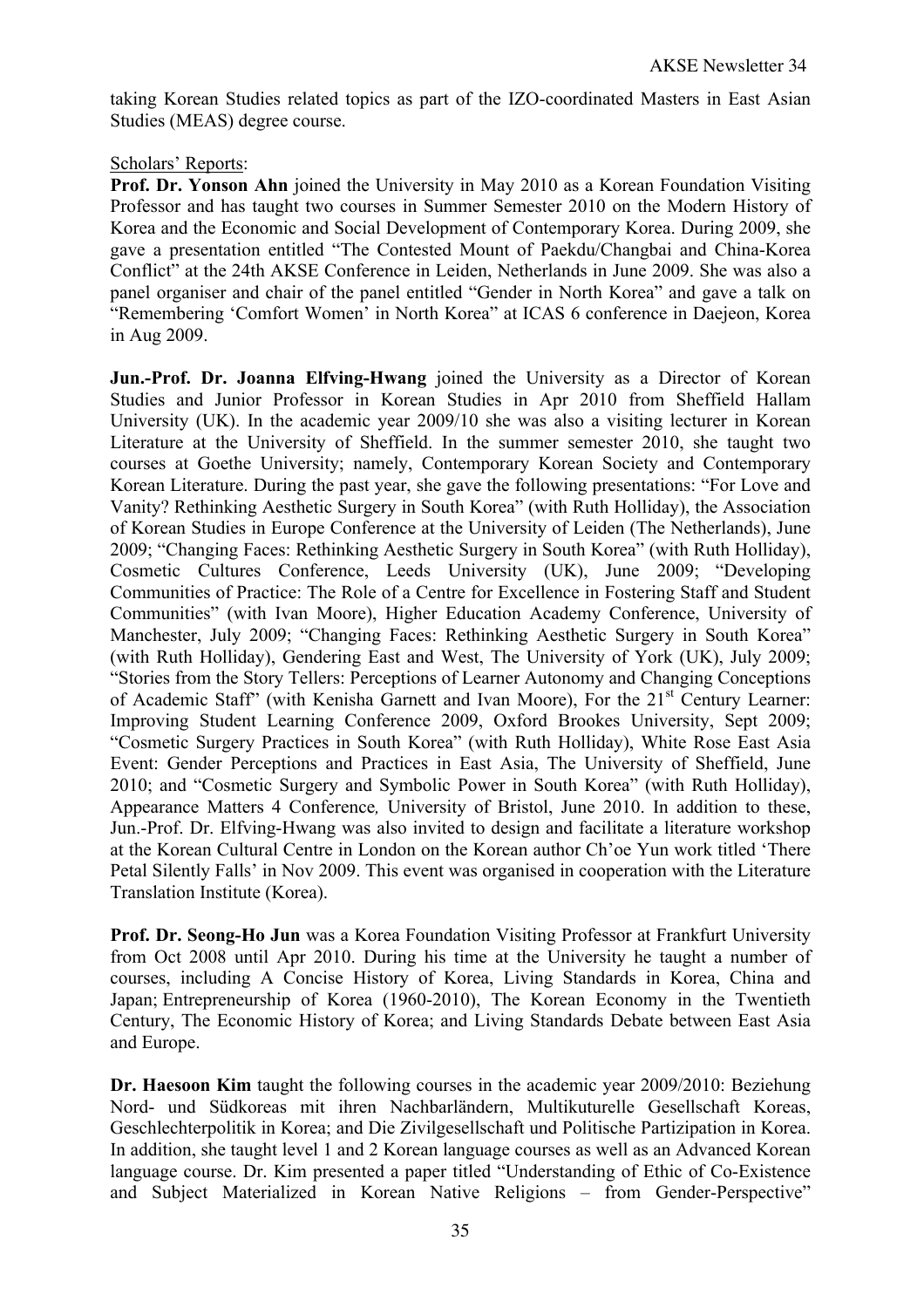(Hanminjok minjok jonggyo e guhyeondoen sangsaengsasang gwa jucheja e daehan insik – seonngbyeol [Gender] uei sigak uel todaero) at the Concepts of 'New Civilization' and East Asian Values Conference organised by The Association of Korean Native Religions in Seoul in Oct 1999. She was also a discussant at International Forum on Peace and Green Partnership: Empowering Families and Women, hosted by the Gyeonggi Provincial Government in Sept 2009.

**Dr. Hanna Schunka** joined Korean Studies in April 2010 as a part-time lecturer in Korean Language, and has since continues to develop the language programme. In Aug 2010, she invited to attend the 14th Overseas Korean Language Educators' Conference in Seoul.

**Dr. Hans-Jürgen Zaborowski** taught the following courses: Traditional Folk Religions of Korea, Sources for the Study of Korean Traditional Folk Religions, New Religions in Korea, History of Premodern Korean Literature, Korea in East Asia: A Historical Survey; and Korean Migration. He has also continued to actively promote Korean studies and culture in and around Frankfurt. During the Frankfurt Book Fair in Oct 2009, he held several special lectures on the cultural exchange between China and East Asia (with a specific focus on Korea) in several cities of the Rhein-Main Region around Frankfurt am Main. In Nov 2009, Dr. Zaborowski gave the opening speech at the opening of works by the German-Korean painter Young-Cho Kim in Diez / Lahn. He has also given the following lectures: "Love at other places. A literary journey over East Asia" in Residenz – Buchhandlung, Weilburg / Lahn in cooperation with the Weilburger Forum for Intercultural and Interdisciplinary Studies in Nov 2009; "2000 Years Korean Literature" in own translations, Korean Studies, IZO, Frankfurt University in Nov 2009; "An Evening with the Korean Film Director Cho Sung-Hyung," introduction of the artist and her recent films, Korean Studies, IZO, Frankfurt University in Dec 2009; a special lecture on Korean War titled "Der Ausbruch des Korea – Krieges 1950: Vorgeschichte und Nachwirkung, Fakten und Meinungen" on 25 June 2010 at Frankfurt University. Dr- Zaborowski also facilitated a workshop titled "Translating Children's Books from Korean" at the bookshop of his hometown Huenfelden / Taunus in Apr 2010.

# Publications:

**Ahn, Yonson** "'Taming Soldiers': The Gender Politics of Japanese Soldiers in Total War", in Jie-Hyun Lim and Karen Petrone *et. al*., *Gender Politics and Mass Dictatorship*, London: Palgrave MacMillan (forthcoming, August 2010).

-----, "Pyŏngsa Kildŭrigi: Asia t'eppŏngyang chŏnjenggi ilbon kuninŭi gender chŏngchi" (Taming Soldiers: The Gender Politics of Japanese Soldiers during the Asia-Pacific War), *Tejung tokjewa yŏsŏng* (Mass Dictatorship and Gender Politics), Seoul: Humanist (2010).

-----, Review of *Rethinking Historical Injustice and Reconciliation in Northeast Asia: The Korean Experience* (Gi-Wook Shin, Soon-Won Park, Daqing Yang) New York: Routledge, 2008, H-Net Reviews in the Humanities and Social Sciences, (March 2010).

**Elfving-Hwang, Joanna,** *Representations of Femininity in Contemporary South Korean Women's Literature*. Kent: Global Oriental, 2010.

-----, "Representations of the 'Other Korean' in South and North Korean literature of the Cold War period" (book chapter), in *Global Cold War Literatures: Western, Eastern and Postcolonial Perspectives*, ed. Andrew Hammond. London and New York: Routledge, forthcoming.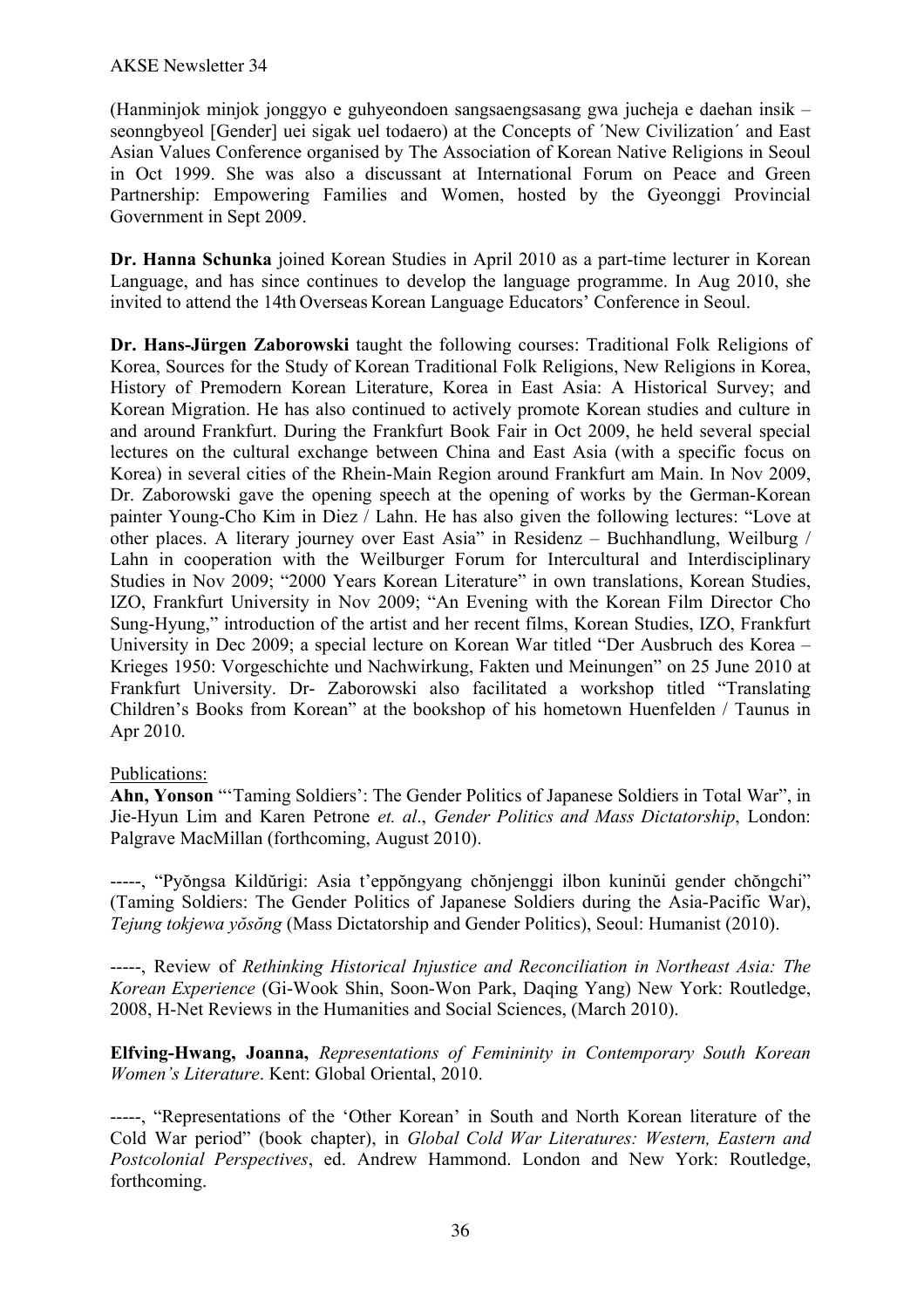-----, (with I. Moore, K. Garnett and C. Corker) (eds.) *CPLA Centre for Excellence in Learning and Teaching Case Studies.* Sheffield: Sheffield Hallam University CPLA (2010).

**Kim, Haesoon, "**Understanding of Ethic of Co-Existence and Subject Materialized in Korean Native Religions – from Gender-Perspective" (Hanminjok minjok chonggyo e kuhyǒntoen sangsaeng sasang gwa chujeja e taehan insik – sǒngbyǒl [Gender] ǔi sigak ǔl totaero), in: *Concepts of New Civilization and East Asian Values*, Conference Volume, Seoul (October 2009), pp. 188-215.

**Schunka, Hanna** (as Soon Mi Hong-Schunka), *Haedong Chegukki. Die Länder im Osten des Meers: eine historische Quelle zur Korea-Japan Beziehung aus dem Jahre 1471*. Wiesbaden: Harrassowitz, forthcoming.

**Zaborowski, Hans-Jürgen,** trans. *Zen- Gedichte – was'n das?* (translation of Ko Ǔn's *Sǒnsi muǒnya*), 2nd ed. Frankfurt: 2010 (first edition published in 2005).

-----, *Blüten des Augenblicks* (translation of Ko Ǔn's *Sun'gan ǔi kkot*). Frankfurt: Suhrkamp Publishers, forthcoming.

# **Hamburg**

## **Leibniz-Institut für Globale und Regionale Studien (German Institute of Global and Area Studies) Institut für Asien-Studien** (**Institute of Asian Studies)**

General Information:

In Sept 2009, the third edition of *Korea Yearbook – Politics, Society, Economy* was published by Brill Publishers. The *Korea Yearbook* is co-edited by Rüdiger Frank, Patrick Köllner, James Hoare, and Susan Pares. The yearbook consists of regular overview articles and refereed articles on Korean politics, economy, and society. The 312-page 2010 edition of the yearbook – whose title has been abridged to *Korea – Politics, Economy and Society* is scheduled for publication in Sept 2010. Its publication is again supported by a grant from the Academy of Korean Studies, it contains the following overviews and articles: Chronology of Events in the Korean Peninsula 2009; Patrick Köllner, 'South Korea in 2009: Domestic Politics and Economy;' Rüdiger Frank, 'North Korea in 2009: Domestic Politics and Economy;' James Hoare and Sabine Burghardt, 'Relations Between the Two Koreas in 2009;' James Hoare, 'Foreign Relations of the Two Koreas in 2009;' Annette Erpenstein, 'Conflict Management in Urban Planning: The Restoration of the Cheonggyecheon River in Seoul;' Thomas Kern and Alexander Ruser: 'The Role of Think Tanks in the South Korean Discourse on East Asia;' Werner Pascha, 'South Korea's Economic Policy Response to the Global Financial Crisis;' David Shim, '"Green Growth" – South Korea's Panacea?'; Durgesh K. Rai, 'South Korea's Economic Relations with India;' Mark Morris: 'On the Trail of the Manchurian Western;' Daniel Schwekendiek, 'A Meta-Analysis of North Koreans Migrating to China and South Korea;' Dafna Zur, 'Textual and Visual Representations of the Korean War in North and South Korean Children's Literature.'

A prize, worth 1,000 US dollars, for the best paper published by a graduate student in *Korea Yearbook 2010* will be awarded by Dec 2010. More information about the *Korea: Politics, Economy and Society* series including reviews, can be found at <http://www.brill.nl/koyb>. A call for papers for the refereed-articles section of *Korea 2011: Politics, Economy and Society*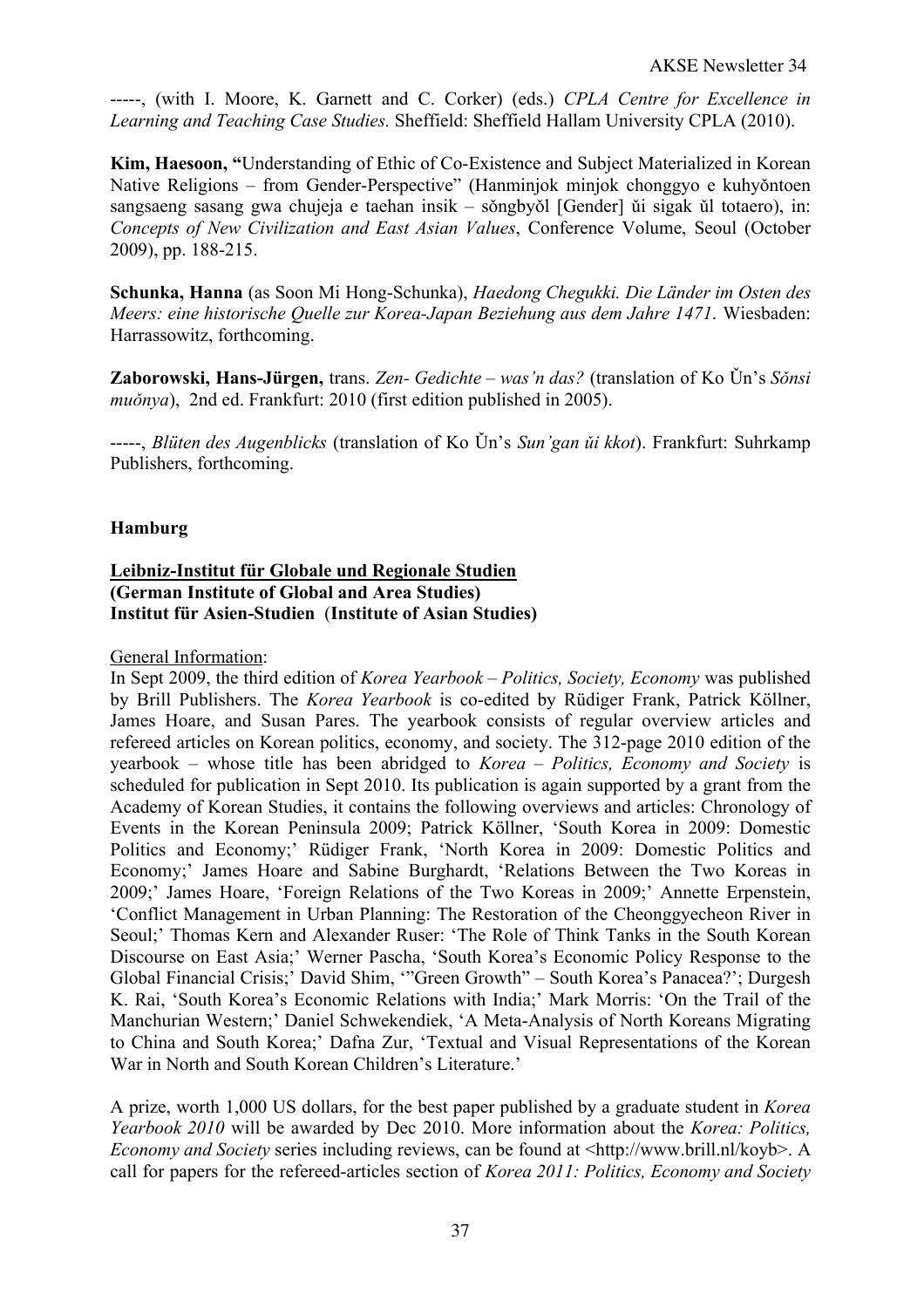will be disseminated in August 2010. Interested scholars can also directly contact Patrick Köllner at koellner@giga-hamburg.de.

# Post-Graduate Programme:

As of July 2010, four Ph.D. candidates with Korea-related dissertation topics attended the doctoral programme of the GIGA German Institute of Global and Area Studies. Martin Schulz, M.A., LL.M. is currently in the final phase of his Ph.D. thesis (in law) on the role of the Constitutional Court in South Korea's political system. He is co-supervised by Patrick Köllner. Also part of the GIGA's doctoral programme are Ryōma Sakaeda, M.A., who is in his final phase of a Ph.D. thesis (in political science) on Japan's security policy vis-à-vis North Korea, and David Shim, M.A., who is set to finish his Ph.D. thesis (in political science) on North Korea's construction as the 'Other' in Western security-related discourses in the first half of 2011. Both Ph.D candidates are co-supervised by IAS Senior Research Fellow Dirk Nabers. Ms Mascha Peters, M.A., who writes her Ph.D. thesis (in political science) on the role of the media in South Korea's political system, returned to the GIGA Ph.D. programme in May 2010, after having spent a year as a research fellow at the chair of Korean studies at Free University Berlin. She is co-supervised by Patrick Köllner. Johannes Gerschewski, IAS Associate Research Fellow, continues to pursue his Ph.D. at the Berlin Graduate School of Social Sciences (BGSS), Humboldt-University of Berlin. His thesis, which is supervised by Wolfgang Merkel and Patrick Köllner, focuses on the stability of authoritarian regimes in East Asia.

As in the years before, information on Korean studies in Germany and beyond have been disseminated on a regular basis via an e-mail list run by Patrick Köllner. The network has approx. 125 persons, mostly academics residing in Germany and South Korea. Admission to the mailing list is open to every interested person (contact: koellner@giga-hamburg.de).

## Scholars' Reports:

**Dipl. Kulturwirt. Johannes Gerschewski M.A.**, IAS associate research fellow, gave the following Korea-related presentations between mid-2009 and mid-2010: 'What Makes Autocracies Endure? Explaining Persistence and Breakdown of Autocratic Regimes in East Asia', 5th ECPR General Conference, Potsdam, 11 Sept 2009; 'North Korea Today. An Overview of North Korea's Political and Economic Situation' and 'North Korea's Prospects', Konrad Adenauer Foundation, Wendgräben, 23 Oct 2009; 'The Three Pillars of Stability: Towards an Explanation of the Durability of Autocratic Regimes in East Asia', ECPR Joint Sessions of Workshops, Westfälische Wilhelms-Universität Münster, 26 Mar 2010.

**Prof. Dr Thomas Kern**, IAS Associate Senior Research Fellow, continues to serve as professor of sociology at the University of Heidelberg (within the excellence cluster on cultural flows between Asia and Europe). For more information see  $\leq$ www.soz.uniheidelberg.de>.

**PD Dr Patrick Köllner**, IAS acting director, attended the eighth annual German-Korean Forum, held in Dresden from 16-18 Oct 2009, where he chaired a panel on bilateral political and economic relations. For the 60th annual conference of the Political Science Association (UK) in Edinburgh in Mar 2010, he organised and chaired a panel entitled 'How Identity Politics Shape Policy Approaches Toward North Korea.' He also gave presentations on 'Re-Stalinization and Nuclear Armament: Survival Strategies of the North Korean Regime' at the Hamburg Chamber of Commerce on 29 Sept 2010 and on 'Is North Korea still Totalitarian?' at the University of Zurich on 16 Sept 2009. Dr Köllner again gave numerous interviews in 2009/2010 to radio stations, newspapers and KBS TV on political developments on the Korean peninsula and on North Korea's participation in the FIFA World Cup 2010.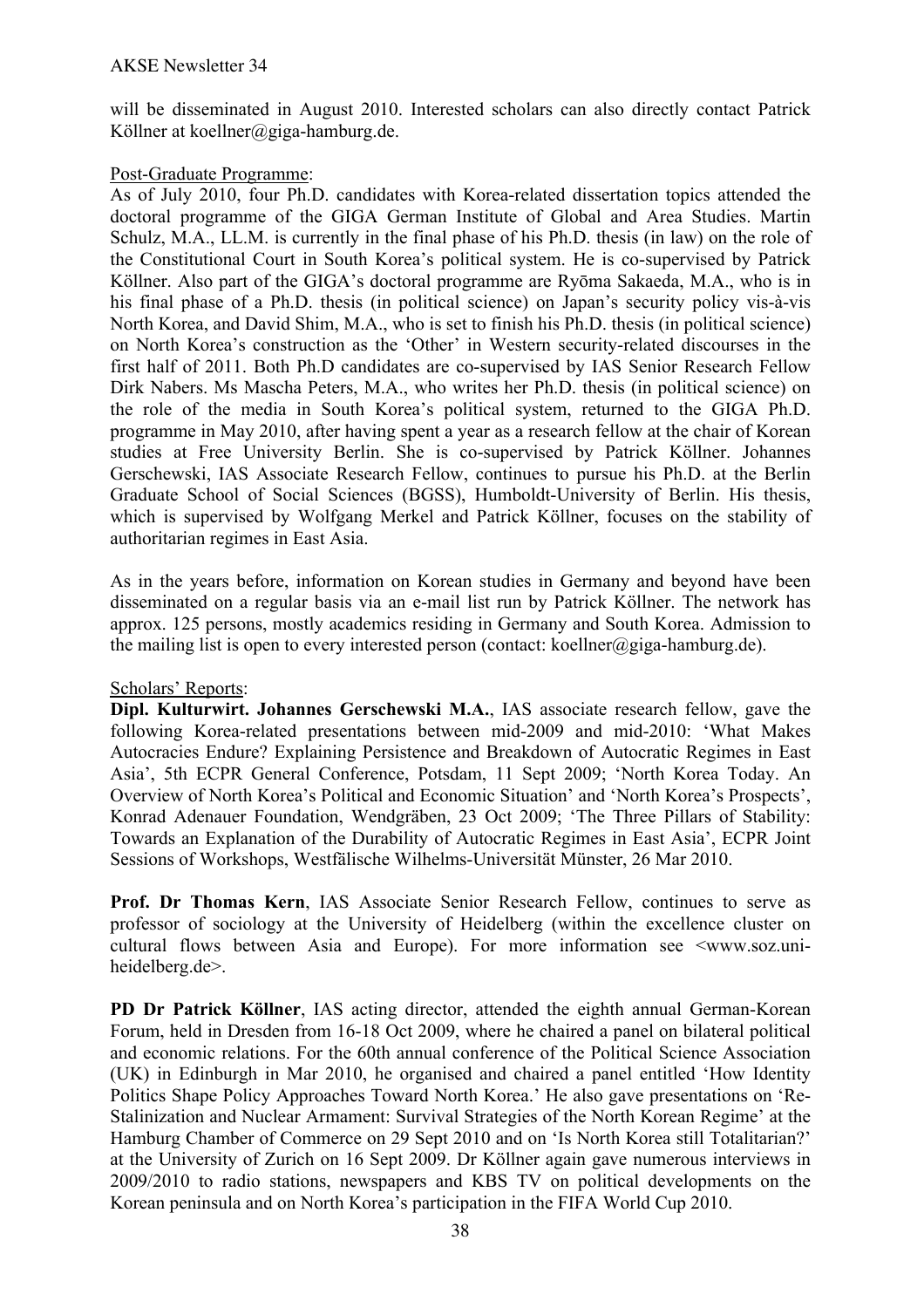**Ryōma Sakaeda, M.A.**, IAS research fellow, presented a paper entitled 'Japan's Securitizing Discourse: The Significance of North Korea for Japan's New Security Posture' at the 51st Annual Convention of the International Studies Association in New Orleans, 19 Feb 2010, and at the 60th Annual Conference of the Political Studies Association in Edinburgh, 31 Mar 2010.

**David Shim, M.A.**, IAS Doctoral Fellow, presented following papers between mid-2009 and mid-2010: 'The Republic of Korea as a Leader and Follower of Innovation Governance Policies', International Convention of Asian Scholars 6, 6-9 Aug 2009, Daejeon; 'How Signifying Practices Constitute Food (In)security – The Case of the Democratic Peoples Republic of Korea', 2010 International Studies Association Annual Convention, 16-20 Feb 2010, New Orleans; 'Wimp or Menace? Images and Representations of North Korea in International Politics' (with Dirk Nabers), 2010 International Studies Association Annual Convention, 16-20 Feb 2010, New Orleans; 'Paradoxical Realities: Representations of North Korea in International Politics' (with Dirk Nabers), 60th Political Studies Association Annual Conference, 29 Mar-1 Apr 2010, Edinburgh, UK. Together with IAS Senior Research Fellow Dirk Nabers, he started in June 2010 to work on the research project 'Imaging Distress – The Significance of Visual Images in the Representation of North Korea', which is funded by the Academy of Korean Studies.

## Publications:

**Gerschewski, Johannes** with Martin Beck, "On the Fringes of the International Community: The Making and Survival of 'Rogue States,'" in *Peace and Security* v. 27 (2009) no. 2, pp. 84-89.

-----, with Patrick Köllner, "Nordkorea und kein Ende? Zum Wandel innenpolitischer Legitimation und externer Stützung der DVRK," in Hanns W. Maull and Martin Wagener (eds.), *Ostasien in der Globalisierung*, Baden-Baden: Nomos (2009), pp. 167-188.

-----, with Hanns Günther Hilpert, 'Südkorea – auf dem Weg zu einer nordostasiatischen Mittelmachtrolle und auf der Suche nach außenpolitischer Eigenständigkeit', in Jörg Husar, Günther Maihold, and Stefan Mair (eds.), *Führungsmächte als Partner deutscher Außenpolitik*, Baden-Baden: Nomos (2008), pp. 122-140.

**Kern, Thomas**, "Cultural Performance and Political Regime Change: The Democratic Transition of South Korea in 1987," *Sociological Theory* 27 (2009), 3, pp. 291-316.

-----, (with **Sang-hui Nam**) "The Making of a Social Movement: Citizen Journalism in South Korea," in *Current Sociology* 57 (2009), 5, pp. 637-660.

-----, "The Korean Comfort Women Movement and the Formation of a Public Sphere in East Asia," in Rüdiger Frank, James E. Hoare, Patrick Köllner and Susan Pares (eds.), *Korea Yearbook 2009 – Politics, Economy and Society*, Leiden and Boston: Brill 2009, pp. 227-252.

**Köllner**, **Patrick** 'South Korea in 2008: Domestic Politics and the Economy', in Rüdiger Frank, James Hoare, Patrick Köllner, and Susan Pares (eds.), *Korea Yearbook 2009 – Politics, Economy, Society*, Leiden and Boston: Brill 2009, pp. 17-33.

-----, 'Republik Korea', in Ostasiatischer Verein (ed.), *Wirtschaftshandbuch Asien-Pazifik 2009/2010*, Hamburg: OAV 2009, pp. 257-272.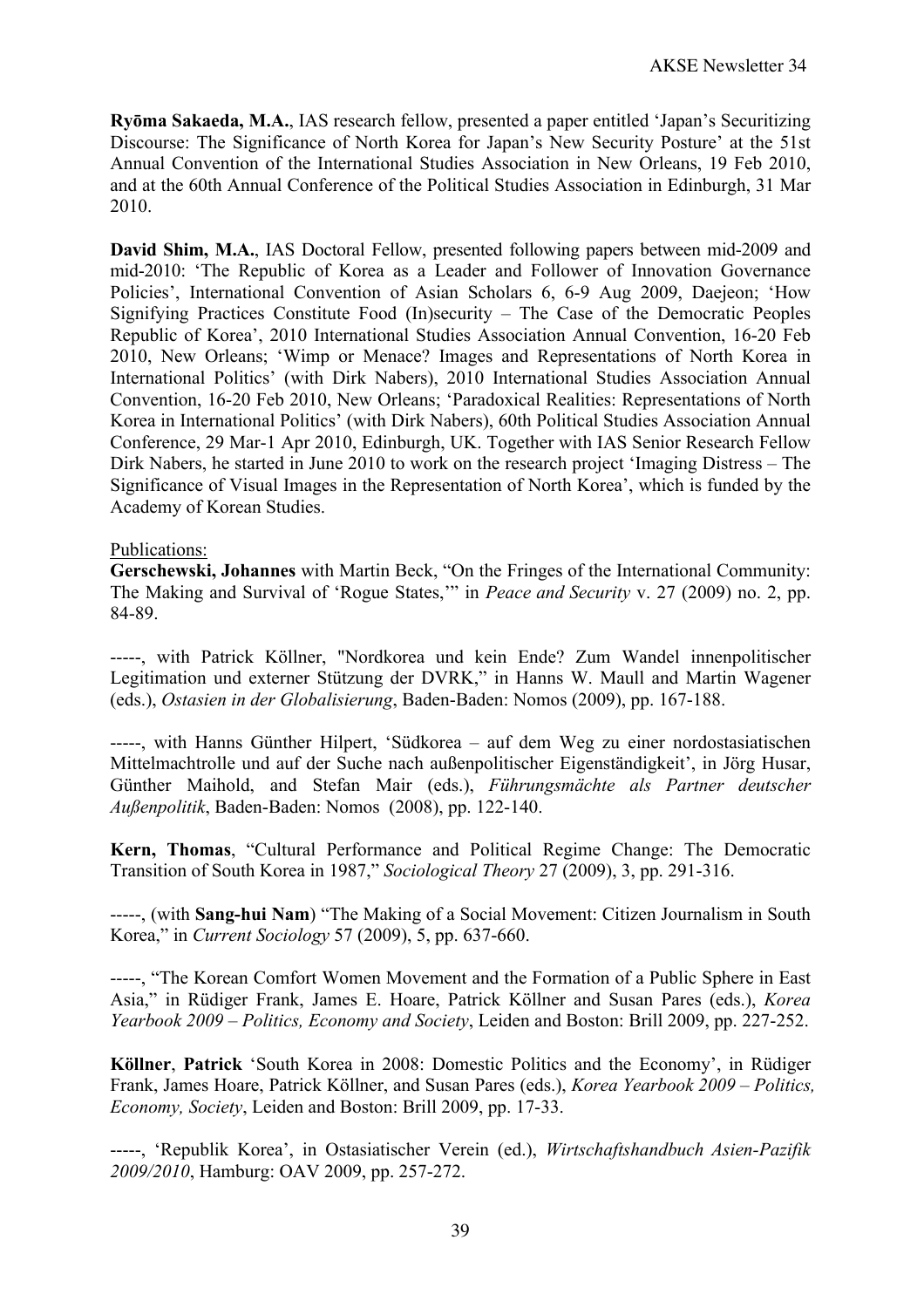-----, 'Nordkorea nach Kim Jong Il: Ein zweiter dynastischer Machtwechsel?', *GIGA Focus Asien*, 1/2010, Hamburg: GIGA. Online: <www.giga-hamburg.de/giga-focus/asien>.

-----, (with Rüdiger Frank, James Hoare, Susan Pares) (eds.) *Korea Yearbook 2009 – Politics, Economy, Society*, Leiden and Boston: Brill (2009), xii + 355 pages.

**Sakaeda, Ryoma** (with Maximilian Nolte) 'Die Zukunft des Vertrags über die Nichtverbreitung von Kernwaffen – Iran, Nordkorea und die Überprüfungskonferenz 2010', GIGA *Focus* Global (9/2009), Hamburg: GIGA. Online: <www.giga-hamburg.de/gigafocus/global>.

**Shim, David**, *Kohäsion oder Desintegration der Südkorea-USA Allianz? Zur (Un-) Wahrscheinlichkeit eines Abbruchs der bilateralen Bündnisbeziehungen*, Saarbrücken: VDM Verlag Dr. Müller (2009).

-----, 'Shrimp Among Whales? Assessing South Korea's Regional-power Status', GIGA Working Paper No 107, Aug 2009. Online: <www.giga-hamburg.de/workingpapers>.

-----, 'Green Growth, Green Economy und Green New Deal – Die "Vergrünung" nationaler Politik in Südkorea', *GIGA Focus Asien* (Oct 2009), Hamburg: GIGA.

-----, 'How Signifying Practices Constitute Food (In)security – The Case of the Democratic Peoples Republic of Korea', GIGA Working Paper No 122 (Feb 2010).

-----, (with Margot Schüller) 'The Innovation System and Innovation Policy in South Korea', in Rainer Frietsch and Margot Schüller (eds.), *Competing for Global Innovation Leadership: Innovation Systems and Policies in the USA, EU and Asia*, Karlsruhe: Fraunhofer Verlag, (2010), pp. 169-188.

## **Tübingen**

## **Eberhard-Karls-Universität Tübingen, Asien-Orient-Institut, Abteilung für Sinologie und Koreanistik, Sektion Koreanistik**

#### General Information:

The Korean Studies Department at Tuebingen University had established a new chair which was filled by Junior Professor You Jae Lee, who has already started teaching in the Summer Term 2010. His main focus is the history of modern Korea. Thanks to the new chair, it will once again be possible to major in Korean Studies in Tuebingen starting with the Winter Term 2010/11. We are also currently negotiating an office abroad (Center for Korean Studies) of the University of Tuebingen in Korea. In July 2011, the "International Conference on Korean Diaspora in the World" is to be held at the University of Tuebingen's Department of Korean Studies. The conference will be co-organized by the National Institute of Korean History, Kwacheon, South Korea.

#### Lectures and Other Events:

5 May 2010, Dr. Daniel Schwekendiek, "The North Korean Refugee Crisis;" 16 July 2010, "Tag der offenen Tür: Blicke über Grenzen wagen" [Open day: Looking beyond borders] in cooperation with the Korean Culture Center at the Korean Embassy in Germany, with a diversified programme including academic talks, presentations, workshops and the premiere abroad of the documentary film by Prof. Yunho Bae (Chung-Ang University) "The museum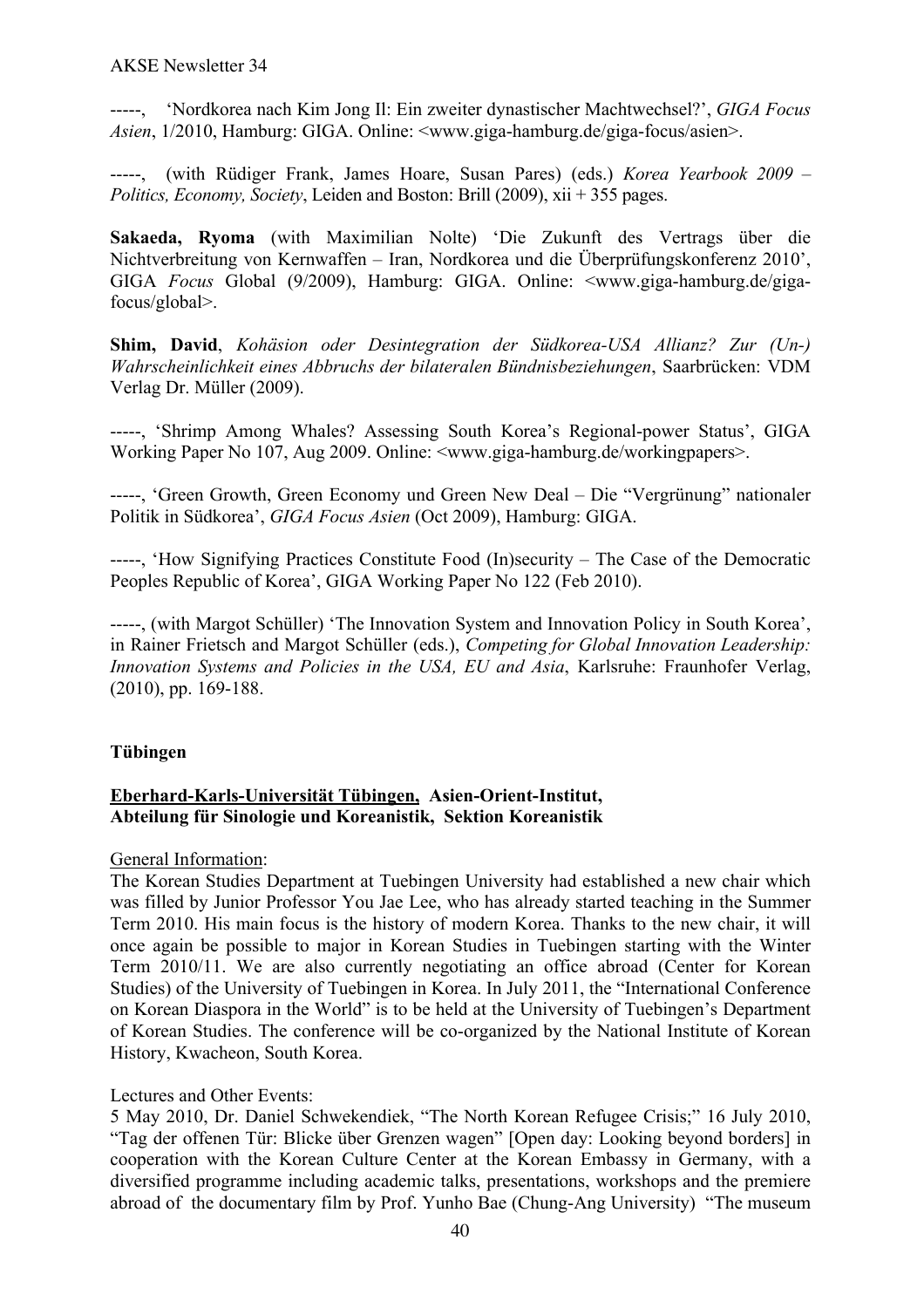of life and heaven" (Korea, 2010). Talks included "Textbook debate in East Asia and the rise of civil society" by Prof. Dr. Unsuk Han (Korea University) and "Park Chung-hee and Korean-German economic relations in the 1960/70s" by Prof. Dr. Meung-Hoan Noh (Hankuk University of Foreign Studies). A reading by author Suk-je Sung from his novel " Die letzten viereinhalb Sekunden meines Lebens" [The last 4 ½ seconds of my life] was another highlight. More than 150 people attended the event which was also covered by the Korean news station YTN.

## Scholars' Reports:

**Juniorprofessor You Jae Lee** presented several papers and participated in or attended various conferences. 11-12 Sept 2009: Presentation of the paper "Singminji Chosŏn esŏ pundohoe úi chisik saengsan kwa kyoyuk" [Kwnoledge Production and Education of Missionary Benedictines in Colonial Korea] at the Conference "Sŏng penedikdohoe úi han'guk sŏn'gyo wa munhwa hwaldong" in Waegwan, South Korea; 20–24 Sept 2009: "Die Entstehung des Religionsbegriffs in Korea im Kontext; der Rezeption des Christentums um die Wende vom 19. zum 20. Jahrhundert" at the Annual Meeting of Deutsche Vereinigung für Religionswissenschaft e.V. [German Association of Religious Studies] at the Ruhruniversität Bochum, Bochum/Germany; 7-23 Oct 2009: Curator of the Exhibition "Von einer Wanderer zur Diasporagemeinde. 40 Jahre koreanische Gemeinde in Bonn" in Town Hall Hardtberg, Bonn, Germany; 10 Oct-15 Nov 2009: Co-Curator of the Exhibition "Shared. Divided. United. Germany-Korea: Migration Movements during the Cold War" in NGBK, Berlin, Germany; 19 Oct 2009: panel discussion, "Unüberwindbar? Vom Umgang mit der Teilung in Korea" in Bundesstiftung zur Aufarbeitung der SED-Diktatur, Berlin, Germany; 29 Oct 2009: Lecture "East German Colonial View on North Korea" in NGBK, Berlin, Germany; 28 Nov 2009 – 31 Jan 2010: Co-Curator of the Exhibition "Shared. Divided. United. Germany-Korea: Migration Movements during the Cold War" in Kunstverein Hildesheim, Hildesheim, Germany; 30 Nov 2009: talk "Meandering Reception of Alltagsgeschichte in Korea" at the Workshop "Alltagsgeschichte transnational" in Hanyang University, Seoul, South Korea; 4-5 Dec 2009: talk "Ost-Berlin-Affäre 1967: Oder welche Rolle spielte die koreanische Diaspora in Deutschland für die Herausarbeitung einer transnationalen Demokratisierungsbewegung in Korea?" at the Koreawissenschaftliche Tage [Annual Meeting of the Korean Studies in German speaking countries], Kloster Marienthal, Bonn, Germany; 19-21 Feb 2010: Moderator, international Workshop "Sexual Violence in World War II", University of Bonn, Bonn, Germany; 16 Apr 2010: talk "Iju, t'onghap, simin'gwŏn: ijumin (2se) úi sigak esŏ pon togil t'ongil" [Migration, Integration, and Citizenship: German Unification from the perspective of a (second generation) migrant] at the Conference "Chŏnjigu chŏk iju wa ijumin úi hyŏnsil: iju wa chŏngju sai," Aju University, Suwŏn, South Korea; 23 Apr 2010: talk "T'alsingmin, naengjŏn, kúrigo iju: togil roúi hanin iju" [Postcolonial, Cold War, and Migration: Korean migration to Germany], at the workshop "Transnational Alltagsgeschichte: (Post-)Colonial and Migration, at Hanyang University, Seoul, South Korea; 24-26 May 2010: Moderator at the Conference "Global Dialogues on Global History" at Freiburg Institute for Advanced Studies, Freiburg, Germany; 11-16 June 2010: Moderator, the Flying University of Transnational Humanities in Hanyang University, Seoul, South Korea; 28-31 July 2010: talk "Imitation der Imitation: Ch'oe Namsŏns Suche nach der genuinen koreanischen Religion" in Arbeitskreis Asiatische Religionsgeschichte [Working group on Asian Religious History], Leipzig, Germany.

**Dr. Moon-Ey Song** gave a talk entitled "Ausgewählte Übersetzungsproblematik koreanischer Romane: der eigentümliche Schreibstil" [Korean writing style - selected problems in translation of Korean novels] at the Koreawissenschaftliche Tage [Annual Meeting of the Korean Studies in German speaking countries], Kloster Marienthal, Bonn/Germany, 4-5 Dec.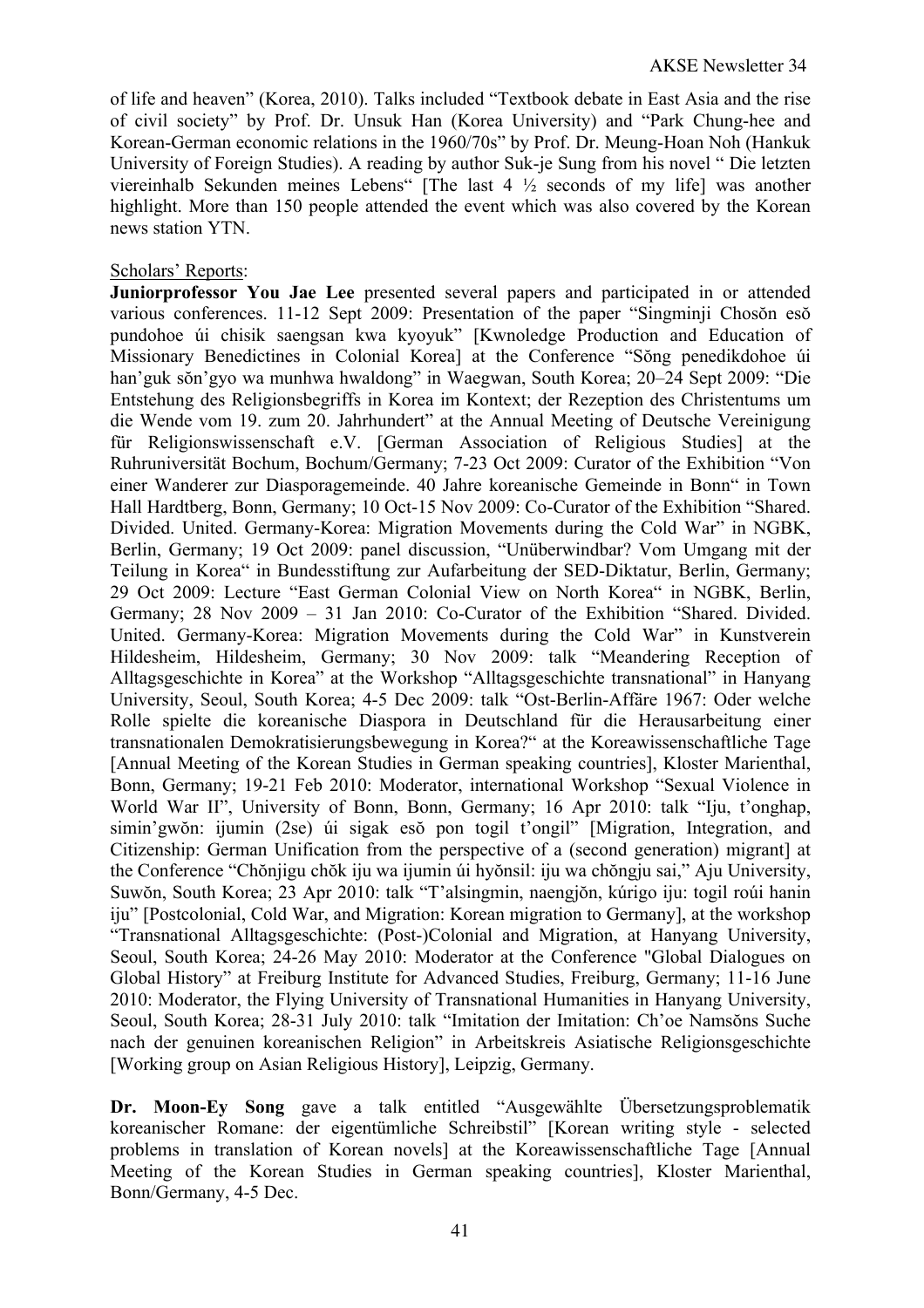**Robert Kramm M.A.** joined the Korean Studies department of the Eberhard Karls University Tuebingen in April 2010 as a research associate. From 11-16 July 2010, he participated in the First Flying University of Transnational Humanities (FUTH) at Hanyang University. He discussed his project "Colonized Bodies and Imperial Borders: Governmental Practices and Prostitution during the US-Occupation of Japan and Korea, c. 1945-1952." During the summer term 2010, Robert Kramm taught a seminar on "Cultural Studies in Korea."

**Prof. Dr. Mun-Yeong Ahn** (Chungnam National University) taught "Modern Korean Literature" in the Summer Term 2010 as a guest lecturer.

**Dr. Daniel Schwekendiek** taught "Economic and Social History of South Korea" in the Summer Term 2010 as a guest lecturer and held a talk on "The North Korean Refugee Crisis" on 5 May 2010.

**Xenia Kirgis M.A.** was dispatched as the Academy of Korean Studies Visiting Lecturer at Tübingen for the academic year 2009/10 and will stay for the academic year 2010/11 through the continuing support of the Academy.

**Young-Woo Kwon M.A.** and **Suk Moon Choi M.A**. have been reinforcing our team in the winter term 2009/10 by teaching Korean language classes.

## Publications:

**Junior Professor You Jae Lee**, *Shared.Divided.United. Germany-Korea: Migration Movements during the Cold War*. Exhibition Catalogue, Berlin 2009. (with Sun-Ju Choi, Jee-Un Kim, Jae-Hyun Yoo und Keum-Hwa Kim) (German/English).

-----, "Tongsŏ ŭi yang chinyŏng esŏ. Nam puk han e taehan tong sŏ tok ŭi kaebalwŏnjo 1953- 1963," in Kim Sŏng-bo, et al. (eds.), *Han'guk chŏnjaeng e taehan 11 kaji sisŏn*, Seoul: Yukbi, 2010, pp. 182-212, 308-321.

-----, "The Concept of Religion and the Reception of Christianity in Korea Around 1900," *Bochumer Jahrbuch zur Ostasienforschung* (Special Issue: Defining Religion, Defining Heresy in Modern East Asia), 33 (2009), pp. 61-75.

-----, "Singminji chosŏn esŏ pundohoe ŭi chisik saengsan kwa kyoyuk" [Knowledge Production and Education of Missionary Benedictines in Colonial Korea], *Kyohoesa yŏn'gu*, 33 (2009), pp. 267-284.

-----, "Sozialistische Solidarität: Aufbauhilfe und Bildungsmigration zwischen DDR und Nordkorea bis in die 1960er Jahre" (Socialist Solidarity: Reconstruction Assistance and Educational Migration between the GDR and North Korea until the 1960s), *Shared.Divided.United. Germany-Korea: Migration Movements during the Cold War*. Exhibition Catalogue, Berlin 2009, pp. 42-56. (German/English)

-----, "Introduction/Einleitung, in *Shared.Divided.United. Germany-Korea: Migration Movements during the Cold War*. Exhibition Catalogue, Berlin 2009, pp. 4-16. (with Sun-Ju Choi, Jee-Un Kim, Jae-Hyun Yoo und Keum-Hwa Kim) (German/English)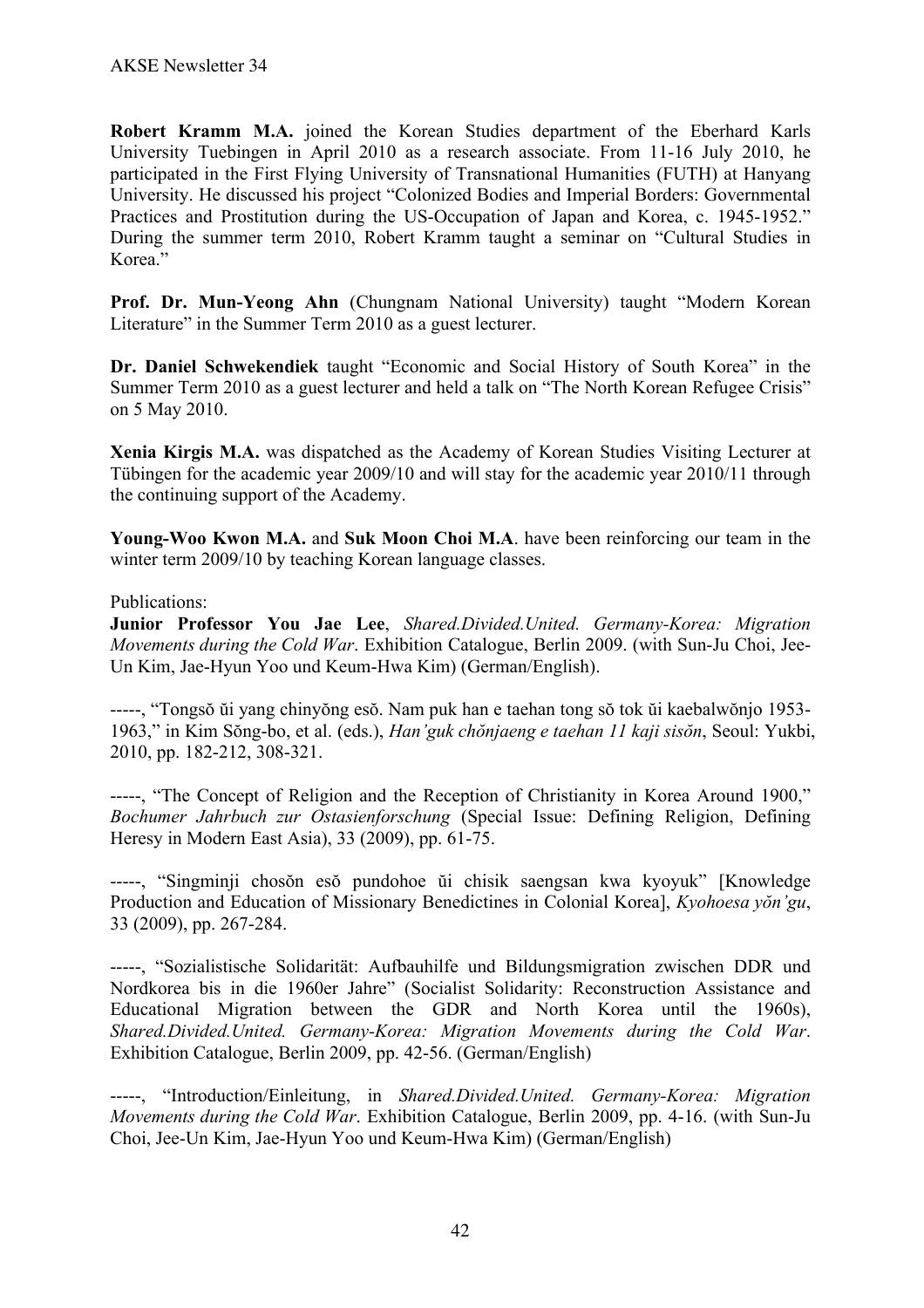#### **GREAT BRITAIN**

#### **British Association for Korean Studies**

The Association in conjunction with its sister societies, the British Association for Chinese Studies and the British Association for Japanese Studies, hosted the Fourth Joint East Asian Studies Conference at Halifax Hall at The University of Sheffield from 8-10 Sept, 2009. The Keynote Speaker for Korea was Prof. Rūdiger Frank of the Universität Wien who spoke on the subject of 'Korea and Socialism in East Asia after World War II'. There were three panels specifically on a Korean topic, and a total of thirteen papers presented on a Korean topic either as part of those panels or as part of other panels. The panels were 'The New Right in Korea and Historical Revisionism', 'Economics and Politics in Modern Korea', and 'Politics and State Stability in the Korean Peninsula'. The following papers on a Korean subject were presented: 1) Chu Chinoh, 'The History Textbooks of the 'New Right' and Opposition Movemens Against Them in South Korea'; 2) James B. Lewis, 'Korea from 1600 to 1900: Site of an 'Industrious Revolution' that Collapsed or a Long, Grinding Decline into Ever-greater Poverty?'; 3) Owen Miller, 'The Idea of Stagnation in Korean Historiography from Fukuda Tokuzo to the New Right'; 4) Kang Sungwoo, ' 'Colonial Modernity' in Korea: The City as an Analytical Lens and the Japanese Acquisiton of Land'; 5) Kate Taylor, ' 'For the Greater East Asian Empire': Korea, Japan, and Occupation Cinema'; 6) Kim Se Young, 'You Understand Why I Have to Kill You, Right?: Constructions of Alternative South Korean Nationalism in Sympathy for Mr. Vengence'; 7) Kim Youngmi, 'Linking the Party with Citizens in South Korea: Attempts and Failures (1998-2008)'; 8) Mizuno Norihito, 'The Legacy of the Toyotomi Foreign Policy: The Early Tokugawa Policy toward China and Korea'; 9) John DiMoia, ''Making Death Modern': Public Health, Changing Peceptions of the Body, and the south Korean Hospital, 1954-1968'; 10) Andrew Jackson, ''Between Belief and Doubt: Rebels and Suspected Rebels in the Musillan Uprising of 1728;' 11) Tim Beal, 'The Strange Affair of Mr. Wallace, the UNDP, and the DPRK'; 12) Kang Jin Woong, 'Understanding the Dynamics of State Power in North Korea'; 13) Cho Young Chul, 'Identity Politics and Regime Security in North Korea: Focusing on P'yŏngyang's National Cooperation (*Minjok Kongjo*) Doctrine.'

The Bursary Committee of the Association administers on behalf of the Anglo-Korean Society a Post-Graduate bursary scheme which offers a bursary worth £500. This year, two research students received an Anglo-Korean Society Post-graduate Bursary: Mr. Lee Jungtaek of the School of Oriental and African Studies (London) to support doctoral research on the topic of 'The Birth of Modern Fashion in Korea 1876-1945: Colonial Modernity and Transition of Hanbok and Yangbok'; and Ms. Ruth Hellen Mueller of the Department of Music of The University of Sheffield to support research in the area of Ethnomusicology on the topic of 'Past, Present and Future: South Korean Traditional Music and Issues of Gender'.

The Bursary Committee also distributed five undergraduate bursaries worth £1000 each. The Samsung/British Korean Veterans' Association Year Abroad Bursary is used to support undergraduate students whose degree course requires them to spend a mandatory year abroad in Korea for the purposes of intensive language tuition. The following students received a Year Abroad Bursary: Lucy Megan Astill (Sheffield), BA Korean Studies; Alison Chan (Sheffield), BA Korean Studies with Japanese; Allan Christopher Simpson, (SOAS), BA Korean Studies; Heather Stevenson (Sheffield), BA Linguistics and Korean Studies; and Cassandra Jeanne Talbot (Sheffield), BA Korean Studies.

In conjunction with the British Chamber of Commerce in Korea, the Association operates an internship programme in Korea for students doing a programme of study involving Korean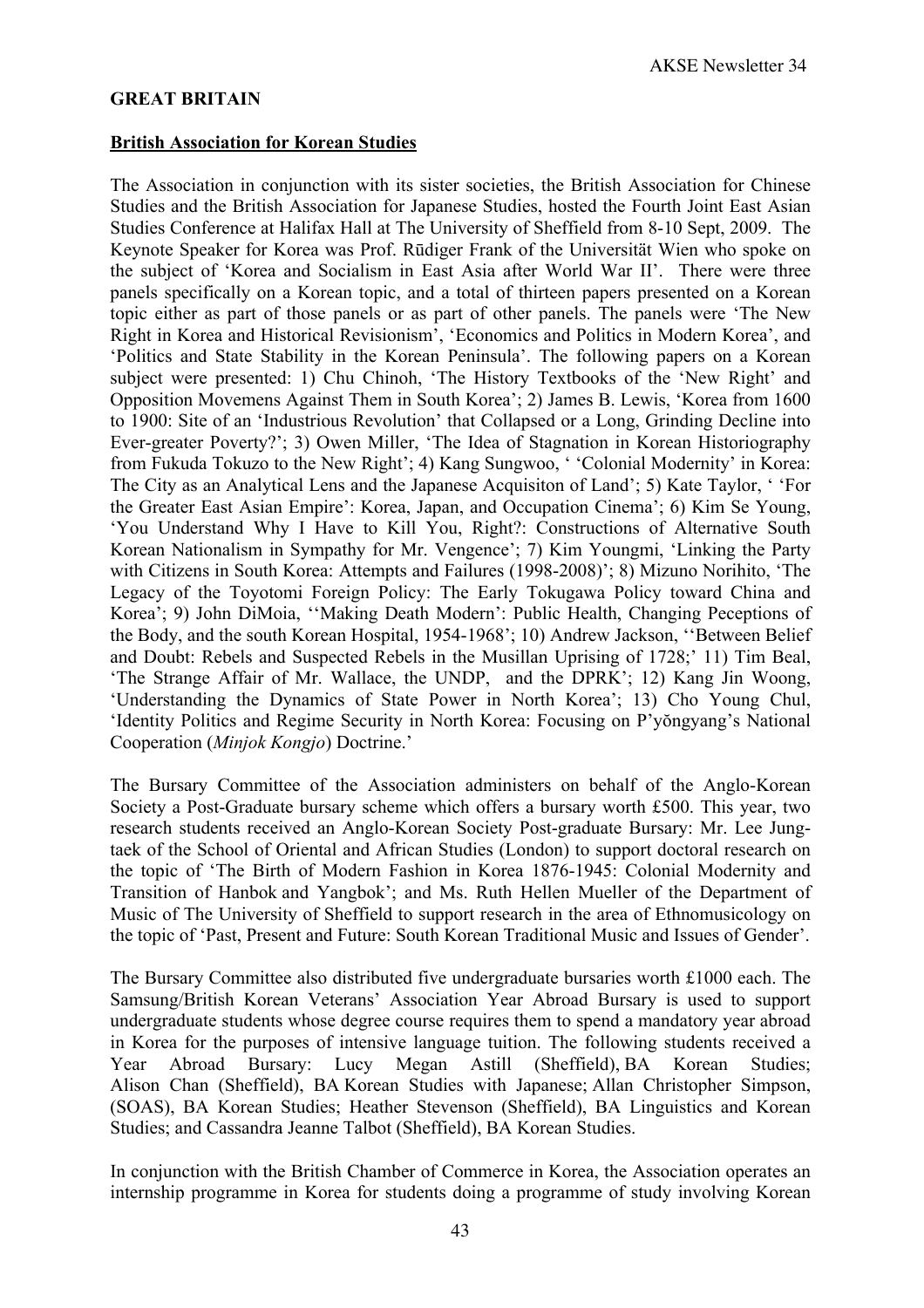#### AKSE Newsletter 34

Studies. The Internship Committee recommended that the following students participate in an internship in Korea: Marielene Bader (SOAS), BA Korean Studies and Development Studies; Ms. de Magalhães (Oxford), BA Oriental Studies; Amelie Kolb (SOAS), BA Korean Studies; Stephanie Yu Lam Kong (SOAS), BA Korean and Economics; Schulamit Joanna Kriener (SOAS), BA Korean and Politics; Allan Simpson (SOAS), BA Korean Studies.

## **Brighton**

#### **University of Brighton**

**Susan House Wade** has been awarded the degree of Doctor of Philosophy from the School of Humanities, University of Brighton, for the programme of research entitled 'Representing colonial Korea in print and in visual imagery in England 1910-1939.'

## **Cambridge**

## **University of Cambridge Faculty of Asian and Middle Eastern Studies**

#### General Information:

Robinson College successfully applied for a three-year grant from "Development of Curriculum and Teaching Materials for Global Korean Studies" program of the Academy of Korean Studies (AKS). The program is part of the AKS' Strategic Initiative for Korean Studies. The project director is Dr. Michael D. Shin, and Dr. Owen Miller has been hired as the post-doctoral associate to manage the grant. The grant involves two projects: the creation of an atlas of Korean history and the digitization of interviews of people involved in the Korean War held by the Imperial War Museum. The interviews were originally conducted as part of the 1988 Thames Television documentary "Korea: The Unknown War." The grant is also providing funds for guest lecturers, workshops, and bursaries for Korean language study during the summer.

The Department of East Asian Studies welcomed the following visiting scholars from Korea during the academic year 2009-2010: Prof. Park Young-Won (Hongik University), Mr. Park Hyun (the Hangyoreh newspaper), and Prof. Hong Sung-Chan (Yonsei University).

#### Seminars for 2009-2010:

28 Oct 2009, Prof. Ch'oe Yun (Sogang Universtiy), "The Aesthetic Dilemmas of Writing Fiction;" 2 Nov 2009, Dr. Stephen Epstein (Victoria University of Wellington), "The Axis of Vaudeville: Images of North Korea in South Korean Pop Culture;" 25 Nov 2009, Mr. Kwang-Joo Sohn (*Daily NK*), "Predicting Change in North Korea: the Post-Kim Jong Il Era;" 1 Dec 2009, Prof. James H. Grayson (University of Sheffield), "Ch'udo yebae: A Korean Protestant Response to a Confucian Ritual Need;" 8 Feb 2010, Prof. Park Tae-Gyun (Seoul National University), "The Unfinished War: Armistice Negotiation, the Armistice Agreement, and the Security Crisis on the Korean Peninsula;" 19 Feb 2010, Dr. Jim Hoare, "The Other Korea: Thoughts and Pictures from the DPRK;" 4 Mar 2010, Prof. Jun Seong-Ho (Johann Wolfgang von Goethe University), "Circulation, Mining, and Smuggling – The Transition to a Silver Economy in East Asia based on Korean Sources;" 29 Apr 2010, Prof. Yi Tae-jin (emeritus, Seoul National University), "Forced Treaties and Japan's Annexation of the Great Han Empire: An Argument for the Illegality of the Annexation;" 13 May 2010, Professor Youngsoo Yook (Chung-Ang University), "Historiography and the Remaking of North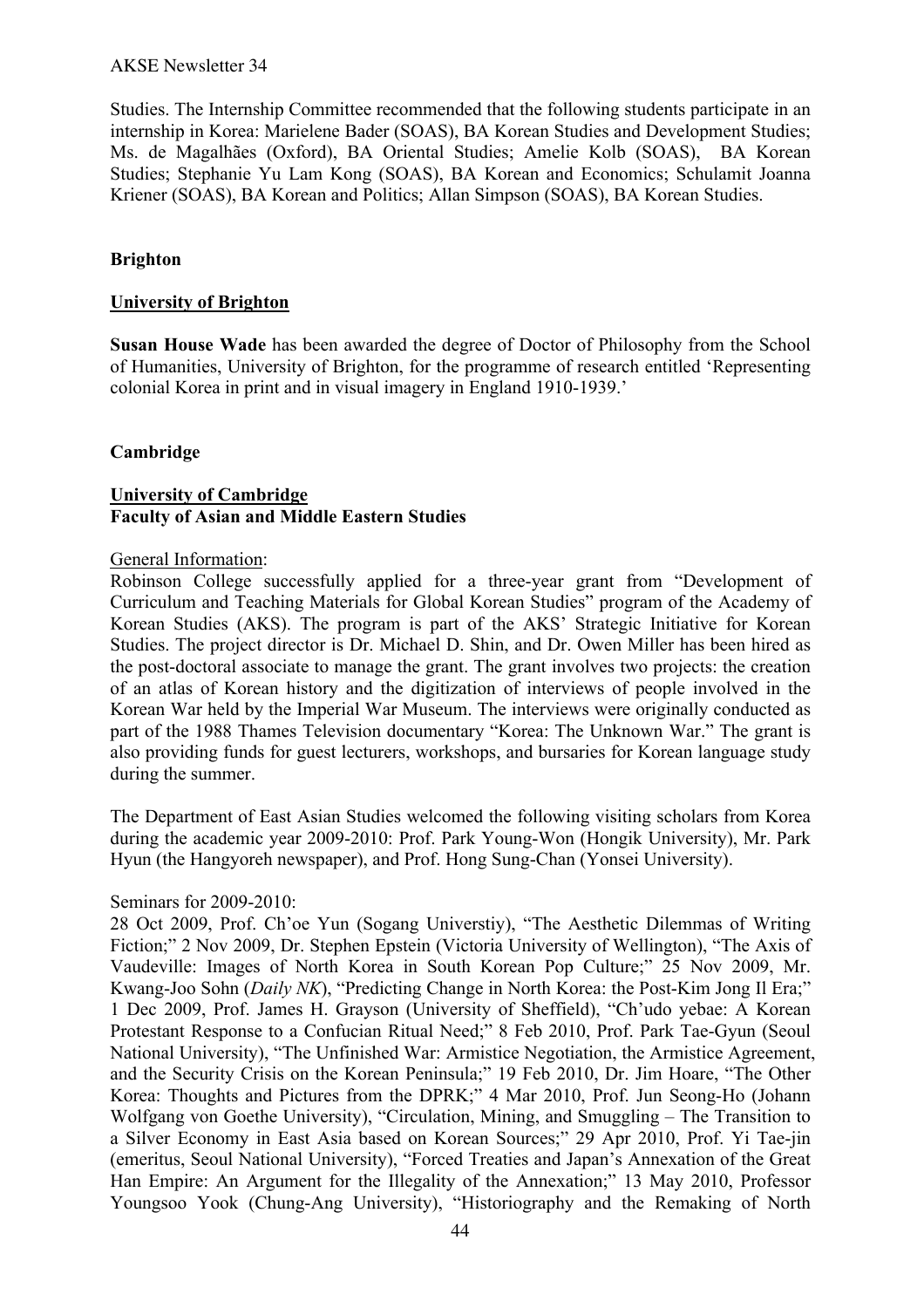Korea's Ideology in the Age of Globalization – Interpreting the Revised Edition of the *Dictionary of History*;" 14 May 2010, Mr. Moon Kook-Hyun (president, New Paradigm Institute), "From Brain to Brawn: The Korean Economy at a Crossroads."

## Kim Duk Soo Samulnori Concerts:

The world-renowned Kim Duk Soo Samulnori Troupe gave two performances of traditional Korean percussion at the Robinson College Auditorium on 7-8 Nov 2010 as part of the celebration of Cambridge's 800th anniversary. Over 300 people attended the performances, and Vice-Chancellor Alison Richard attended the 8 Nov performance. The event was cosponsored by Clare Hall and Robinson College, and it was made possible by generous donations from the Korean Cultural Centre, Korea Tourism Organization, Korea Arts Management Service, Samsung Europe, Cambridge University Press, and Mr. and Mrs. I.H. Cho of Koman Sportswear, and donors from the United States. Kim Duk Soo donated a number of instruments to enable a Samulnori society to be created at Cambridge.

## Kim Dae Jung Memorial:

On 17 Nov 2010, a memorial was held at Clare Hall for former South Korean president and Nobel laureate Kim Dae Jung, who passed away on 18 Aug 2009. The memorial featured speeches by Professor John Dunn, Mr. Youngjip Ahn of the South Korean embassy, and Mr. Kanghee Won, president of the Cambridge University Korean Society. After the memorial, there was a talk by Mr. Warwick Morris, former UK ambassador to South Korea, entitled "A Witness to Change: Three Decades of Korea-Watching."

## Chung Ji-Young Retrospective:

A retrospective of the films of director Chung Ji-Young was held at Robinson College on 23- 24 Apr 2010. There were showings of his films "Nambugun" (1990) and "White Badge" (1992), and the director himself came to attend the events and participate in discussions after each showing which were moderated by Dr. Mark Morris. There was also a showing of a related film that was not directed by Chung Ji-Young, the 1955 film "Piagol."

## The Ra Jong-Yil Lecture in Korean Studies:

Prof. Bruce Cumings, the Gustavus F. and Ann M. Swift Distinguished Service Professor and the chair of the History Department at the University of Chicago, gave the second Ra Lecture on 23 Oct 2009. The title of his talk was "The U.S. and North Korea: Dealing with Irrationality."

#### Korean War Workshops:

(1.) 3 December 2010 - Workshop with Dr. Steven Casey (London School of Economics).

(2.) 8-10 February 2010 - Joint Workshop with the Graduate School of International Studies, Seoul National University. Prof. Park Tae-gyun and three students came to Cambridge for a three-day workshop with students in the MPhil in East Asian Studies program. The workshop involved a series of talks, seminars, and debate sessions on topics such as the armistice agreement, the POW issue, Korean War films, and US-Korea relations. Prof. Rosemary Foot (University of Oxford) participated in a session discussing her two books on the Korean War.

#### Scholars' Reports:

**Dr. Owen Miller** is a post-doctoral research assoicate at Robinson College, working on an AKS-SIKS grant project for the "Development of Curriculum and Teaching Materials for Global Korean Studies."

**Dr Mark Morris** conducted research at the Korean Film Archive in summer 2010 and is working with the Korean Cultural Centre of London to bring some films from the London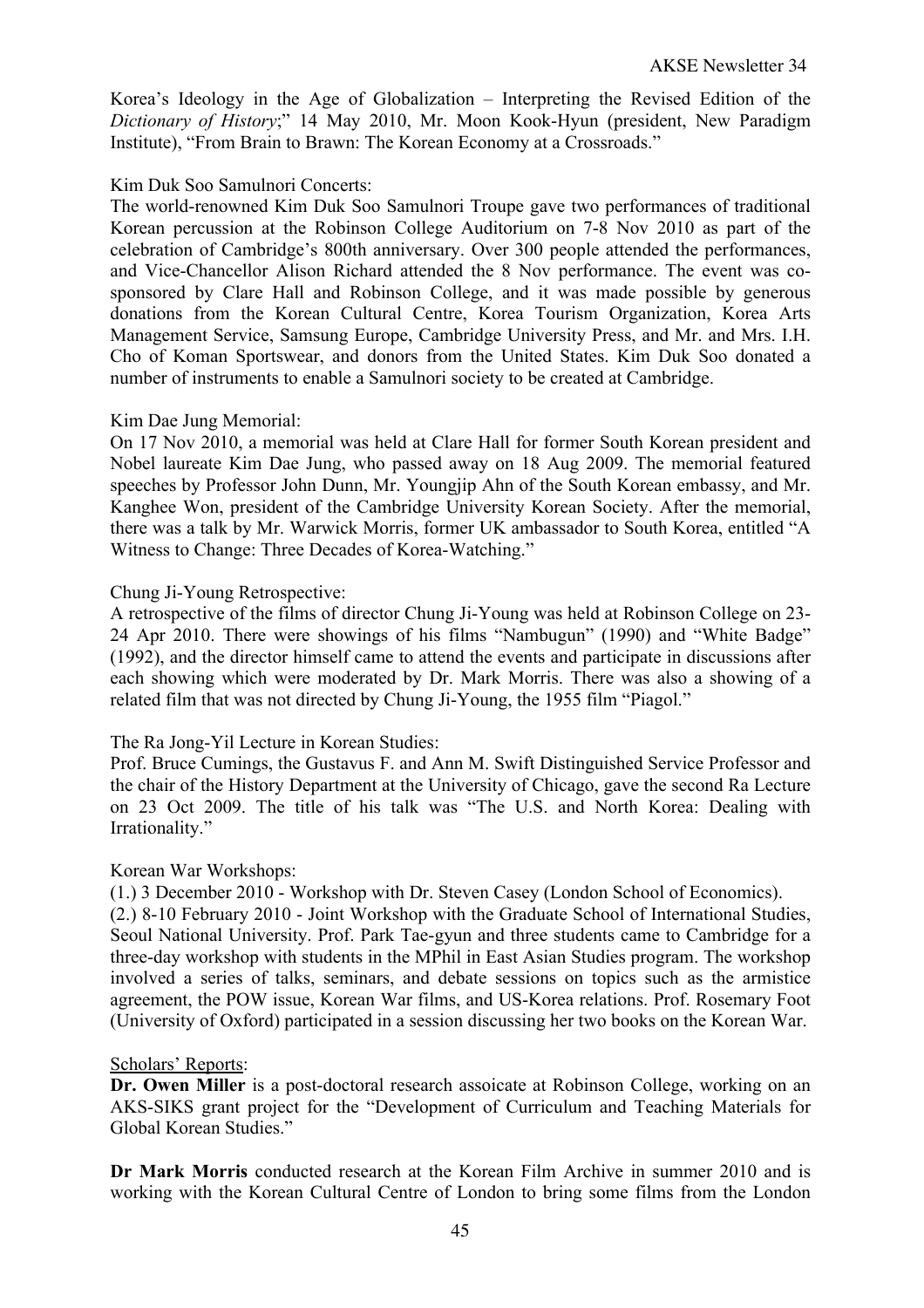Korean Film Festival to Cambridge in Nov 2010.

**Dr. Michael D. Shin** gave a talk at the Korean Cultural Centre in London on 29 Sept 2009 on "*The Heartless* by Yi Gwangsu, the First Modern Korean Novel." He also gave a talk in the seminar series of the Centre for Korean Studies at SOAS on 4 December 2009 entitled "Melodrama of the Modern Girl: The Novel *Jaesaeng* by Yi Gwangsu." He was the chair and moderator of the panel 'The New Right in Korea and Historical Revisionism' at the Fourth Joint East Asian Studies Conference at Halifax Hall at The University of Sheffield from 8-10 Sept 2009.

**Dr. John Swenson-Wright** taught at the International Summer Institute at Seoul National University in 2010, co-tteaching a course on the Politics and Society of Japan and Korea with Prof. Dimitri Vanoverbeke of Katholieke Universiteit Leuven. He participated in a conference in Jejudo, Korea on "Toward a Regional Security Architecture in Northeast Asia," on 6 August 2010, organized jointly by the East Asia Foundation and the Korea-Pacific Program, University of California, San Diego, at which he presented a paper entitled "The Way Forward: Four Party Talks, a Peace Regime and the Regional Security Architecture." He also participated in a workshop on "North Korea: Looking at Research Priorities for the Future," July 15-16, 2010 in Seoul, organized jointly by SAIS, Johns Hopkins, US-Korea Institute, and the East Asia Institute, Seoul. He was appointed to the World Economic Forum's Regional Agenda Council on Korea 2010 and will be participating in forthcoming meetings of the council in Tianjin, China in mid Sept and then in Dubai in late November.

## Publications:

**Shin, Michael D.**, book review of Janice C.H. Kim, *To Live to Work: Factory Women in Colonial Korea, 1910-1945* in *Pacific Affairs*, vol. 83, no. 2 (June 2010), pp. 404-405.

-----, editor and co-translator, "Korean History: Fresh Perspectives," a collection of ten DVDs with twenty English-subtitled episodes of the documentary program "Yeoksa Special." Seoul: KBS and the Korea Foundation, 2010.

**Swenson-Wright, John**, "East Asia: searching for consistency" in Robin Niblett, ed. *America and a Changed World: A Question of Leadership* (Oxford, UK: Wiley-Blackwell, 2010).

## **London**

# Reports of Independent Scholars:

**Dr. James Hoare** together with Rüdiger Frank, Patrick Köllner, and **Susan Pares** continued to edit the *Korea Yearbook* published by Brill and now in its fourth year. Ms. Pares also contributed the chronology of events for the year, and Dr. Hoare contributing papers on North-South relations - with Sabine Burghardt of the University of Vienna - and on the International Relations of the two Koreas. He wrote the section on the two Koreas in the 'Annual Register'. In 2009-10, he taught a half-course at SOAS on 'The Other Korea: North Korea since 1945,' which will also be offered in 2011. He has given illustrated talks about the DPRK to a variety of audiences, at SOAS, Cambridge and SAIS in Washington. Currently, he is engaged in preparing a completely new edition of *An Historical Dictionary of North Korea* and is working on a new edition of *An Historical of the Republic of Korea*, which is due at the end of 2011. He also made regular radio and TV appearances in Britain and abroad, talking about North Korea.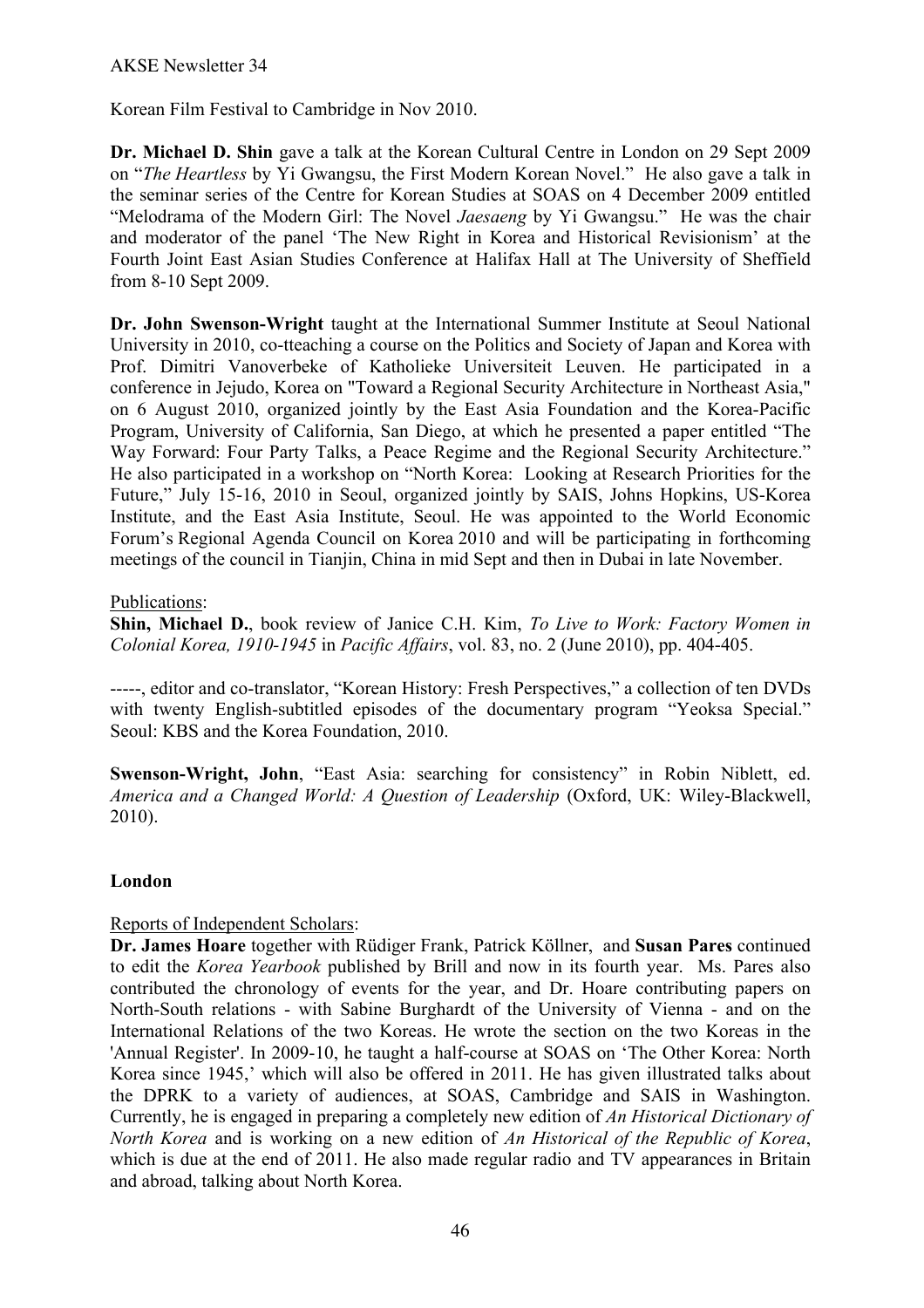## Publications:

**Hoare, James**, "Why the Sunshine Policy Made Sense," 38 North, Washington, D.C.: U.S.- Korea Institute at SAIS, Johns Hopkins University, 1 Apr 2010. Online at: www.38north.org/?p=188.

-----, 'Politika sbližování s KLDR v letech 1998-2008' in *Mezinárodní politika*, vol. 34, (6/2010), pp. 12-14 (in Czech).

## **School of Oriental and African Studies**

#### General Information:

Each year, the Centre acts as host to Visiting Scholars of Korean Studies from Korea and other countries. While pursuing their own research work, visiting scholars are invited to participate in the Seminar Series and other events sponsored by the Centre and SOAS. The Centre welcomed the following visiting scholars during the academic years of 2009-2010: Prof. Deok-Jae Park (Kwangwoon University), Prof. Seungwoo Lee (Choson University), Dr. Jungwon Min (Academy of Korean Studies), Ms Jongsook Kim (Institute of National Security, Korea). In addition to its traditional lecture series, the Centre of Korean Studies has organized lectures under the EPEL programme and maintained various activities made possible through the Korean Studies Institutional Grant provided by the Academy of Korean Studies. The Centre provides economic support to graduate students through the AKS-SOAS bursary and the new Sochon Foundation scholarship made possible through a generous donation from Mme Park Young Hi of the Sochon Foundation. As a member of the Worldwide Consortium of Korean Studies Centers, the Centre has continuously dispatched student representatives to the graduate student workshops arranged by the Consortium. The next graduate student workshop will be hosted by SOAS next year.

#### EPEL Lectures:

20 Nov 2009: Dr. Martine Robbeets (University of Mainz), "Korean and the Transeurasian languages: similarities that make a différence;" 29 Jan 2010: Dr. Jung-shim Lee (Leiden University), "Han Yongun's posthumous novel Death: Questioning a monk's nation-building project ;" 5 Feb 2010 : Dr. Isabelle Sancho (EHESS), "A glimpse of Confucian scholar's intimacy: the correspondence of Yulgok Yi I;" 12 Mar 2010: Dr. Katarzyna Crwiertka (Leiden University), "Cuisine, Colonialism and Cold War: Food in 20th Century Korea."

#### Centre of Korean Studies seminars:

16 Oct 2009: Dr James Hoare (SOAS), "The Other in Korea: North Korea in Pictures;" 23 Oct 2009: Dr. Jiyoung Song (Cambridge University), "'Our style' human rights of Democratic People's Republic of Korea;" 6 Nov 2009: Dr. Stephen Epstein (Victoria University of Wellington), "Asia! Asia! – South Korean Popular Culture and 'Asia' in the New Millenium;" 26 Nov 2009: Prof. Wookhee Shin (Seoul National University), "US-North Korean Relations and the Peace System in the Korean Peninsula;" 4 Dec 2009: Dr. Michael Shin (Cambridge University), "Melodrama of the Modern Girl: The Novel Jaesaeng by Yi Gwangsu (1924-25);" 15 Jan 2010: Prof. Sang-Hie Han (Konkuk University), "Tradition ot Treason?: History and the Korean Constitutional Court;" 22 Jan 2010: Mr. Warwick Morris (Former UK Ambassador to ROK), "A Witness to Change: Three Decades of Koreawatching;" 19 Mar 2010; Dr Aino Rinhaug (University of Oslo), "Korean Adoptee Artists: Discourses of Migration, Exhile and Transversality;" 14 May 2010: Prof. Youngsoo Yook (Leiden University/ Chung-Ang University), "Historiography and the Remaking of North Korea's Ideology in the Age of Globalisation? Interpreting the Revised Edition of Dictionary of History."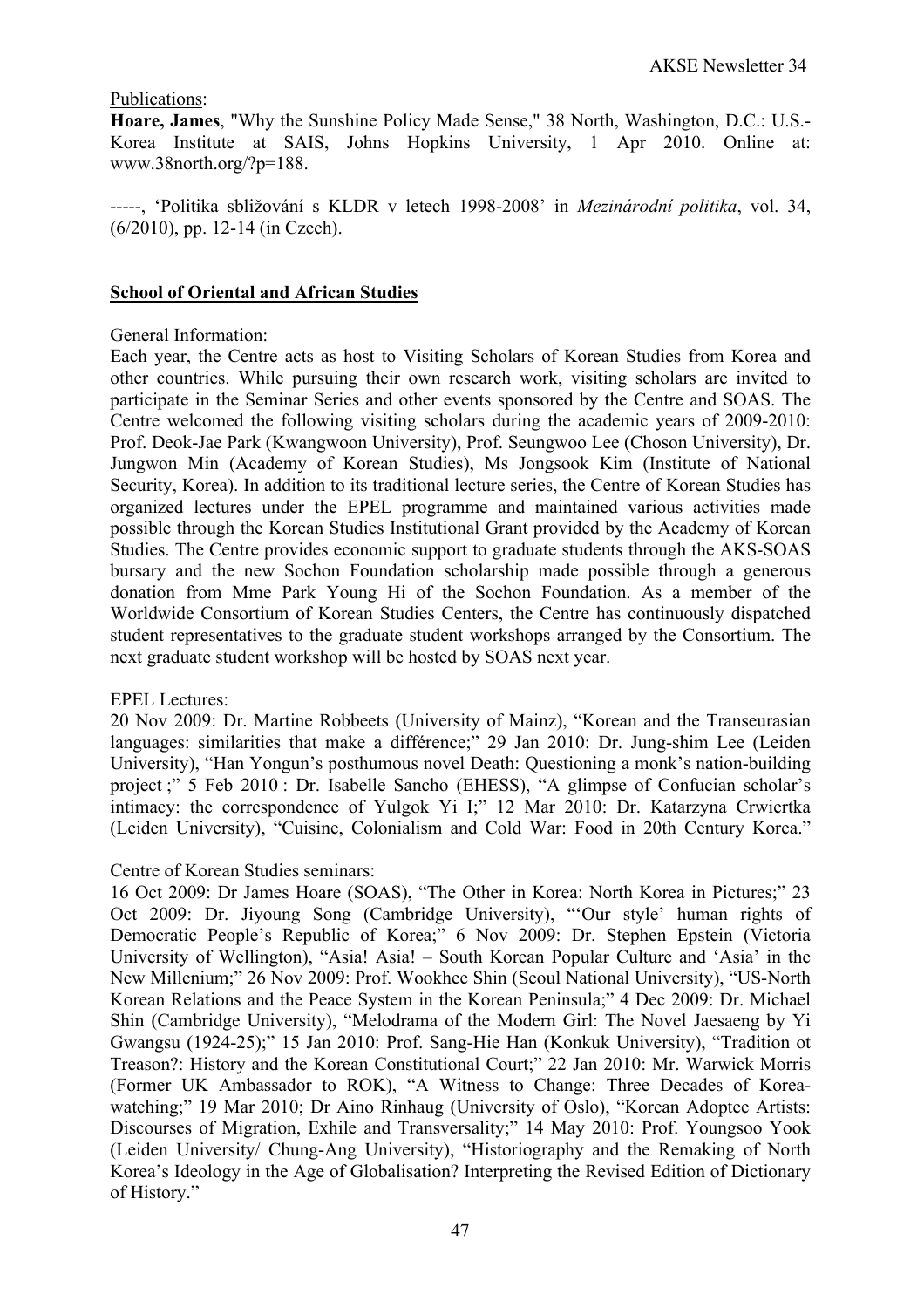# Workshops:

The Centre has organized three workshops at SOAS. On 29 Mar 2010, Dr Charlotte Horlyck (Dept of Art History) organized a workshop on Korean Court Paintings. Funded by the Centre and the Academy of Korean Studies in South Korea, this one-day workshop explores different themes and aspects of Korean court paintings of the Chosŏn dynasty. At the workshop four papers by leading Korean scholars were presented. They have carried out extensive research on Chosŏn court paintings in their native Korea, and this workshop offered a unique opportunity to learn more about this important and fascinating subject.

On 9-10 Apr 2010, Dr. Jaehoon Yeon and Dr. Lucien Brown organised the third biennial workshop of The European Association for Korean Language Education (EAKLE) at SOAS. The workshop was organized in conjunction with the Centre of Korean Studies at SOAS and supported by the generous sponsorship of the Korea Foundation. In total, fifty-eight Korean language teachers representing seventeen different European countries attended the workshop. The Korean language is currently taught in more than twenty-five European countries.

On 21 May 2010, Dr. Anders Karlsson organized a workshop on 'Historians, clerks and accountants: Methodological issues in the use of sources on Chosŏn History.' The aim of this workshop was to discuss the nature of Chosŏn-period historical sources and problems researchers are confronted with when analyzing them. One expected outcome of this workshop, bringing together scholars dealing with various aspects of Chosŏn history, both from Korea and Europe, was a better and more comprehensive understanding of some of the methodological issues raised by the rich source material on the period.

## AKS Korean Studies Institution Grant:

This academic year was the fourth year of the five-year project on SOAS-AKS Korean Studies Institution Grant. This generous support from the Academy of Korean Studies has enabled the Centre to significantly expand its manpower and infrastructure, its research programme and its event calendar.

## Publication of SOAS-AKS online working papers:

For the moment, papers presented at various events organized under the institutional grant are being published online in an electronic working papers series, with future plans for a print version to be developed. The papers published under the SOAS-AKS Working Papers in Korean Studies can be viewed online at the Centre website.

## Scholars' Reports:

**Dr. Lucien Brown** continued to serve as research fellow in the Centre of Korean studies. In this capacity, he has been working in conjunction with Jaehoon Yeon on a book project entitled *Korean: A Comprehensive Grammar*, which is due to be published next year by Routledge. He traveled to Seoul in October to attend the first World Congress of Korean Language Education. He gave the following talks: "Speech Style Shifting in Korean and Japanese", "China, Korea, Japan: Methodology and Practice of Culture Interpretation", Kiev, 15 Oct 2009; "The Acquisition of Korean Honorifics by Second Language Learners", East Asian Linguistics Seminar, University of Oxford, 23 Feb 2010; [with Dr. Noriko Iwasaki] "The Acquisition of Korean Particles by Japanese and English Speakers: The Role of L1 Transfer", American Association of Applied Linguistics, Atlanta, 6 Mar 2010; [with Jaehoon Yeon] "Hangugŏ chinhaenghyŏng '-ko issta'-ui sŭptŭk kwajŏng, EAKLE, SOAS, 9 April 2010; "'Mind your own esteemed business': Sarcastic honorifics use and impoliteness in Korean TV dramas", KSGSC, Babes-Bolyai University, Cluj-Napoca.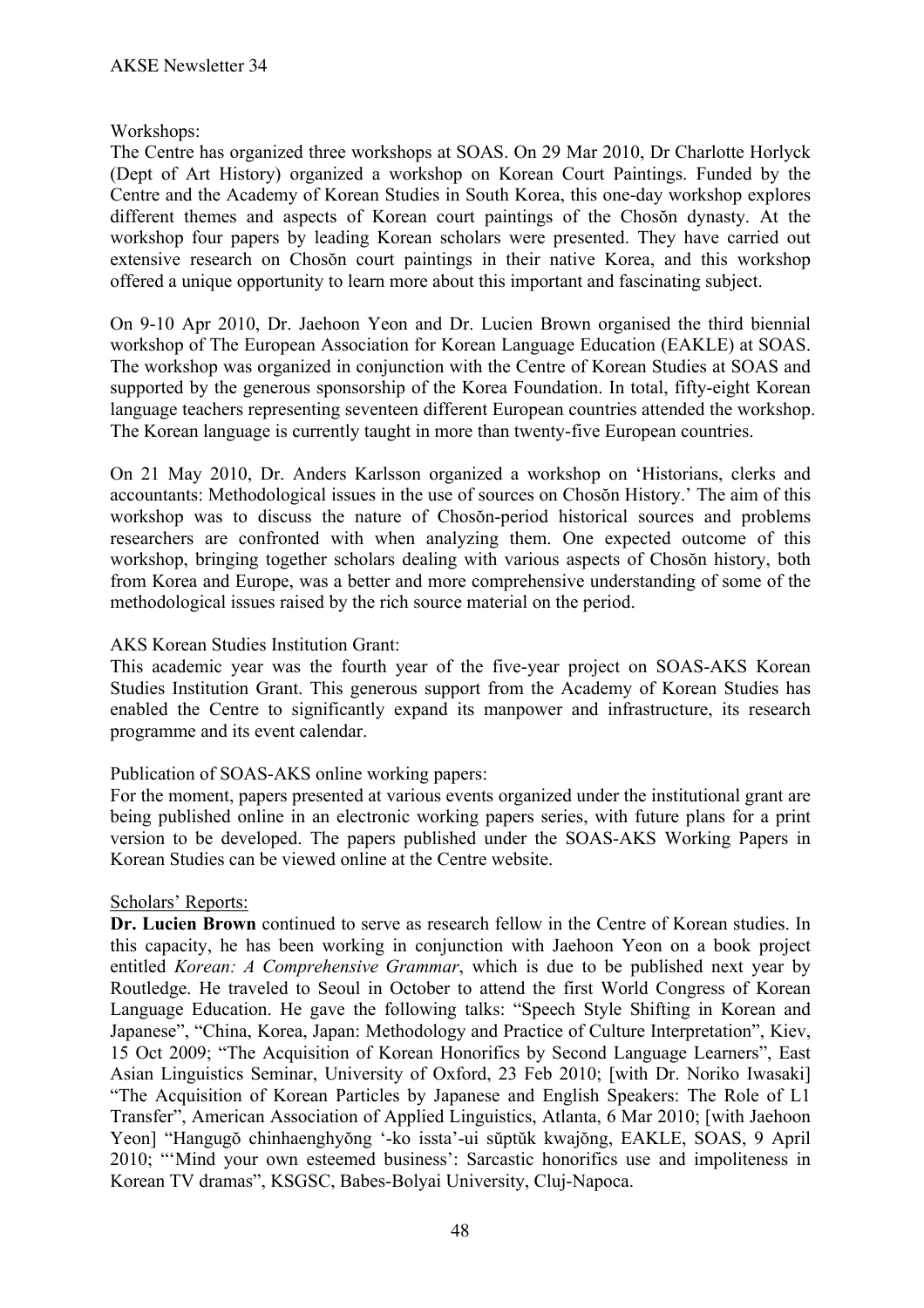**Professor emerita Martina Deuchler** continues to be active as a research professor at the Centre for Korean Studies. From 24-29 Sept 2009, she spent five days at the Ruhr University, Bochum, where she read passages from the *Chosŏn wangjo sillok* and the *Sŭngjŏngwŏn ilgi* with graduate students of Prof. Marion Eggert. On 1 Oct, she gave the keynote speech entitled "Tasan Chŏng Yag-yong: An Appreciation" at the opening of the 5th Biennial Tasan International Conference held at Paris, 1-2 Oct 2009. The Conference was co-organized by the Institute of Korean Studies of the Collėge de France and sponsored by the Korea Foundation and EFEO. Its theme was "Society and Culture in Tasan's time in Korea and East Asia (1762-1836)." After these travels, Prof. Deuchler closed her door in an effort to complete her manuscript on Confucianism and kinship in Chosŏn-dynasty Korea.

**Dr. Grace Koh** was on research leave from SOAS for two terms in 2009/10. She spent her sabbatical at the Research Institute of Korean Studies (RIKS), Korea University as a visiting research professor under their International Center for Korean Studies (ICKS) Short Term Resident Scholar Program. She has been working towards the completion of a book manuscript provisionally entitled, *Historical Vision and Literary Imagination: Private Inception and Public Reception of the* Samguk yusa *and Early Korean Narratives*. She has also been working on a critical introduction to an edited translation of the *Samguk yusa* (Fritz Vos, trans.; R. Breuker, G. Koh, and B. Walraven, eds.), funded by the AKS Strategic Initiative for Korean Studies Grant. In Oct 2009, she was invited to participate in Stockholm University's Korean Literature Symposium, *Tradition and Modernity in Contemporary South Korean Literature*, where she delivered a paper entitled "Summoning the Past, Reconstructing the Present: Narrating Memory and Redemption in Hwang Sŏk-yŏng's *The Guest*." She was also invited to the 8th International Academic Forum of Korean Language and Literature conference held at Meiji University, Tokyo, in Feb 2010, where she delivered a paper entitled, "Horizon of Expectations: Traditional Conceptions, Conventions, and the *Samguk yusa*." In addition, she participated as a discussant at an AKS Institute for Language, Literature & Oral Tradition workshop on cultural exchange in Oct 2009, and a SOAS CKS workshop on Chosŏn historiography in May 2010. During her time at the RIKS, Korea University, Dr. Koh gave two seminar talks in Korean based on her book-length study of the *Samguk yusa*. As a Steering Committee member of SOAS's Centre for Cultural, Literary and Postcolonial Studies (CCLPS), she liaised with scholars from the RIKS and CCLPS to facilitate an agreement on a joint four-year interdisciplinary and cross-cultural research project on canonicity and canon-formation.

**Dr. Jaehoon Yeon** gave an invited lecture at Paris 7 University on Morpho-syntactic contrasts between Korean and Japanese, in Nov 2009. He was an invited speaker at the 19th International Conference on Korean Language Education organised by IAKLE, held in Seoul, in Aug 2009. He was also a chair of Korean linguistics panel at the first "China, Korea, Japan: Methodology and Practice of Culture Interpretation" conference held at the National Taras Shevchenko University in Kiev (Ukraine) 15-16 Oct 2009. Dr. Yeon has been working with Dr. Lucien Brown on the book *Korean Comprehensive Grammar for Learners*, which will be published by Routledge in Jan 2011.

**Dr. Owen Miller** worked primarily as a postdoctoral research associate at Robinson College, University of Cambridge along with Dr Michael Shin. Under grant funding from the Academy of Korean Studies, he has worked on a new historical atlas of Korea. He also participated in a second project at Robinson to digitise some 300 hours of filmed interviews on the Korean War made for the Thames Television documentary "Korea: The Unknown War." He taught one undergraduate/postgraduate course at SOAS: "Readings in Modern Korean Fiction", replacing Dr. Grace Koh while she was on research leave. At Birkbeck College, University of London, he taught the undergraduate course "History of Modern East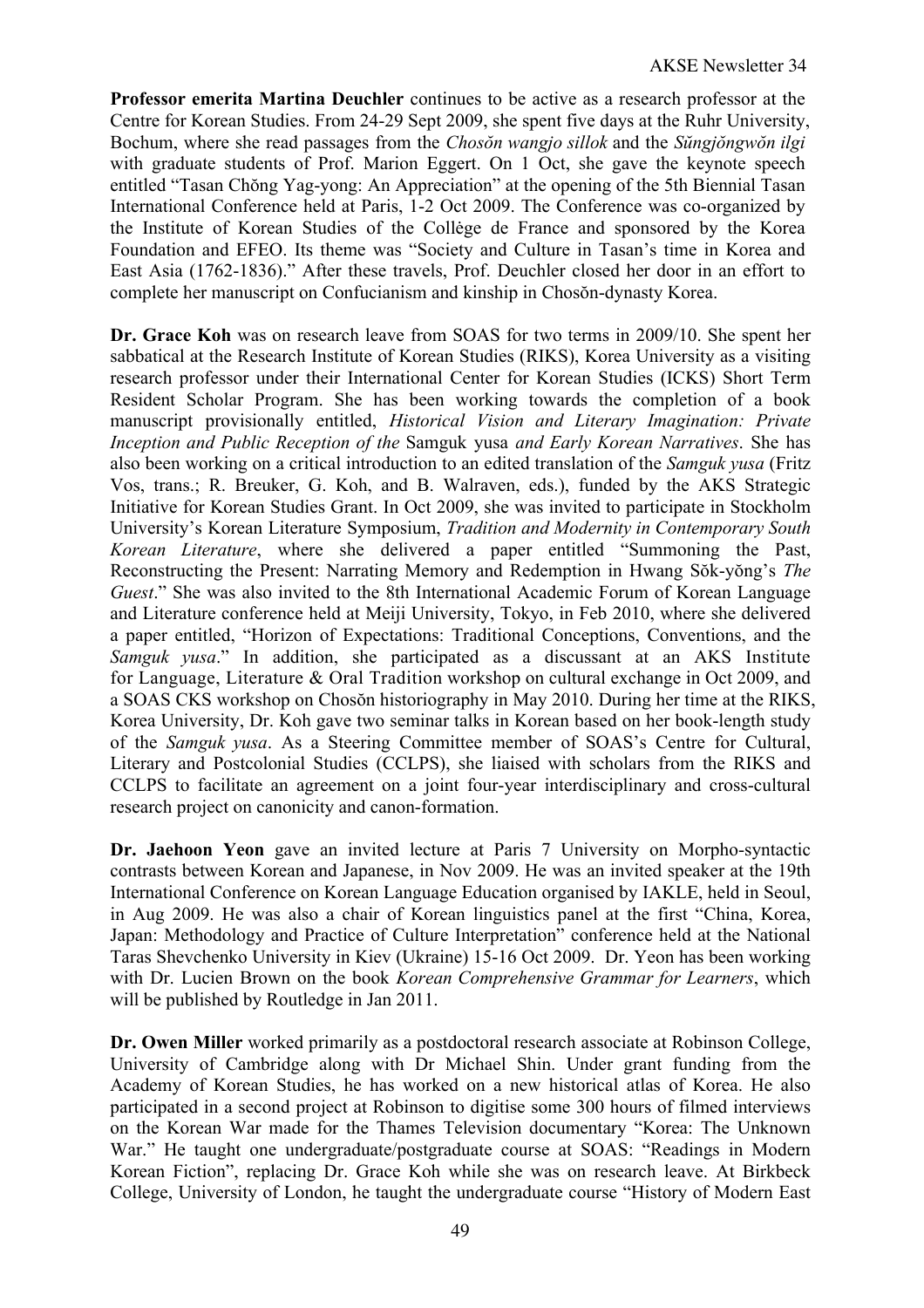#### AKSE Newsletter 34

Asia" alongside Dr Naoko Shimazu and Dr Julia Lovell. He gave papers at the International Council of Asia Scholars conference in Taejon, Korea and at the Joint East Asian Studies Conference in Sheffield.

Publications:

**Brown, Lucien**, "Speech style shifting in Korean and Japanese," *Proceedings of the First International Scientific Conference: China, Korea, Japan: Methodology and Practice of Culture Interpretation*, 69-80. Seoul: Korea University (2009).

-----, [with Jaehoon Yeon]. "Experimental Research into the Phases of Acquisition of Korean Tense-Aspect: Focussing on the Progressive Marker '-ko issta'." *Journal of Korean Language Education* 21/1 (2010): pp. 151-174.

-----, "Politeness and Second Language Learning: The Case of Korean Speech Styles." *Journal of Politeness Research* 6(2) (2010): pp. 243-270.

-----, "Questions of Appropriateness and Authenticity in the Representation of Korean Honorifics in Textbooks for Second Language Learners." *Language, Culture and Curriculum*  23(1) (2010), pp. 35-50.

-----, "Use of Referent Honorific Lexical Substitutions by Korean University Students." Jaehoon Yeon & Jieun Kiaer (Eds), *Selected Papers from the 2nd European Conference on Korean Linguistics*. Munich: Lincom Europa (2010).

-----, "Observations on Korean and Japanese speech style shifting," *Journal of Korean Culture* 14 (2010): pp. 65-102.

**Koh, Grace,** "Transitional Images of Chosŏn Korea – Accounts by Contiguity versus Firsthand Accounts." *SOAS-AKS Working Papers in Korean Studies,* No. 10, July 2009 <http://www.soas.ac.uk/koreanstudies/soas-aks/soas-aks-papers/file52518.pdf>.

-----, "Korean Literature Studies in the United Kingdom: In Relation to Area Studies, Language, and Comparative Literature." *Journal of Korean Culture* Vol. 14 (February 2010): pp. 257-72.

**Miller, Owen**. "The idea of stagnation in Korean historiography from Fukuda Tokuzō to the New Right," *Korean Histories* 2.1 (July 2010).

-----, "Sijŏn-kukka kan kŏrae wa 19-segi huban Chosŏn ŭi kyŏngje wigi: Myŏnjujŏn sangin ŭl chungsim ŭro." [Guild-government trade and Chosŏn's late nineteenth century economic crisis: focusing on the Myŏnjujŏn merchants] in *Chosŏn hugi chaejŏng kwa sijang: kyŏngje ch'ejeron ŭi chŏpgŭn.* [*Government Finance and the Market in the Late Chosŏn Period: An economic systems theory approach*]. (Seoul: SNU Press, August 2010).

-----, "Marxism and East Asian History: From Eurocentrism and Nationalism to Marxist Universalism," *Marxism 21*, Vol.7, No.3 (Summer 2010).

**Yeon, Jaehoon**, (with Lucien Brown) "Experimental research into the phases of acquisition of Korean tense-aspect: Focusing on the progressive marker '-*ko issta*'" [in Korean] *Journal of Korean Language Education*, Vol. 21-1 (2010), pp. 151-173.

-----, "Was the Korean alphabet a sole invention of King Sejong?" *Journal of Korean Culture*.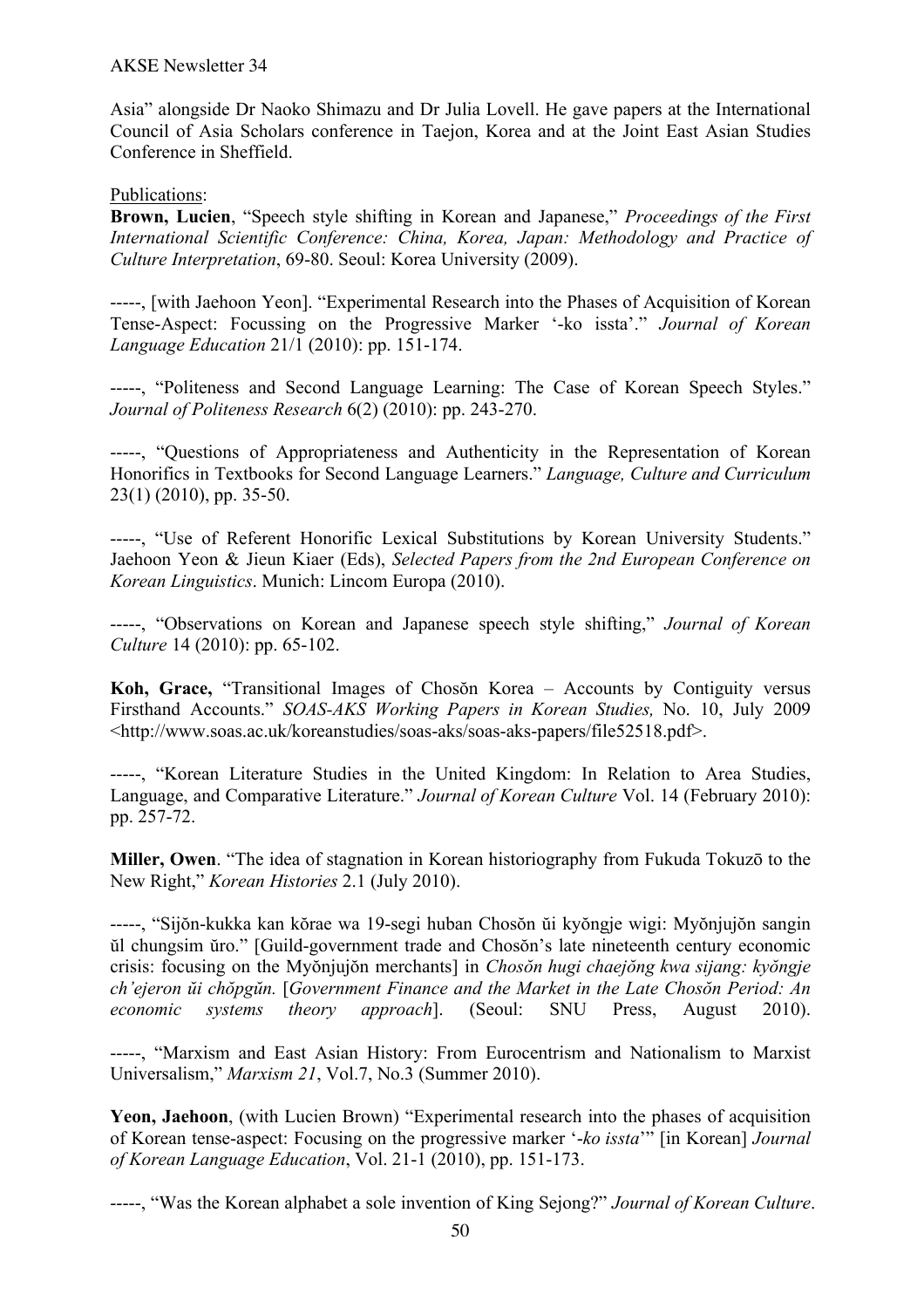Vol.14 (2010): pp. 183-216. The international academic forum of Korean language and literature. [ISSN: 1976-0744]

-----, (with Lucien Brown) "Acquisition Studies on Relative Clauses and their relevance to Korean Language Teaching" in *Contemporary Korean Linguistics: International Perspectives*. Seoul (2010).

-----, "Constraints on Double-Accusative External Possession Constructions in Korean: A Cognitive approach" in J. Yeon & Jieun Kaier (eds.) *Selected Papers of 2nd European Conference on Korean Linguistics*. Lincom Europa (2010).

# **Oxford**

#### **University of Oxford Faculty of Oriental Studies**

## General Information:

Although we reported last year that final approval had been given to launch a new Master of Philosophy degree (two-year) from Oct 2010, entitled 'Premodern East Asia', this was in error. The new degree will be launched from Oct 2011 and will be called 'Traditional East Asia: Classical, Medieval, and Early-Modern'. The degree draws together expertise on China, Korea, and Japan before 1900 in an intensive Master's programme. The degree offers training in the classical languages of East Asia: Classical Chinese, Middle Korean, and Classical Japanese. The aim of the degree is to produce young researchers who can easily move across national boundaries and take a regional perspective.

After the completion of the project of updating and consolidating the Korean collections in 2008-09, further money donations were received during 2009-10. This enabled the library to acquire many more important publications as well as filling the gaps of the remaining incomplete bigger multi-volume sets. These include the acquisition of numerous important publications in multi-volume sets. Donations have also enabled the library to take out a subscription to the e-resource E-Korean Studies, which includes: Korean studies Information Service System (KISS), KSI e-book, KoreaA2Z, Kdatabase, KPjournal, Digital Culture Art Course, LawnB (Legal Information Service), Korean History & Culture Research DB, and History Culture Series. The resource offers access to about 1,400 periodicals, 6,000 ejournals, 5,000 titles of e-books, and other references and lectures. The library has also recently been given a grant by the Korean Cultural Heritage for a project (Aug 2010–Sept 2011) which will lead to an exhibition being held at the Bodleian as well as the production of a publication entitled *Korean treasures: uncovering rare books, manuscripts, and artefacts in the Bodleian libraries and the museums of the University of Oxford*.

## Graduate Programme:

Mr. Kang Sungwoo is continuing work on a D.Phil. thesis on the topic of 'Colonial modernity in Korea and the case of Pusan'. Mr. Heejae Lee continues preparation of his D.Phil. thesis on the lexicographical history of English-Korean dictionaries. Mr. Han-Rog Kang continues preparation of his D.Phil. thesis on the history of disease in Chosŏn Korea. Ms. Jeong-A Sang continues preparation of her D.Phil. thesis on the presentation of Korean traditional performing arts in cinema. In June 2009, we examined and graduated two undergraduate students specialising in Chinese Studies. We supported one of these students for summer language study at Kyunghee University in 2009. They were awarded degrees entitled 'Chinese with Korean'. Two undergraduates are now preparing for examinations in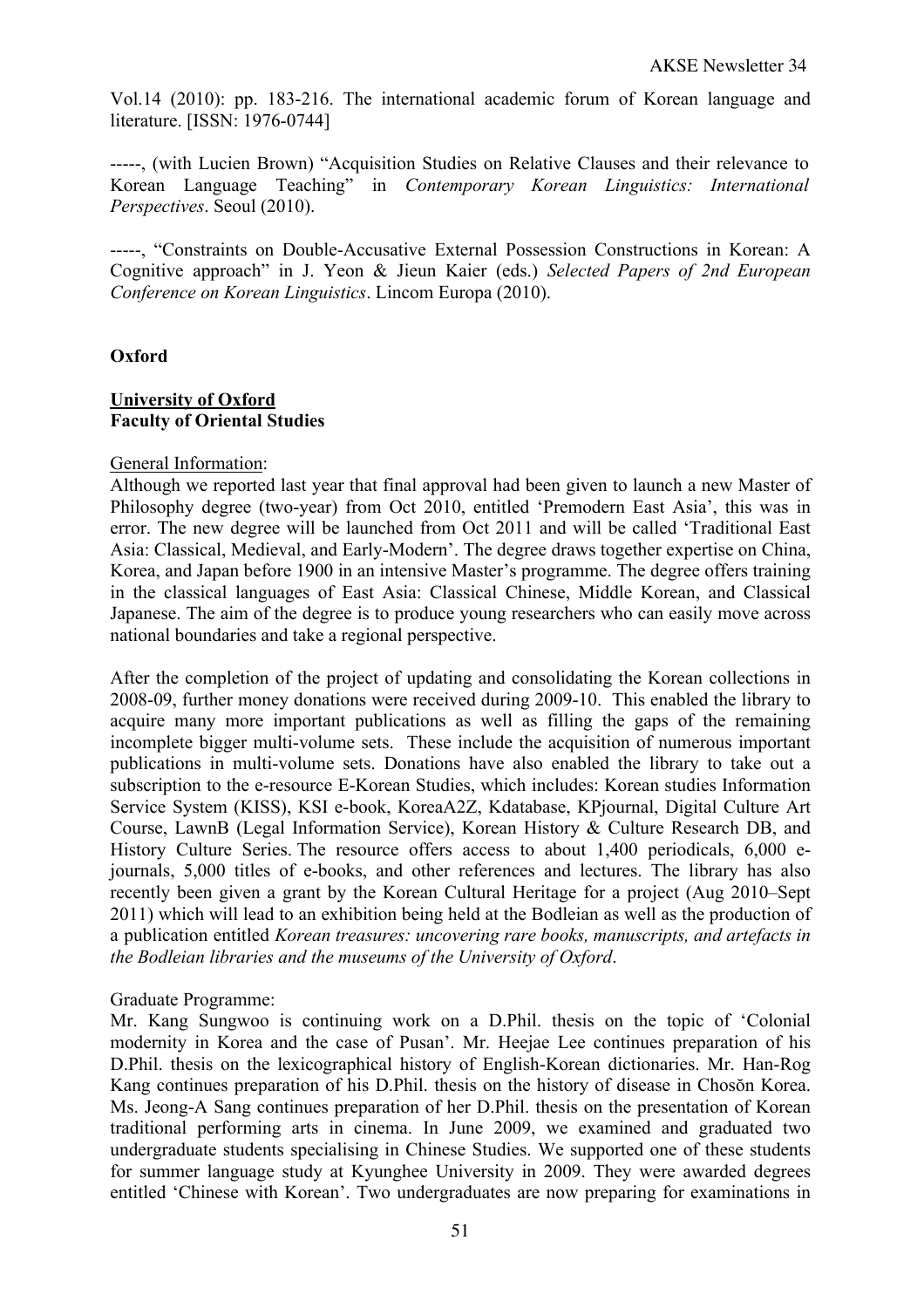## June 2011.

## Lectures:

4 Nov 2009: Prof. Stephen Epstein (Senior Lecturer, Victoria University of Wellington) lectured on "Between Some (Korean!) Rocks and a Large Place: Japan, China, and South Korean Popular Media;" 30 Nov 2009: Prof. Ik-doo Kim (Chŏnbuk National University and Visiting Scholar in the Oriental Institute and Wolfson College) delivered a lecture on "New directions in World Theatre in the 21st century through the lens of Korean p'ansori: A harmonious fusion of two modes of audience communication 'mirroring' and 'relating.'" This lecture was co-sponsored with the Pitt Rivers Museum and held in the Museum. Prof. Kim also presented a lavish gift of traditional percussion instruments to the Museum on behalf of the President of Chŏnbuk National University; 18 Feb 2010: Dr. Daniel Schwekendiek (Institute of Social and Cultural Anthropology and the Unit for Biocultural Variation and Obesity, University of Oxford) delivered a lecture on the 'Economic and Social History of North Korea.'

## EPEL Lectures:

26 Feb 2010, Prof. Antonetta Lucia Bruno (University of Rome, 'La Sapienza') delivered a lecture on 'Korean Shamanism: Images of musok and mudang in film;' 21 May 2010, Dr. Remco Breuker (University of Leiden) delivered a lecture on'Narratives of inauthenticity, impurity, and disorder. Or, how forgeries, half-castes, and hooligans shaped premodern Korean history;' 27 May 2010: Dr. Alain Delissen (EHESS - École des Hautes Études en Sciences Sociales) delivered a lecture on 'Towards annexing Japan, the Orient, and the World: three Geograms by Ch'oe Namsŏn (1890-1957);' 1 June 2010, Dr. Dr. Tomas Horak (Charles University of Prague) delivered a lecture on 'Explaining some aspects of the Korean language structure from a functional perspective.'

## Scholars' Reports:

**Dr. Jieun Kiaer** gave papers at different venues in the UK and abroad. She delivered a paper entitled "On Syntactic Choice: the case of Korean" at Korea University.

**Dr. James B. Lewis** gave papers in the UK and Japan. On 1 July 2009, he delivered a paper entitled 'Reflections on Teaching Korean History: the case of Oxford' to a workshop on 'Reflections on Teaching Korean History in English', at Robinson College, University of Cambridge. On 7 Nov 2009, he delivered a paper entitled 「1748年朝鮮使節における経済 及び文化的側面」(Economic and Cultural Aspects of the 1748 Korean Embassy to Japan) to a workshop at Kyūshū University (九州大学韓国研究センター) entitled 「グローバ ル時代の朝鮮通信使研究」(Study of the Korean Communication Embassy to Japan in a Global Age).

## Publications:

**Kiaer, Jieun**, (with Ruth Kempson), "Multiple Long Distance Scrambling in Japanese and Grammar-Parser Corresponding Hypothesis," *Journal of Linguistics* (March 2010)*.*

-----, forthcoming, "Non-accidental word-order variation in Korean and Its Implications Towards Grammar," to be published in the *Proceeding of 7th NAJAKS conference on Japanese/Korean linguistics*, Lincom Europa.

-----, "Why left-to-right? the case of Korean," to be included in *Derivational Directions*  (editor, Cristiano Chesi), to be published by Elsevier in 2009/2010.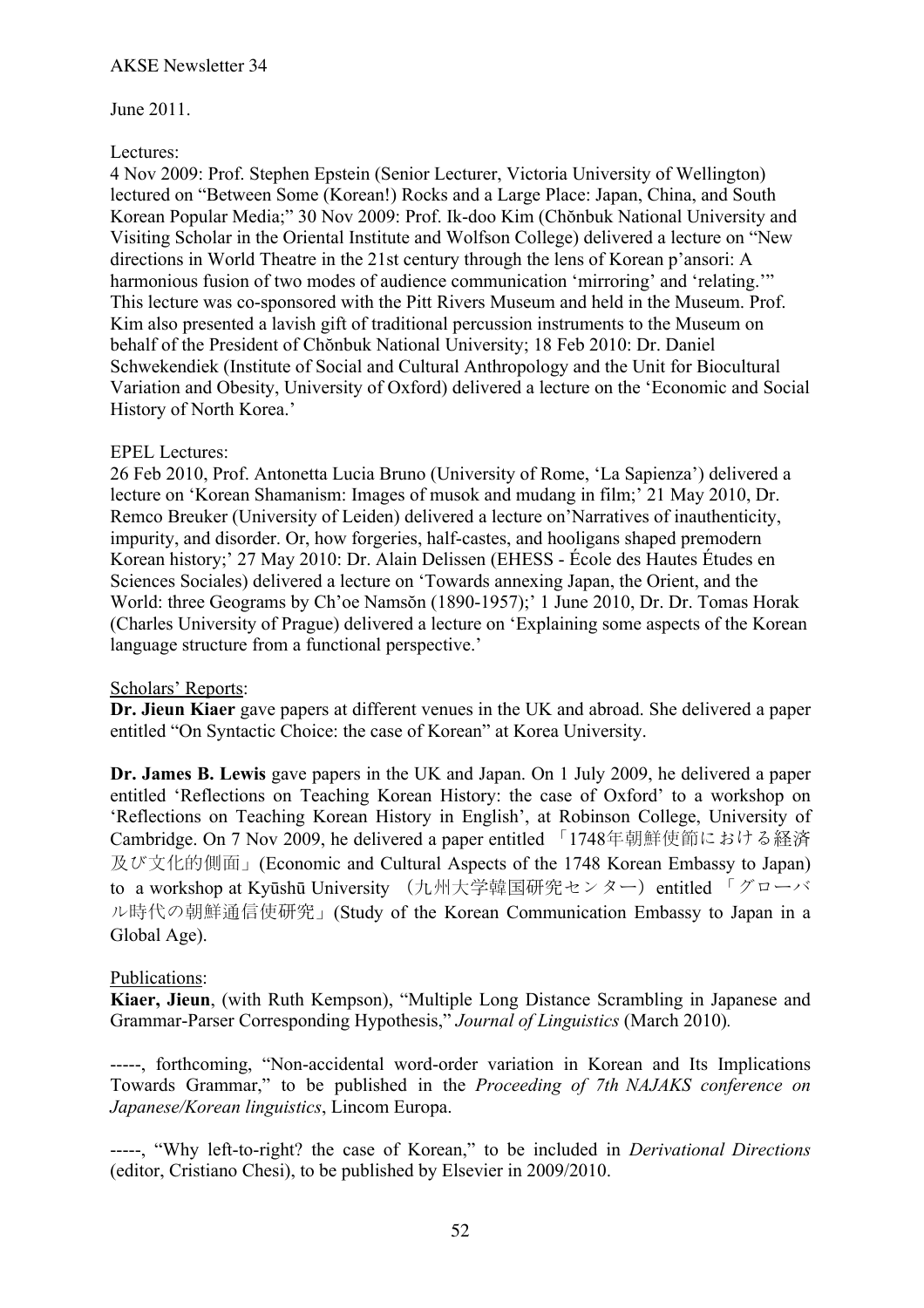-----, "Incrementality and Korean Grammar", to be included in *Papers in Dynamic Syntax*, to be published by CSLI, Stanford in 2010.

-----, "Two Subjects in Korean", *Proceedings of Second European Conference in Korean Linguistics*, published by Lincom Europa (May 2010).

**Lewis, James**, 'Stability or Decline? Demand or Supply?' Co-authored with S.H. Jun and H.R. Kang. *The Journal of Economic History*, Vol. 69, No. 4 (Dec 2009): 1143-1150.

-----,「문명의 가격?—17~19세기 조선의 일본으로의 사절의 역할과 비용」(What Price Civilization?—Functions and Costs of Korean Embassies to Japan, seventeenth to nineteenth centuries) *Taedong munhwa yŏn'gu* (대동문화연구), Seoul: Taedong munhwa yŏn'guwŏn, Sŏnggyungwan taehakkyo, Tong Asea Haksurwŏn 68 (Dec 2009): 43-80.

-----, 'A Scroll of the 1748 Korean embassy to Japan preserved in the British Museum'. *Acta Koreana*, Vol. 13, No. 1 (June 2010): 51-88.

## **Sheffield**

## **The University of Sheffield School of East Asian Studies**

## General Information:

The triennial Joint East Asian Studies Conference was hosted at Halifax Hall at The University of Sheffield from 8 to 10 Sept 2009. For details, see the section for the British Association for Korean Studies above.

In the 2010 Graduation ceremony, Peggy Ng (BA Korean Studies and Management) and Séamus Walsh (BA Korean Studies) both received a First Class Honours Degree and also had a share in the Robert Sloss Prize, given for the best overall academic performance during the entire degree programme for students doing a degree in Korean Studies, Chinese Studies or generic East Asian Studies. The title of Mr. Walsh's graduation dissertation was 'What Course Must the Nations of the Six Party Talks Take to Encourage the DPRK to End their Nuclear Policy?'. Student admissions for Autumn 2010 for students starting a four-year degree programme in Korean Studies have reached new highs, with an anticipated twelve to twenty students who will enter in September.

Generous funding support has been received from the Korea Foundation for the creation of a 'Chair in Modern and Contemporary Korean Affairs'. This is a joint venture between The University of Sheffield and the Foundation. The Foundation and the University will jointly support the post for five years, after which the University has guaranteed the continuity of the post. This funding is to support a full professorial-level post following the retirement of Prof. James H. Grayson.

## Scholars' Reports:

At the end of August this year, **Mr. Kevin Cawley** will submit his dissertation 'From Matteo Ricci to Chŏng Yagyong (Tasan): Deconstructing Christianity in a Confucian Context'. He has been supervised for the past three years by Prof. James H. Grayson and Dr. Timothy Herrick. During the Autumn Semester of the academic session for 2009/2010, Mr. Cawley contributed to teaching in the undergraduate Korean language programme.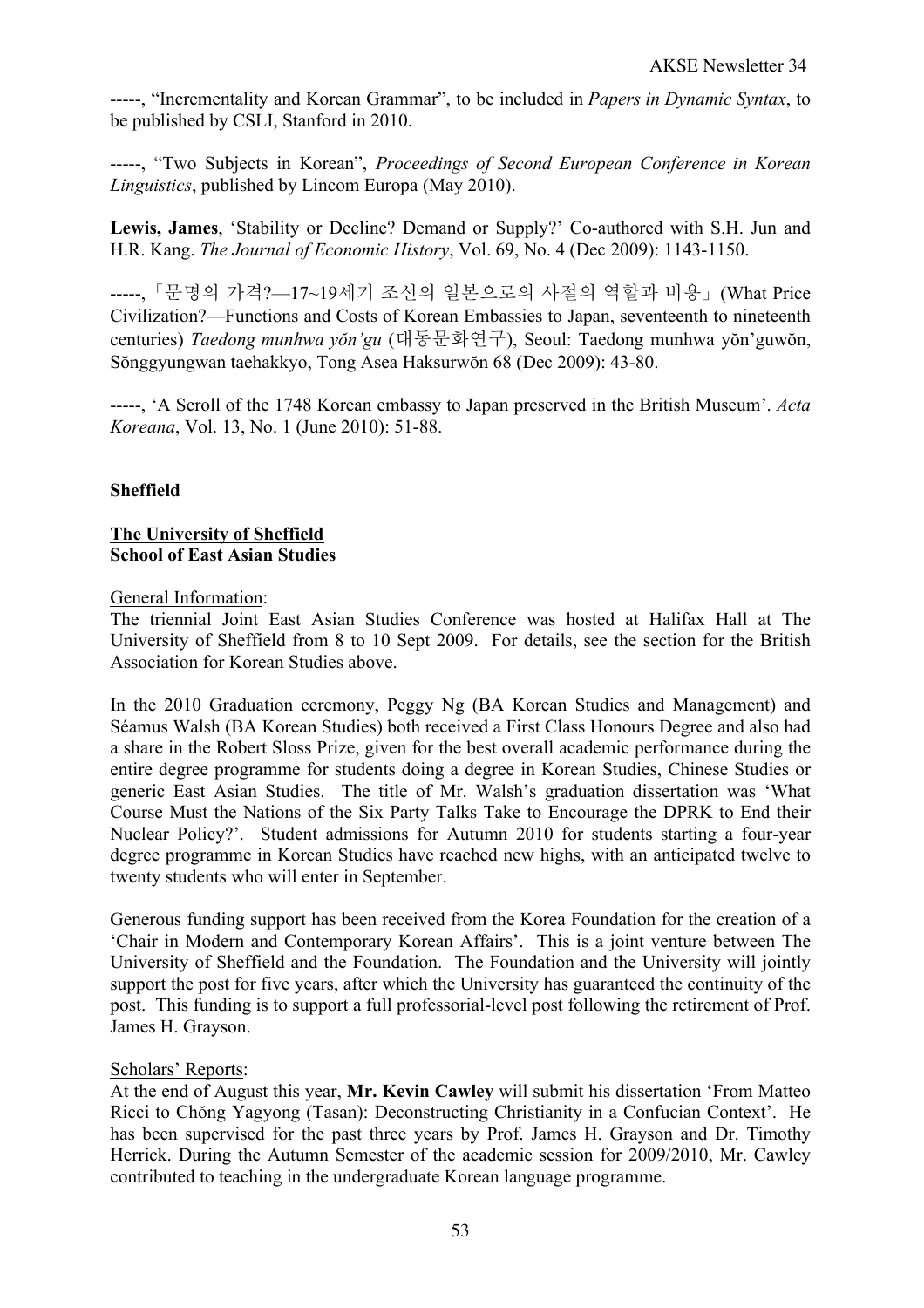#### AKSE Newsletter 34

Since Sept 2009, **Dr. Judith Cherry** has been running the Korean Studies programme pending the appointment of a successor to Prof. James H. Grayson. In addition to language teaching at all three levels, Dr. Cherry has taught modules on 'Contemporary Korean Society', Business and Management in Contemporary Korea', 'The History of Korea', and 'Investing in East Asia'.

**Ms. Sukyeon Cho**, Language Teaching Fellow in Korea, continued to act as overeall coordinator for the Korean language programme and taught Korean grammar and spoken Korean at all levels. She has also acted as Year Abroad Tutor for Korean.

**Jun.-Prof. Dr Joanna Elfving-Hwang** was a Visiting Lecturer in Korean Literature at the School of East Asian Studies during the academic session 2009/2010 through the generous support of the Korean Literature Translation Institute. She taught two modules, 'Modern Korean Literature' covering the colonial period, and 'Contemporary Korean Literature'. She also taught part of the module 'Contemporary Korean Society' which was co-ordinated by Dr. Judith Cherry. Dr. Elfving-Hwang was appointed a Junior Professor of Korean Studies, and Director of Korean Studies at Goethe Universität-Frankfurt am Main in April, 2010. Further details of her work may be found in the entry for that university.

**Professor James H. Grayson**, retired at the end of Sept, 2009 and was made Emeritus Professor of Modern Korean Studies. During the past year, he has given the following papers: 1) 'The Sustainability of Korean Studies in Europe: Needs, Constraints and Prospects' at the symposium 'Korean Studies in the World: Present and Future' sponsored by the Academy for Korean Studies, Sŏul, Korea, 6-7 Oct 2009; 2) 'Tamunhwa sidae-ŭi chonggyo: t'ukhi Han'guk kidokkyo t'ochakhwa-rŭl chungsim-uro' [Religion in a Multicultural Era: With Special Reference to the Adaptation of Korean Christianity], Academia Humana, Keimyung University, Taegu, Korea, 10 Oct 2009; 3) 'Han'guk kubi munhak-kwa kŭ ŭi punsŏk-pŏp' [The Oral Literature of Korea and Its Rules of Analysis], Graduate School, Keimyung University, Taegu, Korea, 13 Oct 2009; 4) **'***Ch'udo yebae*-wa kidokkyo toch'ak-hwa' [*Ch'udo yebae* and the Indigenisation of Christianity], Special Lecture, Keimyung University Korean Studies Post-Graduate Students' Association, 28 May 2010; 5) 'Aeguksim-kwa Han'guk yŏksa', [Patriotism and Korean History], Sam sagwan hakkyo (Yŏngch'ŏn 3 Officers' Training Academy), 1 June, 2010; and 6) 'Sangyŏtchib-ŭi kukche kach'i-wa munhwajae poho p'iryo-sŏng' [The International Value of the Bier House at Kyŏngsan and the Necessity for Cultural Preservation], at the conference 'Kyŏngsan kotchip (sangyŏtchip)-ŭi kukka munhwa-jae chijŏng ŭiŭi-wa munhwa kwan'gwang chawŏn-hwa pangan' [The Import of the National Cultural Property Designation of the Bier House at Kyŏngsan and Resource Development Plans for Cultural Tourism], Kukhak yŏn'gu-so Taegu/Kyŏngbuk chibu, 12 June 2010.

From Feb to June 2010, he was a Visiting Professor of Korean Studies at Keimyung University in Taegu where he taught one undergraduate module 'Han'guk munhwa-wa Syamŏnijŭm' [Shamanism and Korean Culture], and one post-graduate module 'Han'guk chonggyo ihae' [Understanding Korean Religion]. During his time in Korea, he conducted a research project on a Christian millennarian group which emerged at the end of the Japanese colonial period and which has persisted down to the present day. The project entitled 'The Empire of Mount Zion: A Protestant Sect Born in a Time of Crisis' examines the origins and continued existence of this group and involved a number of interviews as well as documentary research. Because of his concern for the disappearance of traditional and Japanese period buildings within the area of the former walled city of Taegu, Prof. Grayson conducted a survey of 230 buildings, and drew up a list of recommendations for their preservation. This report and a 1000:1 map locating the building sites was presented to the Taegu City Government and the Chung-gu administration.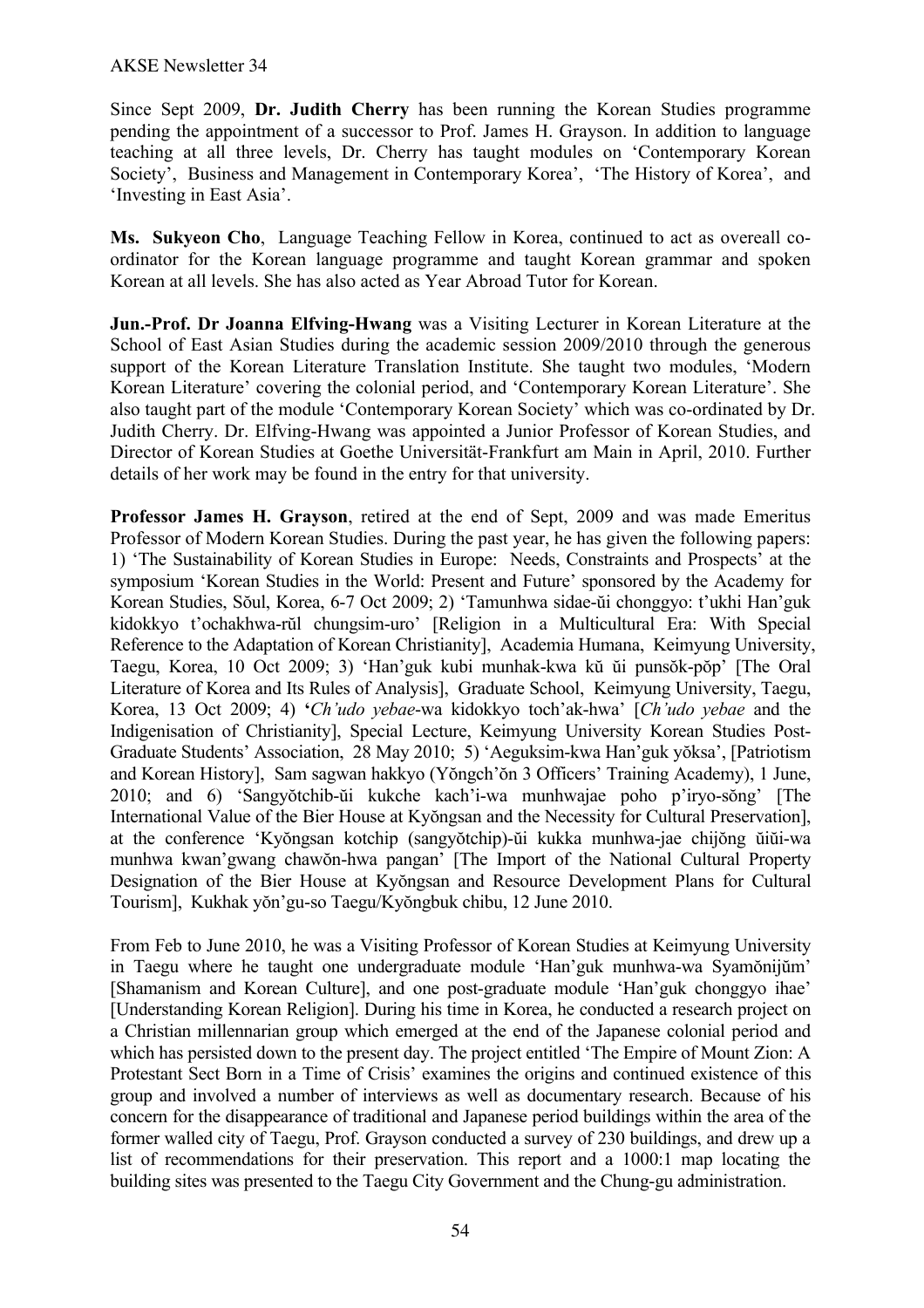**Dr. Andrew Killick** of the Department of Music reported that his book *In Search of Korean Traditional Opera: Discourses of Ch'angguk* was published by the University of Hawai'i Press in July 2010. He has also secured a contract with the publisher Ashgate for a book to be entitled *Hwang Byungki: Traditional Music and the Contemporary Composer in the Republic of Korea* which will be published in 2012. This academic session, he taught an undergraduate module entitled 'Musical Culture in East Asia', one-third of which was devoted to Korea.

## Publications:

**Cherry, Judith,**, 'International Adjustment, Met Expectations, and Cultural Novelty: The Family Dimension of Promoting Inward FDI in South Korea', *Asian Business and Management*, v. 9 (2010), no. 1, pp. 127-147.

**Grayson, James H.**, 'Grieving Rites and Capping Ceremonies: Successful and Unsuccessful Attempts at Christian Accommodation to Korean Religious Culture' in Martine Prost, et al, *Mélanges offerts à Marc Orange et Alexandre Guillemoz*, in the series *Cahiers de l'Institut d'Ėtudes Coréennes* (Paris, forthcoming).

-----, 'Pandemonium and Parade: Japanese Monsters and the Culture of Yōkai', *Folklore,* v. 121 (2010), no. 2, pp. 242-243. Book review.

-----, 'Folktales from the Japanese Countryside', *Folklore*, v. 120 ( 2009), no. 3, p.334. Book review.

-----, 'Wandering Spirits: Chen Shiyuan's *Encyclopedia of Dreams*', *Folklore,* v. 120 (2009), no. 3, pp. 343-344. Book review.

**Killick, Andrew**, *In Search of Korean Traditional Opera: Discourses of Ch'angguk* (Honolulu, University of Hawai'i Press, 2010).

## Media:

**Cawley, Kevin**, researcher and script editor for the documentary 'Korea: The Forgotten War in Colour' which was shown on the Discovery Channel to commemorate the sixtieth anniversary of the Korean War on 25 June, 2010. It was produced by the BAFTA-award winning producer Stewart Binns. He was interviewed several times about Korean society and culture on the Irish language radio station in Belfast, Raidió Fáilte.

## **HUNGARY**

## **Budapest**

## **Közép-európai University (Central European University)**

#### Scholars' Reports:

**Dr. Youngmi Kim** (Assistant Professor) joined the university this past year. Previously she worked at the University of Edinburgh, UK. At CEU, she teaches in the Departments of Public Policy, and International Relations and European Studies. Her main interests are in comparative regionalism, parties and party systems, public administration, internet and politics. Recently presented papers include the following: 24-26 June 2010: "Majority rule without governability." EPEL Lecture Series, Ruhr University Bochum, Germany; 15-17 Apr 2010: "Identities and Political Cleavages on the Korean Peninsula." Association for the Study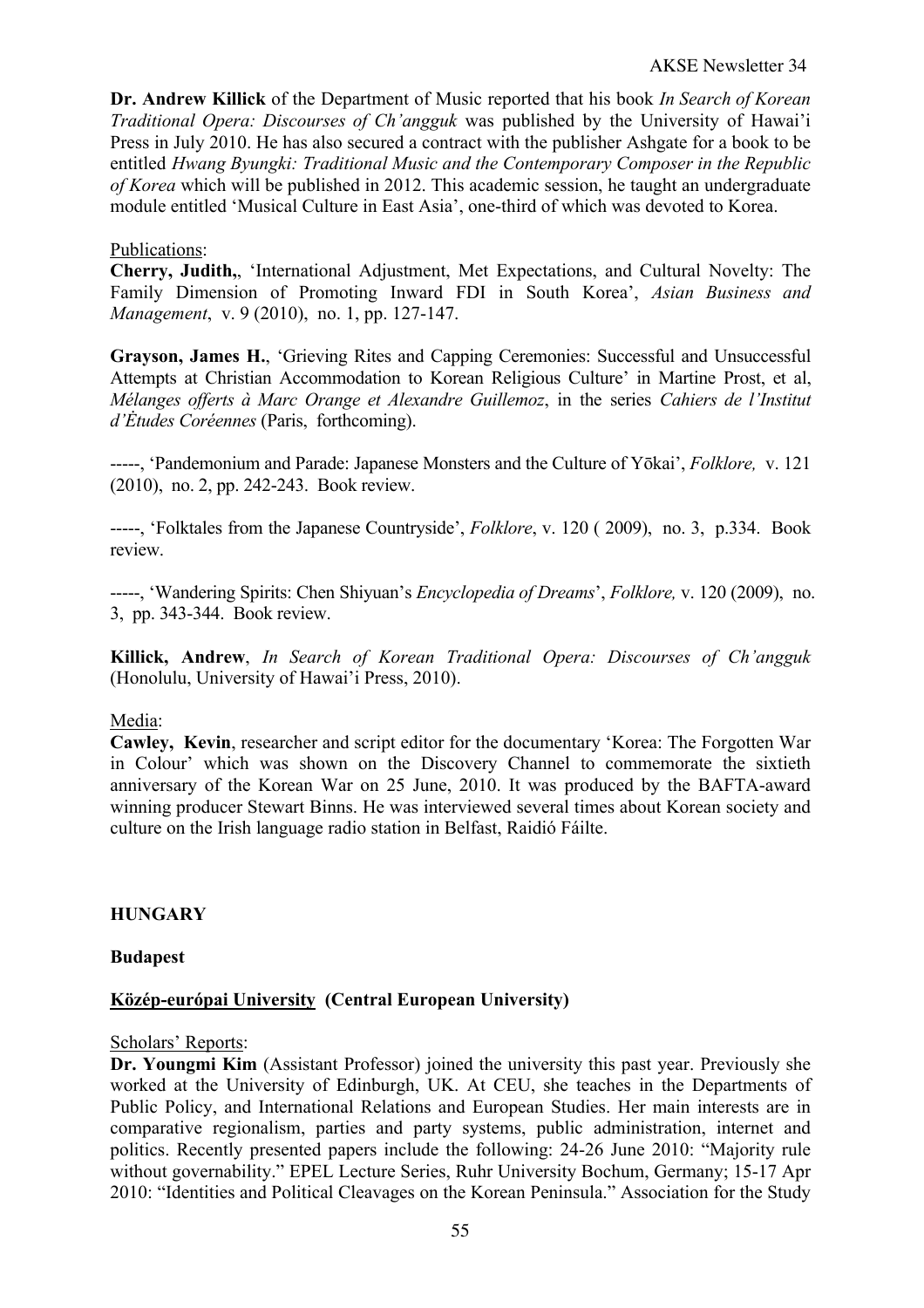#### AKSE Newsletter 34

of Nationalities Annual Convention, New York; 22-27 Mar 2010: "Conceptualising Digital Populism," ECPR Joint Sessions, Workshop on 'Disassembling Populism', Münster, Germany; 17-20 Feb 2010: "Ethnic or Regional? Rethinking cultural and political loyalties on the Korean Peninsula." International Studies Association Annual Convention, New Orleans.

#### Publications:

**Kim, Youngmi**. *The Politics of Coalition in Korea: Between Institutions and Culture*. Routledge (2010, forthcoming).

-----, 2010 (forthcoming) 'Coalition Formation', in G. Kurian (ed) *International Encyclopedia of Political Science*, American Political Science Association (CQ Press/Sage).

-----, "South Korea: Political Dynamic sees Party Realignment," *Oxford Analytica*, 30 April.

-----, "Digital Populism in South Korea? Internet Culture and the trouble with direct participation." *KEI Academic Paper Series 'On Korea 2009'*, Washington DC, 2: pp. 143- 156.

## **THE NETHERLANDS**

#### **Leiden**

#### **Universiteit Leiden Faculteit der Letteren**

#### General Information:

The Centre for Korean Studies continued with the KSIG-sponsored project "History as Social Process: unconventional historiographies of Korea" and published two issues of the peerreviewed online journal *Korean Histories* (www.koreanhistories.org).

Another activity of the project was the First International Project Workshop on History as a Social Process, which was held 23-24 Oct 2009. Papers presented were (in order of presentation): Koen De Ceuster (Leiden University), "When history is made: National history and the politics of memory in contemporary Korea" (discussant: Ethan Mark, Leiden University); Ken Wells (UC Berkeley), "The failings of success: The problem of religious meaning in modern Korean historiography" (discussant: Ya-Pei Guo, IIAS); Hee-Young Kwon (AKS), "Yun Ch'iho's image of history during his youth (1883-1895)" (discussant: Koen De Ceuster, Leiden University); Marion Eggert (Ruhr University, Bochum), "Travelogues as Sources for Historiography" (discussant: Ivo Smits, Leiden University); Kim Jongmyung (AKS), "A search for new approaches to study Korean Buddhist history" (discussant: Barend ter Haar, Leiden University); Boudewijn Walraven (Leiden University), "Cheju 1901: Records, memories and current concerns" (discussant: Ken Wells, U.C. Berkeley); Kyeong-hee Choi (University of Chicago), "Undocumentable history: Censorship and literature as a historical source" (discussant: Marion Eggert, Ruhr University); Keongil Kim (AKS), "Socialism, the national question and East Asia in colonial Korea, 1937-1945)" (discussant: Owen Miller, Cambridge University); Remco Breuker (Leiden University), "From Saigon to Seoul: Appropriating and subverting the Vietnam War in Korean popular imaginings" (discussant: Young-su Yook, IIAS).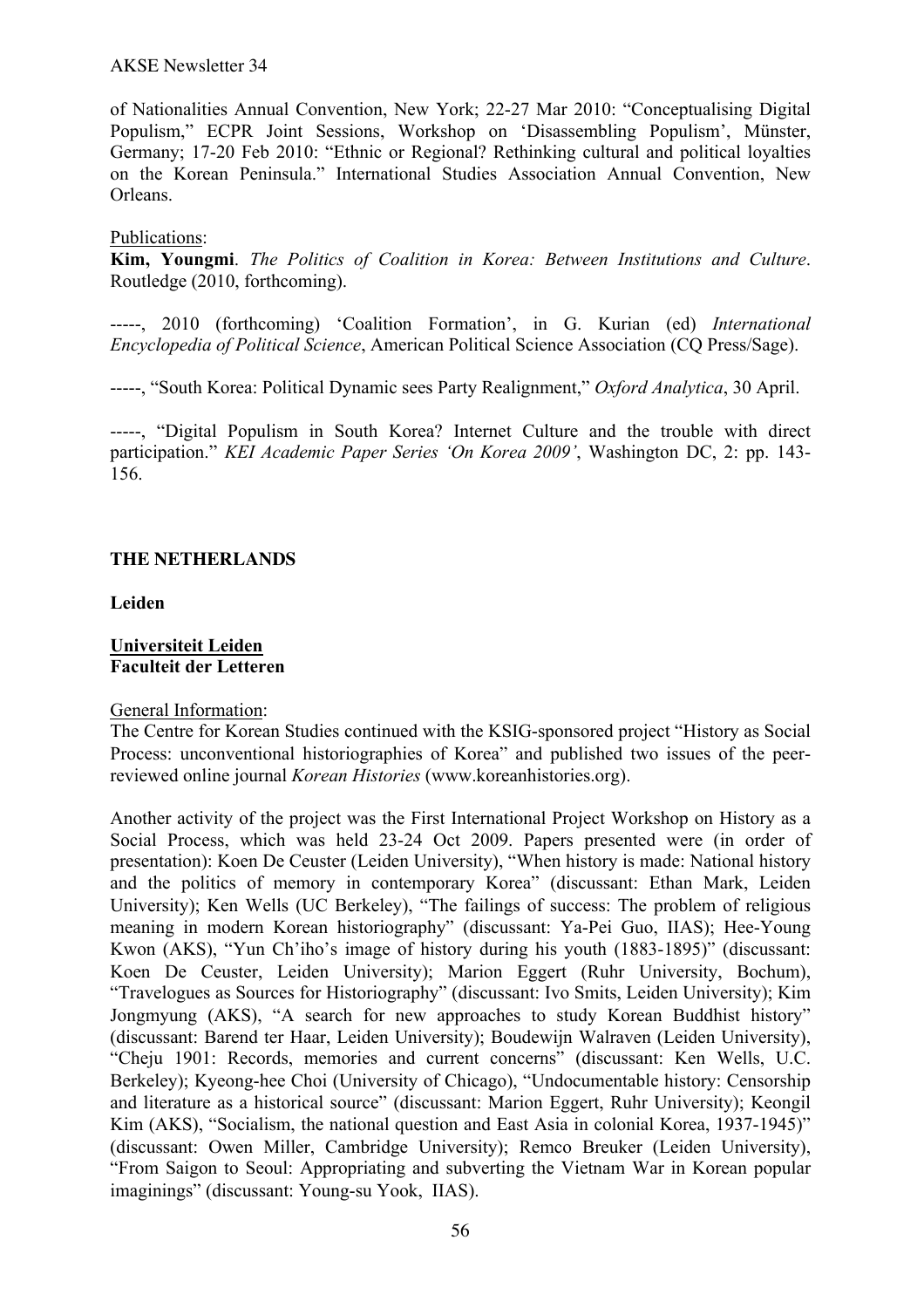As the first speaker in the framework of the Leiden Korean Studies Colloquium on 19 Oct 2009, Professor Nancy Abelmann (University of Illinois at Urbana-Champaign) presented a lecture entitled "Intimate Labor: Mothers Past and Post in South Korean Contemporary Film and Media." On 14 Apr 2010, the project welcomed Professor Kim Hyuk-Rae (Yonsei University) as a guest speaker for a talk on "Migration and Multicultural Contention in East Asia."

An Intensive Course for International Graduate Students covered was taught by Boudewijn Walraven, 19-22 Oct 2009. The dates were chosen in such a way that the participants could also attend the Colloquium and take part I the International Workshop. Participants came from an unexpectedly wide range of countries: France, Korea, the Czech Republic, Great Britain, the US, Canada, Austria, Romania, and the Netherlands.

## Scholars' Reports:

**Dr. Remco Breuker** will be presented with the Heineken Young Scientists Award in the category of medieval history on 22 Sept 2010.

## Publications:

**Walraven, Boudewijn**, "National Pantheon, Regional Deities, Personal Spirits? Mushindo, Sŏngsu, and the Nature of Korean Shamanism", *Asian Ethnology* vol. 68-1 (2009), pp. 55-80.

-----, "Cheju 1901: Records, Memories and Current Concerns," *Korean Histories* vol.1:1 (2009), pp. 3-24. (www.koreanhistories.org)

-----, "Ultimate Concerns: Religion, the State and the Nation in Korea," *IIAS Newsletter*, No 54, (Summer 2010). (http://www.iias.nl/newsletter-54)

**Breuker, Remco**, *Forging the truth: Creative deception and national identity in medieval Korea.* Separate issue of *East Asian History* 35. Canberra: Division of Pacific and Asian Studies.

-----, "Korea's forgotten war: Appropriating and subverting the Vietnam War in Korean popular imaginings," *Korean histories* 1.1 (2009). Online peer-reviewed journal published at Leiden University (www.koreanhistories.org).

-----, *Establishing a pluralist society in medieval Korea (918-1170): History, ideology and identity in the Koryŏ dynasty*. Leiden/Boston: Brill Academic Publishers, 2010. 500 pp.

-----, "Writing history in Koryŏ: Some early Koryŏ historical works reconsidered," *Korean histories* 2.1 (2010). Online peer-reviewed journal published at Leiden University.

**De Ceuster, Koen**, "When history is made: History, memory and the politics of remembrance in contemporary Korea" in *Korean Histories* vol.2:1 (2010). (www.koreanhistories.org)

**Lee, Jung-Shim**, "History as colonial storytelling: Yi Kwangsu's historical novels on fifteenth-century Chosŏn history", *Korean Histories* vol.1:1 (2009), pp. 81-105.

-----, "Han Yongun's novel *Death*: questioning a monk's nation-building project" in *Religion, Identity and Conflict*, edited by Toru Aoyama. Tokyo: Tokyo University of Foreign Studies (TUFS) (March 2010)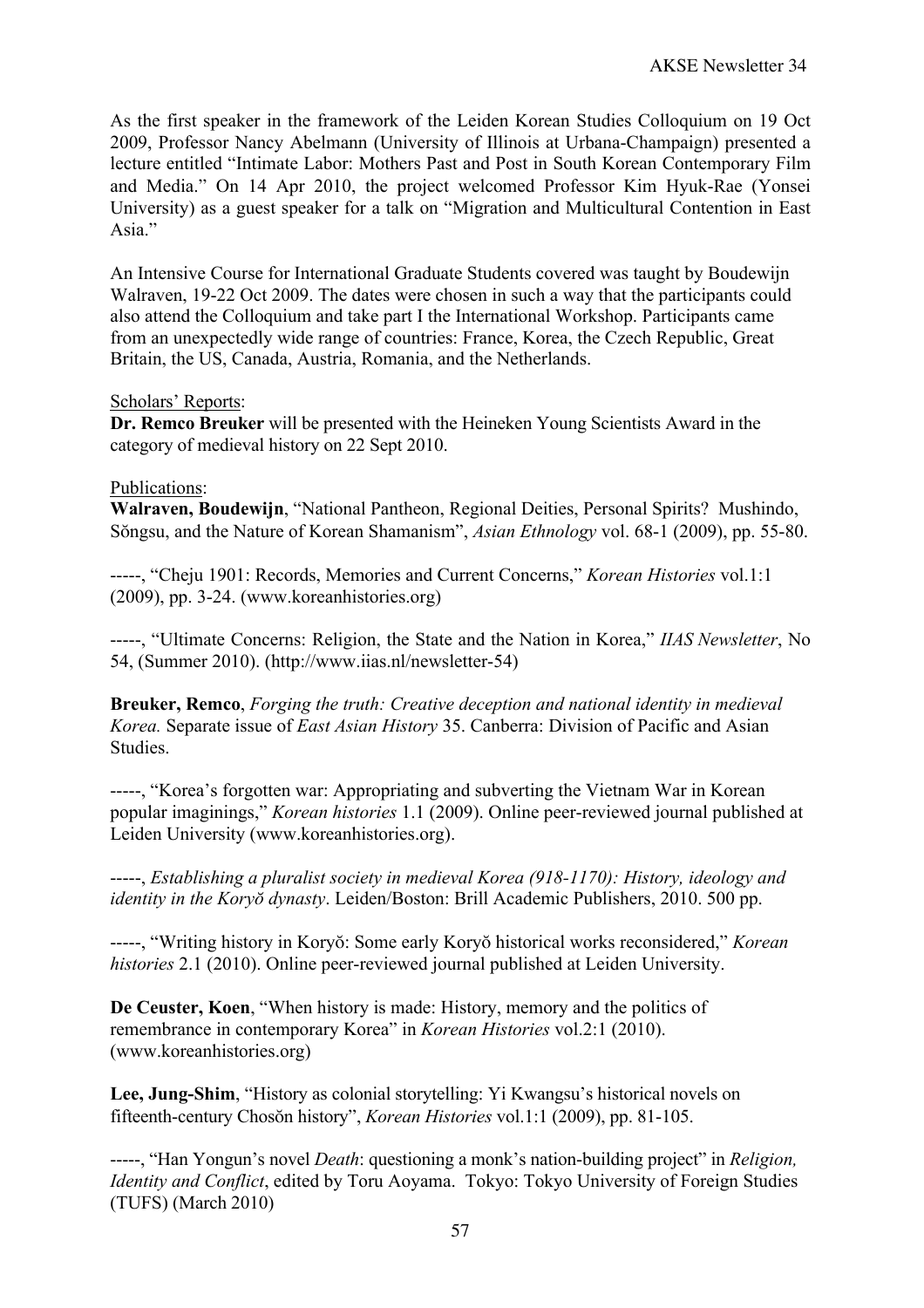-----, "Women, Confucianism and nation-building in Han Yongun's novel Death", *IIAS Newsletter* (http://www.iias.nl/newsletter-54), No 54, (Summer 2010).

**Yoon, Min-Kyung**, "Historical Representations in North Korean Chosŏnhwa Genre Paintings" *Proceedings of the Korean Studies Graduate Students' Conference held in Cluj-Napoca, Romania* (2010).

## **RUSSIA**

## **St. Petersburg**

## **A.I.Gertsen Russian State Pedagogical University Oriental Languages Department**

## Scholars' Reports:

**Dr. Li Sang-Yun** is an associate professor of Oriental Languages at the Hertzen Pedagogical University, St. Petersburg, Russia. After defending her Ph.D. thesis ("Short Story in Works of Contemporary Women Writers in the Republic of Korea (Park Wan-Seo, Shin Gyeong-Suk and Eun Hee-Gyeong")) at the Institute of Oriental Studies of the Russian Academy of Sciences (Moscow) in April 2008, she continues to teach Korean and Korean Literature. She teaches different Korean-related courses and History of Korean Literature at the Department of Oriental Languages, Hertzen Pedagogical University. During the past year, she gave the following talks: "Some of the Difficulties of Translation from Korean to Russian (based on Eun Hee-Gyeong's novel *Secret and Lies*)," The 1<sup>st</sup> Russian-Korean Conference of Literary Translators, Institute of Asian and African Studies, Moscow, 21-22 Dec 2009; "The Theme of War in the Work of Park Wan-Seo (short story 'A Windflower of Those Days When They Were Falling in Battles')" – Annual Conference on Korean Studies, Institute of the Far East, Moscow, 30-31 Mar 2010; "Features of Literary Translation of Nationally Biased Lexicon from Korean to Russian," The Inter-University Conference at Hertzen Pedagogical University, St. Petersburg, 28-29 Apr 2010. In 9-11 Mar 2010, she participated in the 2<sup>nd</sup> Translators' Seminar dedicated to the problems of the theory and practice of literary translation, Moscow State Linguistic University. In Mar 2010, Dr. Li San-Yun supervised a project with *Neva* (issue 3), a monthly literary magazine.

## Publications:

**Li, Sang-Yun,** translation of Eun Hee-Gyeong's novel *Secret and Lies* – Moscow, Vremya, 2010.

-----, "The Fiction by Park Wan-Seo. The short story "Some Memoirs of My Life Experience" (1977) in *Proceedings of the Center for Korean Language and Culture*, Issue 11, St. Petersburg State University of St. Petersburg, 2009. pp. 48-54.

-----, "Traditional and Contemporary Motives in the Work of Shin Gyeong-Suk," Proceedings of the XIII Conference, Institute of Far Eastern Studies of the Russian Academy of Sciences. Moscow (2009), pp. 341-348.

-----, "Some of the Difficulties of Translation from Korean to Russian (based on Eun Hee-Gyeong's novel *Secret and Lies*)," *Proceedings of the 1st Russian-Korean Conference of Literary Translators*, Institute of Asian and African Studies, Moscow, 2009, pp. 93-101.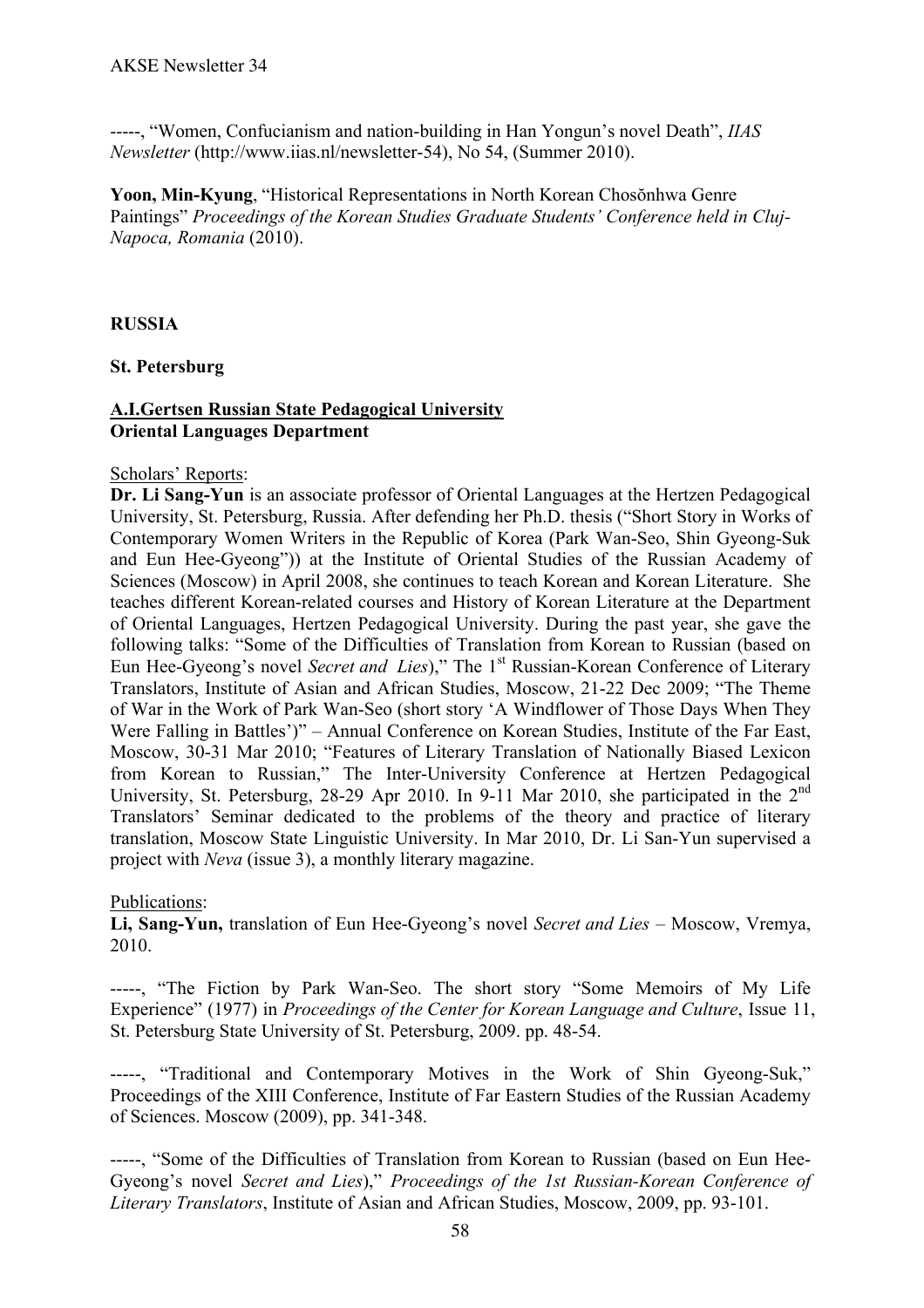-----, "Methods of Translation of Nationally Biased Lexicon from Korean to Russian," *Proceedings of the Inter-University Conference at Hertzen University* – St. Petersburg, 2010. pp. 252-254.

-----, "Let Me Introduce Korean Culture" (introductory article) –*Neva* no. 3 (2010).

-----, Translation of short stories: "Anemone Flowers of Those Days, When Somebody Was Killed in Battles" by Park Wan-Seo, "Where the Harmonium Was" by Shin Gyeong-Suk, "My Poor Wife" and "Duet" by Eun Hee-Gyeong – *Neva* no. 3 (2010).

#### **St. Petersburg State University Faculty of Asian and African Studie**s **Centre for Korean Language and Culture**

General Information:

In 2008-09 there were altogether about fifty students enrolled in the B.A. course (2nd and 4th year "Korean Philology" major and 3rd year of "History of Korea" major), and in 1st and 2nd year of M.A. course in Korean studies with the full curricula (over twenty Korean studiesrelated disciplines).

The following B.A. Thesis were defended by the students of the 4th year – Korean Philology major: Afanasyeva Polina N., "Elements of Confucian Tradition in Social Context of the Educational System in Contemporary South Korea;" Vangesova Margarita M., "Poetical Anthology 'Gagok Wollyu' ('Sources of Songs,' 1876). Specific Features of the *Sijo* Verse by Unknown Authors;" Ishkova Daria V., "Korean-Americal Bilinguism: Interaction of the Two Bilingual Phonetic Systems;" Minkina Maria G., "Specific Features of Korean Internetlanguage;" Smirnovf Elizaveta V., "Specific Features of Korean Electronic Business Correspondence;" Kantov Rentso V., "Traditional Korean Medicine;" Uglova Anna V. "Life and Works of Modern Korean Poet Hwang Sun-won (1915-2000);" Akhmetov Timur A.,"Syntax and Semantics of Korean Compouns Verbs;" Obodova Daria K., "*Jageun Iyagi*  ("Small Stories") as a Phenomenon of Korean Culture;" Terentyeva Daria F., "Differences Between Western ad Korean Type of Behaviour in Relation with the Etiquette of Cross-Cultural Communication and Korea's Business and Cultural Code Words;" Tsoy Yulia T., "Life and Works of Contemporary South Korean Poet Ko Eun;" Zuraliova Jevgenija, "Analysis of Political Spheeches of the President of the Republic of Korea Park Chung Hee (1962-1979) in the Context of Political Rhetoric."

In Sept 2009, the CKLC with the support of the General Consulate of the Republic of Korea (Saint Petersburg) held the 16th International Korean Proficiency Test. In Oct 2009 the CKLC members took part in the seminar for Korean language teachers in Russia organized by the General Consulate of the Republic of Korea in Saint Petersburg. In winter 2009, the CKLC together with Russo-Korean Friendship Association headed by professor S.O. Kurbanov and with Korean Literature Translation Institute sponsoring the event took part in organization of the City Essay Contest on the "The Fox Pass. Korean stories of 15-19 centuries." ("Lisiy pereval". Sobranie koreiskih rasskazov XV-XIX vv.) - the first volume of the "Golden Fund of Korean Literature" Anthology ("Zolotoi Fond Koreiskoi Literatury") (Anastasia A. Guryeva – Head of the Committee, Dr. Inna V. Choi and Dr. Denis A. Samsonov – Committee members).

Scholars' Reports: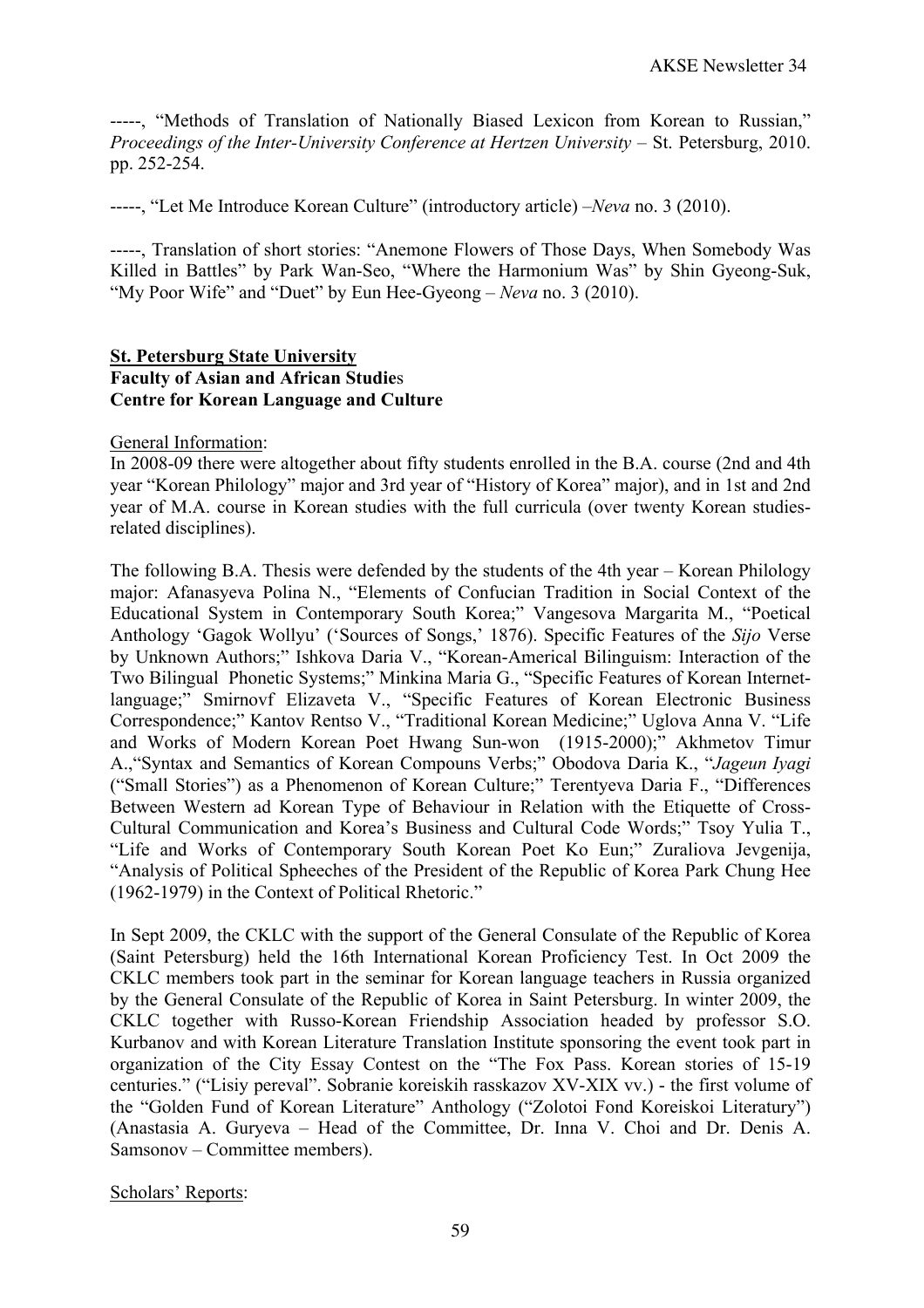**Dr. Inna V. Choi** a senior lecturer of the Faculty of Asian and African Studies, Saint Petersburg State University continued teaching the following subjects at the Faculty of Asian and African Studies, Saint Petersburg State University: Colloquial Korean – primary and middle levels (B.A. Course "Korean Philology" and "History of Korea" major), Colloquial Korean – advanced level, Business Korean, Translation from Russian into Korean, Debates in Korean Modern Literary Trends of the 20<sup>th</sup> century (B.A. Course "Korean Philology" major).

She gave the following talks: 14-15 Sept 2009: "The Study of Korean Literature in Russia during the Last Decade (1999-2009)" // International Conference "Pilipinas muna! The Philippines is a priority!", dedicated to the Anniversary of prof. Gennady Ye. Rachkov. Peter the Great Museum of Anthropology and Ethnography (Kunstkamera), Russian Academy of Science, Philippine Embassy in Russia, Philippine Consulate in St. Petersburg. Saint-Petersburg; 21-22 Dec 2009: "Peculiarities in the Translating of the Korean Literary Texts of the 1920-1930s on the Example of Kim Dong-in (1900-1951)'s Short Stories," The First Russian-Korean Scientific and Practical Conference of Literary Translators, dedicated to the 100<sup>th</sup> Anniversary of the First Translation of Russian Classical Literature into Korean. Moscow State University, International Center of Korean Studies. Moscow; 29 June–2 July 2010: "Korean Prose of the 1920s-1930s on the Example of Kim Dong-in's Short Story "The Resembling Toes" (*Palgaragi talmatta*) (1932)," The 4<sup>th</sup> International Conference "ISSUES of Far Eastern Literatures," dedicated to the memory of Lu You. St. Petersburg State University, Fudan University. Saint-Petersburg. ..

She is also working on several projects including: "Textbook on the Development of Reading Skills of the Korean Modern Social and Political Texts," Saint-Petersburg University, Faculty of Asian and African Studies Grant Project with Alexey A. Vasiliev (terms: January  $2010$  – November 2010); "Korean Prose of the 1920s-1930s of the  $20<sup>th</sup>$  century: Short Story Genre using the Works of Three Writers – Kim Dongin (1900-1951), Yom Sangsop (1897- 1963) and Hyun Chingon (1900-1943)," Korea Foundation Grant Project (Course of Lectures) (terms: February 2010 – August 2010). As a member of the Russian-Korean Friendship Society in Saint-Petersburg, she organized the concert of the Korean music group "Sun peoples" in 3 Oct 2010, St. Petersburg; an official visit to the University of Incheon (RK) for enlarging relationship between the Saint-Petersburg University and the University of Incheon based on the partnership (16-20 Feb 2010); took part as an interpreter in the Forum "Russian-Korean Dialogue" (Saint-Petersburg University, Saint-Petersburg, 7-8 Apr 2010); taught a Korean Language Course for the Russian Staff of Hyundai Motor Manufacturing Rus LLC (Saint-Petersburg, May 2009 – April 2010).

**Anastasia A. Guryeva,** Ph. D. Candidate, senior lecturer of the Faculty of Asian and African Studies, Saint Petersburg University) continued working on her Ph.D. thesis on translation and analysis of the  $19<sup>th</sup>$  century poetical anthology "Namhun Taep'yŏng-ga." This year, she taught the following subjects: History of Korean Traditional Literature as well as Korean language-related courses: Korean Literature Text, Conversational Korean, Translation into Korean for the B.A. Course "Korean Philology" and "History of Korea" major students as well as for the Master's Course students at the Faculty of Asian and African Studies, Saint Petersburg State University.

She gave the following talks and participated in the following conferences: 2-5 Aug 2009: discussant, "Literature and Culture" session, Korean Studies Graduate Students Convention (KSGSC-2009), Moscow State University, Moscow, Russia; 14-16 Sept 2009: "Nature in *Sijo* Poetry of the Late Joseon Period. Specifics of Depiction," International Conference "Pilipinas muna! The Philippines is a Priority" held by Peter the Great Museum of Anthropology and Ethnography (Kunstkamera), Russian Academy of Sciences, Philippine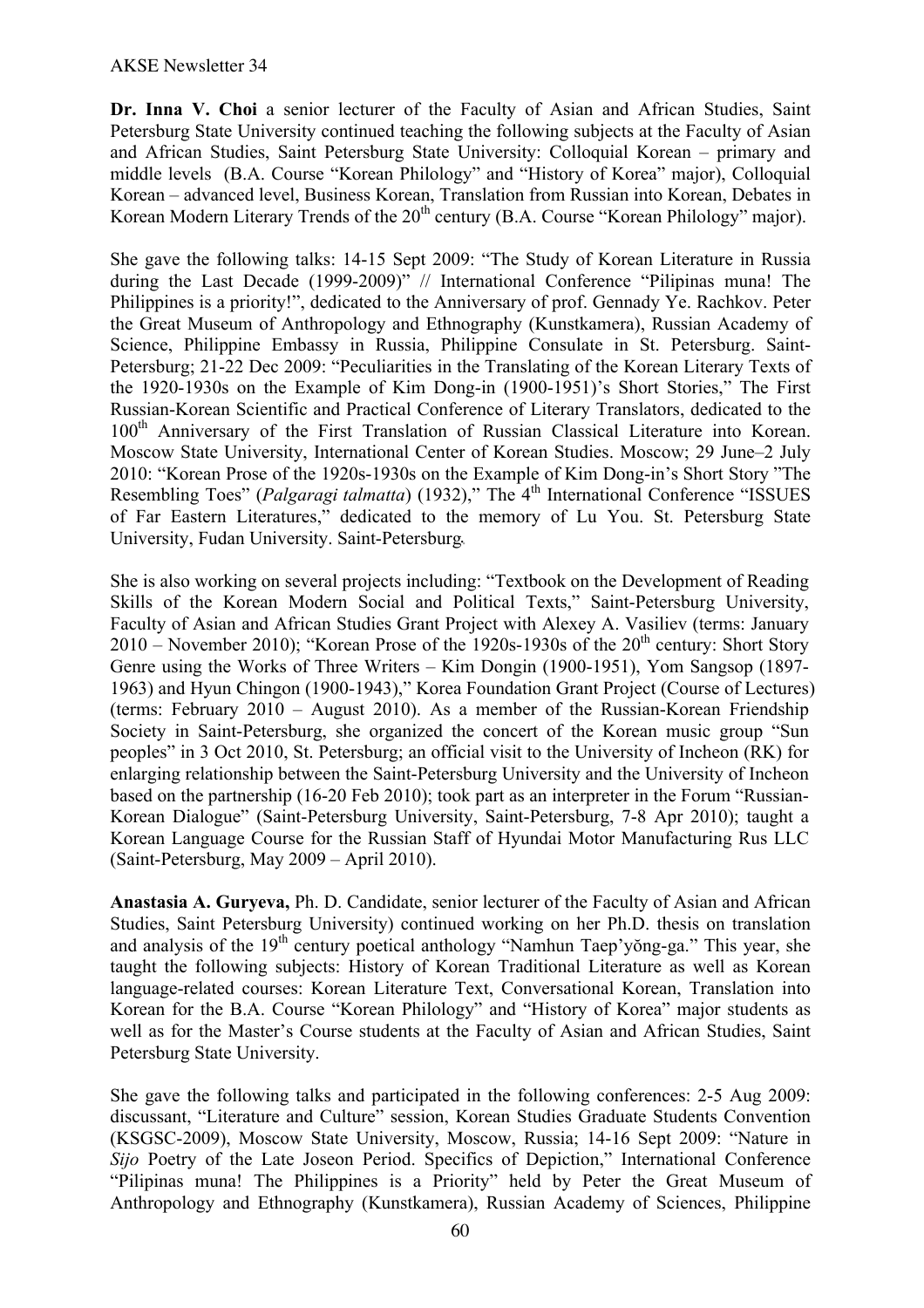Embassy in Russia, Philippine Consulate in St. Petersburg, St.Petersburg; 21-22 Dec 2009: "Korean traditional poetry in vernacular – specific features and types of texts from a translator's point of view," First Russian-Korean Academic and Practical Conference of Literature Translators, Moscow State University; 16-17 Dec 2009: "A Road to the Church: sincere talks of Korean Parishioners," Conference on "Orthodox Church and Other Christian Churches in the Far East," Faculty of Asian and African Studies, Saint Petersburg University; 30-31 Mar 2010: "'Tradition in New' in Contemporary Korean Culture," 14th Academic Conference of Russia and CIS' Koreanists held in Moscow; 29 June-2 July 2010: "Chinese Personal Names in Korean Traditional Poetry in Vernacular - based on the "Namhun Taepyeong-ga" Poetical Anthology," International Conference 'Issues of Far Eastern Literatures' the Faculty of Asian and African Studies, Saint Petersburg University; discussant at two Panels (Literary and Cultural Discourses and Linguistics) at the 7th Korean Studies Graduate Students Convention (KSGSC-2010), the University of Babes-Bolyai, Cluj-Napoca, Romania, 28-30 July 2010.

She is also involved in the Faculty of Asian and African Studies Grant Project to create a "Textbook on the Development of Reading Skills of the Korean Specialized Text" at Saint-Petersburg University, in cooperation with Alexey A. Vasiliev (terms: January 2010 – November 2010). On 17 October, she gave an open lecture on Korean Literature in the Association of International Cooperation. The event was held within the framework of the "Aroma of Korea-3" Festival of Korean Culture in Saint Petersburg. On 30 Mar 2010, she gave an interview for the KBS Radio on the current status and activity of Korean Studies in Saint Petersburg State University. She also worked as an interpreter in the Forum "Russian-Korean Dialogue" (Saint-Petersburg University, Saint-Petersburg, April, 7-8 2010).

**Prof. Sergey O. Kurbanov** Director of the Center for Korean Language and Culture, full professor of the Faculty of Asian and African Studies, Saint Petersburg State University. He gave the following talks during the past year: 14 Oct 2009: "Donghak Ideology and Democracy of Korean Type" (by correspondence), International Donghak Association; 13 Nov 2009: "The problem of reliability of historical facts records in old books and in modern publications," Budapest ELTE University; 16 Nov 2009: special lecture, "Main Trends of inter-Korean Relations in 2009"ELTE University, Budapest; 22 Mar 2010: special lecture, "Korean Peninsula and Issues of Security in East Asia," ELTE University, Budapest; 25 Mar 2010: special lecture, "Socialism in East Asia," Vienna University. In addition, he continued teaching courses on Korean History and Korean Thought related subjects for the History of Korea and Korean Philology major students at the Faculty of Asian and African Studies, Saint Petersburg State University.

**Prof. Lim Su,** a senior lecturer of the Faculty of Asian and African Studies, Saint Petersburg State University continued teaching the Korean language and Sino advanced levels of Sino-Korean mixed script for BA students of Department of Korean Philology and BA students of Department of History of Korea as well as M.A. Course Students at the Faculty of Asian and African Studies, Saint Petersburg State University. He is preparing a Korean Grammar Workbook co-authored with A. Vasiliev.

**Prof. Adelaida F. Trotsevich,** (doctor of Philology, mail researcher of the Insitute of Oriental Manuscripts, Russian Academy of Sciences) continues working on a series of translations of Korean Classical Literature "Golden Fund of Korean Literature" Anthology ("Zolotoi Fond Koreiskoi Literatury") in cooperation with Sergey V. Smolyakov, the Director of the "Hyperion" Publishing House. The project has been carried out from 2007 under the support of the Korea Literature Translation Institute (KLTI). At present, five volumes of representative pieces of Korean Traditional Literature have been published.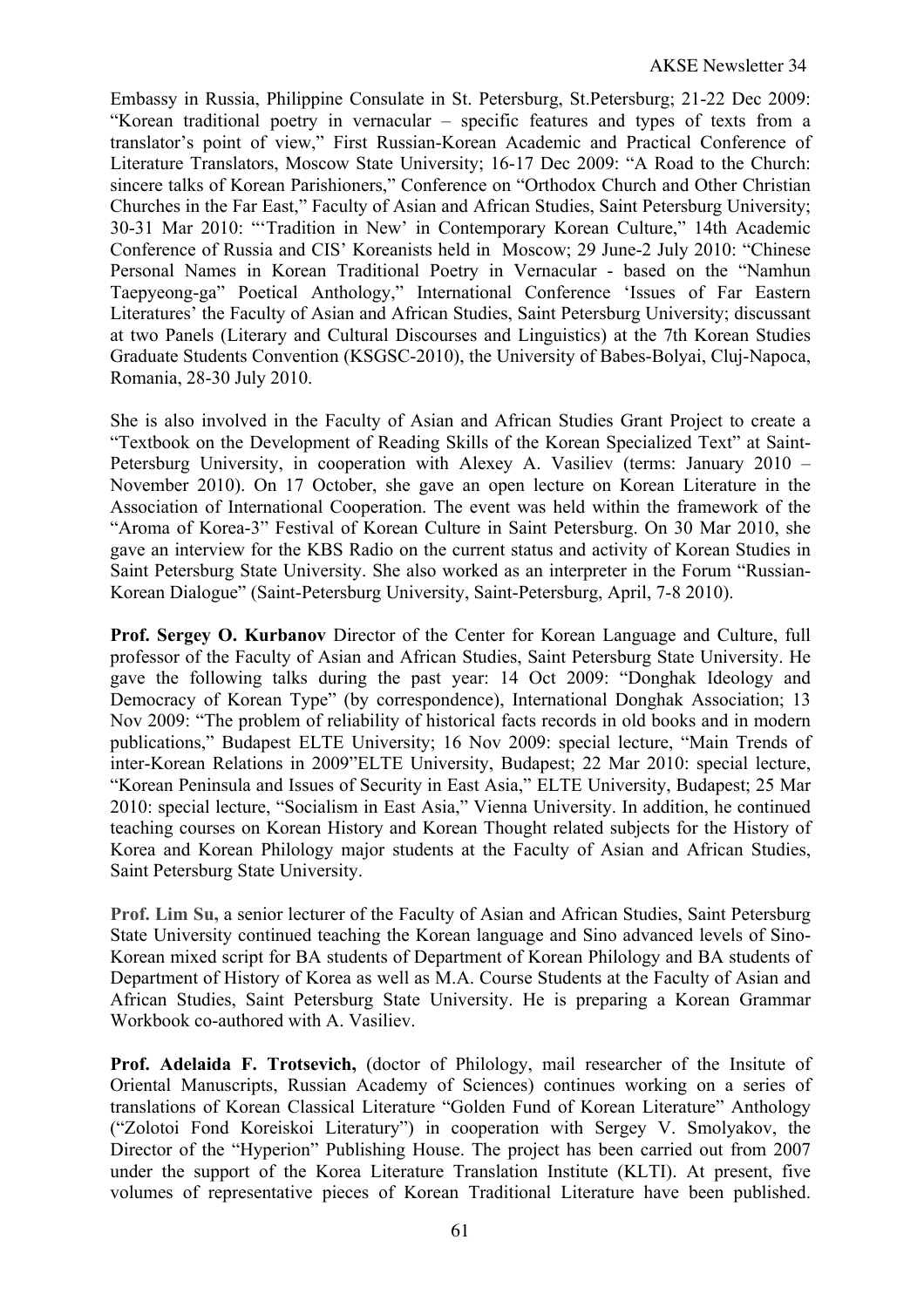Currently she is editing the next volume - Korean Traditional Poetry and Works by Kim Sisup.

**Alexey A. Vasiliev,** a senior lecturer of the Faculty of Asian and African Studies, Saint Petersburg State University continued to teach intermediate levels of Korean and Theoretical Grammar of Korean as well as Korean Newspaper for BA students of Department of Korean Philology, Faculty of Asian and African Studies, Saint Petersburg State University. In 2009- 10, he has been tutoring five student research papers  $(2<sup>nd</sup>$  year, BA course, Department of Korean Philology). Besides seven B.A. theses were defended under his tutorship. He was an opponent to one term-paper and one B.A. thesis. Currently, he is collaborating on a Korean Grammar Workbook with Dr. Lim Su and also working on two other projects: "Textbook on the Development of Reading Skills of the Korean Modern Social and Political Texts," Saint-Petersburg University, Faculty of Asian and African Studies Grant Project, with Inna V. Choi (terms: January 2010 – November 2010) and "Textbook on the Development of Reading Skills of the Korean Specialized Text" // Saint-Petersburg University, Faculty of Asian and African Studies Grant Project, with Anastasia A.Guryeva (terms: January 2010 – November 2010).

# Publications:

**Choi, Inna V.**, "Love and Beauty in the works of Kim Dong-in," *Proceedings of the Center for Korean Language and Culture* (CKLC). no. 11, Academy of Culture's Research, St. Petersburg. October 2009 (in English).

-----, "New and Traditional in the Short Stories of Kim Dong-in," *THE KOREAN PENINSULA: Time of New Challenges* (Papers presented at the 13<sup>th</sup> Academic Conference of Russia and CIS Koreanists), IFES RAS, Moscow (November 2009). (in Russian)

-----, Translation into Russian, Kim Dong-in "The Mad Painter" (Kwangyŏm sonat'a), *Neva*, no. 3 (2010).

-----, "Korean Prose of the 1920s-1930s on the Example of Kim Dong-in (1900-1951)'s Short Story "The Resembling Toes" (*Palgaragi talmatta*) (1932)," Papers presented at the 4th International Conference "ISSUES of Far Eastern Literatures," St. Petersburg State University.

**Guryeva, A. A.***,* with Trotsevich A.F., *Description of Korean Manuscripts and Block-prints in keeping of Saint Petersburg Libraries*, Vol.2. *Old Korean Books in the Manuscript Collection of Saint Petersburg branch of the Institute for Oriental Studies, Russian Academy of Sciences*. Saint Petersburg State University Press (2009). 424pp.

-----, "Nature in *Sijo* Poetry of the Late Joseon Period. Specifics of Depiction." Abstracts of "Pilipinas muna! The Philippines is a Priority" International Conference held by Peter the Great Museum of Anthropology and Ethnography (Kunstkamera), Russian Academy of Sciences, St.Petersburg (2009). (in English)

-----, "조선후기의 대화구성법 시조" (Dialogical Form Sijo of the Late Joseon Period), 한 국문예비평연구. 제30집. 한국현대문예비평학회 (2009).

-----, "Peterburgskiye stihi Chon Hyonjona" ('Saint Petersburg Verse' by Jeong Hyeongjong), *Neva*, no. 3 (2010). (in Russian)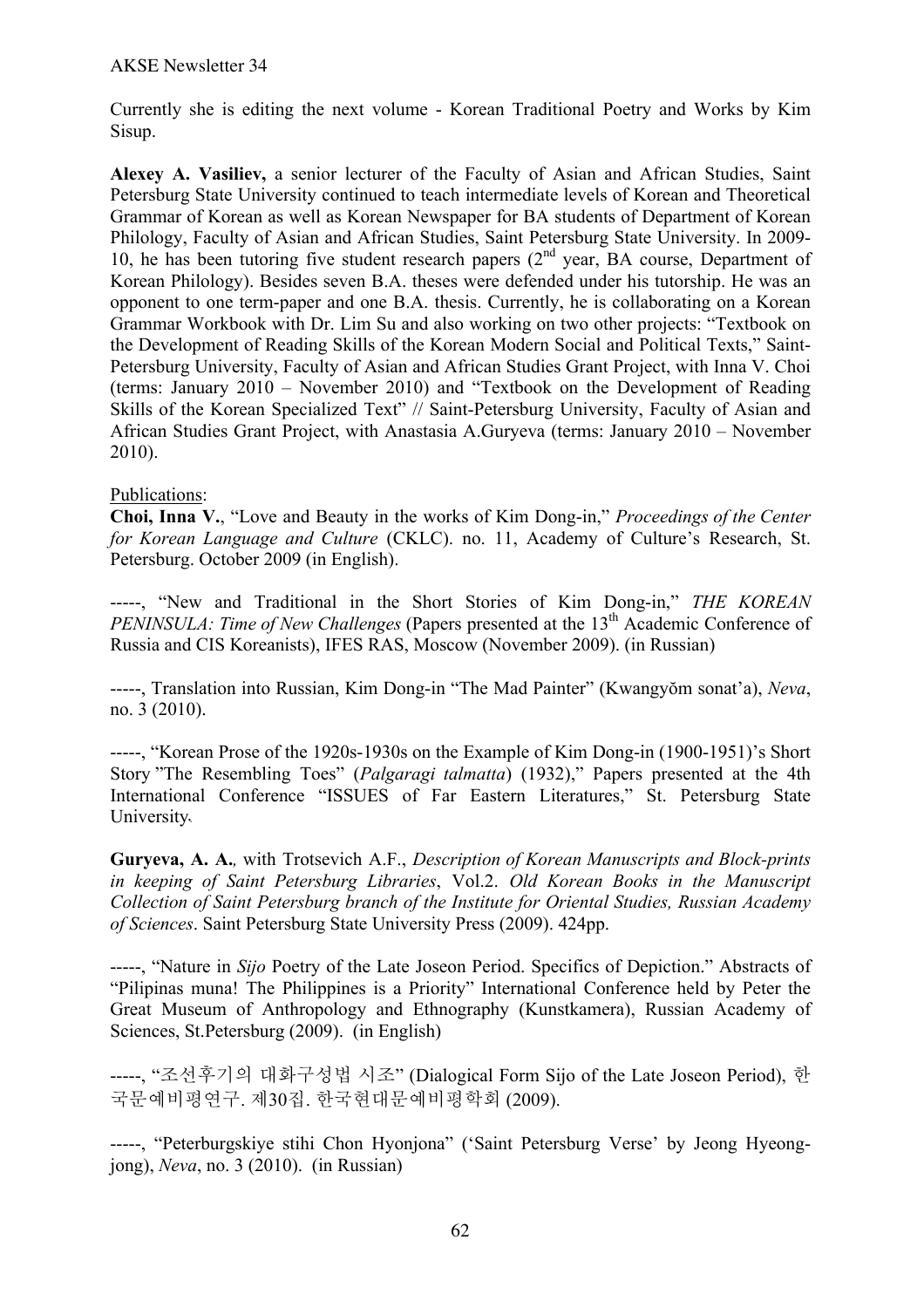-----, "Koreiskaya traditsionnaya poeziya na rodnom yazyke – tipy tekstov s tochki zreniya perevodchika" (Korean traditional poetry in vernacular – specific features and types of texts from a translator's point of view), Materials of the First Russian-Korean Academic and Practical Conference of Literature Translators. "Vostochnaya Literatura" Russian Academy of Sciences (2010). (in Russian)

-----, "Gasa poem 'Sangsa byeolgok' (Longing in separation). An attempt of a poetical text description," *Proceedings of the Center for Korean Language and Culture*, issue 11, Academy of Culture Research, St. Petersburg (2009). (in English)

-----, "Chinese Personal Names in Korean Traditional Poetry in Vernacular - based on the 'Namhun Taepyeong-ga' Poetical Anthology," *Proceedings of the 'Issues of the Far Eastern Literatures' Conference Dedicated to the Memory of LuYou*. Faculty of Asian and African Studies, Saint Petersburg University. (in English)

**Kurbanov, S.O.,** Article: "Korean Peninsula in the first half-year after Pyongyang Summit of 2000: facts and trends of historical development," *Korean Peninsular: time of new challenges* (Moscow, 2009), pp. 272-281.

-----, editor, *Proceedings of the Center for Korean Language and Culture*, no. 11 (ISSN 1810  $-8008$ ).

-----, "Compatibility of traditional culture and democracy: South and North Korean case," *Proceedings of the Center for Korean Language and Culture*, no. 11.

-----, "Unknown facts from the history of Russian Orthodox Church in Korea in 1950s– 1970s," *Proceedings of the Center for Korean Language and Culture*, no. 11.

-----, "Nuclear problem of the DPRK and main trends of inter-Korean relations in the first half of 2000s," *Problems of Modern Asia: history, conflicts and geopolitics*, St.-Petersburg (2009), pp. 181–212.

**Trotsevich, Adelaide A.**, with Guryeva A.A. *Description of Korean Manuscripts and Blockprints in keeping of Saint Petersburg Libraries*, Vol.2. *Old Korean Books in the Manuscript Collection of Saint Petersburg branch of the Institute for Oriental Studies, Russian Academy of Sciences*, Saint Petersburg State University Press (2009). 424pp.

-----, editor, *The Dream of Nine Clouds* by Kim Manjung. Also translated two novels and wrote the foreword and commentaries, Hyperion Publishing House (2010). 288pp.

-----, editor, *Admonition to the Flower King: Collection of hanmun prose of the Koryo-Chosun period*. Golden Fund of Korean Literature, vol. 5. Also wrote the foreword, commentaries, and some translations, Hyperion Publishing House (2010).

## Publications of the Centre for Korean Language and Culture:

The CKLC published the 11<sup>th</sup> Issue "Proceedings of the Center for Korean Language and Culture" (Saint Petersburg State University Publishing House) with the support of the Korea Foundation. The editor of the issue is Prof. S.O. Kurbanov. The present issue contains a new chapter: "Articles in English" to enlarge the number of the issue's potential readers.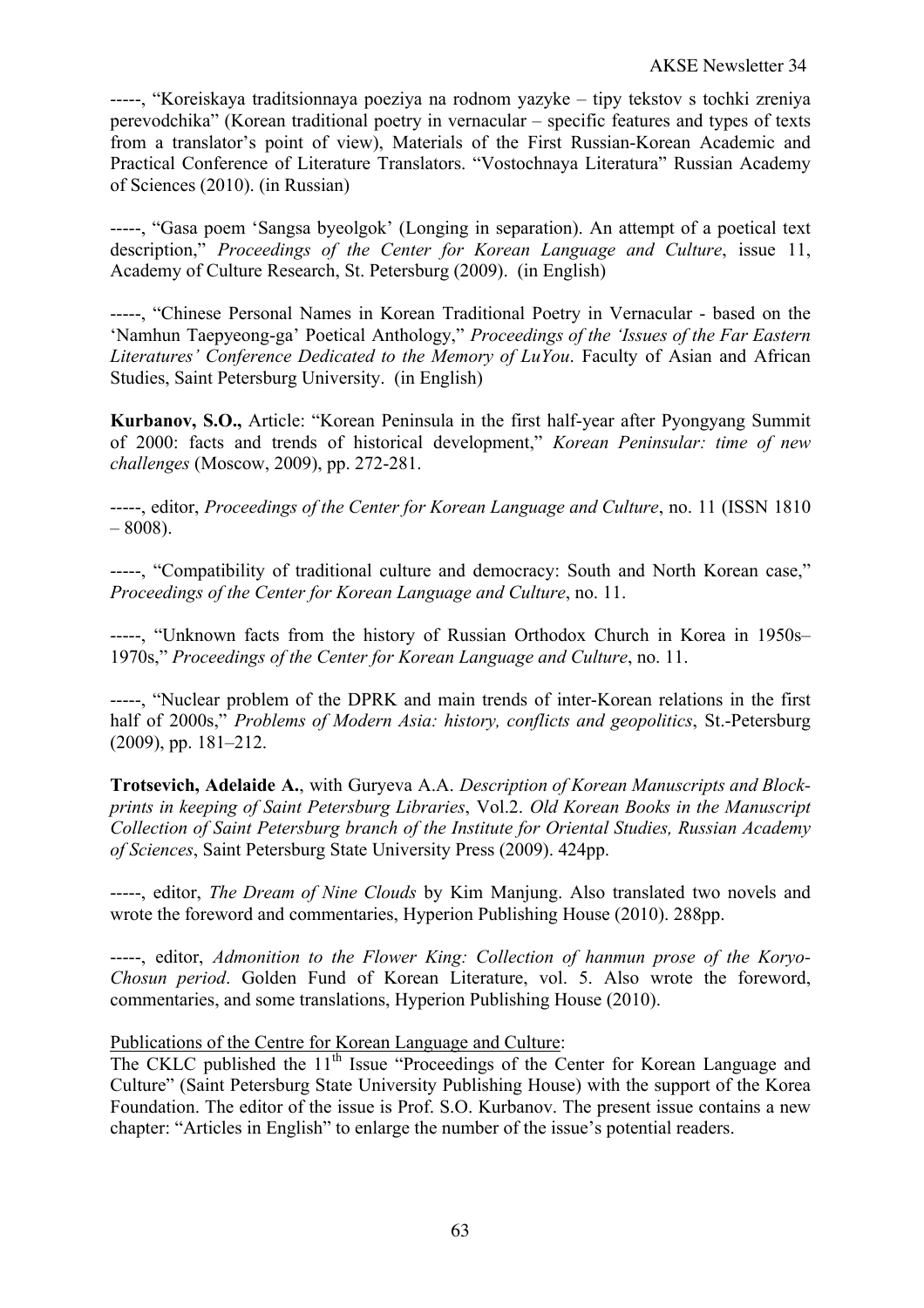#### **OBITUARIES**

#### **André Fabre (1932-2009)**

André Fabre nous a quitté le 27 juillet dernier dans sa soixante-dix-septième année. Coréanologue renommé, il appartenait sinon à la première génération d'enseignants de coréen du moins à la deuxième. En effet, Charles Haguenauer et Li Ogg furent les deux premiers enseignants de coréen. On doit au premier la création d'un certificat d'études coréennes à la Sorbonne puis de l'enseignement du coréen à l'École nationale des langues orientales (Langues O) devenue depuis l'Institut national des langues et civilisations orientales (INALCO). Il y eut d'abord un enseignement de coréen aux Langues O puis ensuite cet enseignement fut sanctionné par un diplôme obtenu après trois ans d'études. Le premier diplômé de coréen le fut en 1963. Li Ogg, quant à lui, vint en France, en 1956, à la demande de Charles Haguenauer et enseigna le coréen à la Sorbonne (il fut lecteur à la faculté des lettres de l'université de Paris de 1956 à 1969) et aux Langues O où il fut chargé de conférence puis répétiteur de 1959 à 1969.

Après avoir fait ses études secondaires au lycée Arago de Perpignan, ville dont il était originaire, il monte à Paris. Attiré par l'Extrême-Orient, il s'inscrit à l'École des langues orientales (Langues O) en japonais, en chinois et également en russe. Il sera respectivement diplômé de ces trois langues en 1954, 1956 et 1957. A noter que, pour le russe, il suivait également des cours à la Sorbonne où il obtiendra une licence (1957). En 1955, il fut un des premiers à obtenir le certificat d'études japonaises à la Sorbonne et, en 1960, il obtint celui d'études coréennes. Après avoir accompli son service militaire, il est nommé secrétaire général du Centre d'études chinoises de l'École pratique des hautes études (EPHE), centre dirigé alors par le linguiste et sinologue Alexis Rygaloff.

Le professeur Charles Haguenauer, qui avait eu André Fabre comme étudiant, avait remarqué ses qualités de linguiste et il avait réussi à le persuader d'aller en Corée. Il adressa, en 1961, une demande au gouvernement coréen en vue d'obtenir une bourse d'études en échange d'un enseignement qu'André Fabre aurait pu donner à l'université des langues étrangères Han'guk. Il fallut une année pour attendre la réponse, négative : le ministre coréen de l'Éducation ne pouvait sur son budget 1963 disposer de crédits destinés à des étudiants étrangers. A la suite de ce refus, monsieur Chambard, qui était alors ambassadeur à Séoul, décida d'écrire à la Direction des affaires culturelles au Quai d'Orsay pour expliquer le grand intérêt qu'il portait à ce que André Fabre puisse venir en Corée. Finalement, c'est en 1963 que celui-ci fut envoyé par le ministère des Affaires étrangères comme lecteur à l'université des langues étrangères. Il occupa dans le même temps les fonctions d'adjoint culturel à l'ambassade de France.

Il profita de son séjour en Corée pour suivre, parallèlement à son travail, des cours à la Graduate School de l'université nationale de Séoul. En 1967, il obtint un Master of Arts en linguistique avec un mémoire, rédigé en coréen, sur les mots expressifs en coréen moderne (la version française se trouve à la bibliothèque de l'INALCO sous le titre *Les mots expressifs en coréen moderne*). C'est aussi à cette époque qu'il s'exerça à la traduction de plusieurs nouvelles coréennes (quatre d'entre elles (*Quand le sarrasin refleurit* de Yi Hyo-seok, *Printemps? Printemps* de Kim Yu-jeong, *Les grues* de Hwang Sun-weon, *Une balle perdue* de Yi Beom-seon) furent publiées, en 1970 à Séoul, par Le Centre coréen du P.E.N. Club international dans un ouvrage intitulé *Contes et pièces de théâtre moderne de la Corée*).

A son retour en France en 1968, il occupa un poste de formateur au CREDIF, organisme dépendant de l'École nationale supérieure de Saint-Cloud, jusqu'à son élection en 1969 à la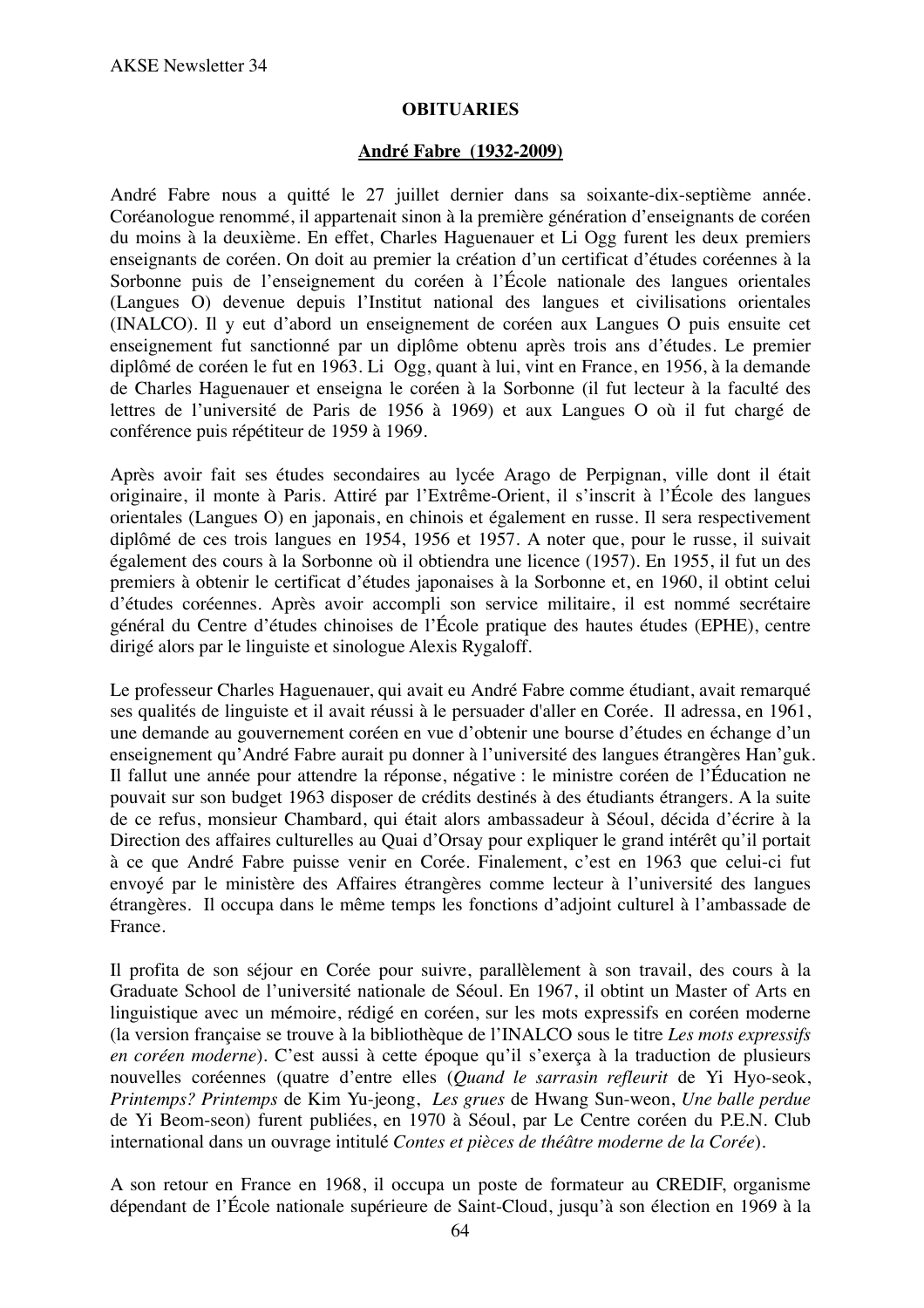chaire de coréen créée à ce moment-là aux Langues O. C'est au CREDIF qu'il avait obtenu, en 1963, un diplôme d'enseignement du français par les méthodes audiovisuelles.

Après ces débuts brillants, A. Fabre a poursuivi sa carrière de chercheur et d'enseignant jusqu'à sa retraite en 1998, contribuant ainsi à la formation de plusieurs générations d'étudiants. Il a également donné de multiples conférences sur la Corée, tant en France qu'à l'étranger.

A. Fabre n'a cessé, tout au long de sa carrière, de d'intéresser aux questions de linguistique mais aussi d'ethnolinguistique: standardisation de la langue coréenne, oppression de cette langue pendant la colonisation japonaise, coréen du Nord et coréen du Sud, emprunt de langues à d'autres langues (à ce sujet on peut citer l'article très documenté « Trois écritures à base de caractères chinois: le *idu* (Corée), les *kana* (Japon) et le *chu nôm* (Viet Nam) », *Asiatiche Studien/Etudes asiatiques*, vol. XXXIV-2-1980, p. 206-225). Dans le cadre de ses études de la langue coréenne, il s'est intéressé aux communautés coréennes vivant à l'étranger, principalement celles de l'Asie centrale, qui parlent un coréen, le *koryeo mal*, présentant un certain nombre de différences avec celui parlé dans la péninsule. Il s'intéressait également au catalan et y voyait quelques fois des similitudes avec le coréen.

Il est l'auteur, avec Shim Seung-ja, d'un *Manuel de coréen* publié en 1995 (Paris, l'Asiathèque, collection Langues et mondes, 270 p. + 1 CD) et également, en collaboration avec Song Eui-jong, d'un volume de la collection Assimil, *Le coréen sans peine* (Paris, 1999, XXI+561 p. + 4 cassettes (maintenant 4 CD). La linguistique ne lui avait pas fait abandonner la littérature. Il collabora ainsi avec Mine Hi-sik à la traduction du premier tome de la célèbre saga de Pak Kyong-ni, *La terre* (Paris, Belfond, 1994, 600 p). Oeuvre complexe où apparaissent nombre de personnages (la traduction fournit un index de cinq pages des personnages pour aider le lecteur francophone à s'y retrouver), elle retrace à partir de 1897 la vie de trois générations de Coréens.

André Fabre aimait aussi faire connaître la Corée. Si, en 1986, il publia un petit guide, *Corée du Sud* (Paris, Marcus, collection Poche-voyage Marcus, 1986, 64 p.), il s'attaqua plus tard à un travail beaucoup plus important, une histoire de la Corée. En 1988, il publia *La grande histoire de la Corée* (Paris, Lausanne, éditions Favre, 391 p.). Ce livre ne connut qu'une diffusion réduite: il resta peu de temps en librairie à la suite de la faillite de son éditeur, faillite presque concomitante à la sortie du livre. Mais, un peu plus de douze ans plus tard, il publia une *Histoire de la Corée* (Paris, l'Asiathèque, collection Langues et mondes, 419 p.). Reprenant son ouvrage précédent, il procéda à une révision complète. Profitant d'un voyage en Corée, à l'invitation du ministère coréen de la Culture, des Sports et du Tourisme, il put, par exemple, accéder à de nouveaux documents concertant des découvertes archéologiques récentes et remanier ainsi totalement le chapitre concernant la préhistoire. Il réactualisa aussi son texte et ajouta une partie importante concernant l'histoire coréenne récente (rencontre de Kim Dae-jung et de Kim Jong-il, par ex.). Ce livre est également richement illustré, doté de cartes et d'un index fort utile. Bien qu'il ait fait l'objet d'un certain nombre de critiques, il reste à ce jour l'histoire générale de la Corée la plus récente et une source d'informations précieuses pour qui s'intéresse à la Corée.

A la fin de sa carrière, il fut sollicité pour enseigner au Kazakhstan. Il avait d'ailleurs le titre de Professeur émérite de l'université Qyzylorda, université située dans la province éponyme.

Rappelons qu'André Fabre occupa diverses fonctions administratives à l'INALCO et qu'il fut président de l'AKSE (Association for Korean Studies in Europe) de 1987 à 1990. En 2000 lui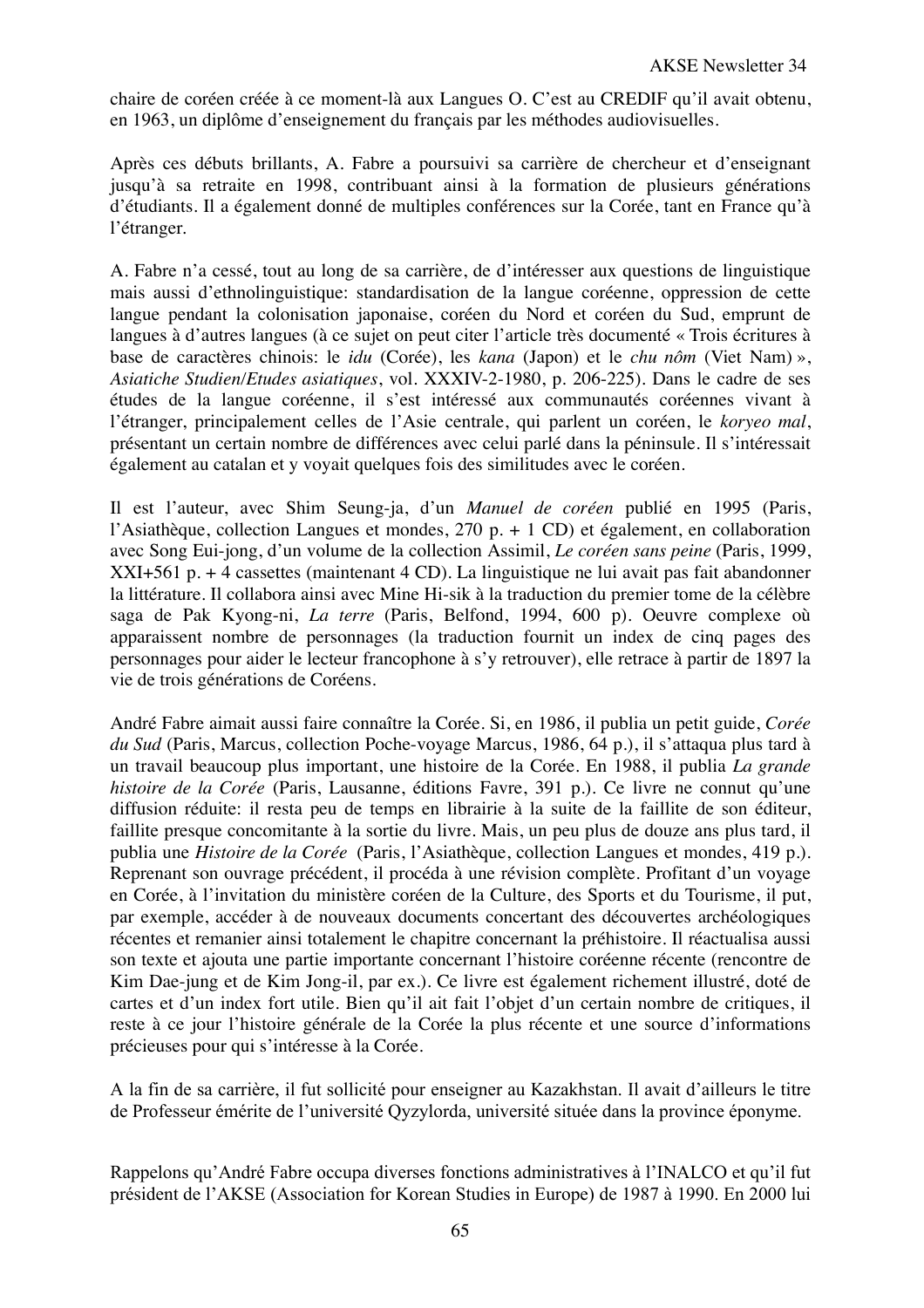fut aussi attribué le prix culturel France-Corée pour une meilleure connaissance en France de l'histoire de la civilisation du Pays du matin calme. Ce prix lui fut remis par M. Kwon Inhiuk alors ambassadeur de Corée en France.

Même si, après sa retraite, son activité diminua, il garda un certain nombre de liens avec d'anciens étudiants, avec des institutions comme le Centre culturel coréen et il resta sollicité pour donner des conférences, tant à Paris qu'en province, et participer à des colloques.

Ces quelques lignes n'ont pas la prétention de retracer de façon exhaustive la carrière d'André Fabre ni de citer tous ses écrits. Ce n'était pas un bavard, il parlait rarement de luimême et ne faisait guère de publicité lorsqu'il publiait un article ou allait faire une conférence. On espère cependant que tous ceux qui l'ont peu ou pas connu pourront apprécier la place qu'il a tenue dans les études coréennes en France.

Marc Orange

# **W.E. (Bill) Skillend (1926-2010)**

The loss of William E. Skillend, Professor Emeritus of Korean Studies, School of Oriental and African Studies, will be mourned by all who are involved in the study of Korea in the United Kingdom, Europe, and beyond. Skillend was a pioneer in his field of study and the first to introduce Korean language instruction in Britain.

He was born 26 April 1926 in Liverpool and was educated at Liverpool Collegiate School. In 1944, he was awarded a scholarship in classics at Christ's College, Cambridge; however, military service took precedence and he received his first training in Japanese to decode military messages at Bletchley Park. Upon returning to Cambridge in October 1947, he decided to continue studying Japanese and thus became one of the first two students of Japanese at Cambridge, taught by the same teacher who had instructed him in the army. He received a BA in Japanese in 1949. During his postgraduate studies he did research on the *Manyōshū*, the oldest collection of Japanese poetry, with the aim to compile a vocabulary of the earliest ascertainable state of the Japanese language. This was a labour of love for which he received his PhD degree in 1955.

Always with an inquisitive mind, he had started in the meantime to learn Korean from a Korean visiting professor at SOAS, and thus was the only qualified person to take up the first full-time lectureship in Korean in Britain and Europe in 1953. Because there were no Korean textbooks available at that time, he had to start from scratch and eventually developed his own method of teaching the language. In 1955, still armed with limited Korean, he spent a sabbatical year in Korea—the first trip to the country to which he would devote the rest of his scholarly life. He needed his spirit of adventure to survive in war-torn Seoul where he intensified his language studies under the greatest difficulties. His stay in Seoul was, however, a defining experience, and he decided to switch the main focus of his interest permanently to Korea. Returned to SOAS, he continued teaching Korean and, rapidly acquiring the reputation of a first-class teacher, students—later diplomats, missionaries, or scholars flocked to SOAS to learn Korean from Skillend. He also turned to an extensive investigation of Korean literature and was able to broaden his expertise in close collaboration with Korean colleagues during two further study leaves in Korea in 1961 and again in 1968. During the academic year 1963-64, he taught Korean at Columbia University in New York. Skillend's